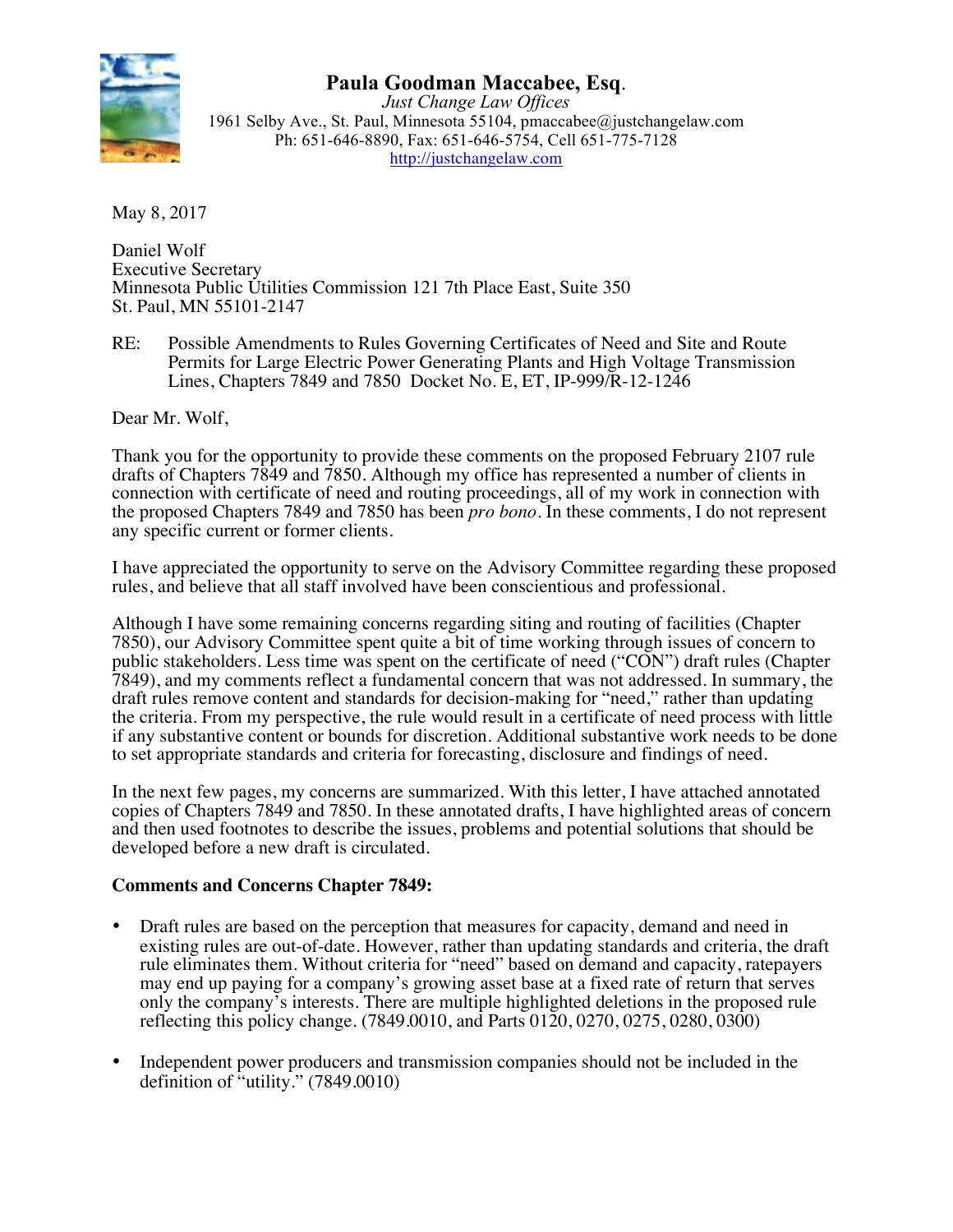- Existing rule text requiring specific written findings should be restored to maintain intelligibility of the decision to stakeholders and reviewers. (7849.0100)
- The draft rule should be revised to restore or update, not eliminate, criteria on which a determination of need is made. The rationale advanced in the committee for eliminating all criteria was that they duplicate an applicable statute, but this is not the case. (7849.0120)
- Notice to the public should include a specific contact person and explain that public has the right to comment on the application.  $(7849.0130)$
- Since criteria in part 7849.0120 have been deleted, the draft rule has also removed content requirements for a CON application. Content requirements should be restored. (7849.0220)
- The rule says that an application must include "pertinent data necessary to demonstrate the need for the project" but replaces substantive requirements with what is effectively a requirement to file a model. The rule provides no demand information and no basis upon which regulators or stakeholders could challenge an applicant's model. (7849.0270)
- The draft rule fails to require any specific forecast methodology, parameters or explanation of methodology, only the requirement to file a spreadsheet, which would be unintelligible to the public. The rule also removes requirements to show effects on prices and effects of energy conservation on long-term demand, often areas of great public concern. (7849.0275)
- The draft rule removes all substantive requirements related to system capacity, even the basic information on what are planned additions and retirements to the system. Where the existing rule required an applicant to justify the method of determining reserve margins, the proposed rule only asks the applicant to provide information on what method was used. (7849.0280)
- The draft rule should be revised to require consideration of conservation that may be an alternative to the project *in combination with* a change in project size or type. Current proposed language is highly limiting. (7849.0290)
- The draft rule should be revised to retain requirement to disclose upper and lower confidence levels of expected demand. (7849.0300 and Part 0340)
- The draft rule should be revised to restore language requiring notice to the commission *before* a chance in size, type, timing or ownership is made. (7849.0400)
- The rule should include a standard for referral of a case to the office of administrative hearings, providing referral if there are disputed issues of fact, or if referral would facilitate public participation or more effective record development. (7849.1100)
- It would seem more consistent with recent case law to require an environmental impact statement, rather than an environmental report. (7849.1400)
- Draft language removes requirement to specifically consider the no-build alternative, which is inconsistent with Minnesota environmental review statutes and precedent. (7849.1500)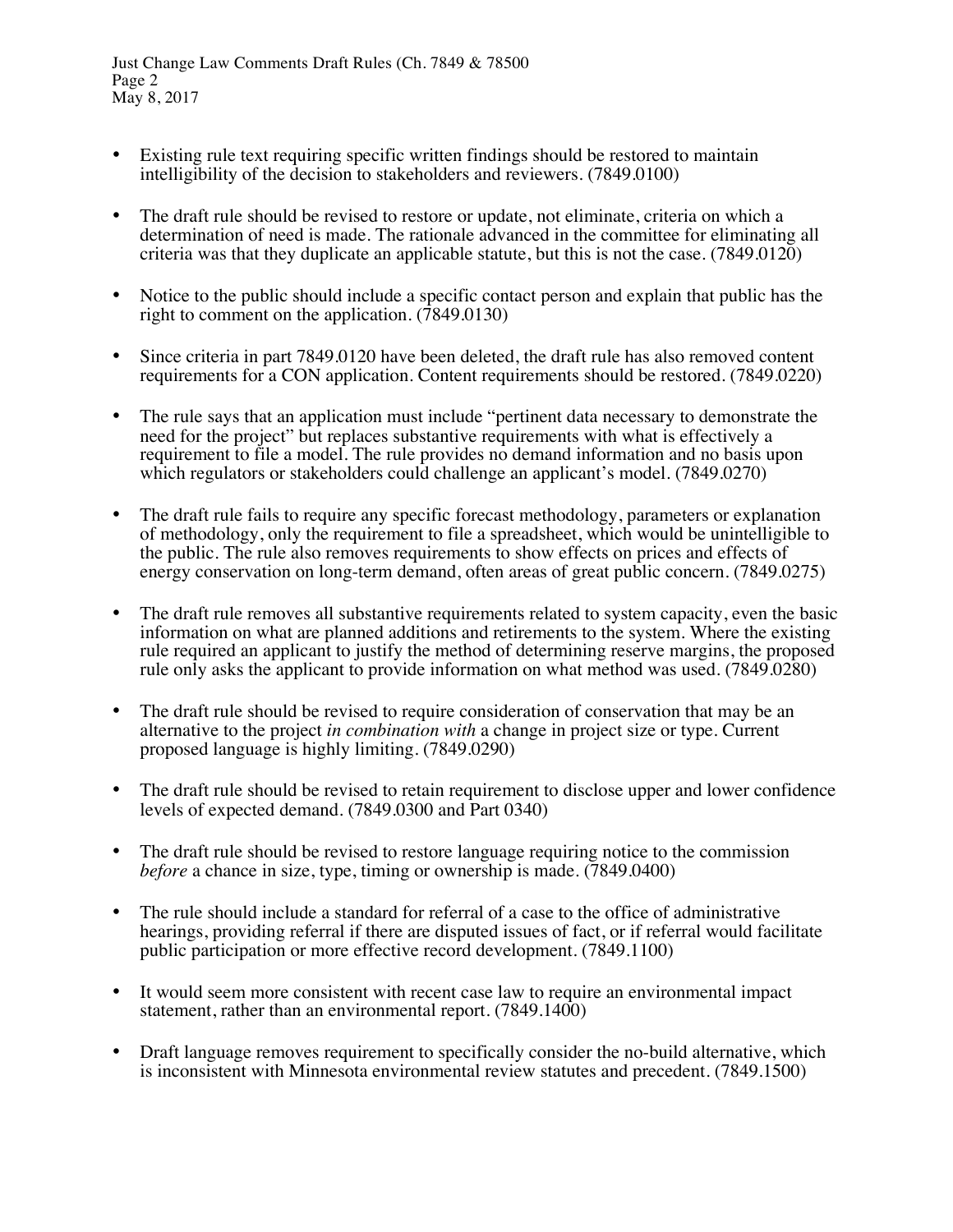The draft timing and process for citizen comments on the environmental report seems truncated and unreasonable. (7849.1550 and Part 1800).

## **Comments and Concerns Chapter 7850:**

- The draft rule should be revised to retain reference to compliance with any applicable environmental review provisions of exempt projects. (7850.1400)
- Pre-application meeting notice should identify the public advisor and provide information on how to affect a route and request an advisory task force so that citizen participation is effective. The applicant's meeting summary should include all comments and alternatives proposed. (7850.1620)
- Electric and magnetic fields should be specifically referenced among environmental effects to be identified in an application and considered in a decision. (7850.1640 and Part 4100)
- The public should have notice and a chance to comment on an application's completeness, and the schedule should not start until completeness is determined. (7850.1680 and Parts 1710, 2100)
- Existing content requirements for notice should be preserved to allow citizens to understand upcoming process. (7850.2100)
- Citizen advisory task force provisions should be strengthened to encourage their appointment, include a broad spectrum of citizens, and provide a thorough and timely report on alternatives. (7850.2400)
- The draft rule should be revised to provide more reasonable notice of scoping meetings and time to comment on an EIS. Citizen participation would be burdened by the proposed limits. (7850.2300 and Part 2500)
- The draft rule should be revised to require public disclosure and the potential for public comment to the commission before scoping is final and to clarify that scoping is final only after it has been reviewed by the commission. (7850.2520 and Part 2530)
- The process should require that the Final EIS be completed and filed before public and evidentiary hearings are done to reflect the best practices in ALJ cases where the hearings and environmental review have been coordinated. (7850.2650)
- The draft rule should be revised to restore language requiring a recording of public hearings. A hearing with no record and no report is not meaningful public participation and creates a poor quality administrative record. (7850.3800)
- Existing language providing a standard for issuance of route permit should be restored, particularly policy requirements not duplicative of statutes. (7850.4000)
- The draft rule should be revised to limit amendments to permit conditions, allowing only those that do not increase human or environmental impact. (7850.4900)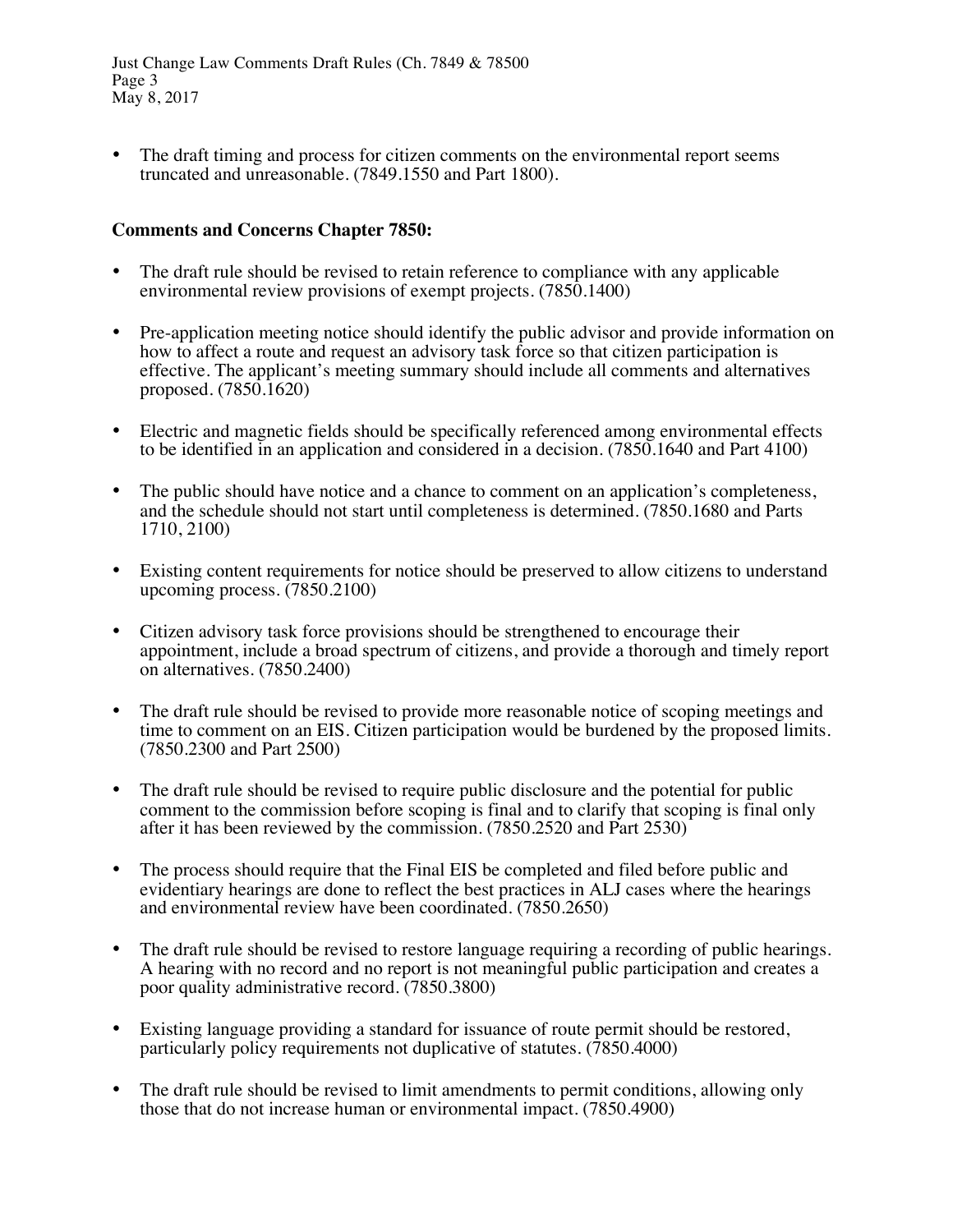• The draft rules should be revised to restore existing language providing the commission with prior notice and the opportunity to hold a hearing before ownership is transferred. (7850.5100)

The above concerns and additional issues and suggestions are reflected in the attached annotated drafts of Chapter 7849 and 7850.

Thank you for your consideration and for your attempts to include the perspectives of citizens and members of the community who have represented them in the discussion of proposed certificate of need and routing rules.

Sincerely yours,

Maccabe aula

Paula Goodman Maccabee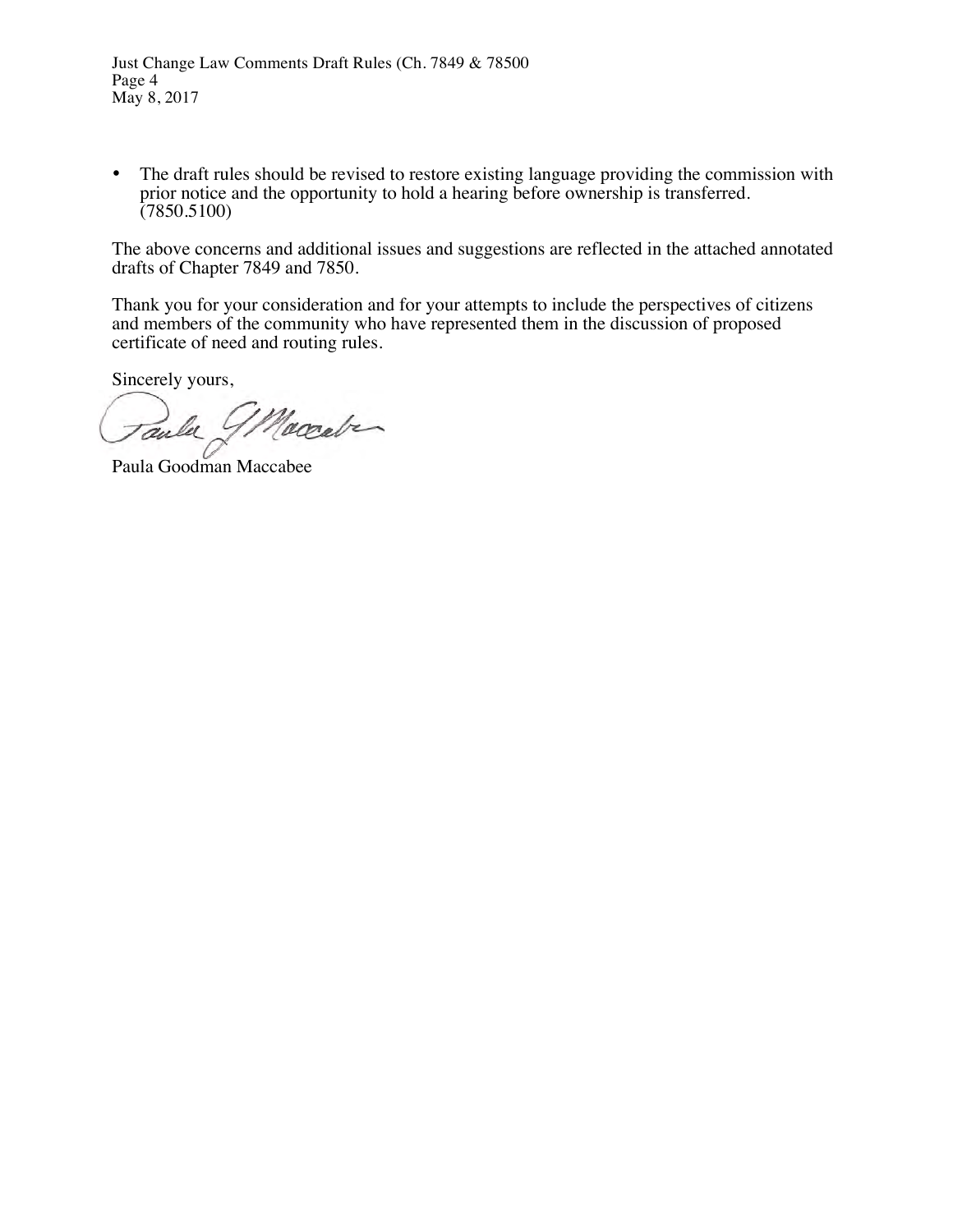# **WORKING DRAFT – Chapter 7849**

#### **PUBLIC UTILITIES COMMISSION**

#### **FEBRUARY 2017**

#### **CERTIFICATE OF NEED; POWER PLANT OR**

**LINE<sup>1</sup>**

7849.0010 DEFINITIONS 7849.0020 PURPOSE.

#### **CERTIFICATES OF NEED**

7849.0030 SCOPE. 7849.0100 PURPOSE OF CRITERIA. 7849.0110 ALTERNATIVES CONSIDERATION. 7849.0115 CERTIFICATE OF NEED REQUIREMENTS. 7849.0120 CERTIFICATE OF NEED CRITERIA.

#### **NOTICE REQUIREMENTS**

7849.0125 NOTICE LISTS. 7849.0130 PROJECT NOTICE.

#### **FILING REQUIREMENTS**

7849.0200 APPLICATION PROCEDURES AND TIMING FORM AND MANNER OF FILING.

7849.0208 COMPLETENESS DETERMINATION.

7849.0210 FILING FEES AND PAYMENT SCHEDULE.

#### **APPLICATION CONTENT REQUIREMENTS**

7849.0220 APPLICATION CONTENTS.

7849.0230 ENVIRONMENTAL REPORT.

7849.0240 NEED SUMMARY AND ADDITIONAL CONSIDERATIONS.

7849.0250 PROPOSED LEGF AND ALTERNATIVES APPLICATION.

7849.0255 INDEPENDENT POWER PRODUCER LEGF APPLICATION.

7849.0260 PROPOSED LHVTL AND ALTERNATIVES APPLICATION.

7849.0270 PEAK DEMAND AND ANNUAL CONSUMPTION FORECAST ENGINEERING DATA.

7849.0275 FORECAST METHODOLOGY, DATA BASE, AND ASSUMPTIONS.

7849.0280 SYSTEM CAPACITY.

7849.0290 CONSERVATION PROGRAMS, APPLICATION.

7849.0300 CONSEQUENCES OF DELAY.

7849.0310 ENVIRONMENTAL INFORMATION REQUIRED.

7849.0320 GENERATING FACILITIES.

7849.0330 TRANSMISSION FACILITIES.

7849.0340 NO-FACILITY ALTERNATIVE.

#### **NOTICE OF PROJECT CHANGES**

7849.0400 CERTIFICATE OF NEED CONDITIONS AND CHANGES.

#### **COMMENTS AND RECORD DEVELOPMENT**

7849.1000 APPLICABILITY AND SCOPE. NOTICE AND COMMENTS; PETITION TO INTERVENE. 7849.1100 DEFINITIONS RECORD DEVELOPMENT.

<sup>&</sup>lt;sup>1</sup> Notes prepared on highlighted text by Paula Maccabee, Just Change Law Offices, pmaccabee@justchangelaw.com 651-646-8890.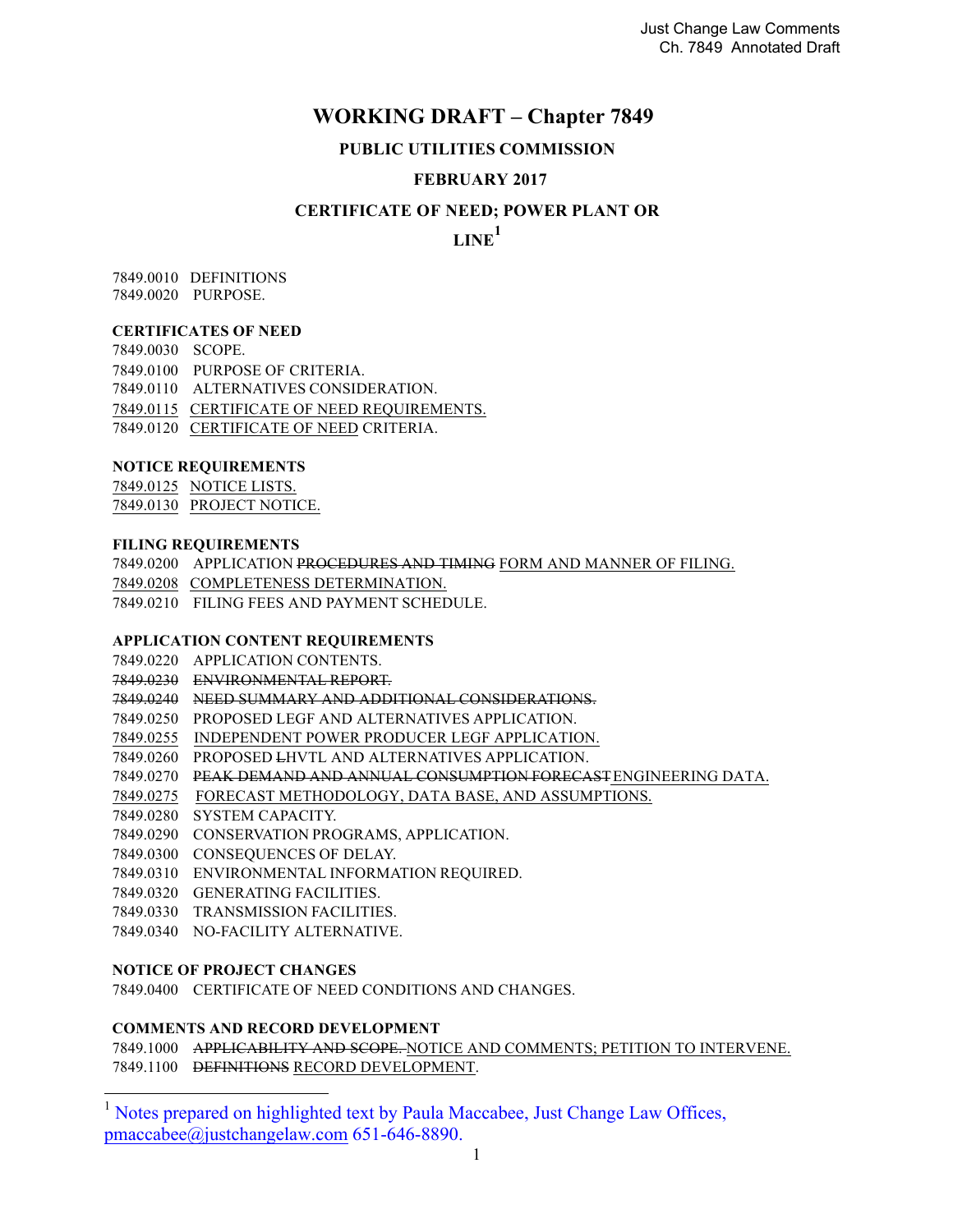#### **ENVIRONMENTAL REPORT PROCESS**

- 7849.1200 ENVIRONMENTAL REPORT.
- 7849.1300 INFORMATION REQUIRED FOR ENVIRONMENTAL REVIEW.
- 7849.1400 PROCESS FOR ENVIRONMENTAL REPORT PREPARATION.
- 7849.1410 NOTICE TO COMMISSION.
- 7849.1425 SCOPING DECISION.
- 7849.1500 ENVIRONMENTAL REPORT CONTENT.
- 7849.1525 ENVIRONMENTAL REPORT; FILING.
- 7849.1530 PUBLIC COMMENTS.
- 7849.1550 PUBLIC HEARING.
- 7849.1600 AGENCY ASSISTANCE AND FILING OF AGENCY COMMENTS.
- 7849.1700 APPLICANT ASSISTANCE.
- 7849.1800 ENVIRONMENTAL REPORT TO ACCOMPANY PROJECT.
- 7849.1900 JOINT PROCEEDING.
- 7849.2000 ALTERNATIVE FORM OF REVIEW.
- 7849.2100 COSTS TO PREPARE ENVIRONMENTAL REPORT.

#### **7849.0010 DEFINITIONS.**

<u>.</u>

Subpart 1. **Scope.** For purposes of parts 7849.0010 to 7849.0400, the following definitions shall apply.

The terms used in this chapter have the meanings given them in this part.

 Subp. 2. **Adjusted net capability.** "Adjusted net capability" means net generating capacity, minusparticipation sales, plus participation purchases. .**<sup>2</sup>**

Subp. 3. **Adjusted net demand.** "Adjusted net demand" means system demand, minus firm purchases, plus firm sales.

Subp. 4. **Annual adjusted net demand.** "Annual adjusted net demand" means annual system demand, minus firm purchases, plus firm sales.

Subp. 5. **Annual electrical consumption.** "Annual electrical consumption" means sales of

<sup>&</sup>lt;sup>2</sup> Proposed rules have accepted position of utilities that all measures for capacity/demand/need in existing rules are obsolete. There are aspects of existing rules that are out-of-date, but providing requirements to demonstrate deficiency in capacity to meet forecasted need is what a CON is all about. The draft must be revised to explicitly consider what parameters are required so that public stakeholders and decision-makers can evaluate need. Otherwise, ratepayers are being forced to pay for a company's growing asset base at a fixed rate of return to serve only the company's/shareholders interests but not those of customers or citizens. In these rules, existing substantive requirements are all deleted. But, no other measures or guidance have been substituted in their place. This means that the interests of corporate entities seeking growth may be the only measure of "need" before ratepayers are obligated to pay costs for expansion. This concern applies to deletions of Subp. 2, 3, 4, 6,10, 11, 16, 25, 26, 27, 30 definitions and to significant deletions in Parts 7849.0120, 7849.0270, 7849.0275, 7849.0280, and 7849.0300. Without criteria for capacity, forecasting and demand, under what circumstances could the commission find that there is no need for a proposed facility or even that the proposed facility should be modified or rescheduled?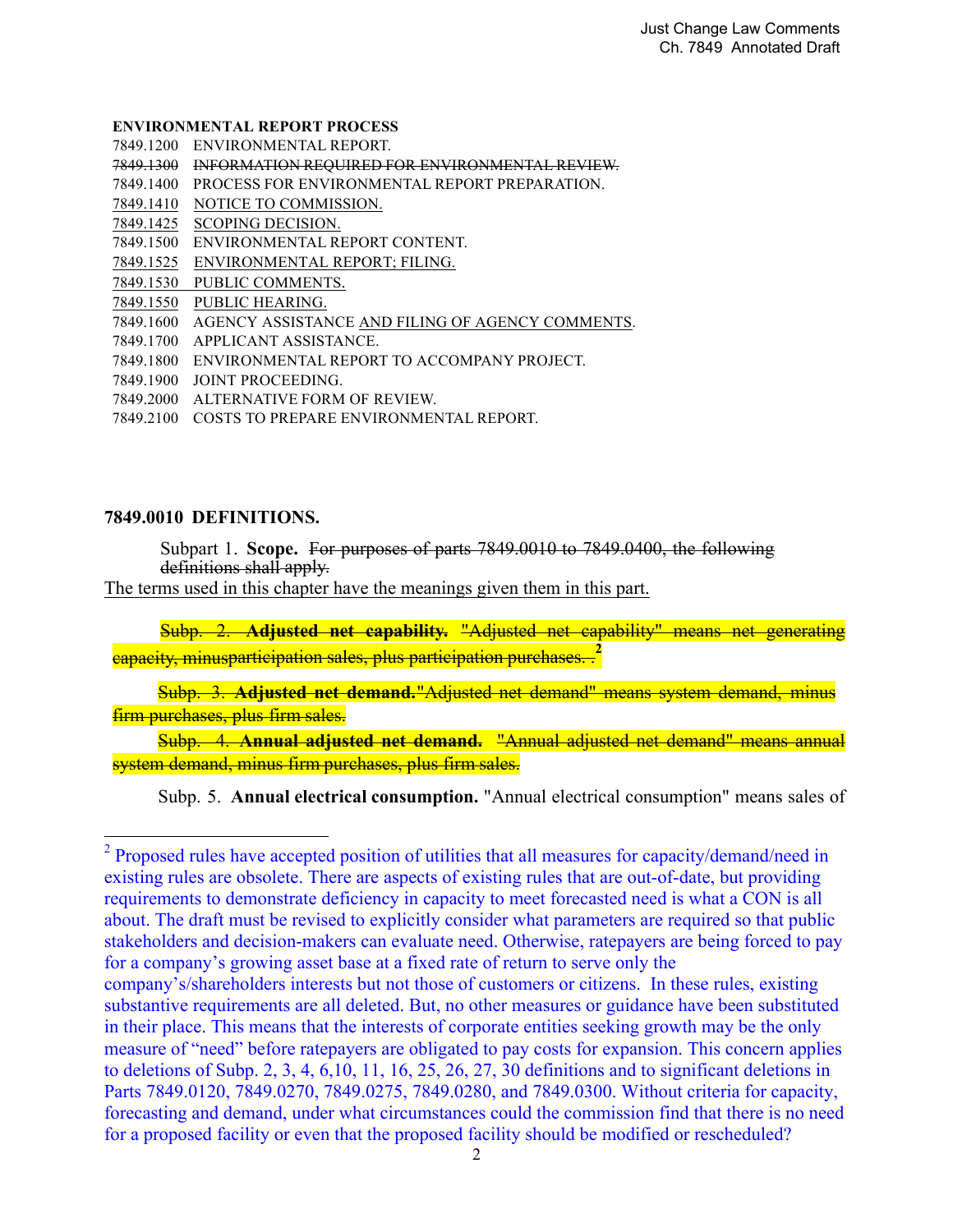kilowatt hours of electricity to ultimate consumers over a 12-month period beginning January 1 and ending December 31 of the forecast year.

Subp. 6. **Annual system demand.** "Annual system demand" means the highest system demand of a utility occurring during the 12-month period ending with a given month.

Subp. 6a. **Associated facilities.** "Associated Facilities" means buildings, equipment, and other physical structures that are necessary to the operation of a large electric generating facility or large high voltage transmission line, including other transmission lines directly associated with a large electric generating facility that are necessary to interconnect the plant to the transmission system.

Subp. 7. **Capacity factor.** "Capacity factor" means the ratio of the actual amount of electrical energy generated during a designated period by a particular generating facility to the maximum amount of electrical energy that could have been generated during the period by the facility had it been operated continuously at its rated capacity.

Subp. 8. **Commission.** "Commission" means the Minnesota Public Utilities Commission.

Subp. 9. **Construction.** "Construction" means significant physical alteration of a site an area to install or enlarge a large energy facility, but not including an activity incident to preliminary engineering or environmental studies.

#### Subp. 9a. **Department.** "Department" means the Department of Commerce.

 Subp. 9b. **Environmental report.** "Environmental report" means a written document that describes the human and environmental impacts of a proposed large electric generating facility or large high voltage transmission line and alternatives to the project and methods to mitigate anticipated adverse impacts.

Subp. 10. **Firm purchases; firm sales.** "Firm purchases" and "firm sales" mean the amount of power to be purchased or sold which is intended to have assured availability.

Subp. 11. **Forecast years.** "Forecast years" means the 26 calendar years consisting of the calendar year the application is filed with the commission, the ten previous calendar years, and the 15 subsequent calendar years.

Subp. 12. **Heat rate.** "Heat rate" means a measure of average thermal efficiency of an electric generating facility expressed as the ratio of input energy per net kilowatt hour produced, computed by dividing the total energy content of fuel burned for electricity generation by the resulting net kilowatt hour generation.

 Subp. 12a. **Independent Power Producer.** "Independent power producer" means any person engaged in the business of owning, operating, maintaining, or controlling equipment or facilities for furnishing electric generation but does not include a public utility, municipal electric utility, municipal power agency, cooperative electric association, generation and transmission cooperative power association, or any other entity providing retail electric service to end user customers.

Subp. 13. **Large electric generating facility; LEGF.** "Large electric generating facility" or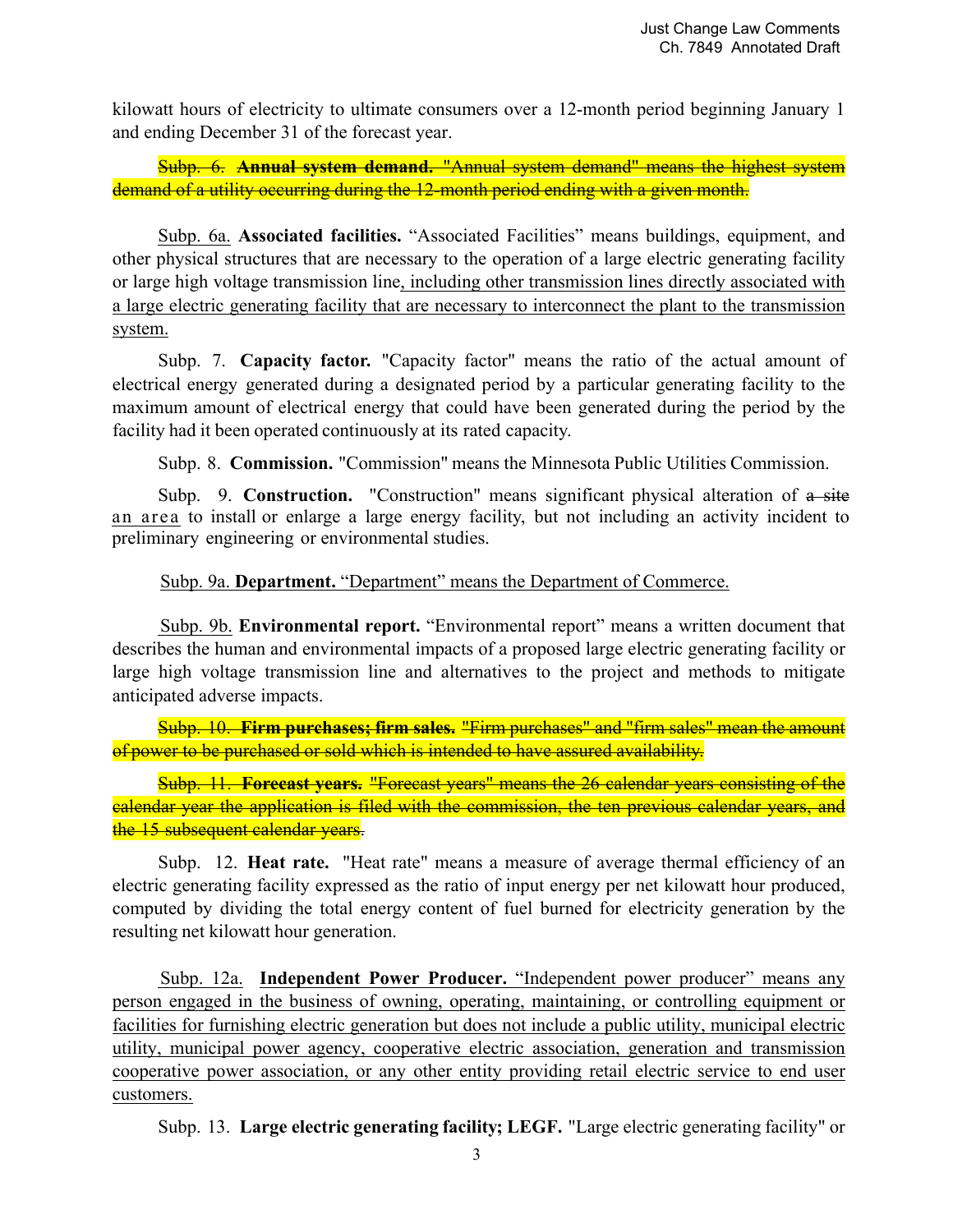"LEGF" means an electric power generating unit or combination of units as defined by Minnesota Statutes, section 216B.2421, subdivision 2, clause (1).

Subp. 14. **Large hHigh voltage transmission line; LHVTL.** "Large hHigh voltage transmission line" or "LHVTL" means a conductor of electrical energy as defined by Minnesota Statutes, section 216B.2421, subdivision 2, clause (2) and (3), and associated facilities necessary for normal operation of the conductor, such as insulators, towers, substations, and terminals**<sup>3</sup> .**

Subp. 15. **Load center.** "Load center" means that portion or those portions of a utility's system where electrical energy demand is concentrated.

Subp. 16. **Load factor.** "Load factor" means the ratio of the average load in kilowatts supplied during a designated period to §§the maximum load in kilowatts that was supplied during that designated period.

Subp. 16a. **Mail.** "Mail" means either the United States mail or electronic mail by e-mail.

Subp. 17. **Minnesota service area.** "Minnesota service area" means that portion of a utility's system lying within Minnesota.

Subp. 18. **Net generating capacity.** "Net generating capacity" means the total number of kilowatts, less station use, that all the generating facilities of a system could supply at the time of its maximum system demand. The capability of the generating units that are temporarily out of service for maintenance or repair shall be included in the net generating capacity.

Subp. 19. **Net reserve capacity obligation.** "Net reserve capacity obligation" means the annual adjusted net demand multiplied by the percent reserve capacity requirement.

Subp. 20. **Nominal generating capability.** "Nominal generating capability" means the average output power level, net of in-plant use, that a proposed LEGF is expected to be capable of maintaining over a period of four continuous hours of operation.

Subp. 21. **Participation power.** "Participation power" means power and energy that are sold from a specific generating unit or units for a period of six or more months on a continuously available basis (except when such unit or units are temporarily out of service for maintenance, during which time the delivery of energy from other generating units is at the seller's option).

Subp. 22. **Participation purchases; participation sales.** "Participation purchases" and "participation sales" mean purchases and sales under a participation power agreement or a seasonal participation power agreement.

Subp. 23. **Peak demand.** "Peak demand" means the highest system demand occurring within any designated period of time.

Subp. 24. **Promotional practices.** "Promotional practices" means any action or policies by an applicant, except those actions or policies that are permitted or mandated by statute or rule, which directly or indirectly give rise to the demand for the facility, including but not limited to advertising, billing practices, promotion of increased use of electrical energy, and other

<u>.</u>

 $3$  It isn't clear that substations are part of "associated facilities" in 7849.0010, Subp. 6a.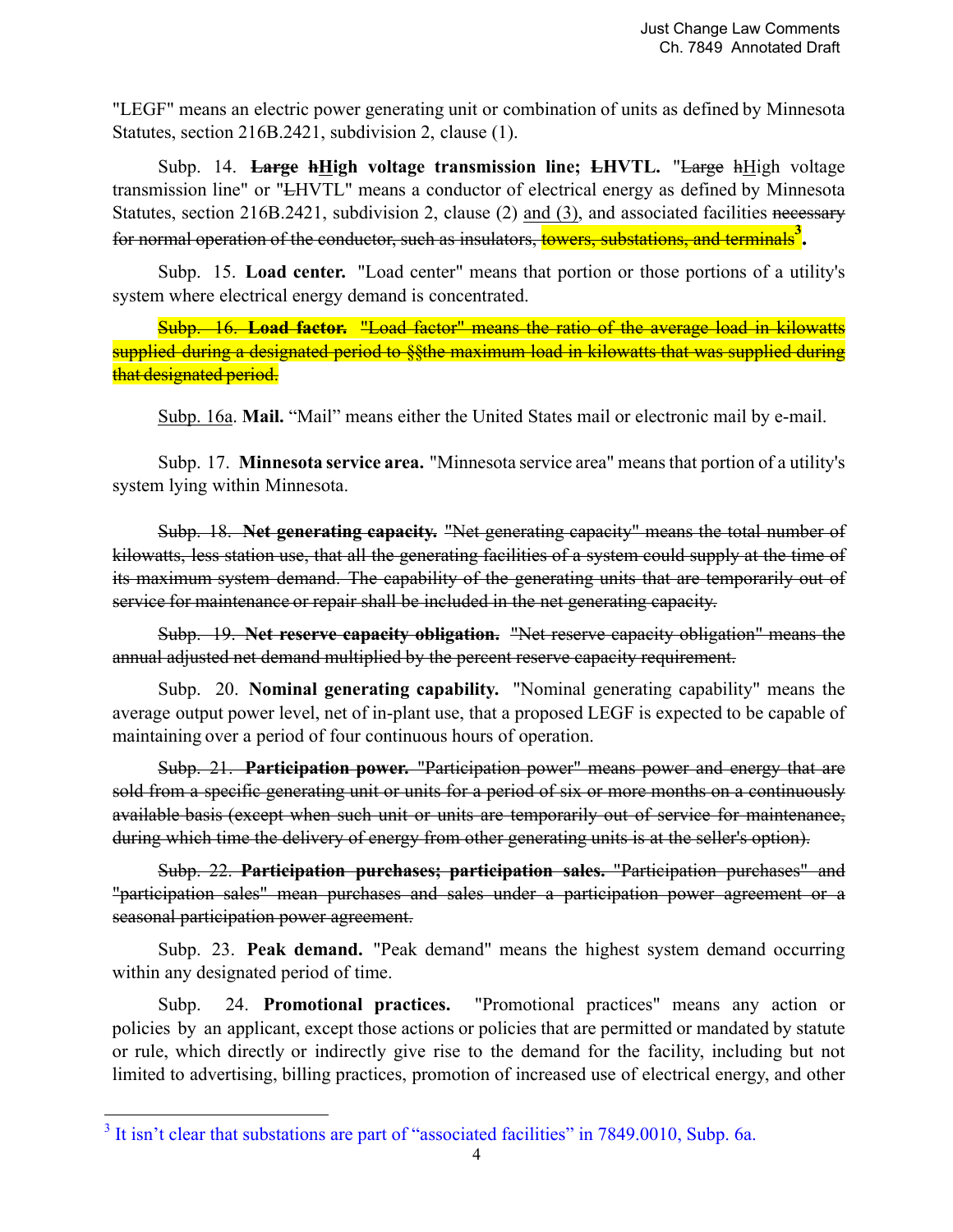marketing activities.

Subp. 24a. **Region.** "Region" means the state of Minnesota, neighboring states, and states or Canadian provinces with utilities that are members of the same regional transmission organization as Minnesota's utilities.

Subp. 25. **Seasonal adjusted net demand.** "Seasonal adjusted net demand" means seasonal system demand, minus firm purchases, plus firm sales. **Regional Transmission Organization; RTO.** "Regional Transmission Organization" or "RTO" means a regional transmission organization regulated by the Federal Energy Regulatory Commission that includes Minnesota utilities and that has sufficient regional scope to exercise operational or functional control of facilities used for the transmission of electric energy in interstate commerce and to ensure nondiscriminatory access to the facilities.

Subp. 26. **Seasonal participation power.** "Seasonal participation power" means participation power sold and bought on a seasonal (summer or winter) basis.

Subp. 27. **Seasonal system demand.** "Seasonal system demand" means the maximum system demand on the applicant's system that occurs or is expected to occur in any summer season or winter season.

 Subp. 28. **Summer season.** "Summer season" means the period from May 1 throughOctober 31.

 Subp. 29. **System.** "System" means the service area where the utility's ultimate consumers are

located and that combination of generating, transmission, and distribution facilities that makes up the operating physical plant of the utility, whether owned or nonowned, for the delivery of electrical energy to ultimate consumers.

Subp. 30. **System demand.** "System demand" means the number of kilowatts that is equal to the kilowatt hours required in any clock hour, attributable to energy required by the system during such hour for supply of firm energy to ultimate consumers, including system losses, and also including any transmission losses occurring on other systems and supplied by the system for transmission of firm energy, but excluding generating station uses and excluding transmission losses charged to another system. **Transmission company**. "Transmission company" means any person engaged in the business of owning or operating, maintaining, or controlling in this state facilities for the purpose of furnishing electric transmission service in Minnesota other than a public utility, municipal electric utility, municipal power agency, cooperative electric association, generation and transmission cooperative power association, or any other entity serving end user customers.

Subp. 31. **Ultimate consumers.** "Ultimate consumers" means consumers purchasing electricity for their own use and not for resale.

Subp. 32. **Utility.** "Utility" means any entity engaged in the generation, transmission, or distribution of electrical energy, including but not limited to a private investor-owned utility or a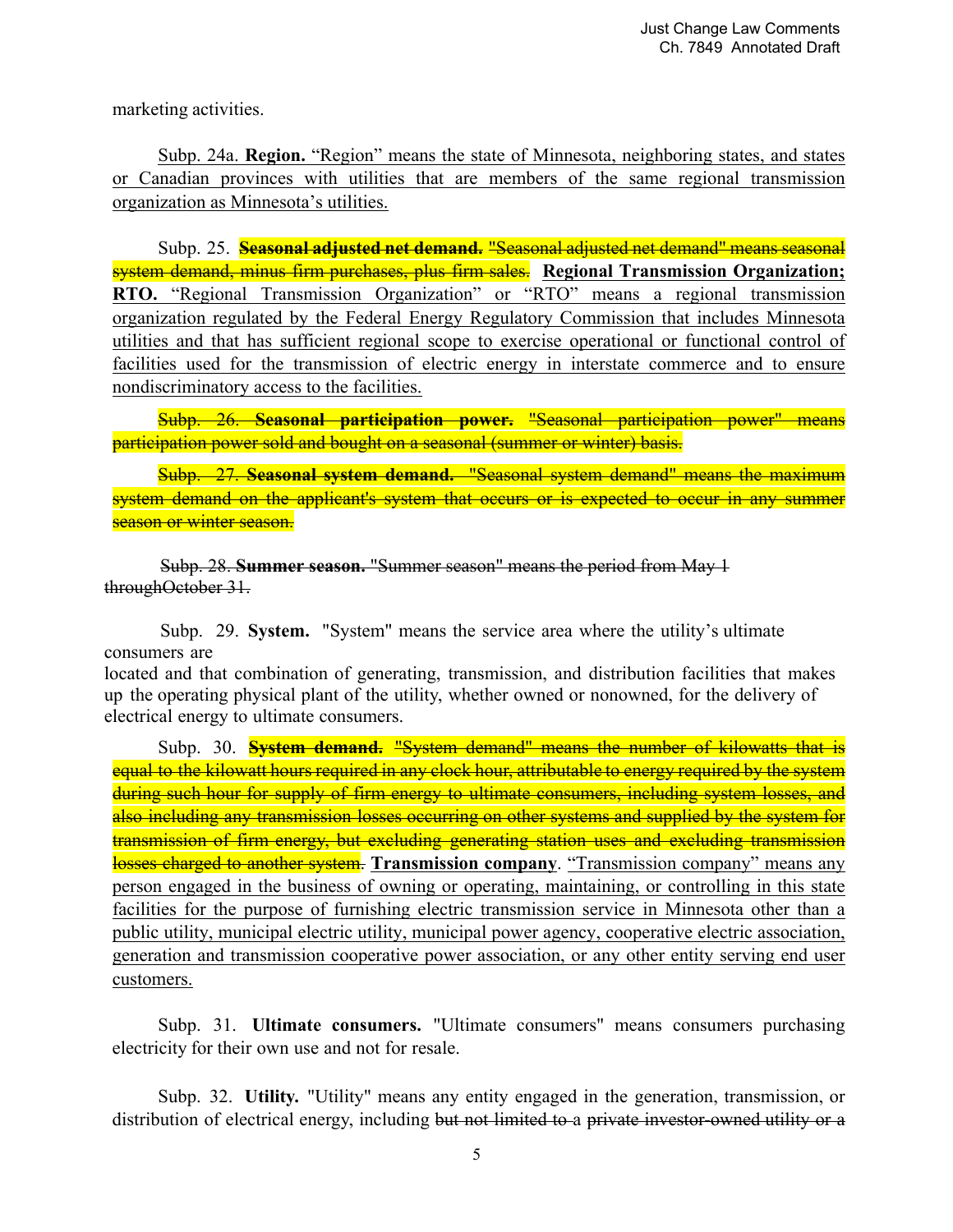public or municipally owned utility public utility, municipal electric utility, municipal power agency, cooperative electric association, generation and transmission cooperative power association, *transmission company*, or independent power producer.<sup>4</sup>

 Subp. 33. **Winter season.** "Winter season" means the period from November 1 through April 30.

**Statutory Authority:** *MS s 216B.08; 216B.243; 216C.10* **History:** *L 1983 c 289 s 115; 12 SR 2624; 26 SR 1438* **Posted:** *October 13, 2009* **CERTIFICATES OF NEED**

#### **7849.0020 PURPOSE.**

The purpose of parts 7849.0010 to 7849.0400 is to specify the content of applications for certificates of need and to specify criteria for the assessment of need for large electric generating facilities and large high voltage transmission lines.

**Statutory Authority:** *MS s 216A.05; 216B.08; 216B.2421; 216B.243; 216C.10* **History:** *L 1983 c 289 s 115; 12 SR 2624* **Posted:** *October 13, 2009*

#### **7849.0030 SCOPE.**

Subpart 1. **Facilities covered.** A person applying for a certificate of need for an LEGF or an LHVTL shall provide the information required by parts 7849.0010 to 7849.0400. A certificate of need is required for a new LEGF, a new LHVTL, and for expansion of either facility when the expansion is itself of sufficient size to come within the definition of "large electric generating facility" or "large high voltage transmission line" in part 7849.0010. The nominal generating capability of an LEGF is considered its size. If the nominal generating capability of an LEGF varies by season, the higher of the two seasonal figures is considered its size.

Subp. 2. **Exemption.** Notwithstanding subpart 1, a certificate of need is not required under this chapter for a facility exempted by Minnesota Statutes, section 216B.243, subdivisions 8 and 9, section 216B.2422,subd. 6, and section 216B.2425, subd. 3.

**Statutory Authority:** *MS s 216A.05; 216B.08; 216B.2421; 216B.243; 216C.10* **History:** *L 1983 c 289 s 115; 12 SR 2624* **Posted:** *October 13, 2009*

## **7849.0100 PURPOSE OF CRITERIA.**

-

The criteria for assessment of need must be used by the commission to determine the need

<sup>&</sup>lt;sup>4</sup> Non-utilities should be removed from this definition of "utility." They belong in Subp. 12a, Independent Power Producer. Definitions overlap and are unintelligible.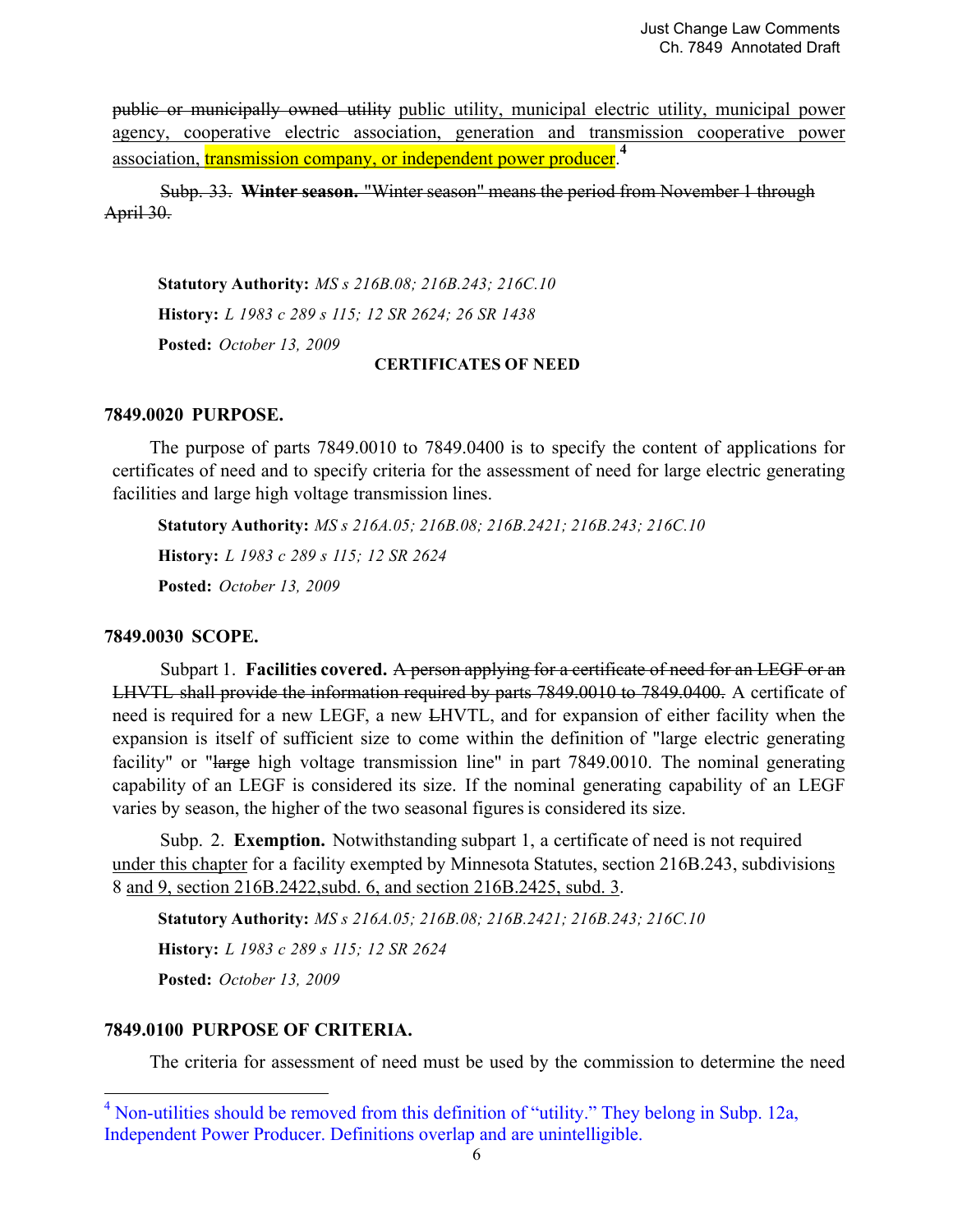for a proposed large energy facility under Minnesota Statutes, sections 216B.2421, subdivision 2, and 216B.243. The factors listed under each of the criteria set forth in part 7849.0120 must be evaluated to the extent that the commission considers them applicable and pertinent to a facility proposed under parts 7849.0010 to 7849.0400. The commission shall make a specific written **finding with respect to each of the criteria<sup>5</sup> this chapter.** 

**Statutory Authority:** *MS s 216A.05; 216B.08; 216B.2421; 216B.243; 216C.10* **History:** *L 1983 c 289 s 115; 12 SR 2624*

**Posted:** *October 13, 2009*

## **7849.0110 ALTERNATIVES CONSIDERATION.**

The commission shall must consider only those alternatives proposed before the close of the public hearing and for which there exists substantial evidence on the record with respect to each of the criteria listed in part 7849.0120.

**Statutory Authority:** *MS s 216A.05; 216B.08; 216B.2421; 216B.243; 216C.10*

**History:** *L 1983 c 289 s 115; 12 SR 2624*

**Posted:** *October 13, 2009*

# **7849.0115 CERTIFICATE OF NEED REQUIREMENTS.**

 Subpart 1. **Need Demonstration.** An applicant for a certificate of need must demonstrate that the projected demand **<sup>6</sup>** for electricity cannot be met using existing resources, or more cost effectively through energy conservation and load-management measures, unless the applicant otherwise justifies its need, considering the criteria in part 7849.0120 below.

 Subp. 2. **Renewable Resource Preferred.** An applicant proposing a large energy facility that generates electric power by means of a nonrenewable energy source or that transmits electric power generated by means of a nonrenewable energy source must demonstrate that it has considered the use of renewable energy sources, as required under Minnesota Statutes section 216B.243, subd. 3a.

# **7849.0120 CERTIFICATE OF NEED CRITERIA.**

**.** 

A certificate of need must be granted to the applicant on determining that: In evaluating a certificate of need application, the commission must consider the criteria contained in Minnesota Statutes, section 216B.243, subd. 3, as well as the following:

A. whether the probable result of denial would be an adverse effect upon the future

<sup>&</sup>lt;sup>5</sup> Restore existing text requiring specific written findings, which are critical to frame the record and allow stakeholders to understand the basis for a determination. (Note: the phrase "this chapter" will need to precede restored text.)

<sup>&</sup>lt;sup>6</sup> Certificate of need requirements are based on projected demand for electricity, yet (search for the word "demand" in the document) criteria for determining demand are all deleted from the rule.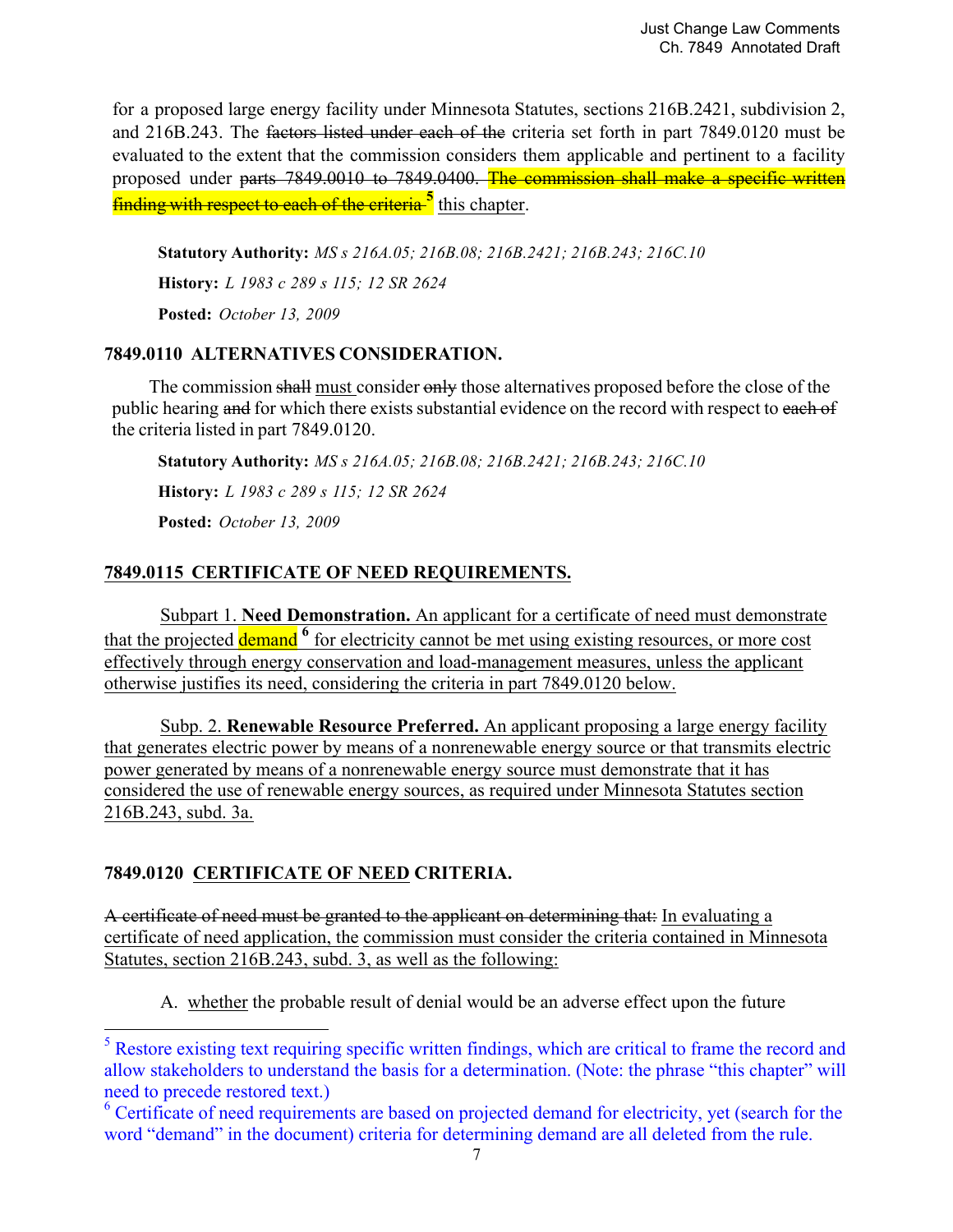adequacy, reliability, or efficiency of energy supply to the applicant, to the applicant's customers, or to the people of Minnesota and neighboring states, considering: the region;

> (1) the accuracy of the applicant's forecast of demand for the type of energy that would be supplied by the proposed facility;

 (2) the effects of the applicant's existing or expected conservation programs and state and federal conservation programs;

 (3) the effects of promotional practices of the applicant that may have given rise to the increase in the energy demand, particularly promotional practices which have occurred since 1974**; 8**

 B. (4) the ability of current facilities and planned facilities not requiring certificates of need to meet the future demand; and

 (5) the effect of the proposed facility, or a suitable modification thereof, in making efficient use of resources;

 C. B whether the proposed project is a more reasonable and prudent than any proposed alternative to the proposed facility has not been, as demonstrated by a preponderance of the evidence on the record, considering:

D.  $(1)$  the appropriateness of the size, the type, and the timing of the proposed facility compared to those of reasonable alternatives;

 E. (2) the cost of the proposed facility and the cost of energy to be supplied by the proposed facility compared to the costs of reasonable alternatives and the cost of energy that would be supplied by reasonable alternatives;

 F. (3) the effects of the proposed facility upon the natural and socioeconomic environments, including human health, compared to the effects of reasonable alternatives; and

 G. (4) the expected reliability of the proposed facility compared to the expected reliability of reasonable alternatives;

 C. by a preponderance of the evidence on the record, the proposed facility, or a suitable modification of the facility, will provide benefits to society in a manner compatible with protecting the natural and socioeconomic environments, including human health, considering:

 (1) the relationship of the proposed facility, or a suitable modification thereof, to overall state energy needs;

**.** 

 $<sup>7</sup>$  I object to the commission finding a need relying on the breadth of the region. I'd suggest that</sup> benefits to the region be "considered," not determinative.

<sup>&</sup>lt;sup>8</sup> Need to restore (or update) these highlighted existing criteria that allow judgment as to whether a project is needed. Otherwise there is no basis for the commission to determine if the probable result of denial would be an adverse effect on adequacy or reliability and no basis to test that conclusion.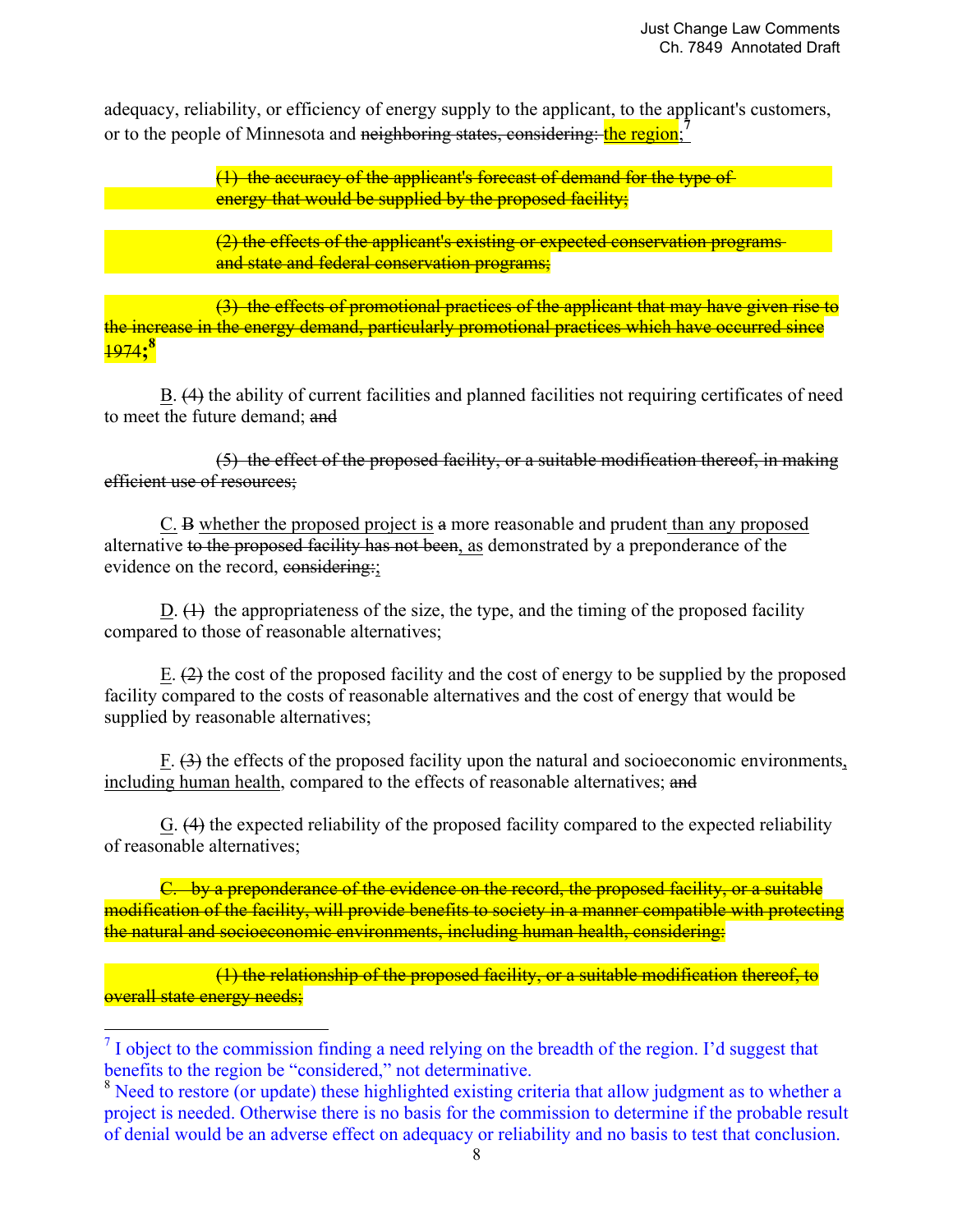(2) the effects of the proposed facility, or a suitable modification thereof, upon the natural and socioeconomic environments compared to the effects of not building the facility;

 (3) the effects of the proposed facility, or a suitable modification thereof, in inducing future development; and

 (4) the socially beneficial uses of the output of the proposed facility, or a suitable modification thereof, including its uses to protect or enhance environmental quality; and.

 D. the record does not demonstrate that the design, construction, or operation of the proposed facility, or a suitable modification of the facility, will fail to comply with relevant policies, rules, and regulations of other state and federal agencies and local governments.**<sup>9</sup>**

**Statutory Authority:** *MS s 216A.05; 216B.08; 216B.2421; 216B.243; 216C.10* **History:** *L 1983 c 289 s 115; 12 SR 2624* **Posted:** *October 13, 2009*

# **NOTICE REQUIREMENTS**

**7849.0125 NOTICE LISTS.** The following notice lists must be established and maintained as described in this part.

 Subpart 1. **General list**. This list is the same list the commission maintains under part 7850.1610, subpart 1, of persons who want to be notified of an application for a proposed site or route permit. The commission must make the list available to the applicant at the time the certificate of need application is filed and upon request.

 Subp. 2. **Project contact list**. The commission must maintain a project contact list for each proposed project. The project contact list must include the names of persons who have requested to receive notice of a proposed project. The commission must add a person's name to the list if the commission has reason to believe that the person would like to receive notices of a particular project. The commission must make the project contact list available to the applicant upon request.

 Subp. 3. **Public agency contact list**. The commission must maintain a public agency contact list that includes public agencies likely to be interested in the proposed project. The list must include the following:

A. the Department;

**.** 

B. the Office of the Attorney General;

C. the United States Army Corps of Engineers;

<sup>&</sup>lt;sup>9</sup> Need to restore highlighted existing standards. These do not duplicate any section of statute and are the heart of the CON process, upon which the entire record is developed. The proposed rules provide no alternative criteria for deciding whether to approve, modify or reject a CON application. No coherent argument was advanced at any advisory committee meeting to remove criteria from proposed rule.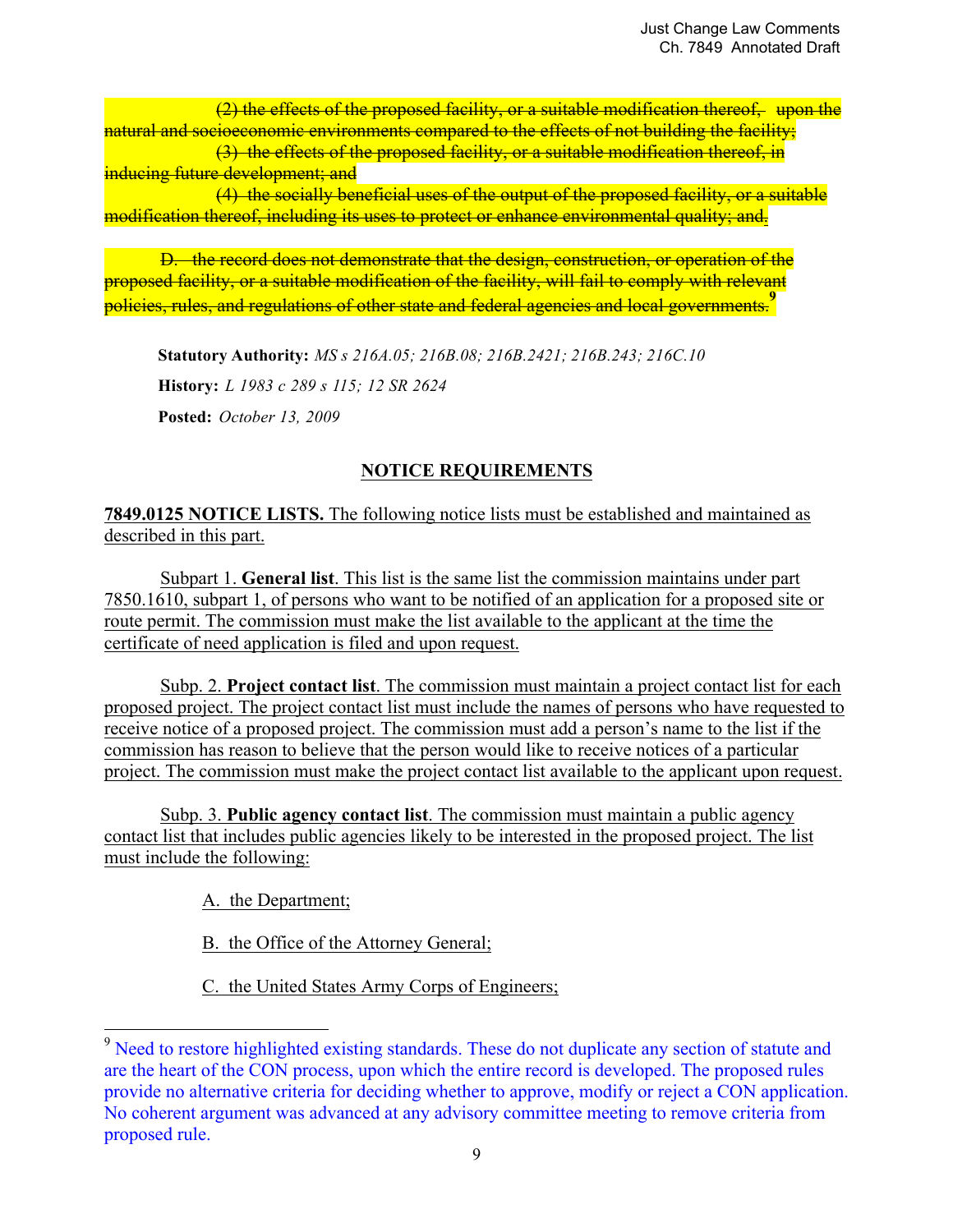D. the Unites States Fish and Wildlife Service; and

E. other state agencies, including:

(1) the Department of Natural Resources;

(2) the Pollution Control Agency;

(3) the Department of Transportation;

(4) the Department of Agriculture;

(5) the Department of Health;

(6) the Office of Pipeline Safety;

(7) the Board of Water and Soil Resources;

(8) the State Historic Preservation Office of the Minnesota Historical Society;

(9) the Department of Employment and Economic Development; and

(10) the Department of Labor and Industry.

 Subp. 4. **Landowner list.** An applicant must maintain, and make available to the commission, the department, or the public upon request, a landowner list for its proposed project. For purposes of the landowner list, a landowner is the person whose name is listed on the property record of the county auditor. In a county where tax statements are mailed by the county treasurer, the landowner is the person whose name is listed on the property record of the county treasurer. The list must conform to the following:

A. The list must include:

(1) for an HVTL, landowners whose property is along a transmission line;

 (2) for an LEGF, landowners whose property is within the proposed project footprint, or within one-half mile of the project footprint, as shown in the applicant's certificate of need application; and

 (3) for all projects, landowners who are reasonably likely to be affected by the proposed project.

 B. the list must be updated to include each landowner whose property is on or adjacent to the proposed footprint of a project alternative that will be considered in the scope of the environmental report under part 7849.1425.

Subp. 5. **Local and tribal government contact list**. An applicant must maintain and make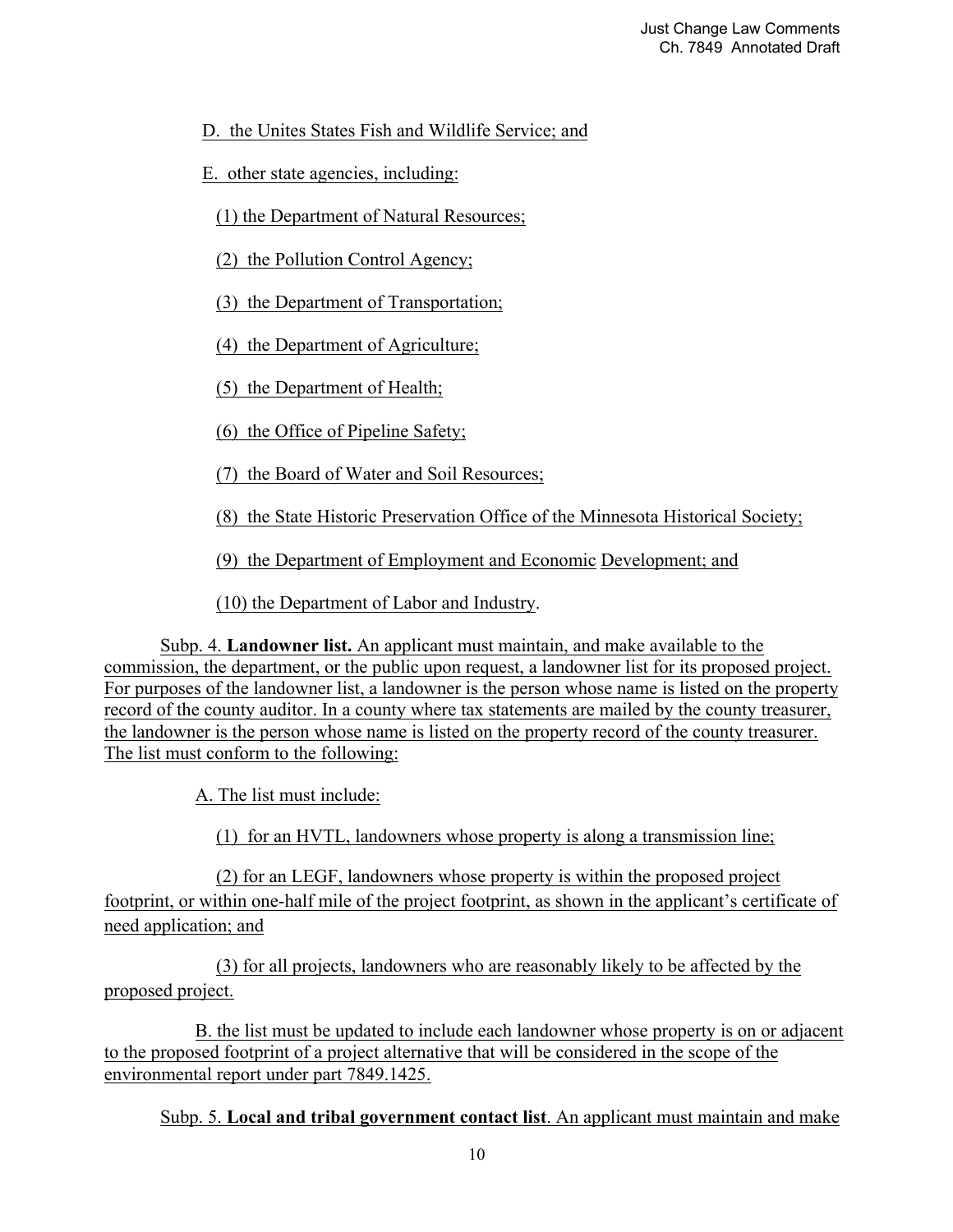available to the commission and department, upon request, a list of local units of government, and their chief executives, located in the proposed project area. The list must include the following:

A. each regional development commission;

B. each county;

C. each incorporated municipality;

D. each town;

E. each township;

F. each statutory city;

G. each home rule charter city;

H. each tribal government;

I. each watershed district; and

J. each soil and water conservation district.

Subp. 6. **List maintenance**. Names must not be removed from a list, unless:

A. an individual requests to be removed from the list; or

 B. the commission or applicant sends written notice to an individual on the list asking whether that person's name should remain on the list and no response is received within 30 days of the request.

# **[PART 7829.2550 IS UNDER CONSIDERATION IN THIS RULEMAKING PROCEEIDNG]<sup>10</sup>**

# **7829.2550 NOTICE PLANS WHEN SEEKING CERTIFICATION OF HIGH-VOLTAGE TRANSMISSION LINES.**

 Subpart 1. **Filings required, service requirements.** Three months before filing a certificate of need application for a high-voltage transmission line as defined by Minnesota Statutes, section 216B.2421, the applicant shall file a proposed plan for providing notice to all persons reasonably likely to be affected by the proposed line. Applicants shall serve their proposed plans on the following persons:

A. the department;

B. the Residential and Small Business Utilities Division of the Office of the Attorney

<sup>&</sup>lt;u>.</u> <sup>10</sup> Please clarify – is this 7829.2550 or 7849.2550?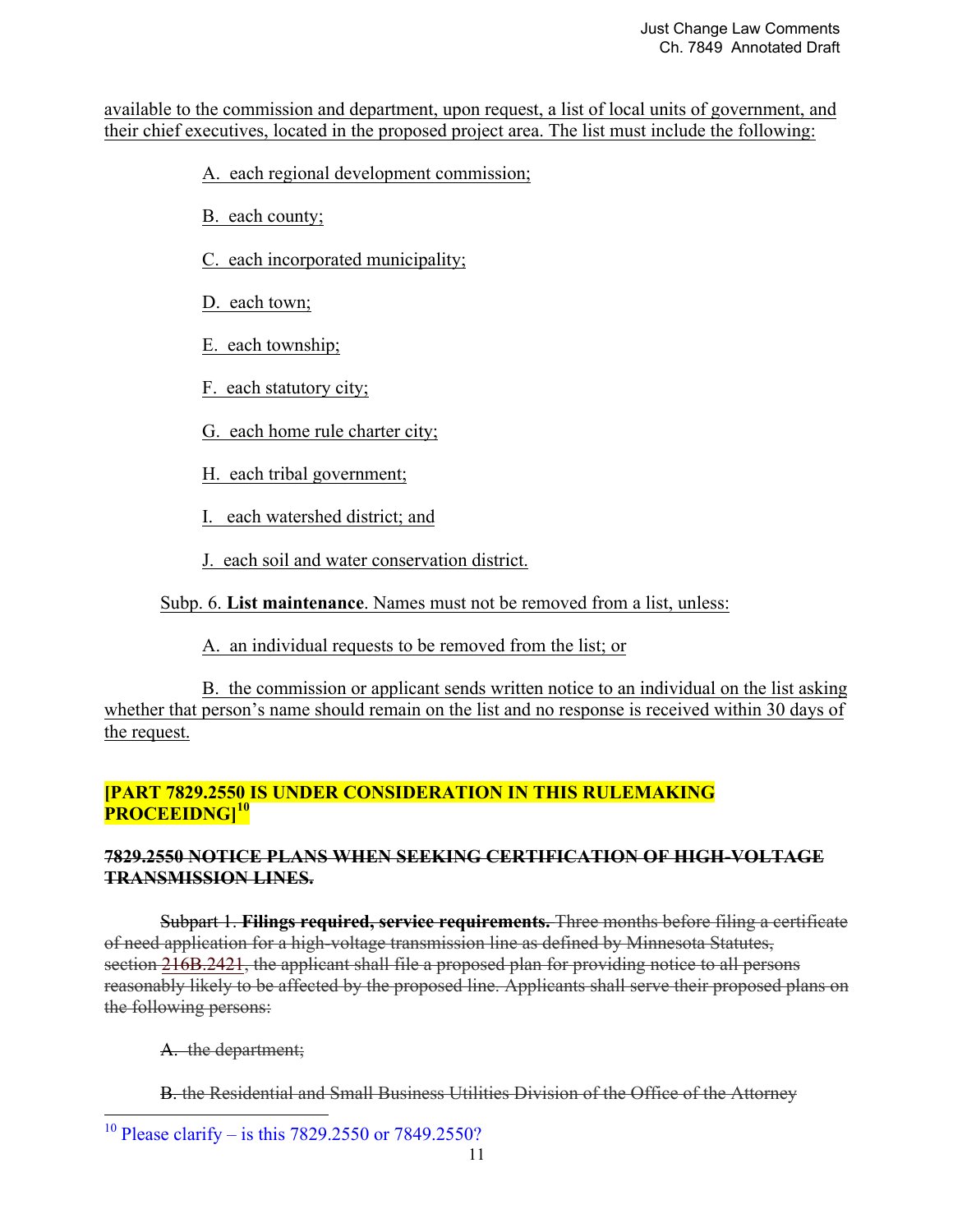General; and

C. all persons on the "General List of Persons Interested in Power Plants and Transmission Lines" maintained under part 7850.2100, subpart 1, item A.

 Subp. 2. **Procedural schedule, notice of procedural schedule.** Initial comments on proposed notice plans must be filed within 20 days of the date of filing. Reply comments must be filed within 20 days of the expiration of the initial comment period. Applicants shall include with the proposed notice plan a clear and conspicuous notice of these comment periods.

 Subp. 3. **Types of notice.** Proposed notice plans must include notice to the following persons by the method specified:

A. direct mail notice, based on county tax assessment rolls, to landowners reasonably likely to be affected by the proposed transmission line;

B. direct mail notice to all mailing addresses within the area reasonably likely to be affected by the proposed transmission line;

 C. direct mail notice to tribal governments and to the governments of towns, statutory cities, home rule charter cities, and counties whose jurisdictions are reasonably likely to be affected by the proposed transmission line; and

D. newspaper notice to members of the public in areas reasonably likely to be affected by the proposed transmission line.

Subp. 4. **Notice content.** Proposed notice plans must provide notice recipients with the following information:

A. a map showing the end points of the line and existing transmission facilities in the area;

B. a description of general right-of-way requirements for a line of the size and voltage proposed and a statement that the applicant intends to acquire property rights for the right-of-way that the proposed line will require;

C. a notice that the line cannot be constructed unless the commission certifies that it is needed;

D. the commission's mailing address, telephone number, and Web site;

E. if the applicant is a utility subject to chapter 7848, the address of the Web site on which the utility applicant will post or has posted its biennial transmission projects report required under that chapter;

F. a statement that the Environmental Quality Board will be preparing an environmental report on each high-voltage transmission line for which certification is requested;

G. a brief explanation of how to get on the mailing list for the Environmental Quality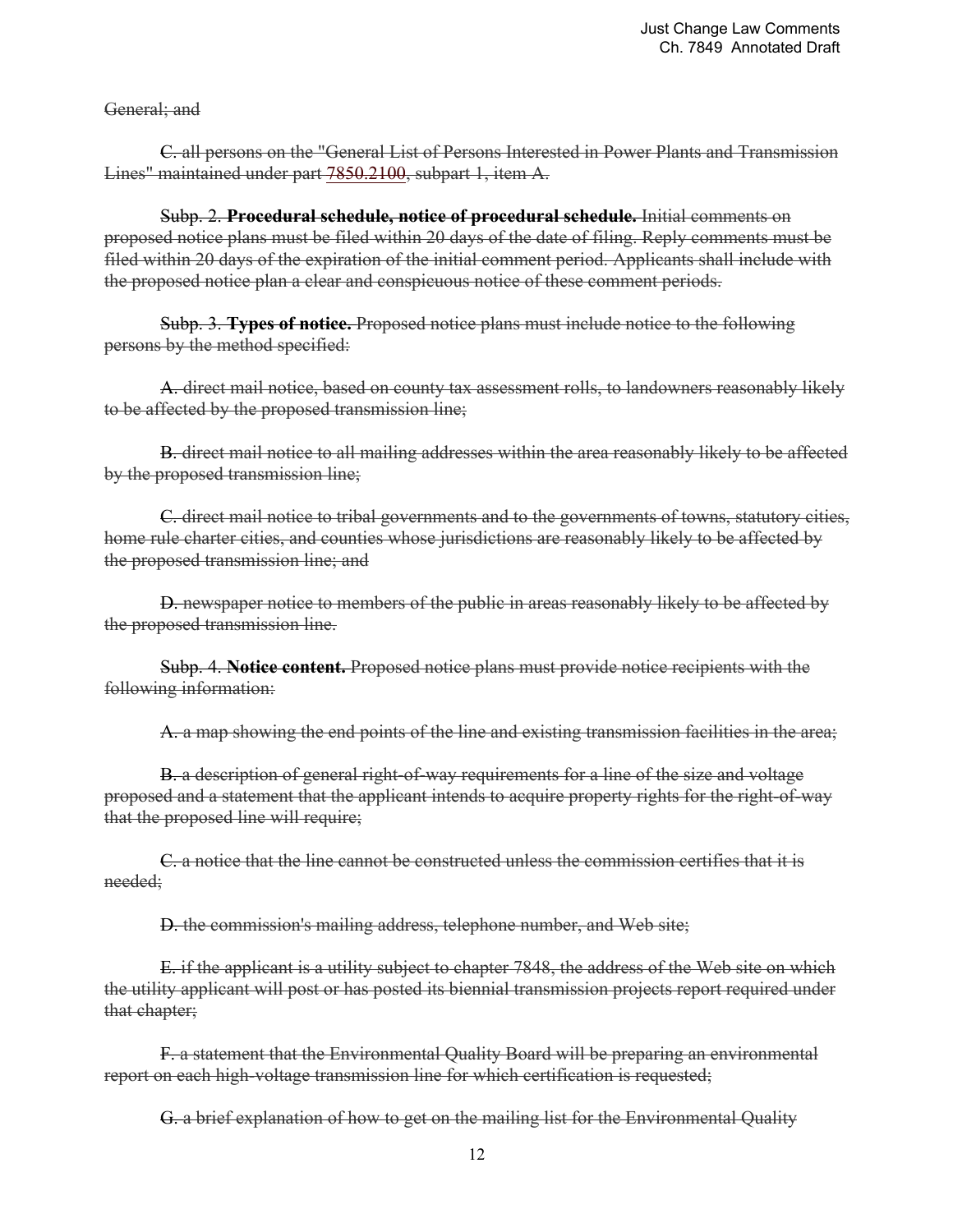Board's proceeding; and

H. a statement that requests for certification of high-voltage transmission lines are governed by Minnesota law, including specifically chapter 4410,parts 7849.0010 to 7849.0400, and 7849.1000 to 7849.2100, and Minnesota Statutes, section 216B.243.

Subp. 5. **Supplementary notice.** The commission shall require supplementary notice to persons reasonably likely to be affected by system alternatives developed in the course of certification proceedings if it appears that those system alternatives are as likely to be certified as the proposed high-voltage transmission line.

Subp. 6. **Notice time frames.** The applicant shall implement the proposed notice plan within 30 days of its approval by the commission.

Subp. 7. **Good faith sufficient.** The commission shall not deny a request for certification of a high-voltage transmission line on grounds of defective notice if the applicant acted in good faith, in substantial compliance with the notice requirements of this part, and in substantial compliance with any commission orders issued under this part.

# **7849.0130 PROJECT NOTICE.**

Subpart 1**. Notice required**. At least 45 days but not more than 60 days before filing a certificate of need application for a HVTL or an LEGF under this Chapter, an applicant must provide notice of its proposed project in the form and manner described in subparts 2 through 7.

Subp. 2. **Notice recipients. All projects.** An applicant must file notice of its proposed project with the Commission and mail notice of its proposed project to the following:

A. the general list;

B. the public agency contact list;

C. the landowner list; and

D. the local and tribal government contact list.

Subp. 3. **Notice content.** The notice must include the following information:

A. for an HVTL:

(1) a map showing:

 (i) the end points of the line and existing transmission facilities in the area, including transmission facilities 69 kilovolts or greater; and

(ii) shaded-in areas showing possible routes.

 (2) a description of general right-of-way requirements for a line of the size and voltage proposed and a statement that the applicant intends to acquire property rights for the right-of-way that the proposed line will require;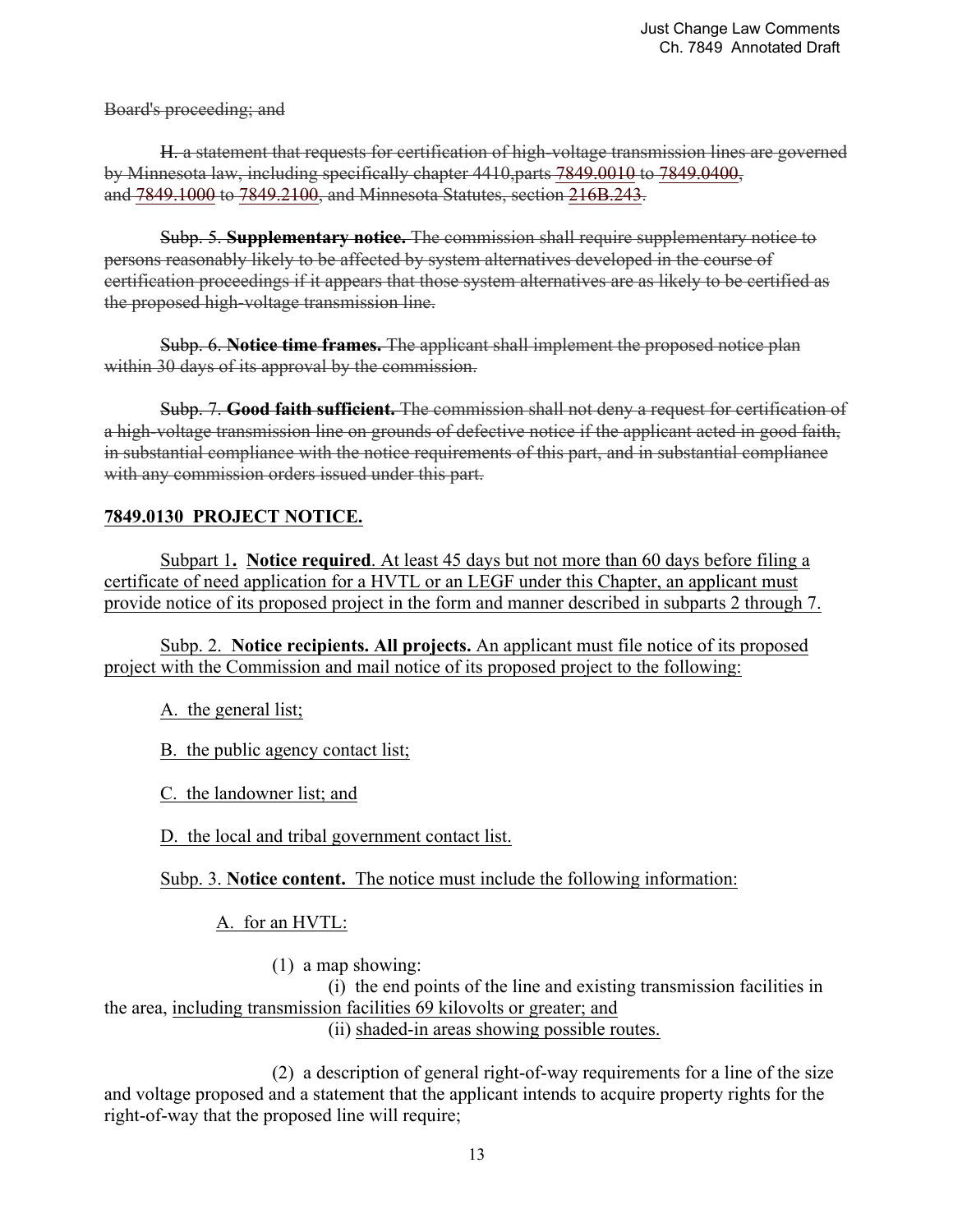B. for an LEGF:

# (1) a map showing the location of the proposed facility and;

 (2) a description of the proposed project that identifies the proposed fuel source and includes the approximate size of the proposed facility.

C. for all projects:

(1) a description of the proposed project;

 (2) a notice that the line or facility cannot be constructed unless the commission certifies that it is needed;

 (3) the commission's mailing address, telephone number, and website and a brief explanation of how to get on the mailing list for the commission's proceeding;

 (4) if the applicant is a utility subject to chapter 7848 Minnesota Statutes section 216B.2425, the address of the Web site on which the utility applicant will post or has posted its most recent biennial transmission projects report required under that chapter statute;

 (5) a statement that the Environmental Quality Board department will be preparing an environmental report on each high voltage transmission line or large electric generating energy facility for which certification is requested;

 (6) a statement that requests for certification of high-voltage transmission lines and large electric generating facilities are governed by Minnesota law, including specifically chapter 4410, parts 7849.0010 to 7849.0400 and 7849.1000 to 7849.2100 7849 and Minnesota Statutes, section 216B.243;

 (7) whether the applicant is retaining the option to exercise eminent domain to acquire property rights for the project, and if so, contact information for the applicant's land agents;

 (8) a statement that public meetings will be held by the department and the commission, and that the public will have an opportunity to ask questions about the project, to suggest alternatives, and to identify impacts for evaluation in the environmental report;

 (9) a statement informing the public of where copies of filings in the case are available for review and how copies can be obtained; and

 (10) a statement that the proposed project could affect landowners and residents in the area and that the applicant could use eminent domain proceedings to obtain land for the project.

 Subp. 4. **Newspaper notice.** An applicant must publish, in newspapers of general circulation, notice to members of the public in each county where a project is proposed. The notice must include a description of the location of the proposed project and its infrastructure and where to obtain additional project information.

 Subp. 5. **Press release.** An applicant must mail notice of the proposed project in the form of a press release to at least one radio station in each county where the proposed project will be located. The press release must include: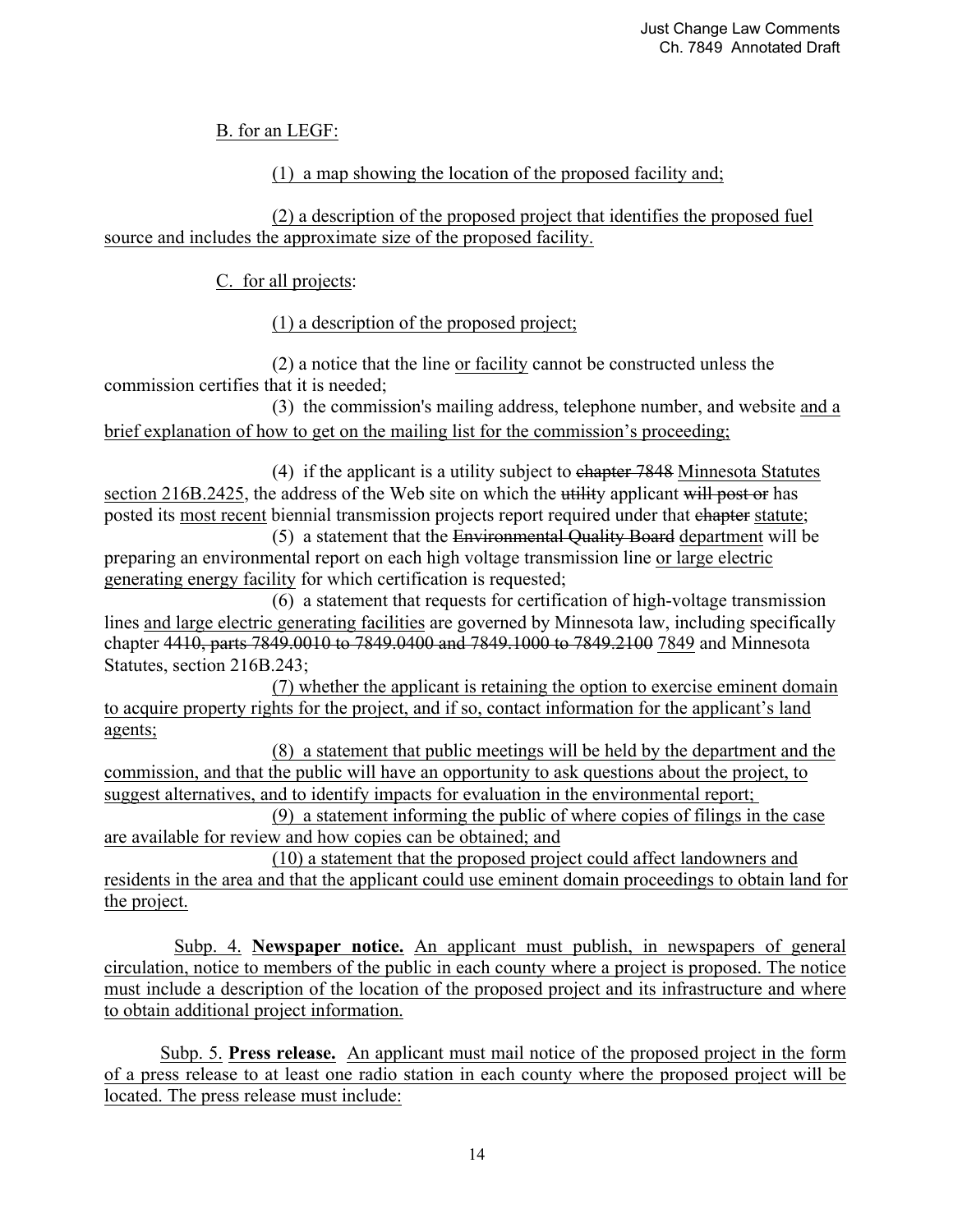A. the intended application filing date;

B. a description of the location of the proposed project and its infrastructure;

C. for an LEGF, the proposed fuel source type for the project;

 D. a statement that the proposed project could affect landowners and residents in the project area and that the applicant could use eminent domain proceedings to obtain land for the project;

 E. a description of where to obtain the application, including an electronic link to the application; and

 F. information on how to contact the Commission for information on public participation in the Commission's proceeding**. 11**

Subp. 6. **Compliance filing.** Within 30 days of the date the notice was mailed, the applicant must file a compliance filing that includes the following:

 A. a copy of the notice sent under subparts 2 through 5 and an affidavit of service that includes the names and addresses of those persons to whom the notice was sent;

B. each affidavit of publication by newspaper;

C. a copy of the press release sent and a list of the stations to which it was sent; and

 D. a map or other graphical representation of the area in which the applicant mailed notice of the proposed project under subparts 2 through 5.

 Subp. 7. **Good faith sufficient.** The commission shall must not deny a request for certification of a high-voltage transmission line HVTL or LEGF on grounds of defective notice if the applicant acted in good faith, in substantial compliance with the notice requirements of this part, and in substantial compliance with any commission orders issued under this part. Where notice was defective, the Commission must consider whether to reject an application as incomplete, suspend or extend the certificate of need proceedings, or direct the applicant to provide proper notice. The Commission must modify the process schedule with notice to affected parties to allow reasonable time and opportunity to participate.

# **FILING REQUIREMENTS**

# **7849.0200 APPLICATION PROCEDURES AND TIMING FORM AND MANNER OF FILING.**

<u>.</u>

Subpart 1. **Form and manner.** An applicant for a certificate of need shall apply in a form

 $11$  Include the public advisor or other specific commission staff contact in this Item, so that the notice doesn't just give a (confusing, discouraging) switchboard number. Also, add after "public participation," "and opportunities to comment on the application."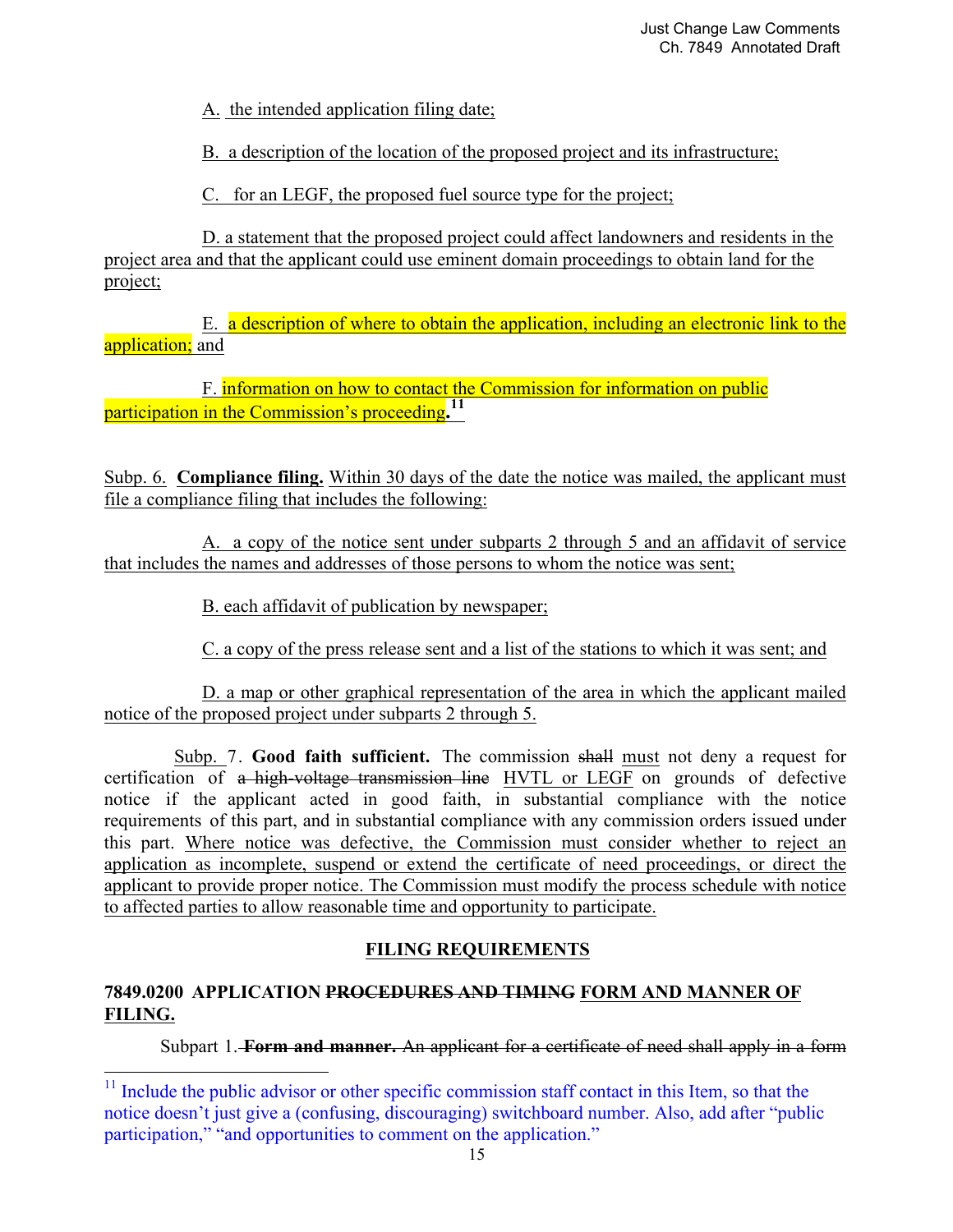and manner prescribed by parts 7849.0010 to 7849.0400. **Electronic filing.** An applicant subject to the electronic filing requirements under Minn. Stat. § 216.17, subd. 3, must follow those filing procedures when filing a certificate of need application.

 Subp. 2. **Copies, title, table of contents Non-electronic filing.** An applicant who does not file an application electronically must file The the original and 13 three copies of the application must be filed with the commission. The applicant shall and provide copies of the application to other state agencies with regulatory responsibilities in connection with the proposed facility and to other interested persons who request copies.**12** The applicant shall maintain a distribution list of the copies. Documents, forms, and schedules filed with the application must be typed printed on 8-1/2 inch by 11inch paper except for drawings, maps, and similar materials.

 Subp. 3. **Form.** An application must contain a title page and a complete table of contents that includes the applicable rule by the titles and numbers given in parts 7849.0010 to 7849.0400. The date of preparation and the applicant's name must appear on the title page, as well as on each document filed with the application.

Subp. 4. **Cover letter and summary.** An application for a certificate of need must be accompanied by a cover letter signed by an authorized officer or agent of the application. The cover letter must specify the type of facility for which a certificate of need is requested. The application must also include, on a separate page, a brief summary of the filing, sufficient to apprise potentially interested parties of the nature of the application and its general content.

 Subp. 3 5. **Changes to application.** After an application is filed, supplemental filings, changes, or corrections to the application must comply with subpart 2 as to the number of copies and size of documents this rule part. In addition, eEach page of containing a change or correction to a previously filed page must be marked with the word "REVISED" and with the date the revision was made. The original copy of the changes or corrections must be filed with the administrative law judge, and the remaining copies must be submitted to with the commission. If there is no proceeding pending before an administrative law judge, the filing must be made with the commission. The applicant shall must send to persons receiving copies of the application a like number of copies of changed or corrected pages.

 Subp. 5. **Complete applications.** The commission must notify the applicant within 30 days of the receipt of an application if the application is not substantially complete. On notification, the applicant may correct any deficiency and may resubmit the application. If the revised application is substantially complete, the date of its submission is considered the application date.

 Subp. 6. **Exemptions.** Before submitting an application, a person is exempted from any data requirement of parts 7849.0010.0020 to 7849.0400 if the person (1) requests an exemption from specified rules, in writing to the commission, and (2) shows that the data requirement is unnecessary to determine the need for the proposed facility or may be satisfied by submitting another document. A request for exemption must be filed at least 45 days before submitting an application. The commission shall respond in writing to a request for exemption within 30 days of

<u>.</u>

 $12$  Restore the highlighted requirement in existing rules. Otherwise how do members of the public gain access to even a simple copy of an application, let alone participate effectively? Also, deletion burdens other agencies that may need to comment or regulate.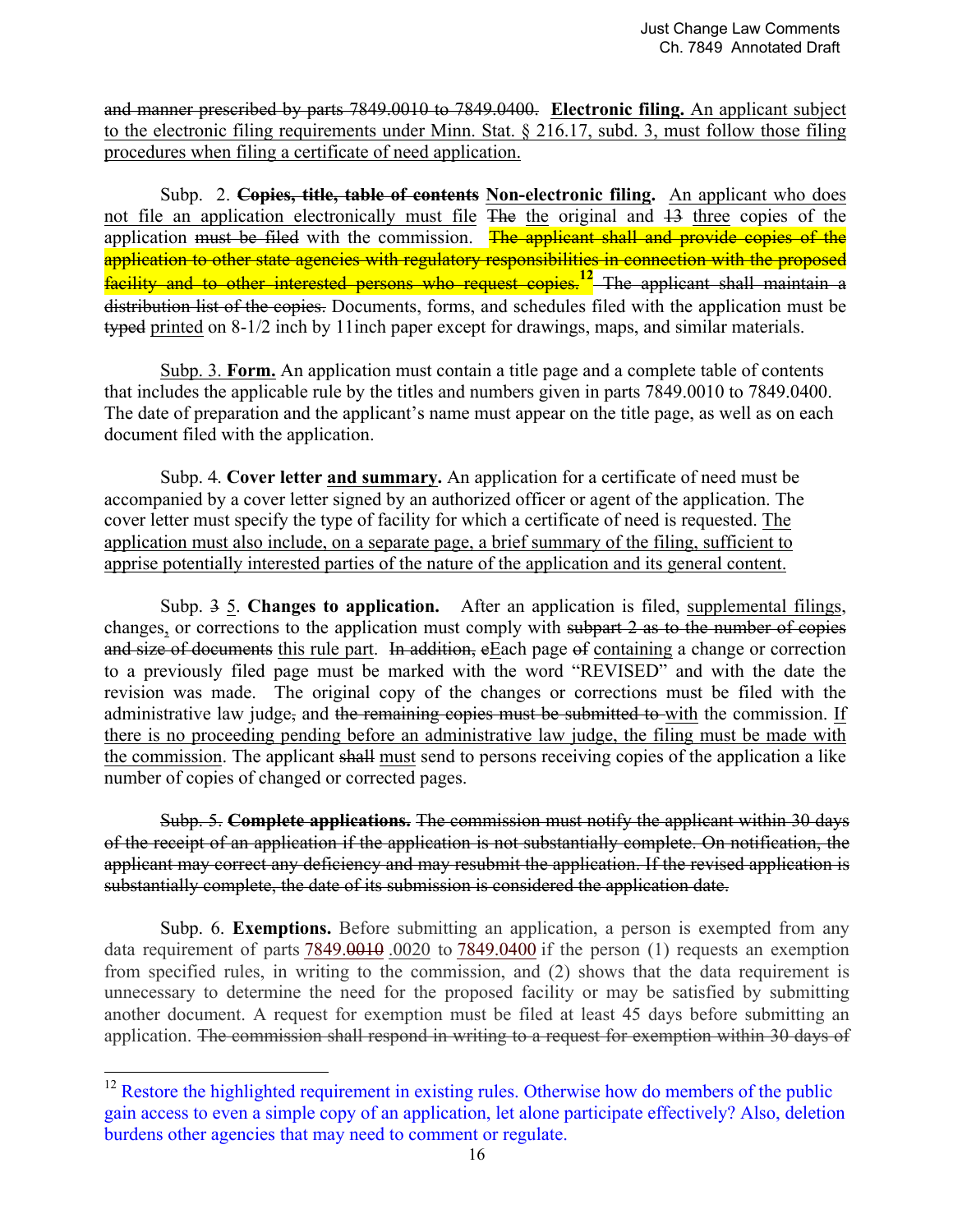receipt and include the reasons for the decision. The commission shall file a statement of exemptions granted and reasons for granting them before beginning the hearing.

 Supb. 7. **Service.** The applicant must serve a copy of the application on the department and the Office of the Attorney General and mail notice of the application to the following:

A. the general list;

B. the public agency contact list;

C. the landowner list; and

D. the local and tribal government contact list.

 Subp. 8. **Docket Number.** The applicant must obtain a docket number for the case prior to filing its application. The applicant must display the docket number on the title page of the application and in a prominent location on other documents filed as part of the application.

Subp. 9. **Joint applications.** If an applicant intends to file a certificate of need application, along with a permit application under Chapter 7850, the applicant must first file a draft permit application as required under part 7850.1640. The certificate of need application must be filed at the time the applicant files a permit application under part 7850.1700. After determining that all applications are complete, the commission must determine, under part 7850.2140, whether to hold joint proceedings on both applications. Joint environmental review by the department on multiple applications is governed by part 7849.1900.

# **7849.0208 COMPLETENESS DETERMINATION.**

Within ten days of receipt of an application for a certificate of need, the commission's executive secretary will determine whether the application is complete and notify the applicant in writing of the decision. If the application is not complete, the executive secretary must set the matter for the earliest possible commission agenda meeting for review by the commission, considering the applicant's availability and request for additional time. If, prior to the commission meeting, the applicant files the missing information, the executive secretary will pull the item from the agenda and notify the applicant in writing that the application is complete.**<sup>13</sup>**

# **7849.0210 FILING FEES AND PAYMENT SCHEDULE.**

-

Subpart 1. **Fees.** The fee for processing an application shall be: \$10,000 plus \$50 for each megawatt of plant capacity for LEGF's; or \$10,000 plus \$40 per kilovolt of design voltage for LHVTL's; plus such additional fees as are reasonably necessary for completion of the evaluation of need for the proposed facility.

Subp. 2. **Payment schedule.** Twenty-five percent of the fee set according to subpart 1 must accompany the application, and the balance must be paid in three equal installments within 45,

<sup>&</sup>lt;sup>13</sup> Proposed completeness determination excludes public comment and public participation unless executive secretary objects to completeness. Are notices to applicant even filed to docket?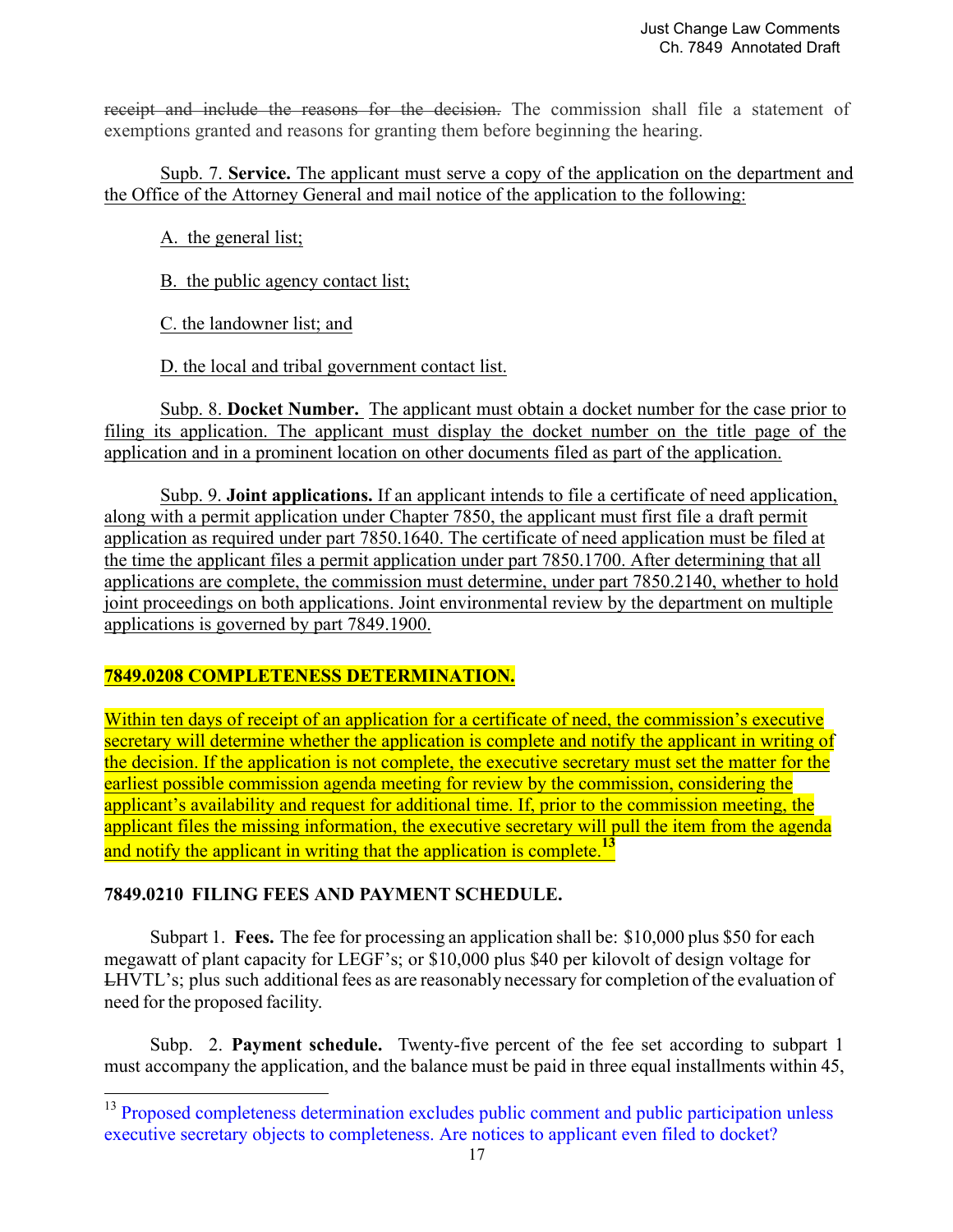90, and 135 days after submission of the application. The applicant must be notified of and billed for costs not covered by the fee described in subpart 1. The additional fees must be paid within 30 days of notification. The billing of additional fees must be accompanied by an itemized document showing the necessity for the additional assessment.

Subp. 3. **Payment required.** The commission shall not issue its decision on the application until the outstanding set fee payments and additional billings under subparts 1 and 2 are paid by the applicant.

**Statutory Authority:** *MS s 216A.05; 216B.08; 216B.2421; 216B.243; 216C.10* **History:** *L 1983 c 289 s 115; 12 SR 2624* **Posted:** *October 13, 2009*

# **APPLICATION CONTENT REQUIREMENTS**

## **7849.0220 APPLICATION CONTENTS.**

<u>.</u>

 Subpart 1. **Large electric generating facilities (LEGF). All Applicants.** Each application for a certificate of need for an LEGF shall include all of the information required by parts 7849.0240, 7849.0250, and 7849.0270 to 7849.0340 Each application must contain the following:

 A. a statement that the applicant has complied with the notice requirements contained in part 7849.0130;

B. a summary of the major factors that justify the need for the proposed project;

 C. a description of how the proposed project meets the requirements under part 7849.0115; and

D. an analysis of the proposed project using the criteria in part 7849.0120, including how the proposed project compares to reasonable alternatives.**<sup>14</sup>**

 Subp. 2**. Large high voltage transmission lines(LHVTL). Regional Transmission Planning.** Each application for a certificate of need for an LHVTL shall include all of the information required by parts 7849.0240 and 7849.0260 to 7849.0340. If, however, a proposed LHVTL is designed to deliver electric power to a particular load center within the applicant's system, the application shall contain the information required by part 7849.0270 for that load center rather than for the system as a whole. Each application must contain a description of applicable regional planning information, including:

A. regional planning processes that identified the need for the proposed project;

 $14$  Unless existing rule are restored, criteria in 7849.0120 are not specific enough to allow a substantive inquiry to be made. Applicant could provide unsupportable assertions. Should also add an Item E requiring an applicant to submit as part of application " the studies used by applicant to determine project is needed."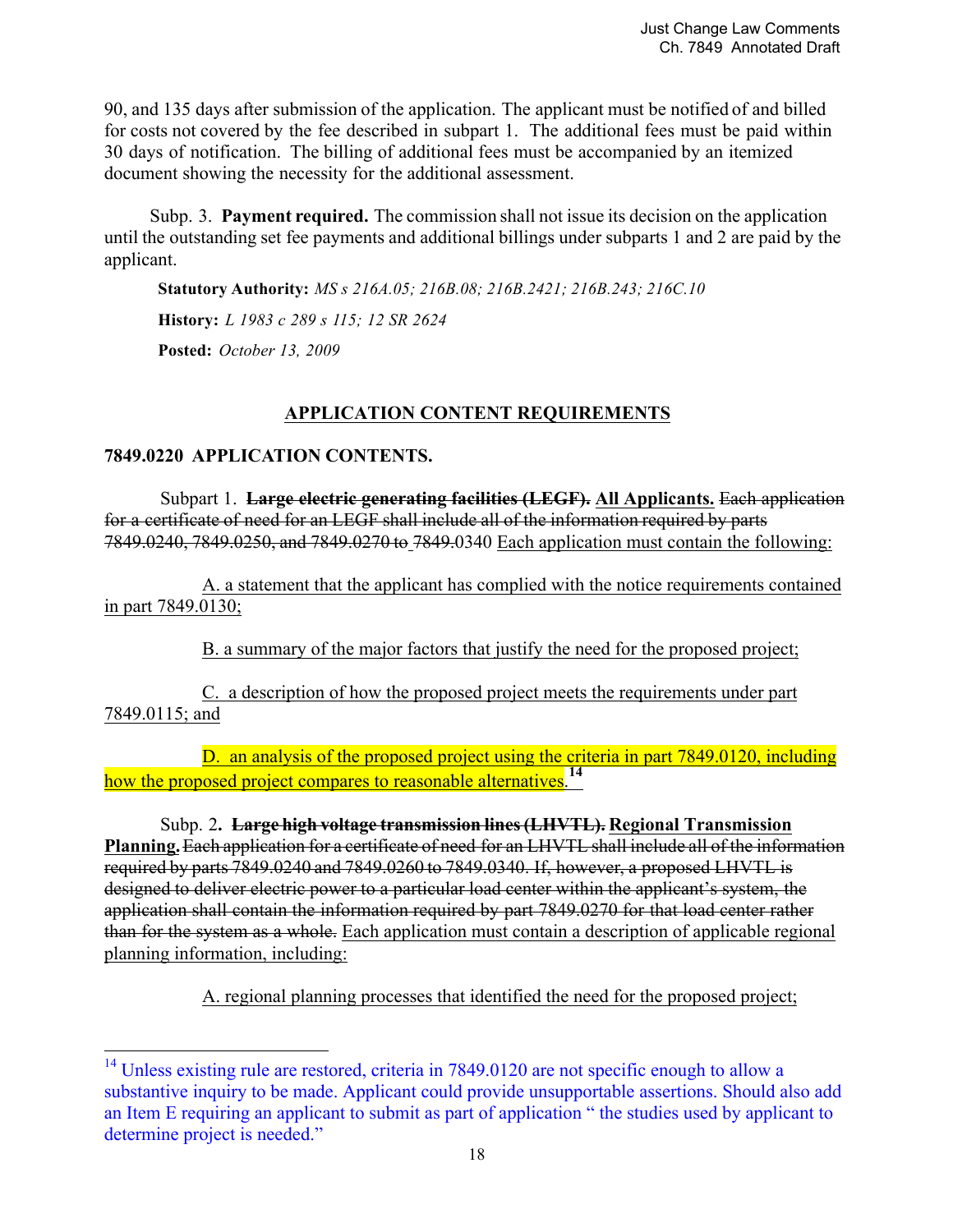B. a statement on whether the facility is part of an approved RTO regional or interregional plan, and if so, a copy of, or electronic link to, the plan; and

 C. data from the RTO on planned additions or retirements that are relevant to the need for the proposed project.

 Subp. 3. **Joint Proceedings.** The application must include a statement on whether the applicant intends to file a site or a route permit application for the proposed project, and if so, when the applicant intends to make the filing and whether the applicant intends to request that joint proceedings be held under part 7850.2140.

Subp. 3 4. **Joint ownership and multiparty use.** If the proposed LEGF or LHVTL is to be owned jointly by two or more utilities or by a pool, the information required by parts 7849.0010 to 7849.0400 must be provided by each joint owner for its system. If the facility is designed to meet the long term needs, in excess of 80 megawatts, of a particular utility that is not to be an owner, that utility must also provide the information required by parts 7849.0010 to 7849.0400. Joint applicants may use a common submission to satisfy the requirements of any part for which the appropriate response does not vary by utility.

**Statutory Authority:** *MS s 216A.05; 216B.08; 216B.2421; 216B.243; 216C.10* **History:** *L 1983 c 289 s 115; 12 SR 2624* **Posted:** *October 13, 2009*

## **7849.0230 ENVIRONMENTAL REPORT.**

Subpart 1. **Draft report.** If the application is for an LHVTL, the information submitted under parts 7849.0240, 7849.0260, and 7849.0290 to 7849.0340 must be designated by the applicant as its "draft environmental report" and distributed in accordance with part 4410.7100, subpart 5.

Subp. 2. **Written responses.** The applicant shall submit written responses to the substantive comments entered into the record of the proceeding before the close of the public hearing on the application. The written responses must be entered into the record and be available to the administrative law judge in preparing the recommendation on the application.

Subp. 3. **Final report.** The draft environmental report, written comments, and the applicant's written responses to comments comprise the "final environmental report," which must be distributed in accordance with part 4410.7100, subpart 5.

Subp. 4. **Notice of final report.** On completing the final environmental report, the commission shall have published in the EQB Monitor, published by the Minnesota Environmental Quality Board, a notice indicating completion.

Subp. 5. **Supplements.** The applicant must prepare a supplement to the final environmental report if the tests described in part 4410.3000, subparts 1 and 2, are met and a certificate of need proceeding on the proposed facility is pending.

**Statutory Authority:** *MS s 216A.05; 216B.08; 216B.2421; 216B.243; 216C.10*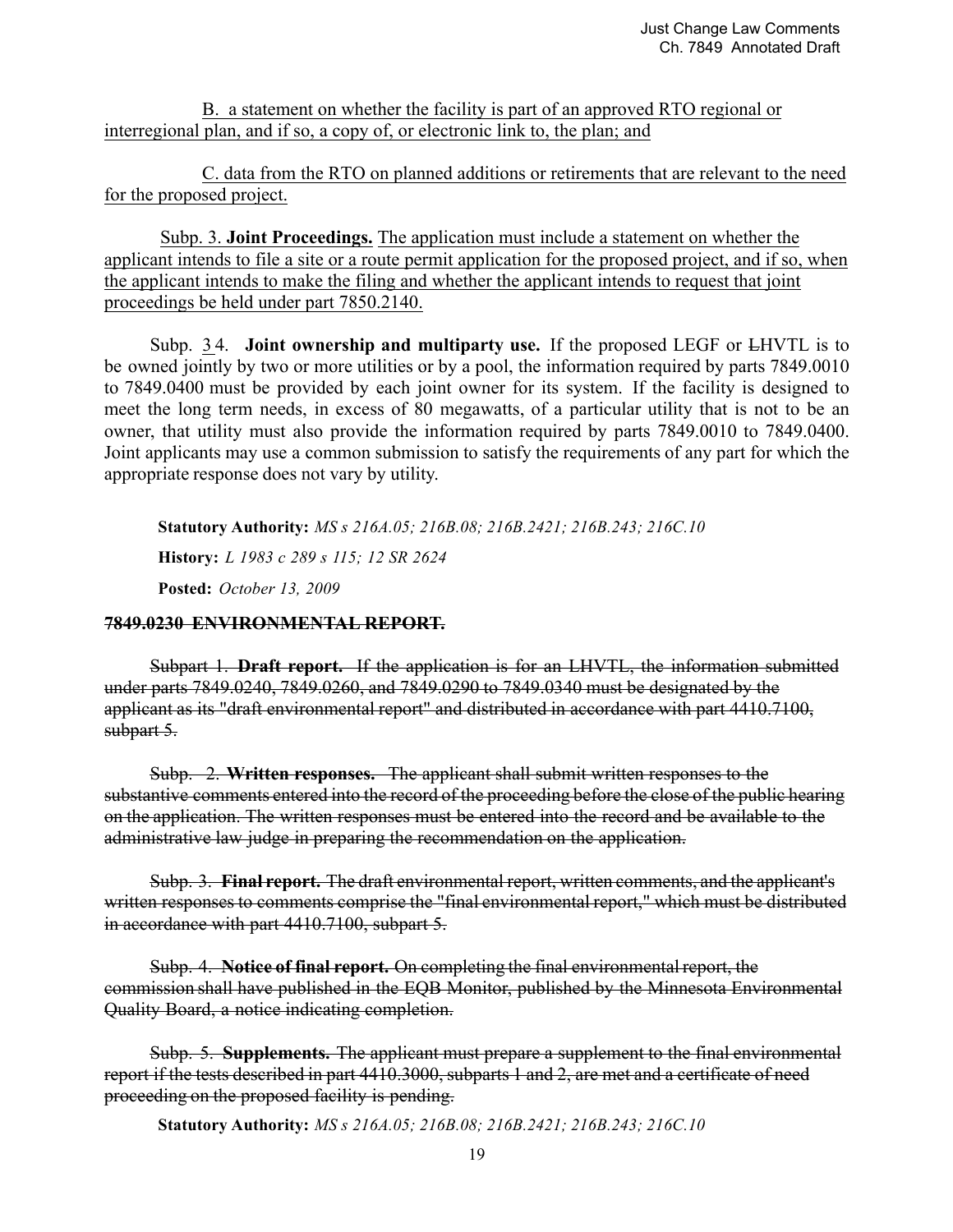**History:** *L 1983 c 289 s 115; 12 SR 2624* **Posted:** *October 13, 2009*

#### **7849.0240 NEED SUMMARY AND ADDITIONAL CONSIDERATIONS.**

Subpart 1. **Need summary.** An application must contain a summary of the major factors that justify the need for the proposed facility. This summary must not exceed, without the approval of the commission,

15 pages in length, including text, tables, graphs, and figures.

Subp. 2. **Additional considerations.** Each application shall contain an explanation of the relationship of the proposed facility to each of the following socioeconomic considerations:

A. socially beneficial uses of the output of the facility, including its uses to protect or enhance environmental quality;

B. promotional activities that may have given rise to the demand for the facility; and

C. the effects of the facility in inducing future development.

**Statutory Authority:** *MS s 216A.05; 216B.08; 216B.2421; 216B.243; 216C.10*

**History:** *L 1983 c 289 s 115; 12 SR 2624*

**Posted:** *October 13, 2009*

# **7849.0250 PROPOSED LEGF AND ALTERNATIVES APPLICATION.**

An application for a proposed LEGF must include:

A. a description of the facility, including:

 (1) the nominal generating capability of the facility, as well as a discussion of the effect of the economies of scale on the facility size and timing;

 (2) a description of the anticipated operating cycle, including the expected annual capacity factor;

 (3) the type of fuel used, including the reason for the choice of fuel, projection of the availability of this fuel type over the projected life of the facility, and alternate fuels, if any;

(4) for fossil fuel facilities, the anticipated heat rate of the facility; and

 (5) to the fullest extent known to the applicant, the anticipated areas where the proposed facility could be located;

 (6) a map scale showing the applicant's system, or when providing a group of maps, one set of maps in scale to the others and labeled "combination scale map"; if the applicant does not own or operate an electric system, the applicant must provide a map of the area including the proposed facility; and

 (7) a list of any state or federal energy mandate the facility is designed to satisfy and an explanation of how the proposed project satisfies the mandate.

B. a discussion of the availability of alternatives to the facility, including but not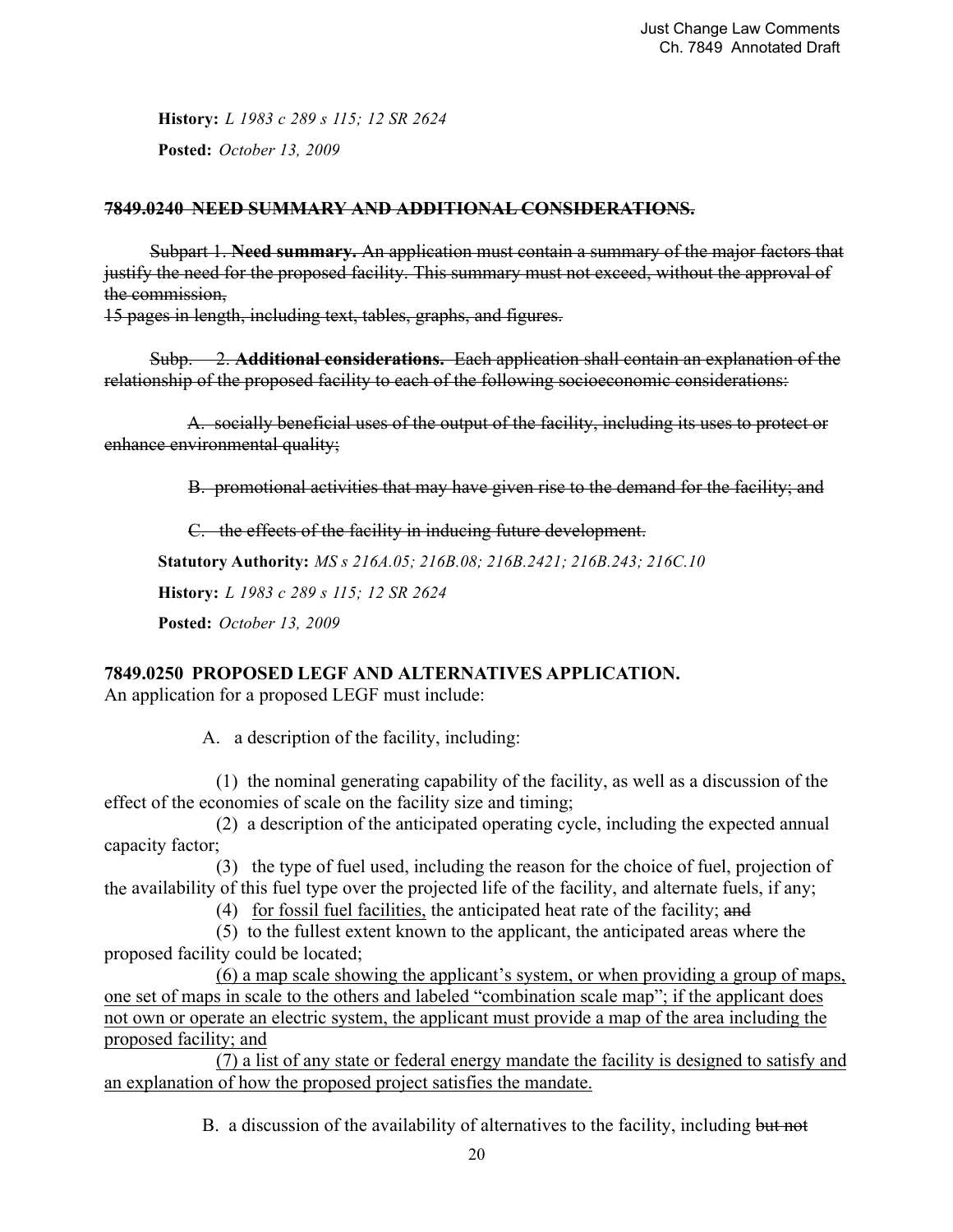limited to:

- (1) purchased power;
- (2) increased efficiency of existing facilities, including transmission lines;
- (3) new transmission lines;
- (4) new generating facilities of a different size or using a different energy source

(fuel oil, natural gas, coal, nuclear fission, and the emergent technologies, and renewable resources); and

(5) demand-response programs;

(6) distributed generation;

(7) energy storage;

(8) a no-build alternative; and

 $(5)$  (9) any reasonable combinations of the alternatives listed above in subitems (1)

to  $(4-7)$ ;

 C. for a renewable LEGF designed to meet state or federal renewable energy standards, the applicant is only required to discuss alternatives under item B that are eligible to meet state or federal renewable energy standards; and

 C D. for the proposed facility and for each of the alternatives provided in response to item B that could provide electric power at the asserted level of need, a discussion of:

- (1) its capacity cost in current dollars per kilowatt;
- (2) its service life;
- (3) its estimated average annual availability and capacity factor;
- (4) its fuel costs in current dollars per kilowatt hour;
- (5) its variable operating and maintenance costs in current dollars per kilowatt hour;
- (6) the total cost in current dollars of a kilowatt hour provided by it;

(7) an estimate of its effect on rates systemwide and in Minnesota, assuming a test year beginning with the proposed in-service date; the estimate of the present value of the revenue requirement of the proposed facility;

(8) for a fossil-fuel facility or a transmission facility, its efficiency, expressed for a generating facility as the estimated heat rate, or expressed for a transmission facility as the estimated losses under projected maximum loading and under projected average loading in the length of the transmission line and at the terminals or substations; and

(9) the major assumptions made in providing the information in subitems (1) to (8), including projected escalation rates for fuel costs and operating and maintenance costs, as well as projected capacity factors; and

 (10) the expected effects on the natural and socioeconomic environments, including human health.

D. a map (of appropriate scale) showing the applicant's system; and

 E. such other information about the proposed facility and each alternative as may be relevant to determination of need.

**Statutory Authority:** *MS s 216A.05; 216B.08; 216B.2421; 216B.243; 216C.10*

**History:** *L 1983 c 289 s 115; 12 SR 2624*

**Posted:** *October 13, 2009*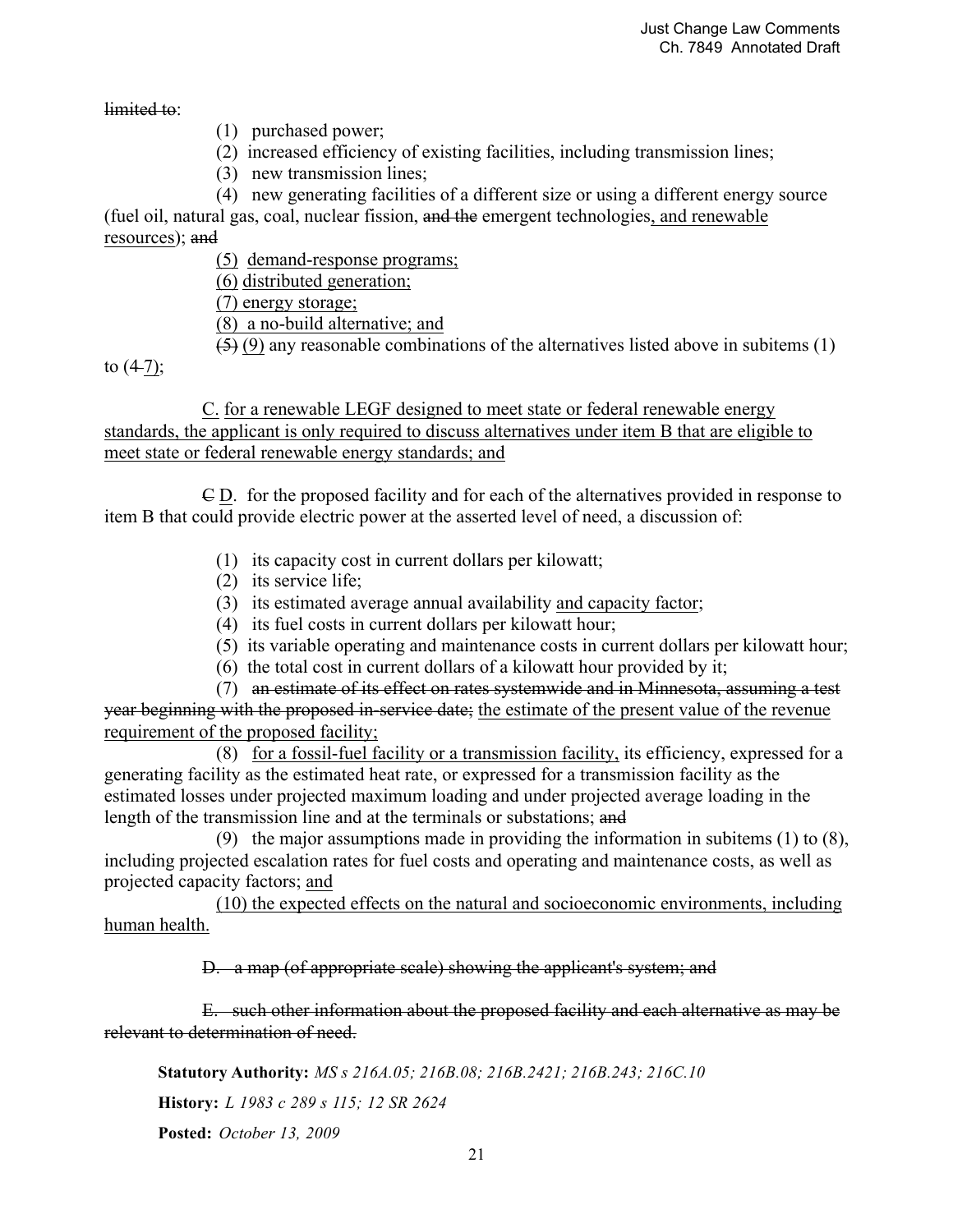## **7849.0255 INDEPENDENT POWER PRODUCER LEGF APPLICATION.** An independent power producer proposing an LEGF must provide relevant data in the following manner.

 Subp. 1. **Utility data.** If the applicant has entered into a power purchase agreement with a utility serving end user customers, the applicant must provide the data required under part 7849.0250 and parts 7849.0270 to 7849.0300 from the utility for the proposed facility. The application must also include the docket number for the commission proceeding in which the power purchase agreement was approved.

 Subp. 2. **Ownership Information**. An independent power producer must provide information about the applicant, including the following:

A. the legal name of the applicant;

B. the state of organization or incorporation;

C. the principal place of business; and

 D. the name of the person, or entity, that owns and controls, either directly or indirectly, a majority of the outstanding voting securities of the applicant. If no one individual or entity owns and controls such a majority of voting securities of the applicant, the name of each individual and each entity that owns and controls collectively, whether directly or indirectly, a majority of the outstanding voting securities of the applicant.

 E. the applicant must notify the commission of any changes in items A through D above that occur after certification of the facility and prior to the in-service date of the facility. The applicant must notify the commission no later than 30 days following the change.

 Subp. 3. **Relevant available data.** If the applicant has not entered into a power purchase agreement with a utility serving end user customers and does not have access to the data required under part 7849.0250 and parts 7849.0270 through .0300, the applicant must provide the following:

 A. data on regional capacity with a description of the data source relied upon and the time period covered by the data;

 B. the regional availability of renewable resources and the source relied upon for the data;

 C. for a proposed renewable LEGF intended to satisfy renewable energy standards, planning studies relied upon by the applicant to demonstrate the need for renewable generation to meet those standards;

D. alternative approaches for supplying the energy;

E. the expected costs of the proposed project to Minnesota ratepayers; and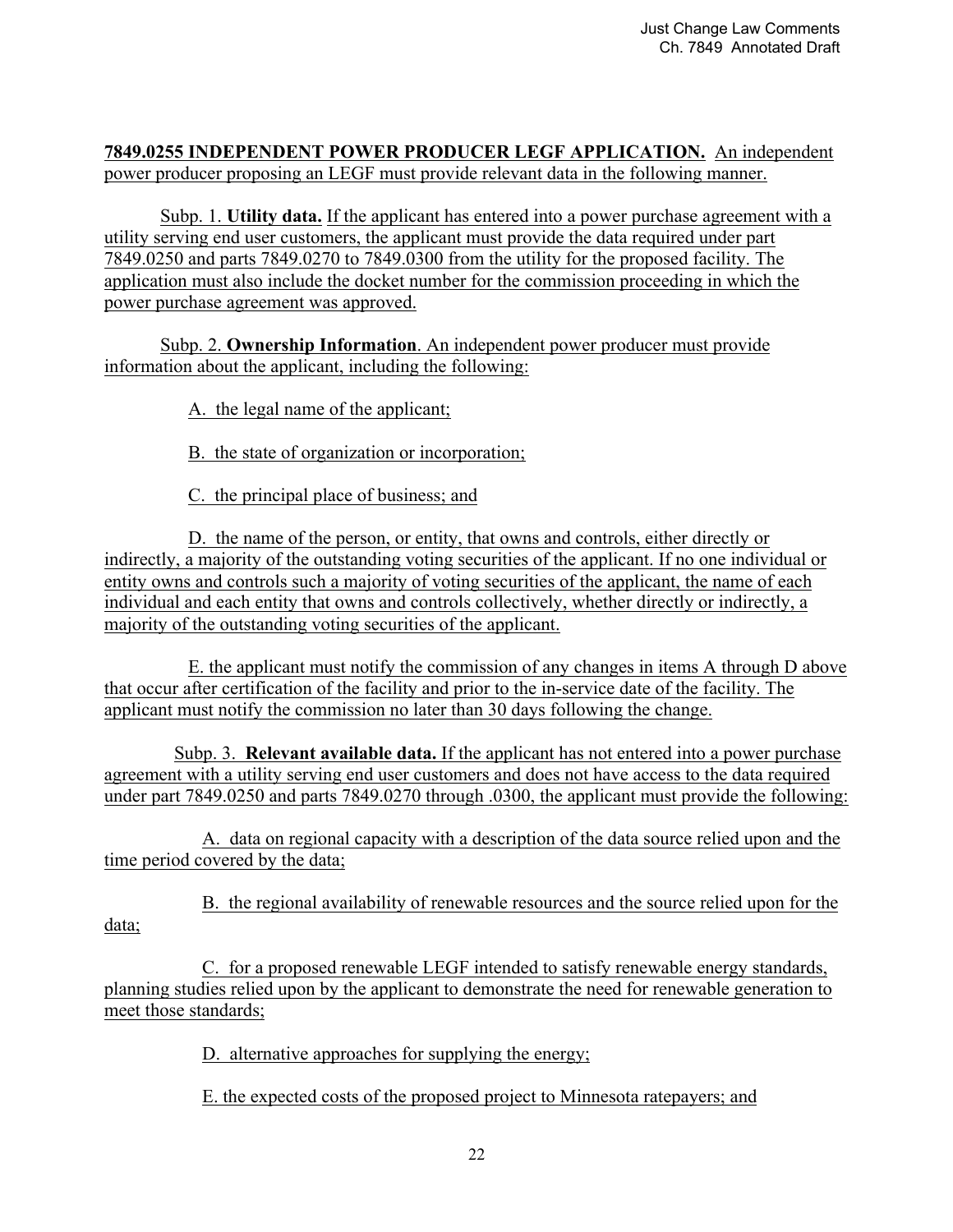F. evidence of the facility's ability to maintain electric system reliability.

 Subp. 4. **Subsequent Power Purchase Agreement.** If an applicant enters into a power purchase agreement after filing a certificate of need application, the applicant must notify the commission. The notice must be filed within three business days of entering into the agreement.

## **7849.0260 PROPOSED LHVTL AND ALTERNATIVES APPLICATION.**

Each application for a proposed LHVTL must include:

A. a description of the type and general location of the proposed line, including:

- (1) the design voltage;
- (2) the number, the sizes, and the types of conductors;

 (3) the expected system losses under projected maximum loading and under projected average loading and a description of the system or portion of the system affected; in the length of the transmission line and at the terminals or substations;

 (4) the approximate length of the proposed transmission line and the portion of that length in Minnesota;

 (5) the approximate location of DC terminals or AC substations, which information shall be on a map of appropriate scale; and

 (6) a list of all counties reasonably likely to be affected by construction and operation of the proposed line;

B. a discussion of reliability risks the proposed line is intended to address, including:

 (1) a link to the website address of the most recent reliability report from the North American Electric Reliability Corporation;

(2) the most recent electric stability study approved by the RTO;

 B C. a discussion of the availability of alternatives to the facility, including but not limited to:

(1) new generation of various technologies, sizes, and fuel types;

 (2) upgrading of existing transmission lines or existing generating facilities;

 (3) transmission lines with different design voltages or with different numbers, sizes, and types of conductors, and capacity expressed in megavolt amps;

(4) transmission lines with different terminals or substations;

(5) double circuiting of existing transmission lines;

 (6) if the proposed facility is for DC (AC) transmission, an AC (DC) transmission line;

 (7) if the proposed facility is for overhead (underground) transmission, an underground(overhead) transmission line;

(8) lower voltage options under 100 kV;

(9) energy storage;

(10) a no-build alternative; and

 $(8-11)$  any reasonable combinations of the alternatives listed in subitems (1) to (7 9);

 $E$ . for the proposed facility and for each of the alternatives provided in response to item B C that could provide electric power at the asserted level of need, a discussion of: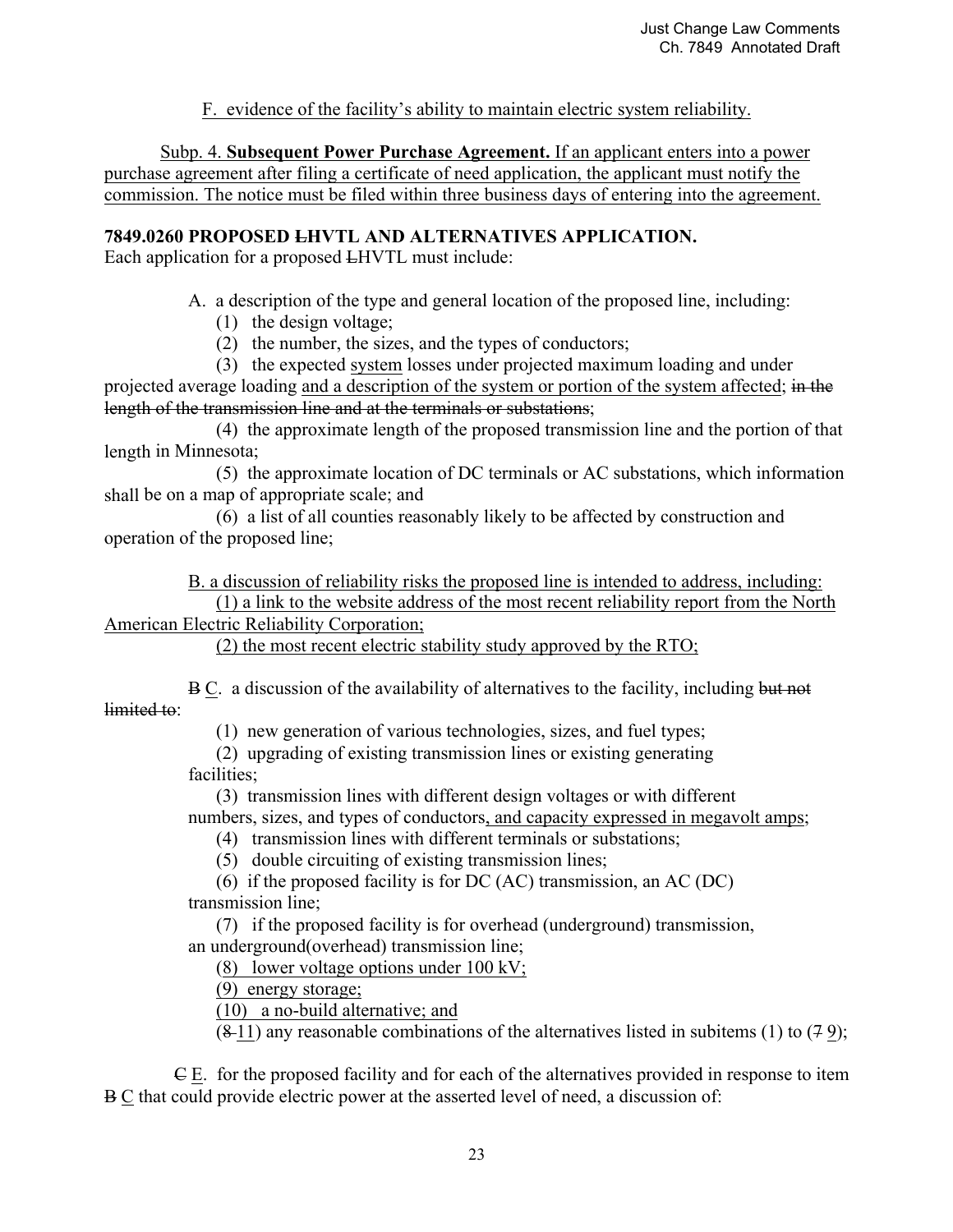- (1) its total cost in current dollars;
- (2) its service life;
- (3) its estimated average annual availability;
- (4) its estimated annual operating and maintenance costs in current dollars;

(5) the estimate of the present value of the revenue requirement of the proposed

project and an estimate of its effect on rates systemwide and in Minnesota, assuming a test year beginning with the proposed in-service date;

 (6) its efficiency, expressed for a transmission facility as the estimated losses under projected maximum loading and under projected average loading in the length of the transmission line and at the terminals or substations, or expressed for a generating facility as the estimated heat rate; and the expected effects on the natural and socioeconomic environments, including human health; and

and

<u>.</u>

(7 ) the major assumptions made in providing the information in subitems (1) to (6);

 D F. a map (of appropriate scale) showing the applicant's system or load center to be served by the proposed LHVTL; and.

 E. such other information about the proposed facility and each alternative as may be relevant to determination of need.

**Statutory Authority:** *MS s 216A.05; 216B.08; 216B.2421; 216B.243; 216C.10* **History:** *L 1983 c 289 s 115; 12 SR 2624* **Posted:** *October 13, 2009*

# **7849.0270 PEAK DEMAND AND ANNUAL CONSUMPTION FORECAST ENGINEERING DATA**. **15**

Subpart 1. **Scope.** Each application shall contain pertinent data concerning peak demand and annual electrical consumption within the applicant's service area and system, as provided in part 7849.0220, including but not limited to the data requested in subpart 2, item B. When recorded data is not available, or when the applicant does not use the required data in preparing its own forecast, the applicant shall use an estimate and indicate in the forecast justification section in subparts 3 to 6 the procedures used in deriving the estimate. The application shall clearly indicate which data are historical and which are projected. It is expected that data provided by the applicant should be reasonable and internally consistent.

Each application must include pertinent data necessary to demonstrate the need for the project, including the methodology, data, and assumptions as detailed below.

Subp. 2. **Content of forecast.** For each forecast year, the following data must be provided:

<sup>&</sup>lt;sup>15</sup> The proposed rules provide engineering modeling requirements relevant to the "projected need" (see Subp. 2, Item E) but no requirements for the content of the forecast that would be the basis for the "projected need," such as existing capacity, historical demand, forecasted demand, assumptions used to derive forecasted demand, impacts of conservation, storage, distributed generation and load management on summer and winter peaks, etc. The existing rule text may need to be updated, but that doesn't justify dispensing with any parameters for preparing and disclosing forecasts.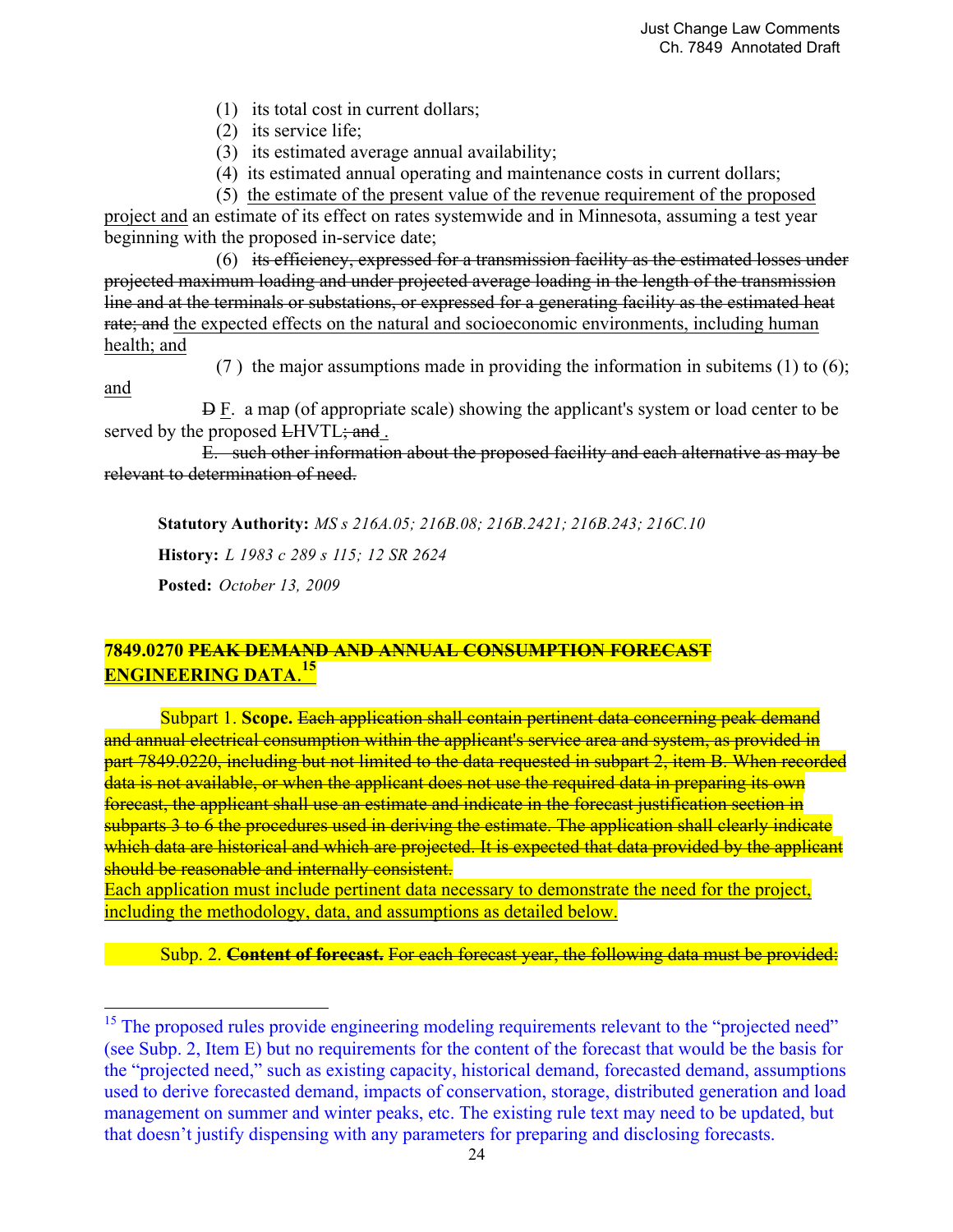A. when the applicant's service area includes areas other than Minnesota, annual electrical consumption by ultimate consumers within the applicant's Minnesota service area;

 B. for each of the following categories, estimates of the number of ultimate consumers within the applicant's system and annual electrical consumption by those consumers:

(1) farm, excluding irrigation and drainage pumping (for reporting purposes, any tract of land used primarily for agricultural purposes shall be considered farm land);

(2) irrigation and drainage pumping;

 (3) nonfarm residential (when electricity is supplied through a single meter for both residential and commercial uses, it shall be reported according to its principal use, and apartment buildings shall be reported as residential even if not separately metered);

(4) commercial (this category shall include wholesale and retail trade; communication industries; public and private office buildings, banks, and dormitories; insurance, real estate and rental agencies; hotels and motels; personal business and auto repair services; medical and educational facilities; recreational, social, religious, and amusement facilities; governmental units, excluding military bases; warehouses other than manufacturer owned; electric, gas, water and water pumping, excluding water pumping for irrigation, and other utilities);

 $(5)$  mining;

 (6) industrial (this category shall include all manufacturing industries, construction operations and petroleum refineries);

(7) street and highway lighting;

 (8) electrified transportation (this category shall include energy supplied for the propulsion of vehicles, but shall not include energy supplied for office buildings, depots, signal lights or other associated facilities that shall be reported as commercial or industrial);

 (9) other (this category shall include municipal water pumping facilities, oil and gas pipeline pumping facilities, military camps and bases, and all other consumers not reported in subitems (1) to (8)); and

 $(10)$  the sum of subitems  $(1)$  to  $(9)$ ;

 C. an estimate of the demand for power in the applicant's system at the time of annual system peak demand, including an estimated breakdown of the demand into the consumer categories listed in item B; and

D. the applicant's system peak demand by month;

 E. the estimated annual revenue requirement per kilowatt hour for the system in <del>current dollars;</del>

F. the applicant's estimated average system weekday load factor by month; in other words, for each month, the estimated average of the individual load factors for each weekday in the month. the applicant's hourly consumption data of its load profile;

Subp. 2. **Engineering analysis required.** An application must contain an engineering analysis supporting the identified need. The engineering analysis must describe the overall methodological framework used and must include the following: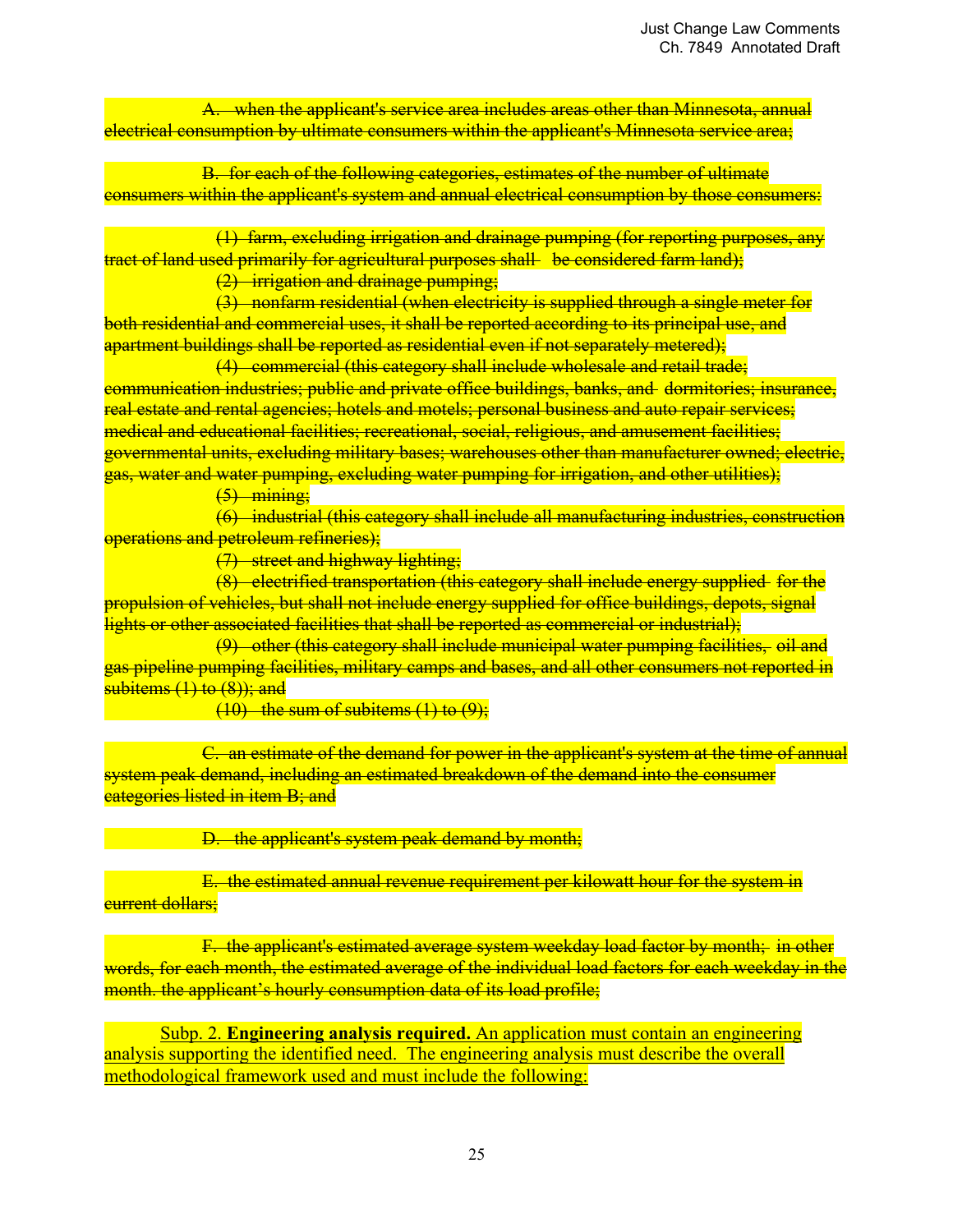A. the base case model, such as a power-flow study in the case of a proposed HVTL, or a capacity expansion model in the case of an LEGF;

B. the name of the model used, the source, and the year or years modeled;

 C. a list of all modifications made to the base case models, such as lines added, generators removed, or load changed;

D. a list of performance criteria and planning standards used;

 E. a list of contingencies modeled and facilities monitored relevant to the projected need;

 F. the method of power transfer simulated, if applicable, such as generation to generation;

G. the conditions modeled, such as summer peak, shoulder peak, winter peak;

**EXECUTE:** H. data for an HVTL in the form of an electronic spreadsheet that shows:

(1) the software input data, such as load bus data and generator bus data; and (2) the software output data, such as voltage magnitude and angle.

 I. data for an LEGF in the form of an electronic spreadsheet that shows the software input and output data.

 J. the study report for each type of analysis performed, including results, as well as key findings and conclusions.

 Subp. 3. **Extended forecast filing**. An applicant must also explain the correlation between the proposed project and the applicant's extended forecast filing required under Minn. R. Chapter 7610. An applicant not required to file an extended forecast is not subject to this requirement

**Statutory Authority:** *MS s 216A.05; 216B.08; 216B.2421; 216B.243; 216C.10*

**History:** *L 1983 c 289 s 115; L 1987 c 312 art 1; 12 SR 2624; 17 SR 1279*

**Posted:** *October 13, 2009*

<u>.</u>

**7849.0275** Subp. 3. **Forecast methodology FORECAST METHODOLOGY, DATA BASE, AND ASSUMPTIONS. 16** 

Subp. 1. **Forecast methodology.** An applicant may use a forecast methodology of its own choosing, with due consideration given to cost, staffing requirements, and data availability. However, forecast data provided by the applicant is subject to tests of accuracy, reasonableness, and consistency. The applicant shall must detail the forecast methodology employed to obtain the

<sup>&</sup>lt;sup>16</sup> This section does not require any specific forecast methodology or parameters for that methodology, only that the applicant must file a spreadsheet, presumably containing the data the applicant chooses. Requirements should be set. Provisions regarding prices and effects of conservation on long-term demand are highly salient to the public and should be retained.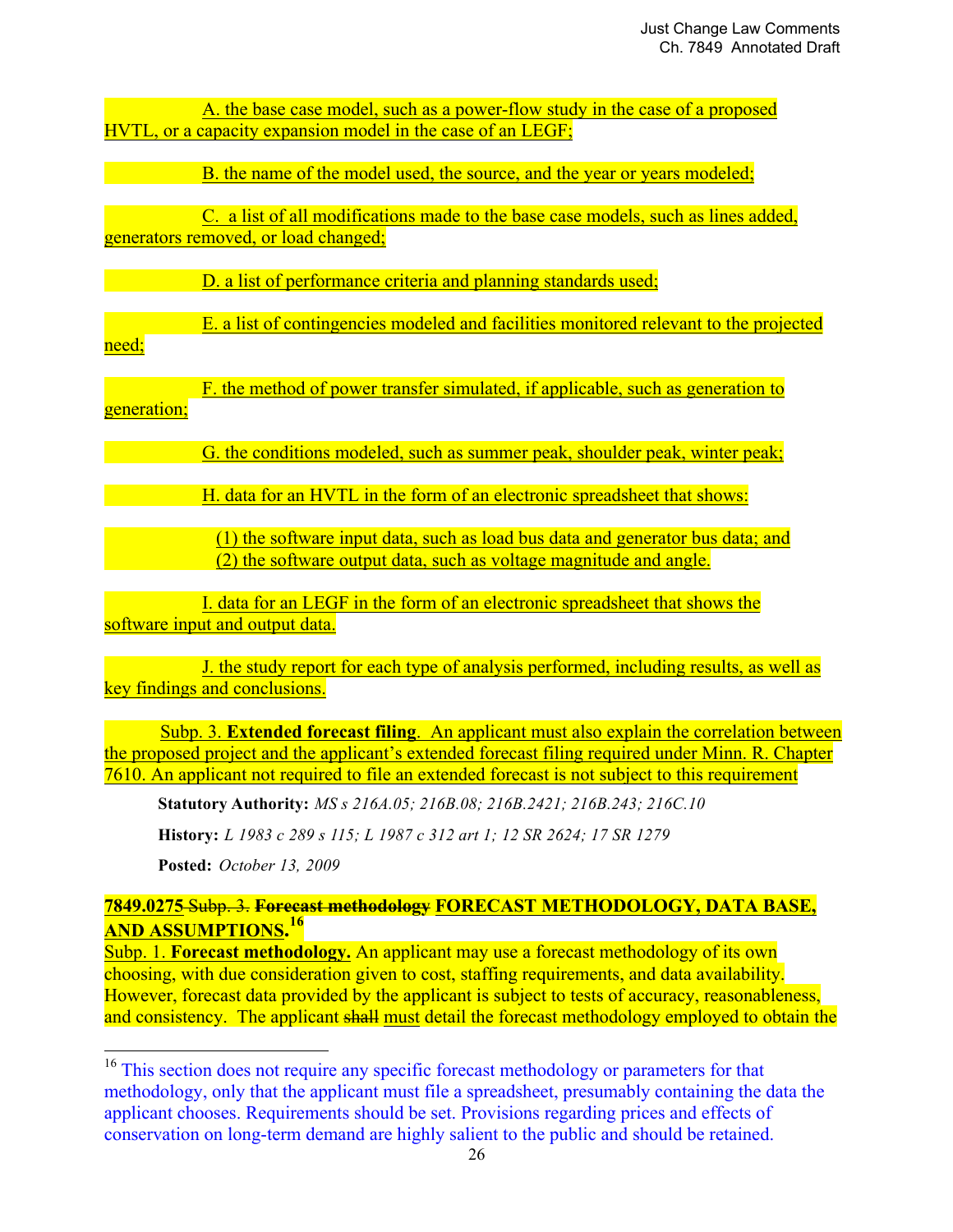forecasts and output as described in the subparts 2 and 3 below. provided under subpart  $2$ , including:

A. the overall methodological framework that is used;

 B. the specific analytical techniques which are used, their purpose, and the components of the forecast to which they have been applied;

 C. the manner in which these specific techniques are related in producing the forecast:

D. where statistical techniques have been used:

(1) the purpose of the technique;

(2) typical computations (e.g., computer printouts, formulas used), specifying

variablesand data; and

(3) the results of appropriate statistical tests;

 E. forecast confidence levels or ranges of accuracy for annual peak demand and annual electrical consumption, as well as a description of their derivation;

- F. a brief analysis of the methodology used, including:
	- (1) its strengths and weaknesses;
	- $(2)$  its suitability to the system;
	- (3) cost considerations;
	- (4) data requirements;
	- (5) past accuracy; and
	- (6) other factors considered significant by the applicant; and

 G. an explanation of discrepancies that appear between the forecasts presented in the application and the forecasts submitted under chapter 7610 or in the applicant's previous certificate of need proceedings.

Subpart 4 2. **Data base for forecasts.** The applicant must file in the form of an electronic spreadsheet that can be used to replicate the results of the forecast, copies of the data sets used in making the forecast, including both raw and adjusted data, as well as input and output data. The applicant shall must discuss the data base used in arriving at the forecast presented in its application, including:

 A. a complete list of all data sets used in making the forecast, including a brief description of each data set and an explanation of how each was obtained, (e.g., monthly observations, billing data, consumer survey, etc.) or a citation to the source (e.g., population projection from the state demographer's office);

 B. a clear identification of any adjustments made to raw data in order to adapt them for use in forecasts, including:

(1) the nature of the adjustment;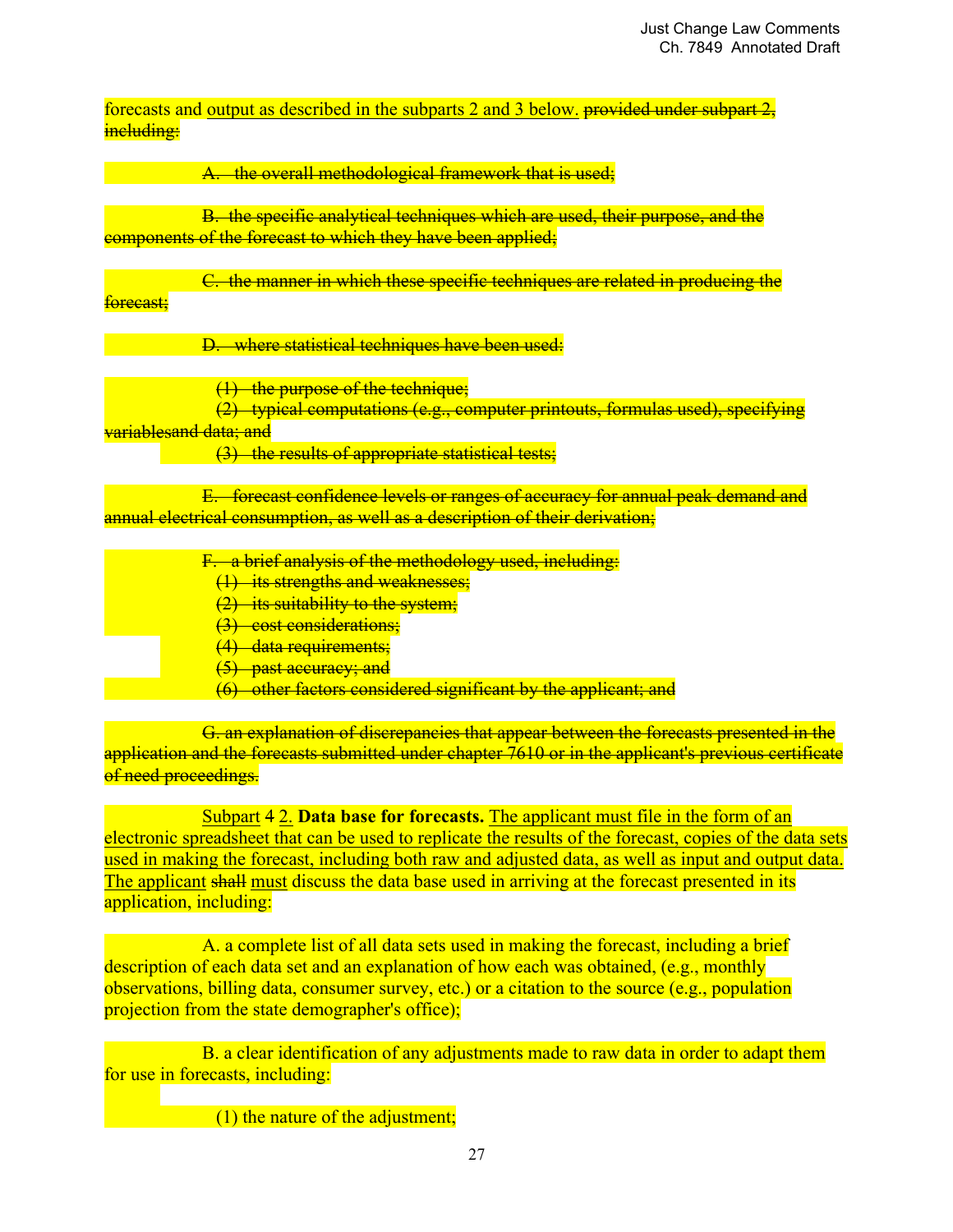- (2) the reason for the adjustment; and
- (3) the magnitude of the adjustment. ;

The applicant shall provide to the commission or the administrative law judge on demand copies of the data sets used in making the forecasts, including both raw and adjusted data, input and output data.

 C. the specific analytical techniques used in producing the forecast, their purpose, and the components of the forecast to which they have been applied;

 D. the relationship between the specific analytical techniques used in producing the forecast; and

E. for statistical techniques that were used:

(1) the software used in forecasting;

- (2) the statistical model used; and
- (3) the results of statistical tests.

Subp. 5 3. **Assumptions and special information.** The applicant shall must discuss each essential assumption made in preparing the forecast, including the need for the assumption, the nature of the assumption, and the sensitivity of forecast results to variations in the essential assumptions.

The applicant shall must discuss the assumptions made regarding:

A. the availability of alternate sources of energy;

B. the expected conversion from other fuels to electricity or vice versa the sources, sinks, and dispatch assumptions (e.g., economic dispatch assumptions);

 C. future prices of electricity for customers in the applicant's system and the effect that such price changes will likely have on the applicant's system demand;

D. the data requested in subpart 2 relied upon by the applicant that is not available historically or not generated by the applicant in preparing its own internal forecast; and

E. the effect of energy conservation programs on long-term electrical demand; and

F. any other factor considered by the applicant in preparing the forecast.

Subp. 6. **Coordination of forecasts with other systems.** The applicant shall provide:

 A. a description of the extent to which the applicant coordinates its load forecasts with those of other systems, such as neighboring systems and associate systems in a power pool or coordinating organization; and

B. a description of the manner in which such forecasts are coordinated, and any problems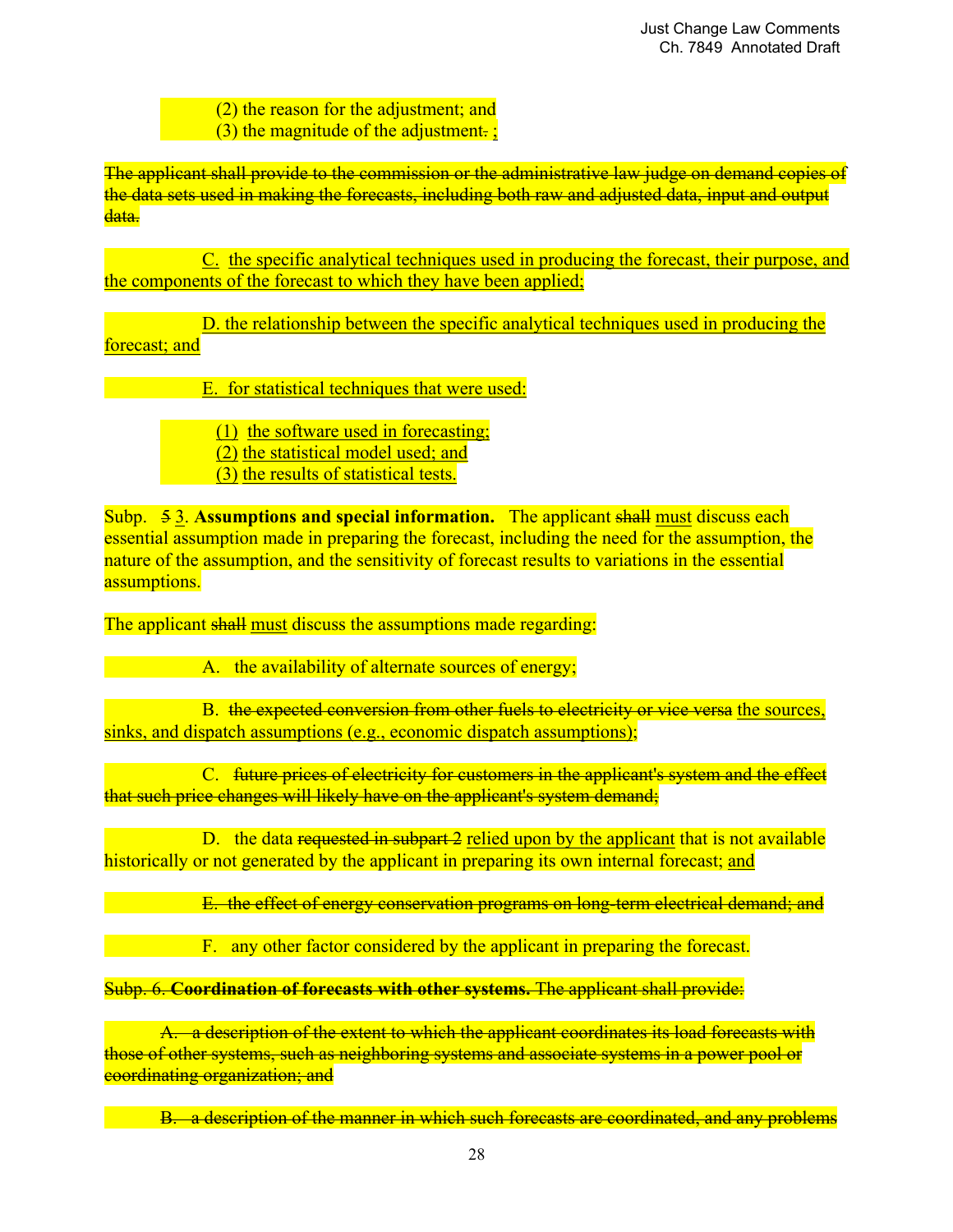experienced in efforts to coordinate load forecasts.

**Statutory Authority:** *MS s 216A.05; 216B.08; 216B.2421; 216B.243; 216C.10* **History:** *L 1983 c 289 s 115; L 1987 c 312 art 1; 12 SR 2624; 17 SR 1279* **Posted:** *October 13, 2009*

## **7849.0280 SYSTEM CAPACITY.**

The applicant shall must describe the ability of its existing system to meet the demand for electrical energy forecast in response to part 7849.0270 and the extent to which the proposed facility will increase this capability. In preparing this description, the applicant shall present the following information:

 A. a brief discussion of power planning programs, including criteria, applied to the applicant's system and to the power pool or area within which the applicant's planning studies are based; the applicant's reserve margins and the method of determining the reserve margins; and

 B. the applicant's seasonal firm purchases and seasonal firm sales for each utility involved in each transaction for each of the forecast years; the applicant's total system capacity, including:

(1) generation owned by the applicant;

(2) generation purchased by the applicant; and

(3) the applicant's existing exchange agreements.

 C. the applicant's seasonal participation purchases and seasonal participation sales for each utility involved in each transaction for each of the forecast years;

 D. for the summer season and for the winter season corresponding to each forecast year, the load and generation capacity data requested in subitems (1) to (13), including the anticipated purchases, sales, capacity retirements, and capacity additions, except those that depend on certificates of need not yet issued by the commission:

- (1) seasonal system demand;
- (2) annual system demand;
- (3) total seasonal firm purchases;
- (4) total seasonal firm sales;
- (5) seasonal adjusted net demand (subitem (1) minus subitem (3) plus subitem (4));
- (6) annual adjusted net demand (subitem (2) minus subitem (3) plus subitem (4));
- (7) net generating capacity;
- (8) total participation purchases;
- (9) total participation sales;

 $(10)$  adjusted net capability (subitem  $(7)$  plus subitem  $(8)$  minus subitem  $(9)$ );

- (11) net reserve capacity obligation;
- (12) total firm capacity obligation (subitem (5) plus subitem (11)); and

 $(13)$  surplus or deficit ( - ) capacity (subitem (10) minus subitem (12));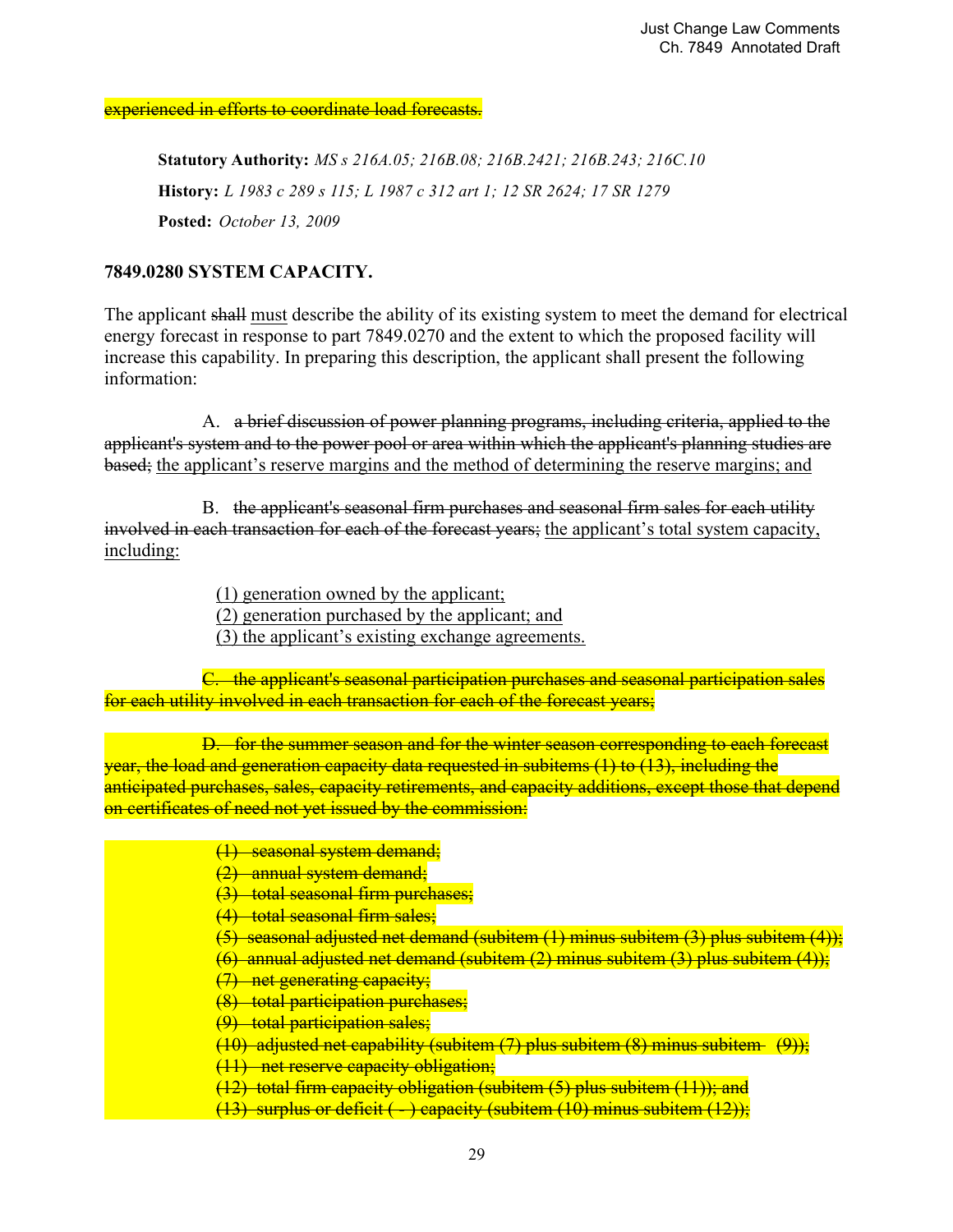E. for the summer season and for the winter season corresponding to each forecast year subsequent to the year of application, the load and generation capacity data requested in item D, subitems (1) to (13), including purchases, sales, and generating capability contingent on the proposed facility;

 F. for the summer season and for the winter season corresponding to each forecast year subsequent to the year of application, the load and generation capacity data requested in item D, subitems (1) to (13), including all projected purchases, sales, and generating capability;

 G. for each of the forecast years subsequent to the year of application, a list of proposed additions and retirements in net generating capability, including the probable date of application for any addition that is expected to require a certificate of need;

 H. for the previous calendar year, the current year, the first full calendar year before the proposed facility is expected to be in operation and the first full calendar year of operation of the proposed facility, a graph of monthly adjusted net demand and monthly adjusted net capability, as well as a plot on the same graph of the difference between the adjusted net capability and actual, planned, or estimated maintenance outages of generation and transmission facilities; and

 I. a discussion of the appropriateness of and the method of determining system reserve margins, considering the probability of forced outages of generating units, deviation from load forecasts, scheduled maintenance outages of generation and transmission facilities, power exchange arrangements as they affect reserve requirements, and transfer capabilities.**<sup>17</sup>**

**Statutory Authority:** *MS s 216A.05; 216B.08; 216B.2421; 216B.243; 216C.10* **History:** *L 1983 c 289 s 115; 12 SR 2624*

**Posted:** *October 13, 2009*

# **7849.0290 CONSERVATION PROGRAMS, APPLICATION.**

An application must include:

**.** 

A. the name of the committee, department, or individual responsible for the applicant's energy conservation and efficiency programs, including load management;

B. a list of the applicant's energy conservation and efficiency goals and objectives;

 C A. a description of the specific energy conservation and efficiency programs the applicant has considered as a feasible alternative to the project,<sup>18</sup> a list of those that have been

<sup>18</sup> This text is overly limiting. Conservation programs alone may not be a feasible alternative to the

 $17$  As with the prior section pertaining to forecast, the proposed rules do not provide a more up-todate description of how applicant should explain system capacity available; the proposed rules completely eliminate this requirement. With no criteria for forecasting or capacity, there is no CON from an analytic point of view and citizens (and their experts) would be unable to analyze whether applicant's current net generating capacity exceeds demand at peak or non-peak, what proposed additions and retirements are planned, how they would affect generating capacity or any other aspect of need for the project.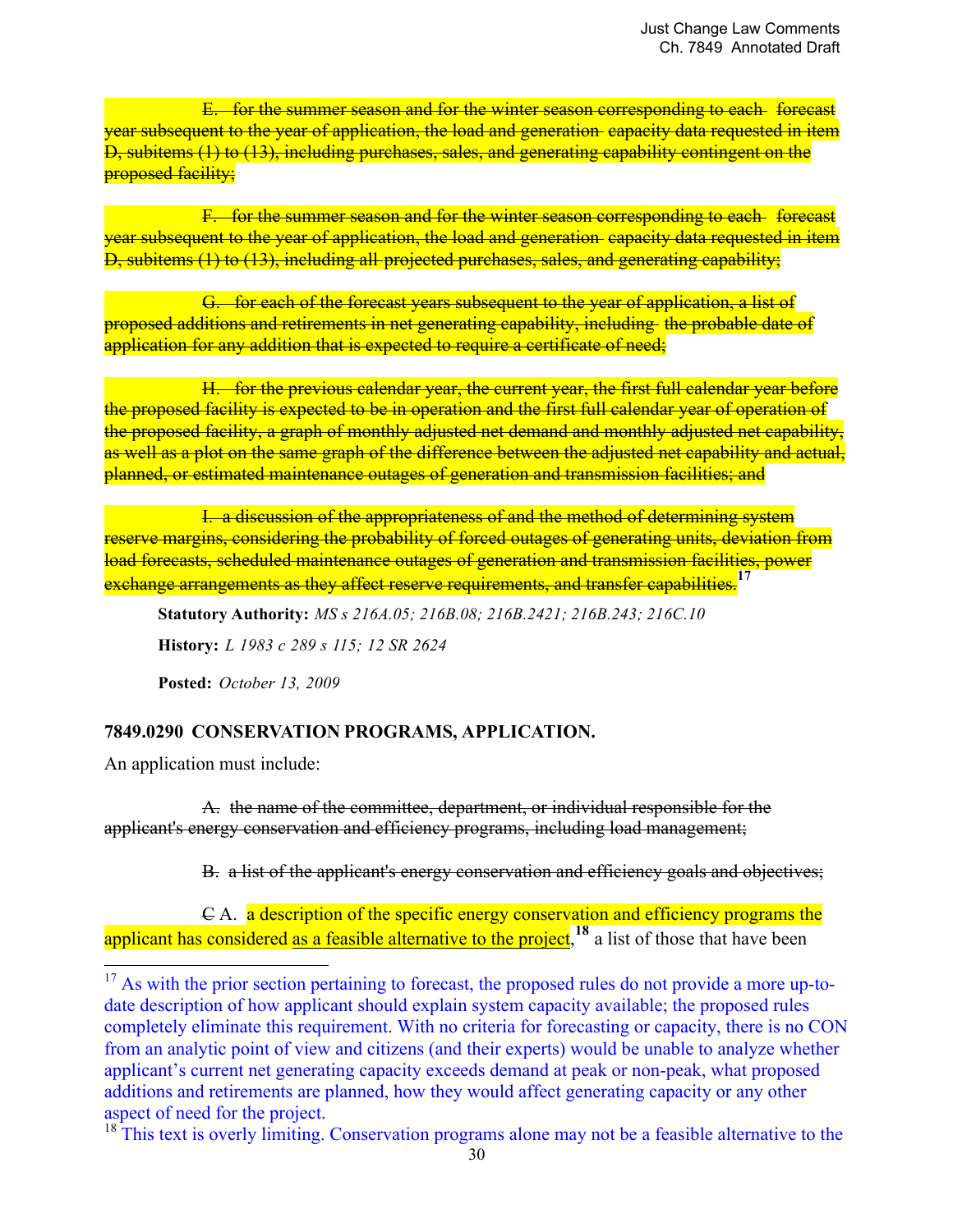implemented, and the reasons why the other programs have not been implemented;

 D. a description of the major accomplishments that have been made by the applicant with respect to energy conservation and efficiency:

E. a description of the applicant's future plans through the forecast years with respect to energy conservation and efficiency; and

 F B. a quantification of the manner by which these programs affect or help determine the forecast provided in response to part 7849.0270, subpart 2, a list of their total costs by program, and a discussion of their expected effects in reducing the need for new generation and transmission facilities.;

C. a description of the correlation between the proposed project and the following:

 i. the applicant's integrated resource plan filing under Minn. R. Chapter 7843, and ii. the applicant's conservation improvement plan filing under Minn. Stat. § 216B.241, subd. 1b(g).

**Statutory Authority:** *MS s 216A.05; 216B.08; 216B.2421; 216B.243; 216C.10* **History:** *L 1983 c 289 s 115; 12 SR 2624* **Posted:** *October 13, 2009*

#### **7849.0300 CONSEQUENCES OF DELAY.**

 $\overline{a}$ 

The applicant shall present a discussion of anticipated consequences to its system, neighboring systems, and the power pool should the proposed facility be delayed one, two, and three years, or postponed indefinitely. This information must be provided for the following three levels of demand: the expected demand provided in response to part 7849.0270, subpart 2, and the upper and lower confidence levels provided in response to part 7849,0270, subpart 3, item E. **<sup>19</sup>**

**Statutory Authority:** *MS s 216A.05; 216B.08; 216B.2421; 216B.243; 216C.10* **History:** *L 1983 c 289 s 115; 12 SR 2624* **Posted:** *October 13, 2009*

project, but they may be sufficient to reduce the scale or alter the timing of a proposed project. This text should be revised to address the potential that conservation, in conjunction with other alternatives, could replace or change the scope, size or timing of the project.

<sup>19</sup> Text requiring forecasting at different levels should be required. Perhaps forecasting would require expected demand based on 1) historic trends, 2) compliance with conservation requirements, and 3) maximizing conservation and demand management along with the upper and lower confidence limits for each of these estimates. Without such information, neither decisionmakers nor citizens can evaluate whether the proposal reflects need or reasonable assumptions.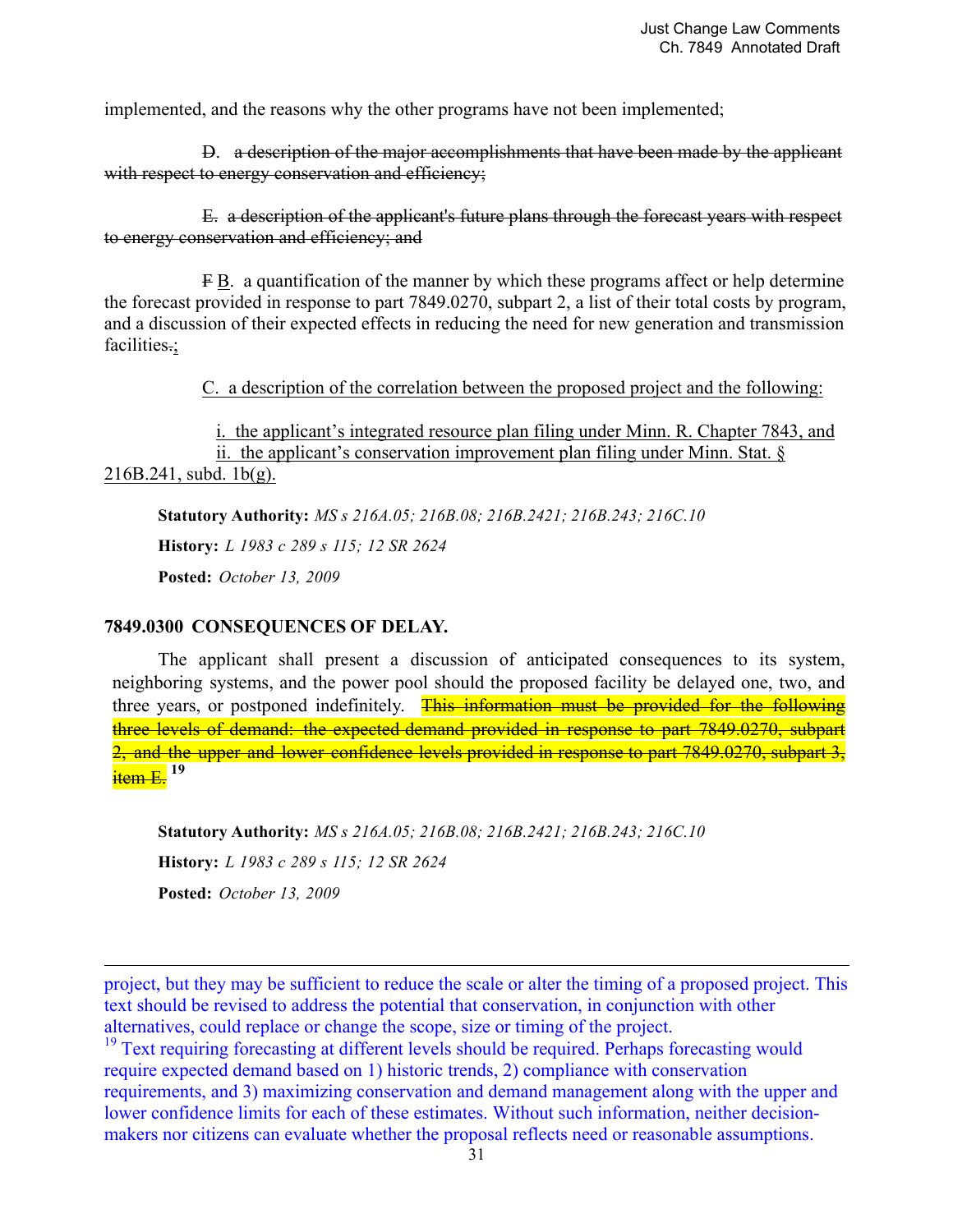## **7849.0310 ENVIRONMENTAL INFORMATION REQUIRED.**

Each applicant shall must provide environmental data for the proposed facility and for each alternative considered in detail in response to part 7849.0250, item C, part 7849.0255, subpart 3, item D, or 7849.0260, item C. Information relating to construction and operation of each of these alternatives shall must be provided as indicated in parts 7849.0320 to 7849.0340, to the extent that such information is reasonably available to the applicant and applicable to the particular alternative. Where appropriate, the applicant shall must submit data for a range of possible facility designs. Major assumptions should be stated, and references should be cited where appropriate.

**Statutory Authority:** *MS s 216B.08; 216B.2421; 216B.243; 216C.10*

**History:** *L 1983 c 289 s 115* **Posted:** *October 13, 2009*

# **7849.0320 GENERATING FACILITIES.**

The applicant shall must provide the following information for each alternative that would involve construction of an LEGF:

 A. the estimated range of land requirements for the facility with a discussion of assumptions on land requirements for water storage, cooling systems, and solid waste storage;

 B. the estimated amount of vehicular, rail, and barge traffic generated by construction and operation of the facility;

C. for fossil-fueled and other combustion facilities:

(1) the expected regional sources of fuel for the facility;

 (2) the typical fuel requirement (in tons per hour, gallons per hour, or thousands of cubic feet per hour) during operation at rated capacity and the expected annual fuel requirement at the expected capacity factor;

 (3) the expected rate of heat input for the facility in Btu per hour during operation at rated capacity;

 (4) the typical range of the heat value of the fuel (in Btu per pound, Btu per gallon, or Btu per 1,000 cubic feet) and the typical average heat value of the fuel; and

(5) the typical ranges of sulfur, mercury, lead, ash, and moisture content of the fuel;

(6) the estimated greenhouse gas air emissions;

 (7) the estimated maximum and range of criteria pollutants, hazardous air pollutants, volatile organic compounds, and any other air emissions regulated under state or federal law, including information on operation at rated capacity and assuming worse-case meteorological conditions;

D for fossil fueled facilities:

 (1) the estimated range of trace element emissions and the maximum emissions of sulfur dioxide, nitrogen oxides, and particulates in pounds per hour during operation at rated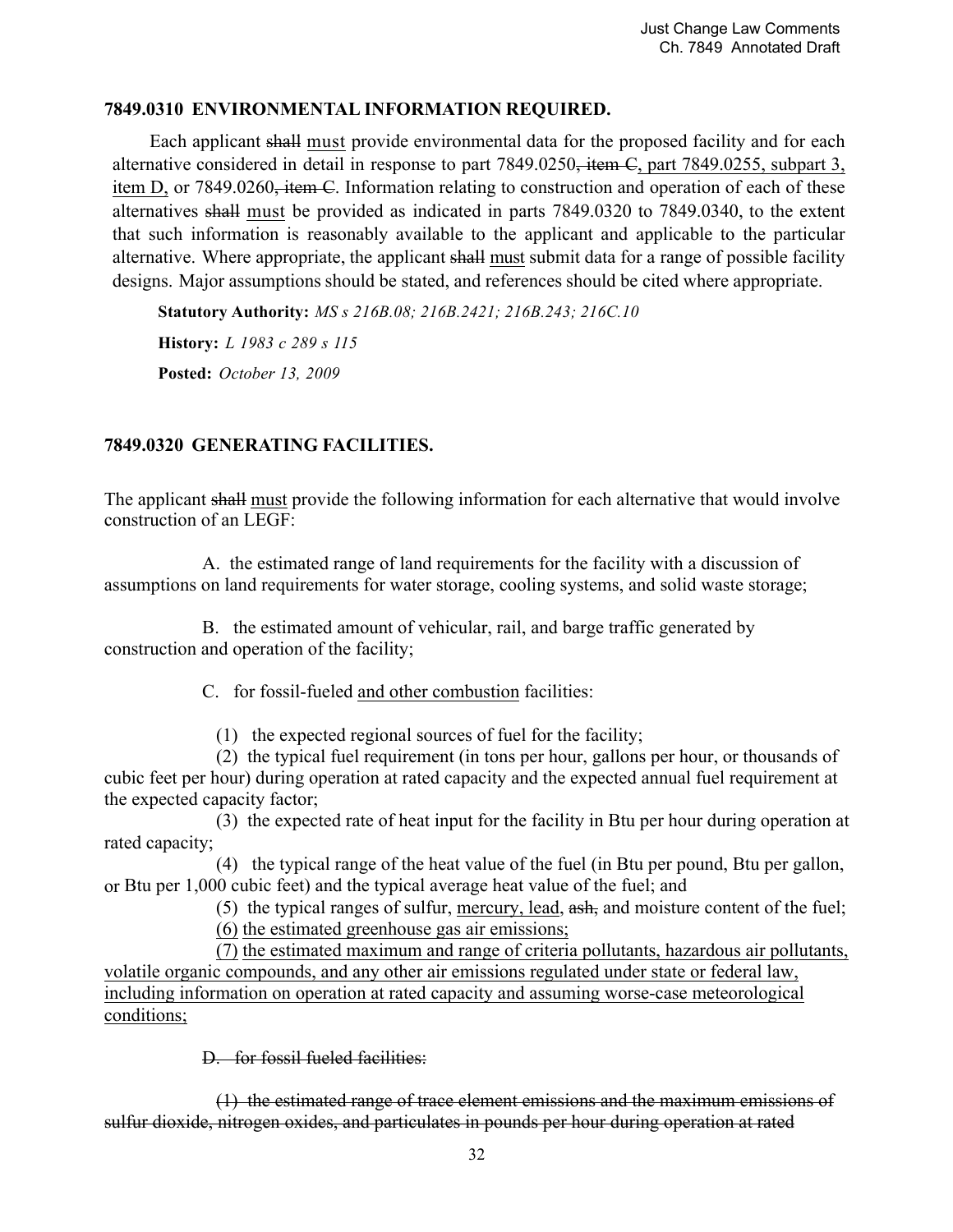capacity; and

 (2) the estimated range of maximum contributions to 24-hour average ground level concentrations at specified distances from the stack of sulfur dioxide, nitrogen oxides, and particulates in micrograms per cubic meter during operation at rated capacity and assuming generalized worst-case meteorological conditions;

 E D. water use by the facility for alternate cooling systems and expected evaporative losses, including:

- (1) the type of water, and water source, that will be used for cooling;
- (2) the withdrawal intensity (the gallons of water withdrawn per kilowatt hour);
- (3) the consumption intensity (the gallons of water consumed per kilowatt hour);
- (4) the method used to determine withdrawal and consumption intensity levels;
- (5) maximum and average monthly temperatures of water discharged;
- (6) planned modifications to reduce the temperatures of water discharged;

 (1 7) the estimated maximum use, including the groundwater pumping rate in gallons per minute and surface water appropriation in cubic feet per second;

(2 8) the estimated groundwater appropriation in million gallons per year; and

(3 9) the annual consumption in acre-feet;

F-E. the potential water sources, water quantities, and types of use and discharges attributable to construction and types of discharges to water attributable to operation of the facility, including storm water discharges and discharges to surface and groundwater;

G F. radioactive releases, including:

 (1) for nuclear facilities, the typical types and amounts of radionuclides released by the facility in curies per year for alternate facility designs and levels of waste treatment; and

 (2) for fossil-fueled facilities, the estimated range of radioactivity released by the facility in curies per year;

 H G. the potential types and quantities of solid wastes produced by the facility in tons per year at the expected capacity factor;

 I H. the potential sources and types of audible noise attributable to operation of the facility;

J I. the estimated work force required for construction and operation of the facility;

and

 K J. the minimum number and size of transmission facilities required to provide a reliable outlet for the generating facility.;

 K. the potential impacts of the proposed facility on the natural and socioeconomic environment, including:

(1) effects on human health and safety;

(2) effects on hydrological resources, including lakes, rivers, streams, wetlands,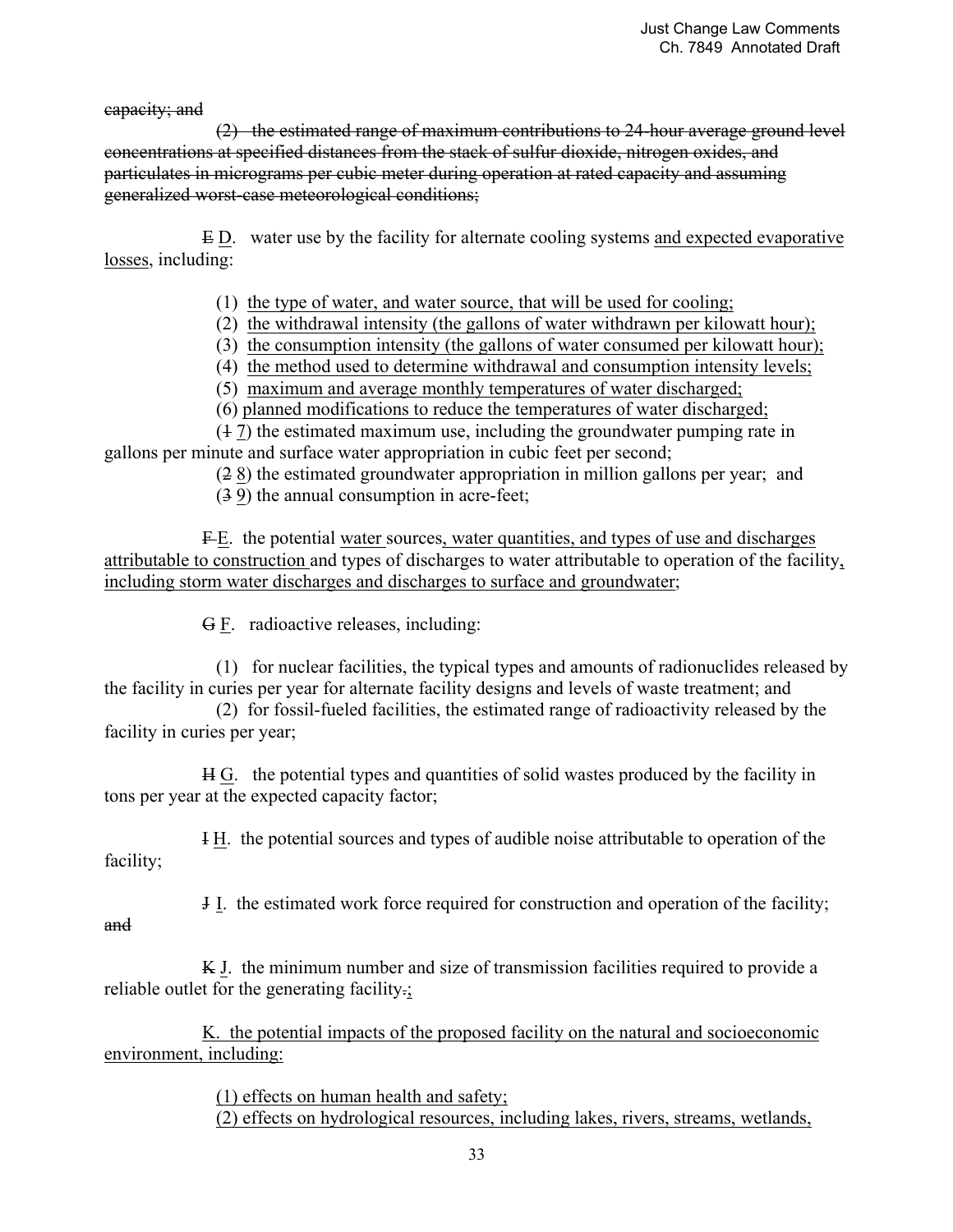floodplains, watersheds, aquifers, and drinking water;

 (3) effect on ecological resources, including endangered and protected species, species of special concern, wildlife, natural vegetation, biological diversity, and protected areas; (4) effects on land use, including human settlement, historical, and cultural resources, recreation, conventional and organic agricultural production, and forestry; and

 L. a list of other agency permits required for the project. **Statutory Authority:** *MS s 216B.08; 216B.2421; 216B.243; 216C.10* **History:** *L 1983 c 289 s 115*

**Posted:** *October 13, 2009*

-

## **7849.0330 TRANSMISSION FACILITIES.**

The applicant shall must provide data for each alternative that would involve construction of an LHVTL. The following information must be included:

A. for overhead transmission facilities:

 (1) schematic diagrams that show the dimensions of the support structures and conductor configurations for each type of support structure that may be used;

(2) a discussion of the strength and distribution of the electric and magnetic fields<sup>20</sup> attributable to the transmission facility<del>, including the contribution of air ions if appropriate;</del>

 (3) a discussion of ozone and nitrogen oxide emissions attributable to the transmission facility;

 (4) a discussion of radio and television interference attributable to the transmission; and

 (5) a discussion of the characteristics and estimated maximum and typical levels of audible noise attributable to the transmission facilities;

B. for underground transmission facilities:

 (1) the types and dimensions of the cable systems and associated facilities that would be used.

 (2) the types and quantities of materials required for the cable system, including materials required for insulation and cooling of the cable; and

 (3) the amount of heat released by the cable system in kilowatts per foot of cable length;

C. the estimated width of the right-of-way required for the transmission facility;

D. a description of construction practices for the transmission facility;

E. a description of operation and maintenance practices for the transmission facility;

<sup>&</sup>lt;sup>20</sup> Add information on the strength and distribution of electric and magnetic fields to underground transmission in Item B.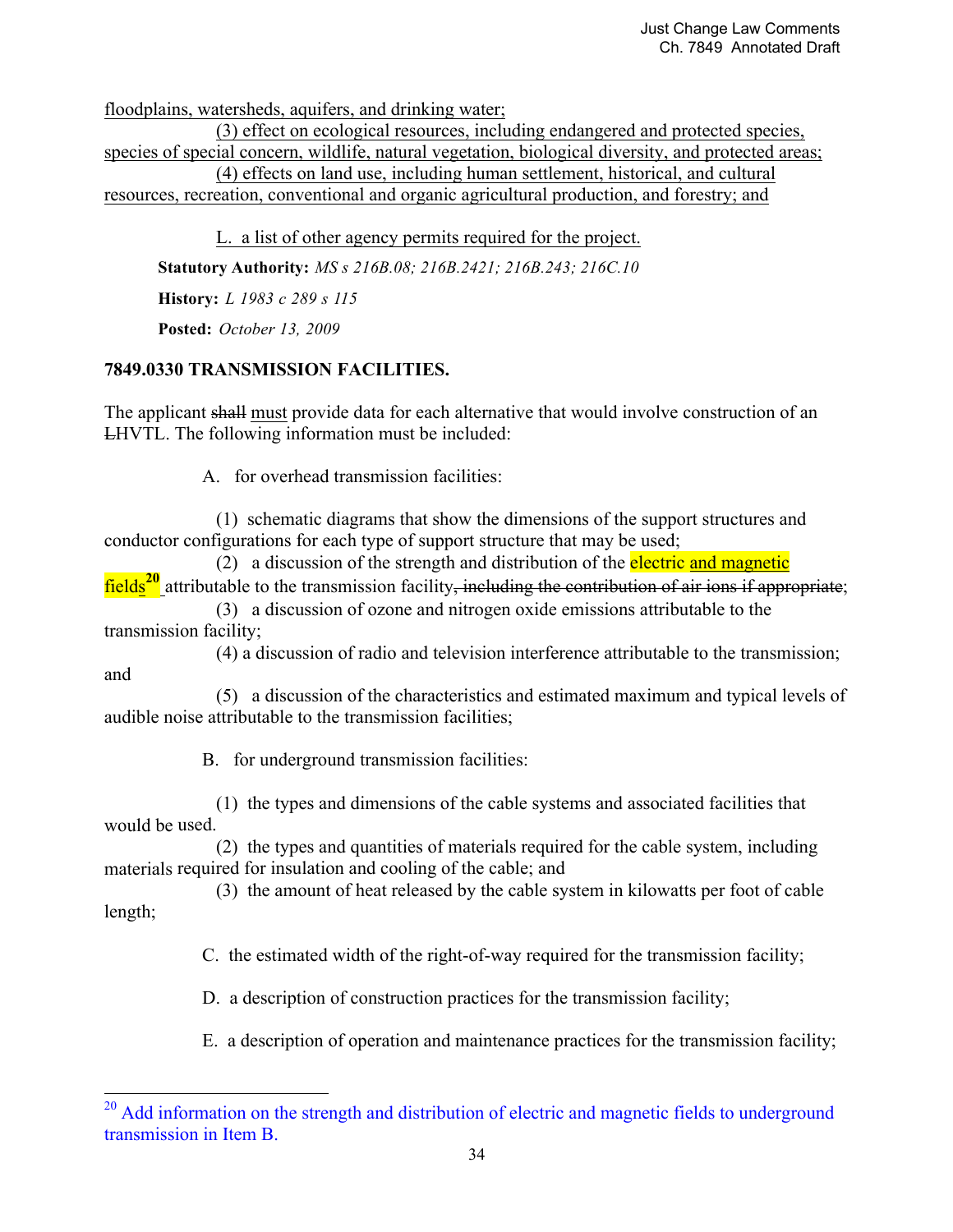F. the estimated work force required for construction and for operation and maintenance of the transmission facility; and

 G. a narrative description of the major features of the region between the endpoints of the transmission facility. The region shall must encompass the likely area for routes between the endpoints. The description should emphasize the area within three miles of the endpoints. The following information shall must also be described provided where applicable:

 (1) hydrologic features including lakes, rivers, streams, and wetlands; effects on human health and safety;

 (2) natural vegetation and associated wildlife; effects on hydrological resources, such as lakes, rivers, streams, wetlands, floodplains, watersheds, aquifers, and drinking water;

 (3) physiographic regions; and effects on ecological resources, including endangered and protected species, species of special concern, wildlife, natural vegetation, biological diversity and protected areas;

 (4) land-use types, including human settlement, recreation, agricultural production, forestry production, and mineral extraction; and.

 H. a list of other agency permits required for the project. **Statutory Authority:** *MS s 216A.05; 216B.08; 216B.2421; 216B.243; 216C.10* **History:** *L 1983 c 289 s 115; 12 SR 2624* **Posted:** *October 13, 2009*

## **7849.0340 NO-FACILITY ALTERNATIVE.**

For each of the three levels of demand specified in part 7849.0300.<sup>21</sup> t The applicant shall must provide the following information for the alternative of no facility:

A. a description of the expected operation of existing and committed generating and transmission facilities;

 B. a description of the changes in resource requirements and wastes produced by facilities discussed in response to item A, including:

- (1) the amount of land required;
- (2) induced traffic;
- (3) fuel requirements;
- (4) airborne emissions;
- (5) water appropriation and consumption;
- (6) discharges to water;
- (7) reject heat;

<u>.</u>

- (8) radioactive releases;
- (9) solid waste production;

<sup>21</sup> Provide language requiring calculation of levels of demand (see note 19, *supra*).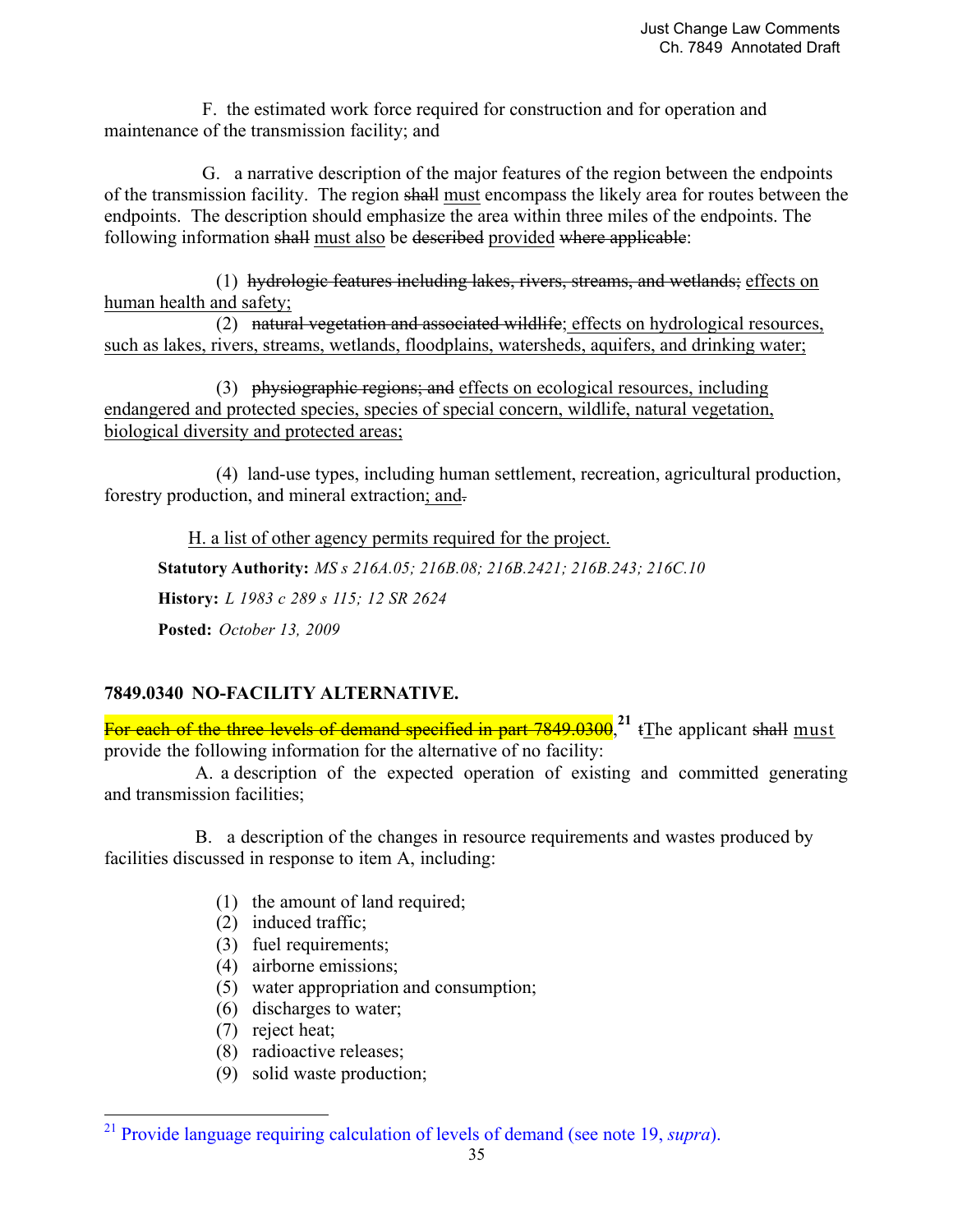(10) audible noise; and

(11) labor requirements; and

 C. a description of equipment and measures that may be used to reduce the environmental impact of the alternative of no facility.

**Statutory Authority:** *MS s 216A.05; 216B.08; 216B.2421; 216B.243; 216C.10*

**History:** *L 1983 c 289 s 115; 12 SR 2624*

**Posted:** *October 13, 2009*

<u>.</u>

### **NOTICE OF PROJECT CHANGES**

### **7849.0400 CERTIFICATE OF NEED CONDITIONS AND CHANGES.**

Subpart 1. **Authority of commission.** Issuance of a certificate of need may be made contingent upon modifications required by the commission. When an application is denied, the commission shall state the reasons for the denial.

Subp. 2. Proposed changes in size, type, and timing, and ownership. Changes proposed by The changes described in items A to E below, to a proposed facility not yet placed into service, are not subject to recertification by the commission. aAn applicant must, however, promptly report any one of the following changes to the commission:**22** to the certified size, type, or timing of a proposed facility before the facility is placed in service must conform to the following provisions:

 A. A delay of one year or less in the in-service date of a large generation or transmission facility previously certified by the commission is not subject to review by the commission.

 B. A power plant capacity addition or subtraction smaller than the lesser of 80 megawatts or 20 percent of the capacity approved in a certificate of need issued by the commission does not require recertification.

 C. A change in power plant ownership smaller than the lesser of 80 megawatts or 20 percent of the capacity approved in a certificate of need issued by the commission does not require recertification.

 D. The applicant shall notify the commission as soon as it determines that a change described in item A, B, or C is imminent, detailing the reasons for the change.

 ED. A large transmission line length addition or subtraction made as a result of the route length approved by the Minnesota Environmental Quality Board commission for projects previously certified does not require recertification.

<sup>&</sup>lt;sup>22</sup> Any change in size, type, timing or ownership should require notice to the commission prior to the change, so that there is an opportunity for review before a change is finalize. Otherwise there is no opportunity to determine if there is conformity with the requirements or another reason, like the lack of financial capacity of the new owner, why certification should not be continued.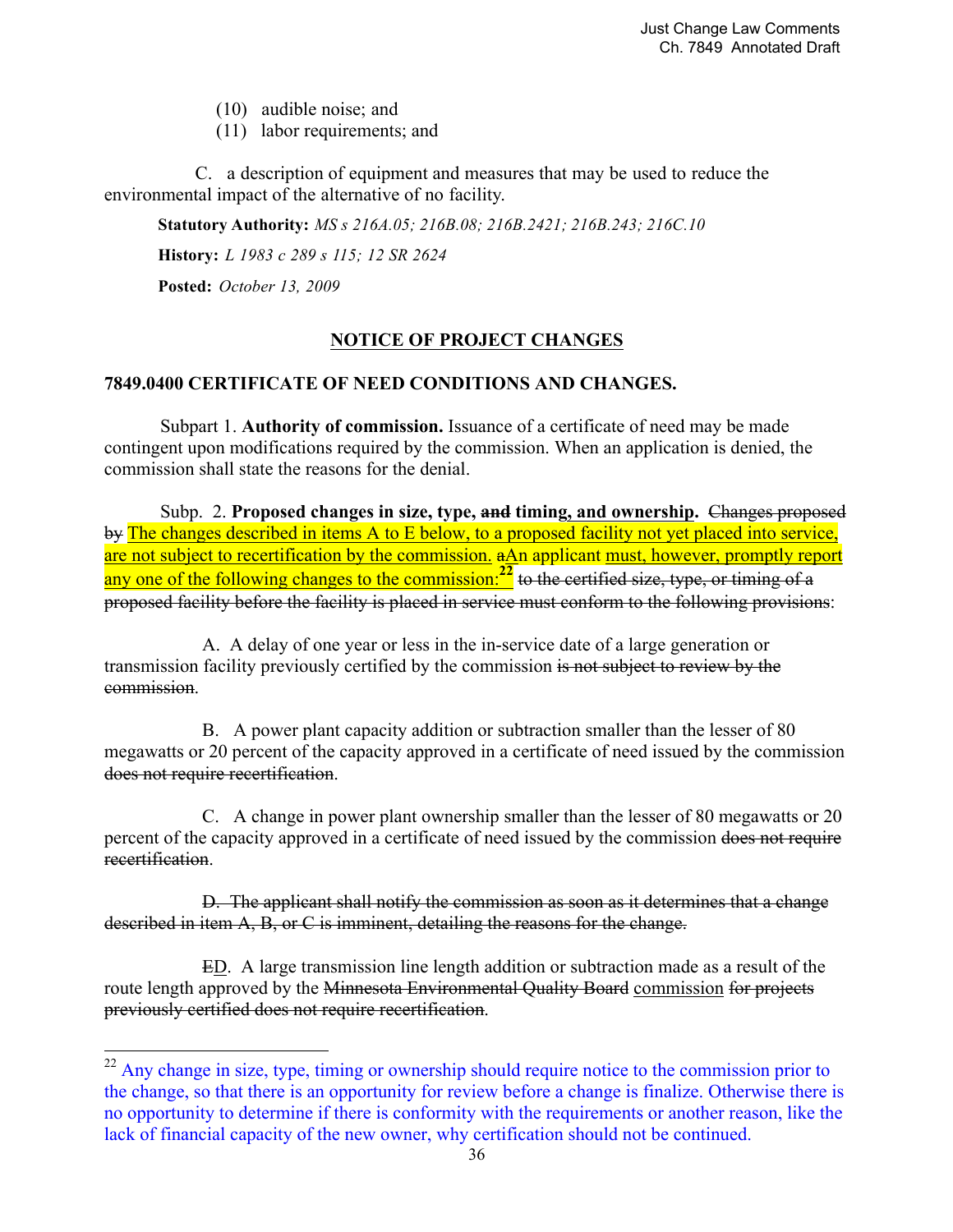F E. A design change required by another state agency in its permitting process for certified facilities is not subject to review by the commission, unless the change contradicts the basic type determination specified by the certificate of need.

 G Subp. 3. **Change Requiring Application**. If a utility applies to the Minnesota Environmental Quality Board commission for a transmission line route that is not expected to meet the definition of LHVTL in part 7849.0010, but at some time in the routing process it becomes apparent that the board commission may approve a route that meets the definition, the utility may apply for a certificate of need as soon as possible after that time. The length of a route is determined by measuring the length of its center line.

 H Subp. 4. **Commission decision**. If an applicant determines that a change in size, type, timing, or ownership other than specified in this subpart 2 is necessary for a large generation or transmission facility previously certified by the commission, the applicant must inform the commission of the desired change and detail the reasons for the change. A copy of the applicant's submission to the commission must be sent to each intervenor person on the official service list in the certificate of need hearing proceeding on the facility. Intervenors Persons may comment on the proposed change within 15 days of being notified of the change. The commission shall must evaluate the reasons for and against the proposed change and, within 45 days of receipt of the request, promptly notify the applicant whether the change is acceptable without recertification. The commission shall must order further hearings if and only if it determines that the change, if known at the time of the need decision on the facility, could reasonably have resulted in a different decision under the criteria specified in part 7849.0120.

**Statutory Authority:** *MS s 216A.05; 216B.08; 216B.2421; 216B.243; 216C.10*

**History:** *L 1983 c 289 s 115; 12 SR 2624*

**Posted:** *October 13, 2009*

## **COMMENTS AND RECORD DEVELOPMENT**

### **7849.1000 APPLICABILITY AND SCOPE. NOTICE AND COMMENTS; PETITION TO INTERVENE.**

Subpart 1. **Applicability.** Parts 7849.1000 to 7849.2100 apply to any high voltage transmission line project or large electric power generating plant project for which a certificate of need or other need determination is required by the Public Utilities Commission under Minnesota Statutes, section 216B.243 or 216B.2425, and applicable rules.

Subp. 2. **Scope.** Parts 7849.1000 to 7849.2100 establish the requirements for the conduct of environmental review of proposed projects before the Public Utilities Commission for consideration of need pursuant to Minnesota Statutes, section 216B.243 or 216B.2425, and applicable rules. Additional review at the permitting stage is required under parts 7850.1000 to 7850.5600.

**Statutory Authority:** *MS s 116D.04* **History:** *28 SR 951; L 2005 c 97 art 3 s 19* **Posted:** *October 13, 2009*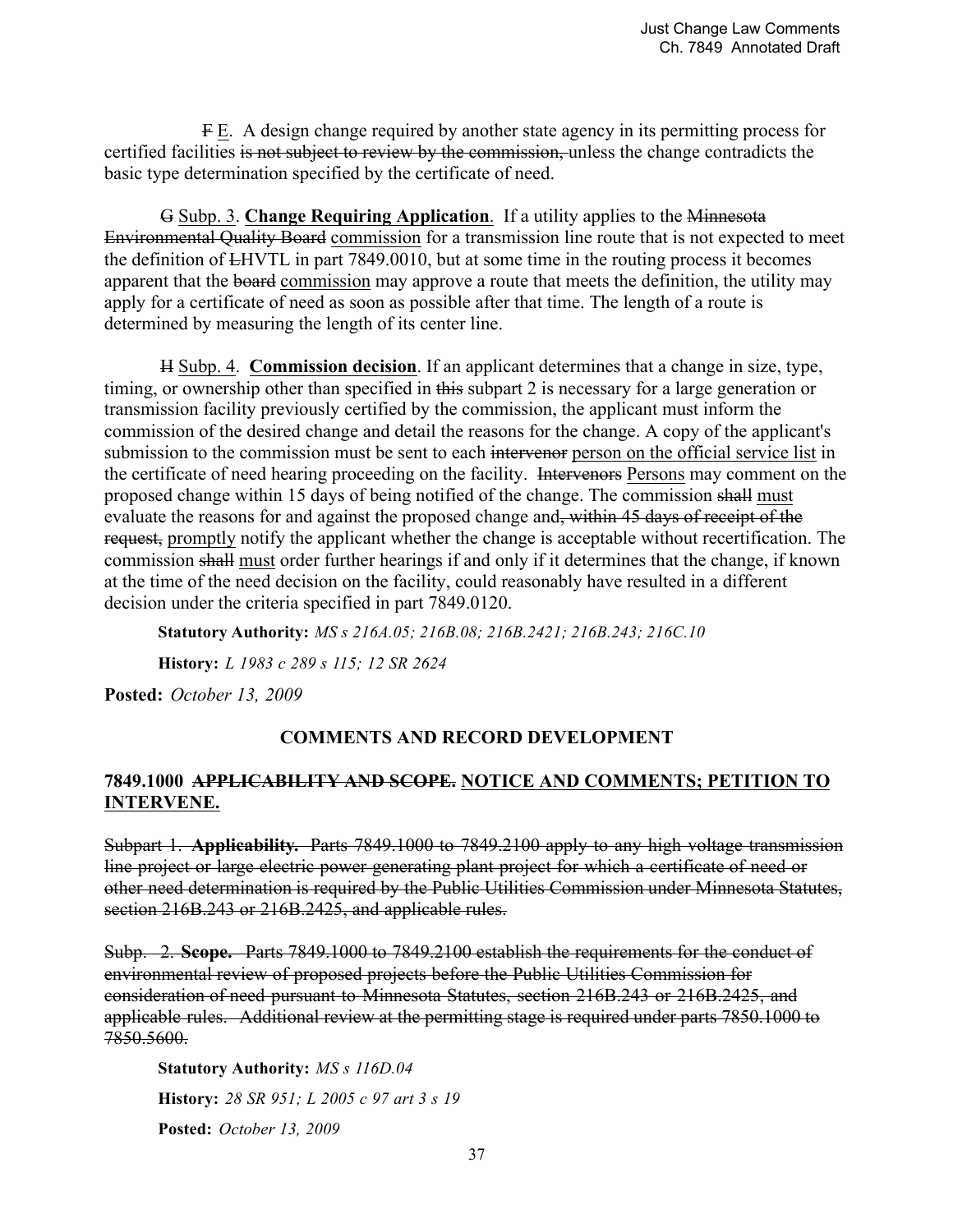Subpart 1. **Publication in State Register**. The commission shall publish notice of the certificate of need filing in the State Register.

Subp. 2. **Comment period**. The commission must request comments on the procedural treatment of the filing. Initial comments must be filed within 21 days of the notice and reply comments must be filed within 14 days of the expiration of the initial comment period. Notice of the comment period must be sent to the following:

A. the project contact list;

B. the public agency contact list; and

C. the local and tribal government contact list.

Subp. 3. **Petition to intervene**. A petition to intervene is governed by part 7829.2500, subp. 8.

Subp. 4. **Process Schedule.** Upon receipt of a certificate of need application, commission staff must consult with the department and the applicant to set a proposed schedule for completing the certificate of need process within applicable statutory deadlines and must make the schedule available in the commission's electronic filing system. If an application includes a request by the applicant that joint proceedings on be held on multiple applications filed under chapters 7849 and 7850, the commission must set a process schedule at the time the commission determines whether to hold joint proceedings under rule part 7850.2140.

### **7849.1100 DEFINITIONS RECORD DEVELOPMENT.**

Subpart 1. **Scope.** For the purposes of parts 7849.1000 to 7849.2100, the following terms and abbreviations have the meanings given them.

Subp. 2. **Associated facilities.** "Associated facilities" means buildings, equipment, and other physical structures that are necessary to the operation of a large electric power generating plant or a high voltage transmission line.

Subp. 3. **Commissioner.** "Commissioner" means the person who is the commissioner of the Department of Commerce.

Subp. 4. **Environmental report.** "Environmental report" means a written document that describes the human and environmental impacts of a proposed large electric power generating plant or high voltage transmission line and alternatives to the project and methods to mitigate anticipated adverse impacts.

Subp. 5. **High voltage transmission line or HVTL.** "High voltage transmission line" or "HVTL" means any high voltage transmission line with a capacity of 200 kilovolts or more and any high voltage transmission line with a capacity of 100 kilovolts or more with more than ten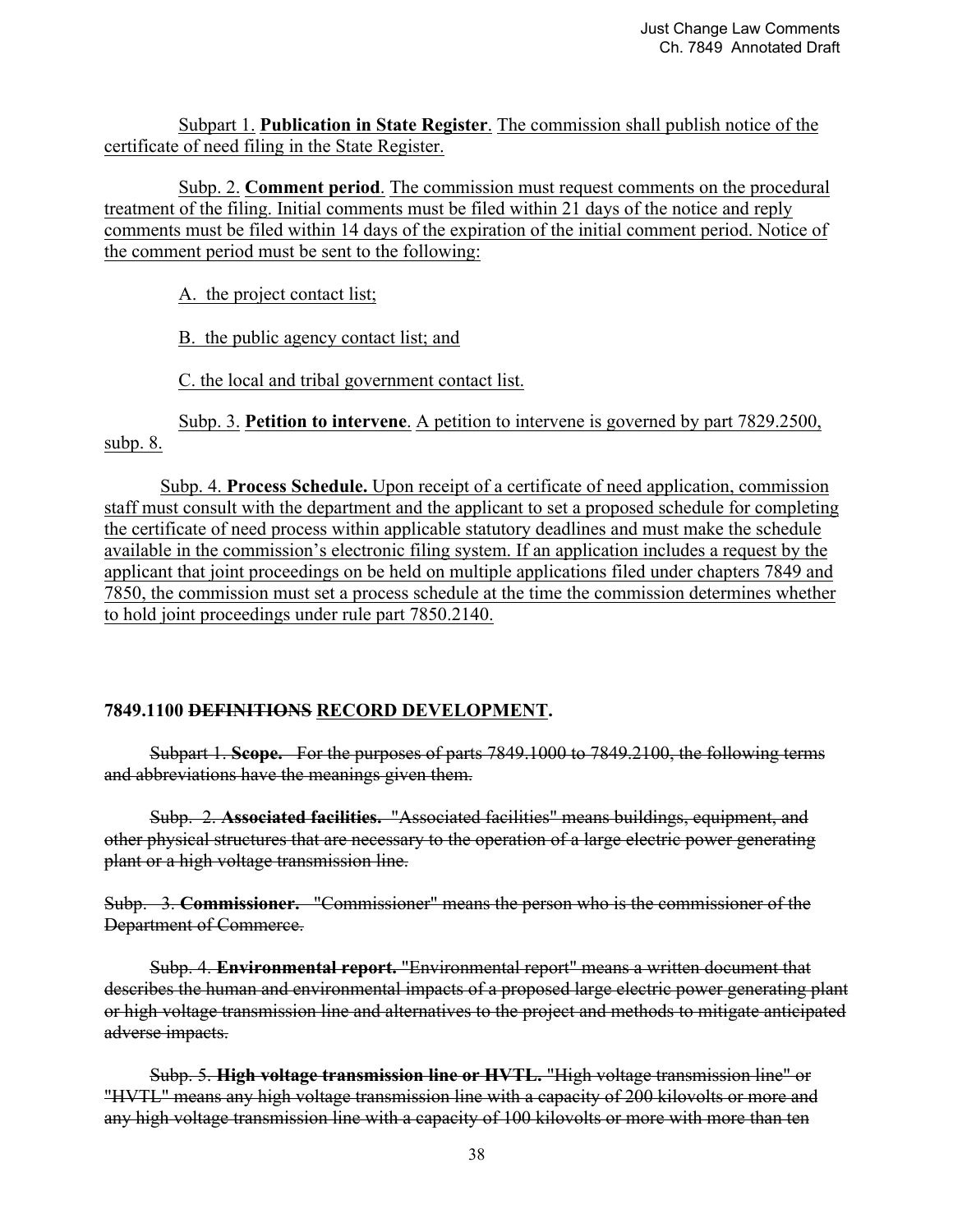miles of its length in Minnesota or that crosses a state line.

Subp. 6. **Large electric power generating plant or LEPGP.** "Large electric power generating plant" or "LEPGP" means any electric power generating plant or combination of plants at a single site with a combined capacity of 50,000 kilowatts or more and transmission lines directly associated with the plant that are necessary to interconnect the plant to the transmission system.

Subp. 7. **Mail.** "Mail" means either the United States mail or electronic mail by e-mail.

Subp. 8. **Public Utilities Commission or PUC.** "Public Utilities Commission" or "PUC" means the Minnesota Public Utilities Commission.

After the close of reply comments under part 7849.1000, subpart 1, the commission must determine whether to refer the case to the office of administrative hearings for contested case proceedings under rule part 7829.1000 or whether to develop the record using the Commission's informal comment and reply process under rule part 7829.1200**. 23**

**Statutory Authority:** *MS s 116D.04* **History:** *28 SR 951; L 2005 c 97 art 3 s 19* **Posted:** *October 13, 2009*

## **ENVIRONMENTAL REPORT PROCESS**

### **7849.1200 ENVIRONMENTAL REPORT.**

The commissioner of the Department of Commerce shall prepare an environmental report on a proposed high voltage transmission line or a proposed large electric power generating plant at the need stage. The environmental report must contain information on the human and environmental impacts of the proposed project associated with the size, type, and timing of the project, system configurations, and voltage. The environmental report must also contain information on alternatives to the proposed project and shall address mitigating measures for anticipated adverse impacts. The commissioner department shall must be responsible for the completeness and accuracy of all information in the environmental report.

**Statutory Authority:** *MS s 116D.04* **History:** *28 SR 951; L 2005 c 97 art 3 s 19* **Posted:** *October 13, 2009*

<u>.</u>

### **7849.1300 INFORMATION REQUIRED FOR ENVIRONMENTAL REVIEW.**

Subpart 1. **Certificate of need application.** A person who submits an application to the Public Utilities Commission for a certificate of need for a LEPGP or a HVTL pursuant to Minnesota Statutes, section 216B.243, shall at the same time submit a copy of the application and

 $^{23}$  Should have the standard for referral to a contested case, e.g. "if there are disputed issues of fact, or that referral to a contested case would facilitate public participation in a controversial matter or result in a more effective development if the record."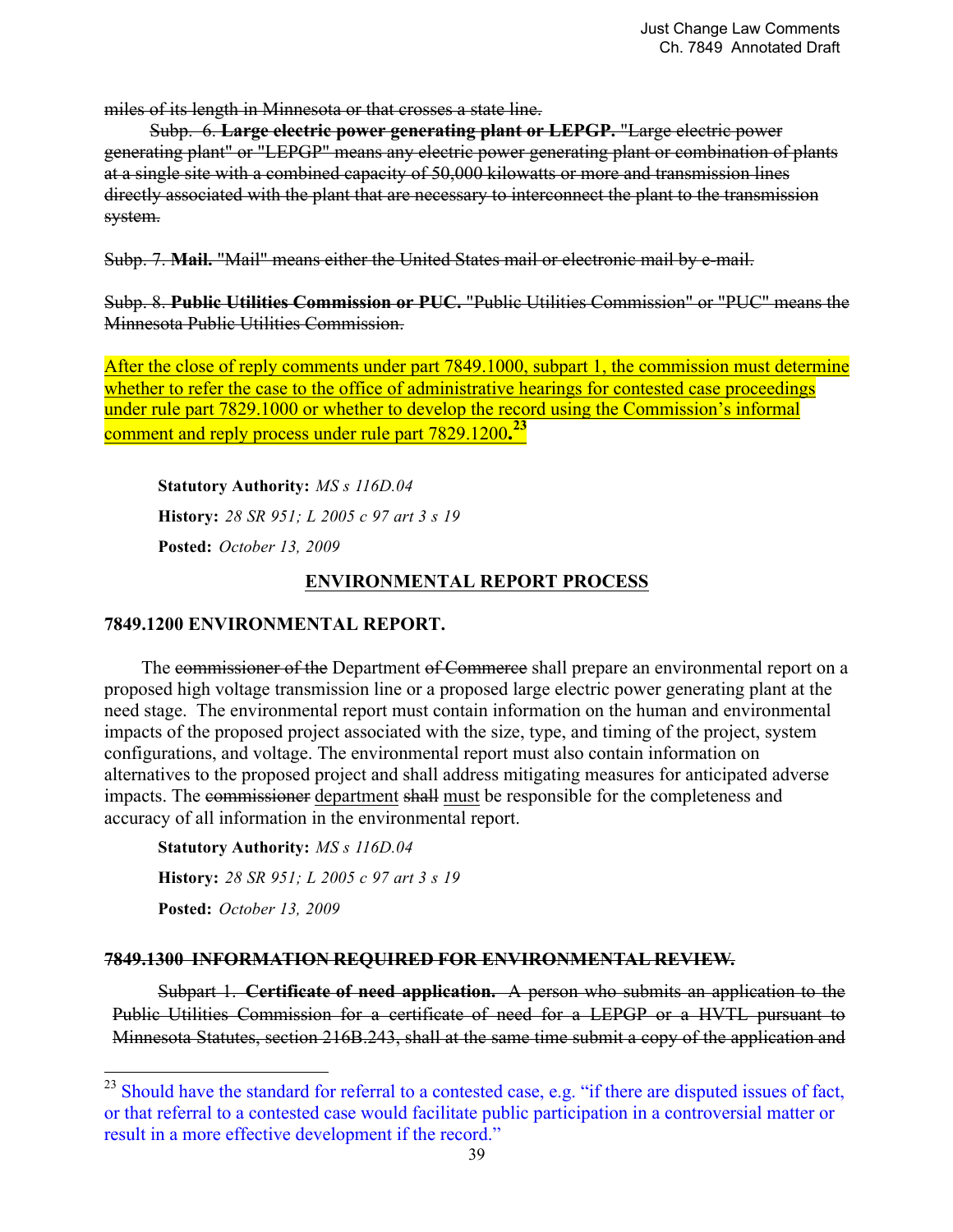all accompanying materials required by the PUC to the commissioner of the Department of Commerce. The person shall provide the commissioner with an electronic version of the application suitable for posting on the commissioner's Web page.

Subp. 2. **Transmission projects report.** A person who submits a transmission projects report to the Public Utilities Commission with a request for certification of a high voltage transmission line pursuant to Minnesota Statutes, section 216B.2425, shall at the same time submit a copy of the report and all accompanying materials required by the PUC Commission to the commissioner of the Department of Commerce. The person shall provide the commissioner with an electronic version of the report suitable for posting on the commissioner's Web page.

**Statutory Authority:** *MS s 116D.04* **History:** *28 SR 951; L 2005 c 97 art 3 s 19* **Posted:** *October 13, 2009*

# **7849.1400 PROCESS FOR ENVIRONMENTAL REPORT PREPARATION.**<sup>24</sup>

Subpart 1. **Notice to interested persons.** Upon receipt of an application for a certificate of need or receipt of a transmission projects report seeking certification of a high voltage transmission line, the commissioner of the Department of Commerce shall provide notice to interested persons of the pending project. Notice must be mailed to the following persons:

> A. those persons on the commissioner's list maintained pursuant to part 7850.2100;

B. those persons on the general service list maintained by the applicant pursuant to part 7829,0600;

C. those persons on any service list maintained by the Public Utilities Commission for the proceeding;

D. those persons who are required to be given notice of the certificate of need application or the transmission projects report under rules of the Public Utilities Commission;

E. local governmental officials in the area of the proposed project; and

F. those persons who own property adjacent to any site or within any route identified by the applicant as a preferred location for the project or as a site or route under serious consideration by the applicant if such sites or routes are known to the applicant.

Subp. 2. **Content of notice.** The notice required by subpart 1 must contain the following information:

A. a description of the proposed project, including possible sites or routes if known;

<sup>&</sup>lt;sup>24</sup> Why isn't this section being replaced with a requirement for an environmental impact statement?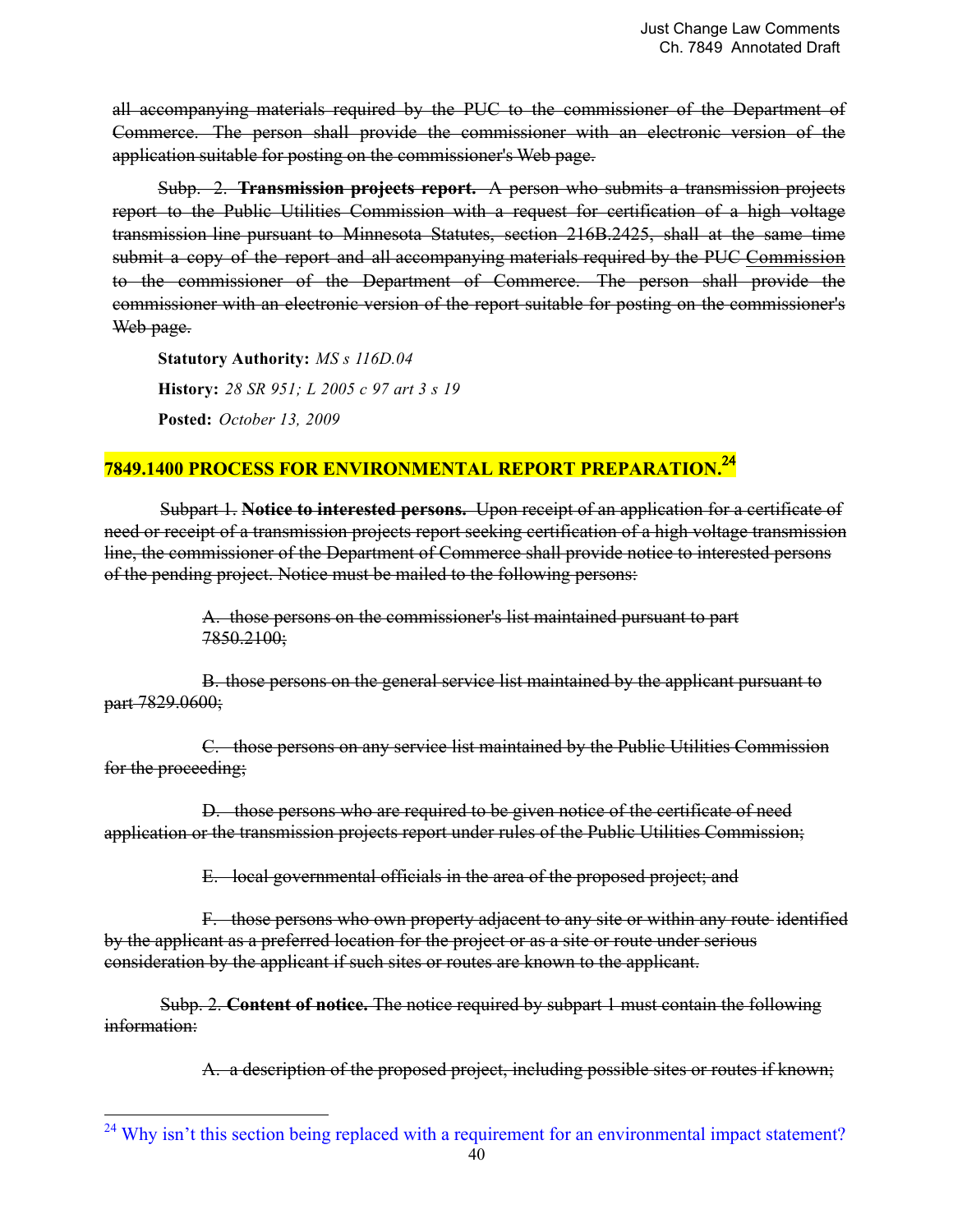B. a statement that authorization from the Public Utilities Commission to construct the facility has been applied for and a description of the PUC process, including a statement that the PUC proceeding is the only proceeding in which the no-build alternative and the size, type, timing, system configuration, and voltage will be considered;

 C. a statement that the commissioner of the Department of Commerce will prepare an environmental report on the project and a description of the process for preparation of the report;

 D. a statement that a public meeting will be held by the commissioner and the date and place of the meeting, a statement that the public will have an opportunity to ask questions about the project and to suggest alternatives and impacts to address in the environmental report, and a statement explaining the purpose of the public meeting;

 E. a statement informing the public of where copies of the pertinent information may be reviewed and copies obtained;

 F. a statement indicating whether the project proposer may exercise the power of eminent domain to acquire the land necessary for the project and the basis for such authority; and

 G. a statement describing the manner in which an interested person can add the person's name to the mailing list for future notices.

 Subpart. 3 1. **Public meeting.** The commissioner of the Department of Commerce commission and the department shall-must hold a public information and scoping meeting within 40 days after receipt of on an application for a certificate of need or receipt of a transmission projects report seeking certification of a high voltage transmission line consistent with the process schedule.

Subp. 2. **Meeting notice.** Notice of the public information and scoping meeting must be given as follows:

A. At least 15 days prior to the meeting, the commissioner commission must mail notice of the public information and scoping meeting to the following:

(1) the project contact list;

(2) the public agency contact list;

(3) the landowner list; and

 (4) the local and tribal government contact list. who is reasonably likely to be affected by the proposed project.

B. The commissioner applicant shall also must publish notice of the meeting in a newspaper of local circulation, or in a newspaper used to publish legal notices in an affected township in the area at least ten days before the meeting 30 days prior to the meeting and again 14 days prior to the meeting. The commissioner department shall must also publish notice of the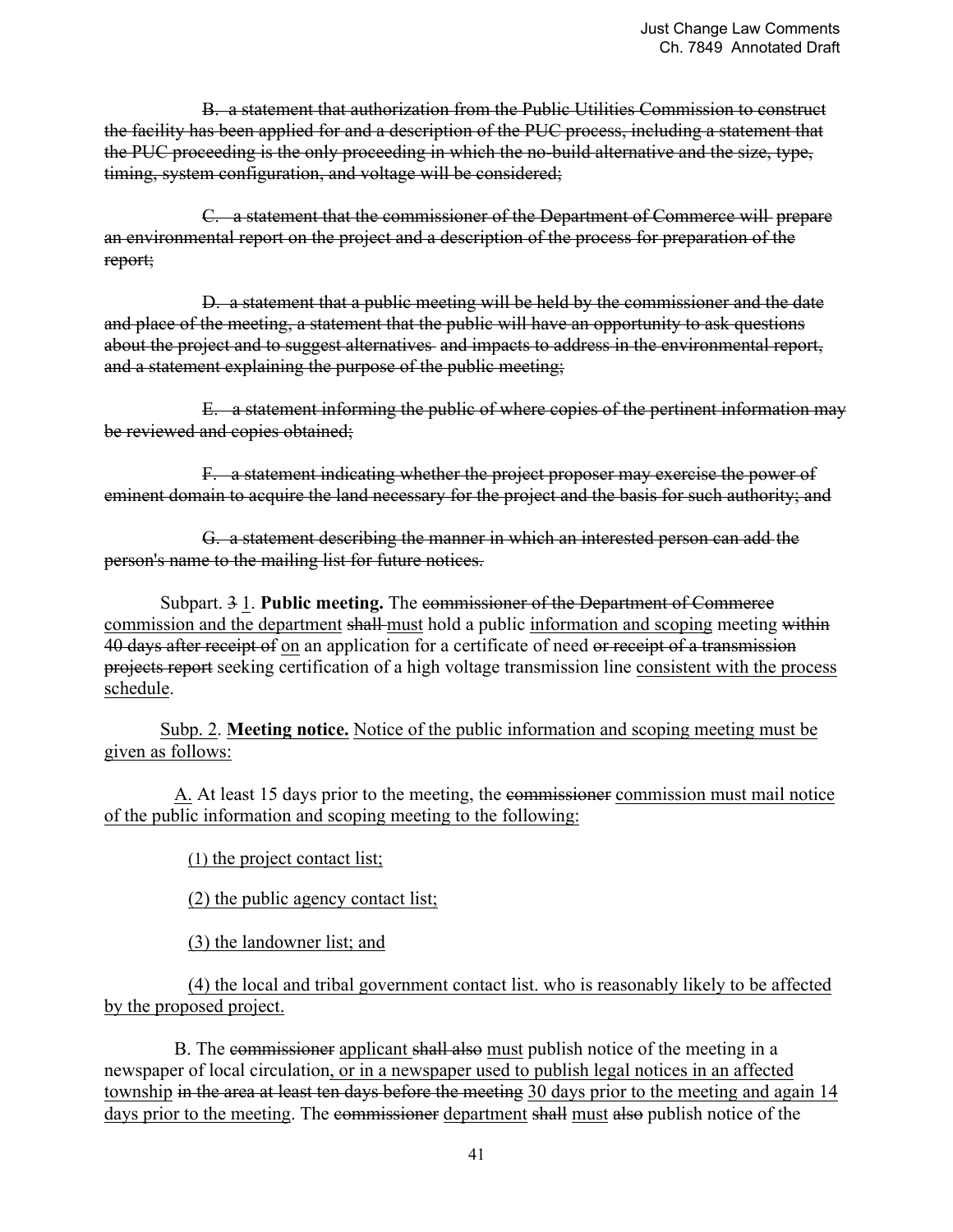meeting in the EQB Monitor and shall must post the notice on the commissioner department's Web page. The commission must post the notice of the meeting on the commission's Web site.

Subpart. 4 3. **Conduct of public information and scoping meeting.** The public meeting must be held in a location that is convenient for persons who live near a proposed project. The commissioner shall must make available at the public meeting a copy of the certificate of need application or transmission projects report. The commissioner department's staff shall must explain the process for preparation of the environmental report. At the public meeting, the public must be afforded an opportunity to ask questions and present comments and to suggest alternatives and possible impacts to be evaluated in the environmental report. The commissioner commission shall must keep an audio recording of the meeting. The commissioner shall provide at least 20 days from the day of the public meeting for the public to submit written comments regarding the proposed project.

Subp. 5 4. **Applicant role.** The applicant shall must provide representatives at the public meeting who can respond to questions about the proposed project.

Subp. 6 5. **Alternatives and impacts. Scoping process.** The department must provide the public with an opportunity to participate in the development of the scope of the environmental report. A person desiring that a particular alternative to the proposed project or a possible adverse impact of the project be considered in the environmental report shall must identify the alternative or impact to be included, provide an explanation of why the alternative or impact should be included in the environmental report, and submit all supporting information the person wants the commissioner department to consider. The commissioner department shall must provide the applicant with an opportunity to respond to each request that is filed.

**Subp. 6. Comment period.** The department must provide at least 20 days from the day of the public meeting for the public to submit written comments regarding the proposed project.<sup>25</sup> The commissioner shall include in the environmental report any alternative or impact identified by the PUC for inclusion.

**Subp. 7. Department analysis.** The commissioner department may exclude from analysis any alternative that does not meet the underlying need for or purpose of the project or that is not likely to have any significant environmental benefit compared to the project as proposed, or if another alternative that will be analyzed is likely to have similar environmental benefits with substantially less adverse economic, employment, or sociological impacts than the suggested alternative. The department's analysis must state the reasons for excluding an alternative.

## **7849.1410 NOTICE TO COMMISSION.**

The department must notify the commission, prior to filing its scoping decision under part 7849.1425 below, of the alternatives the department intends to include in the scope of the environmental report. Commission consideration of the department's proposed alternatives must be completed by the time of the commission's decision on record development under part 7849.1100. The department must include in the scope of the EIS any alternative identified by the commission.

<sup>&</sup>lt;sup>25</sup> Should require additional comment time to propose potential alternatives; 45 days.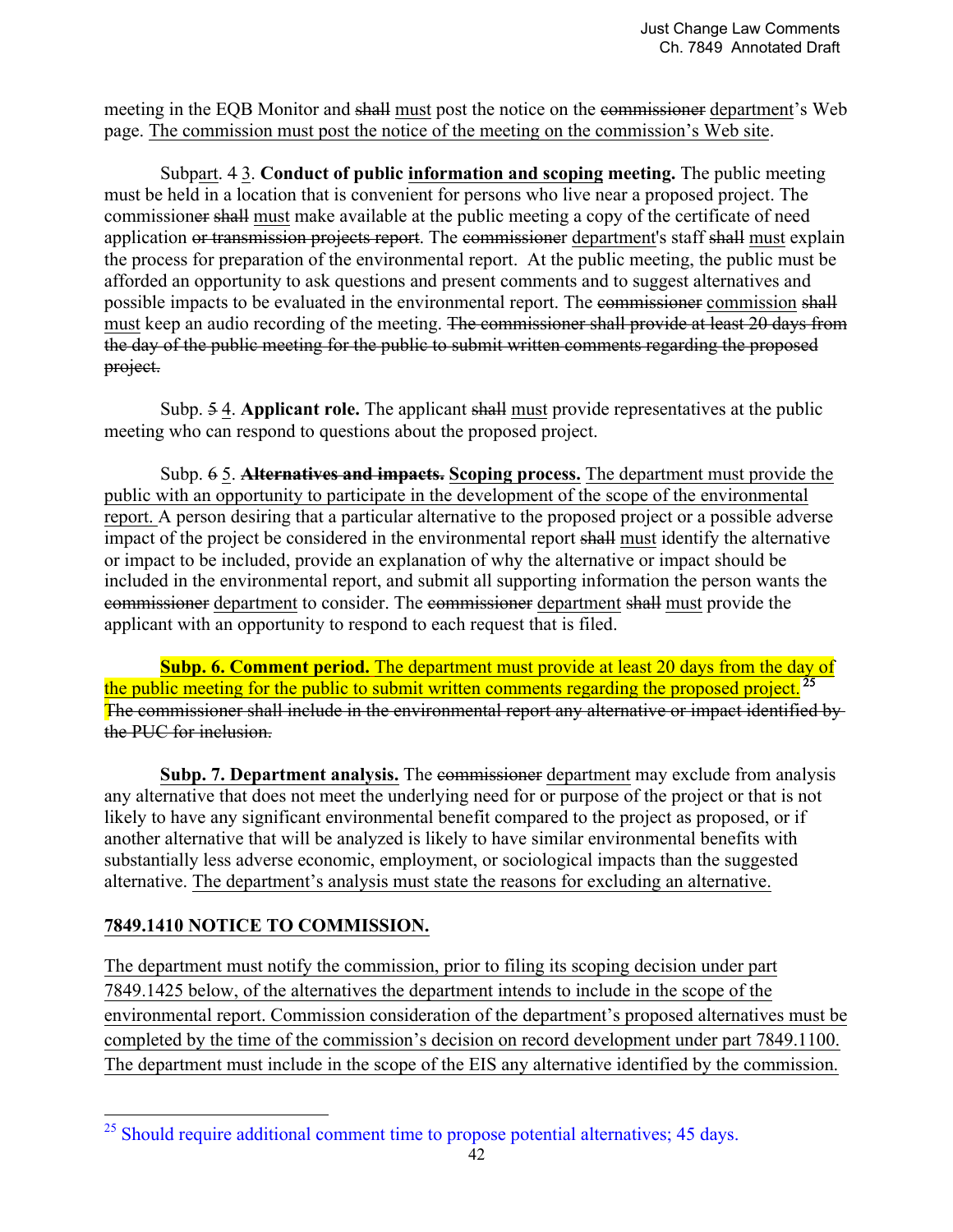## **7849.1425 SCOPING DECISION**

Subp. 7 1. **Commissioner Scoping decision.** Within ten twenty days after close of the public comment period, the commissioner department shall must issue an order the scoping decision determining the following:

A. the alternatives to be addressed in the environmental report, including the alternatives required by part 7849.1500, subpart 1, item B;

- B. the specific potential impacts to be addressed;
- C. the schedule for completion of the environmental report; and
- D. other matters issues to be included addressed in the environmental report.

Once the commissioner department has issued an order a scoping decision<sup>26</sup> establishing the matters to be evaluated in the environmental report, the order decision must not be changed except upon a decision by unless the commissioner department determines that substantial changes have been made in the project or substantial new information has arisen significantly affecting the potential environmental effects of the project or the availability of reasonable alternatives. The commissioner may elect to bring any decisions regarding what should be included in the environmental report to the next regularly scheduled meeting or a special meeting.

Subp. 8 2. **Notice of decision.** At the time of the commissioner's decision, the commissioner shall mail the order to those persons who have requested to be notified. Any person may request to bring the matter of what alternatives or impacts to include in the environmental report to the commissioner in accordance with part 4405.0600, subpart 5. Such request shall be filed in writing with the commissioner within ten days of the commissioner's decision. A request to bring the matter to the commissioner shall not preclude the commissioner from beginning preparation of the environmental report in accordance with the commissioner's decision.

The department must file a copy of its scoping decision with the commission, and mail a copy to the project contact list and the public agency contact list.

### **7849.1500 ENVIRONMENTAL REPORT CONTENT.**

Subpart 1. **Content of environmental report.** The environmental report must include the items described in items A to H.

A. A general description of the proposed project and associated facilities.

B. A general description of the alternatives to the proposed project that are addressed. Alternatives shall must include any one or combination of the following:<sup>27</sup> the no-build

 $^{26}$  Should include commission review of the scoping decision before it becomes final and commission ability to find change in circumstances. As written, this could pose a due process problem, since there is no opportunity for judicial review of the department's decision.

 $27$  The language "any one or combination of the following" would allow a report to be prepared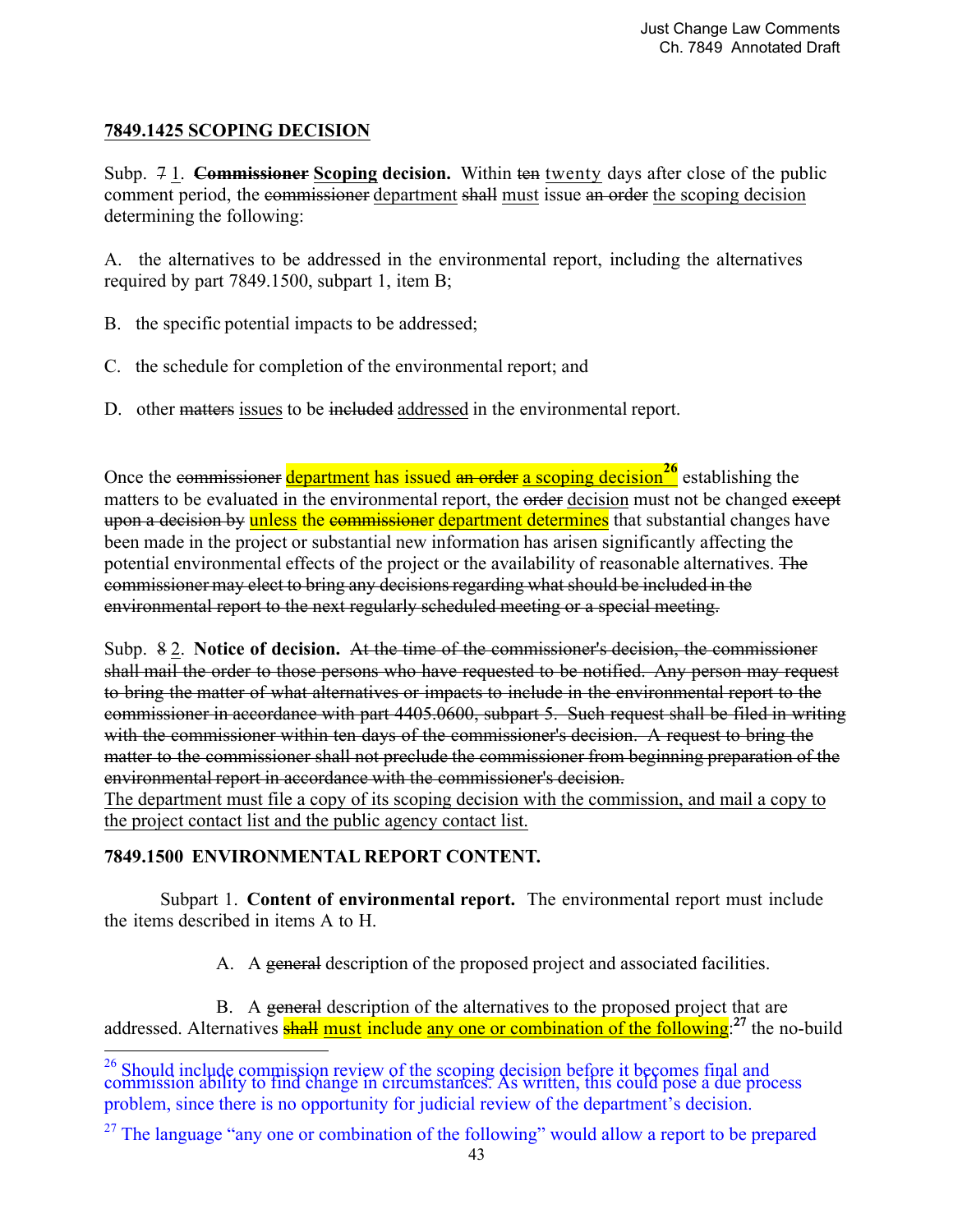alternative, demand side management, purchased power, facilities of a different size, type, or configuration, or using a different energy source than the source proposed by the applicant, upgrading of existing facilities, generation rather than transmission if a high voltage transmission line is proposed, transmission rather than generation if a large electric power generating plant is proposed, use of renewable energy sources, distributed generation, and those alternatives identified in the scoping process or by the commissioner of the Department of Commerce.

 C. An analysis of the human and environmental impacts of a project of the type proposed and of the alternatives identified.

D. An analysis of the potential impacts that are project specific.

 E. An analysis of mitigative measures that could reasonably be implemented to eliminate or minimize any adverse impacts identified for the proposed project and each alternative analyzed.

F. An analysis of the feasibility and availability of each alternative considered.

- G. A list of permits required for the project.
- H. A discussion of other matters identified by the commissioner department.

Subp. 2. **Impacts of power plants.** At a minimum, the commissioner department shall must address in the environmental report the following impacts for any large electric power generating plant and associated facilities:

 A. the anticipated emissions of the following pollutants expressed as an annual amount at the maximum rated capacity of the project and as an amount produced per kilowatt hour and the calculations performed to determine the emissions: sulfur dioxide, nitrogen oxides, carbon dioxide, mercury, and particulate matter, including particulate matter under 2.5 microns in diameter all criteria pollutants, hazardous air pollutants, volatile organic compounds, and other air emissions regulated under state or federal law;

B. the anticipated emissions of any hazardous air pollutants and volatile organic compounds greenhouse gas emissions;

 C. the anticipated contribution of the project to impairment of visibility, within a 50 mile radius of the plant including regional haze, as governed by state and federal law;

 D. the anticipated contribution of the project to the formation of ozone expressed as reactive organic gases. Reactive organic gases are chemicals that are precursors necessary to the formation of ground-level ozone;

E. the availability of the source of fuel for the project, the amount required

l

without the no-build alternative. That can't be the intent. Suggested revision "must include the nobuild alternative and every one of the following alternatives or combination thereof identified in the scoping process: [then list all of the alternatives below].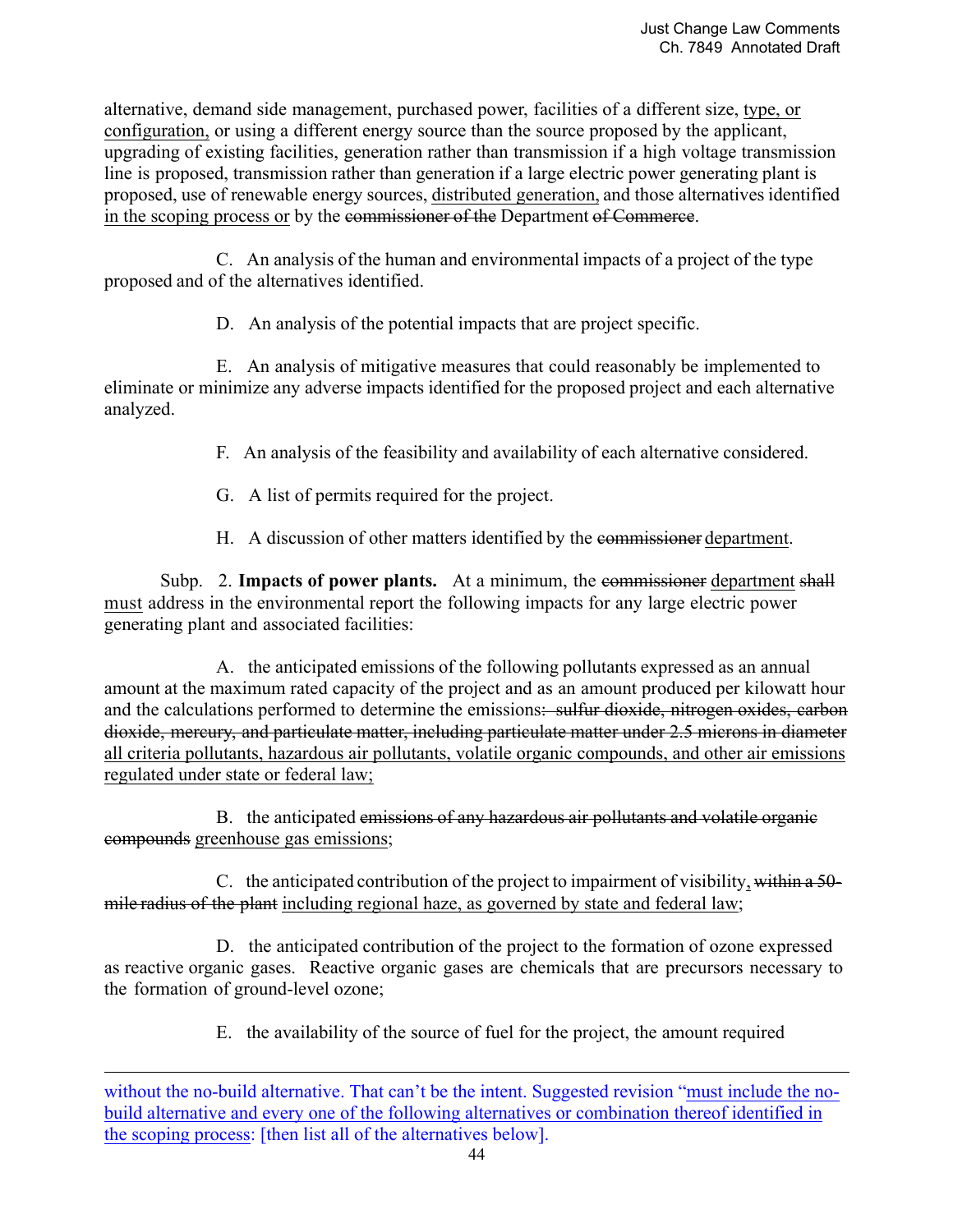annually, and the method of transportation to get the fuel to the plant;

F. associated facilities required to transmit the electricity to customers;

 G. the anticipated amount of water that will be appropriated to operate the plant, and the source of the water, if known and measurements or estimates of evaporative losses;

 H. the potential wastewater streams and the types of discharges associated with such a project including stormwater discharges, discharges to surface and groundwater and, potential impacts of a thermal discharge;

 I. the types and amounts of solid and hazardous wastes generated by such a project, including an analysis of what contaminants may be found in the ash and where the ash might be sent for disposal or reuse; and

 J. the anticipated noise impacts of a project, including the distance to the closest receptor where state noise standards can still be met.

 K. the potential impacts of the proposed facility on the natural and socioeconomic environment, including:

(1) effects on human health and safety;

 (2) effects on hydrological resources, including lakes, rivers, streams, wetlands, floodplains, watersheds, aquifers, and drinking water;

 (3) effect on ecological resources, including endangered and protected species, species of special concern, wildlife, natural vegetation, biological diversity, and protected areas;

 (4) effects on land use, including human settlement, historical, and cultural resources, recreation, conventional and organic agricultural production, and forestry.

 Subp. 3. **Impacts of high voltage transmission lines.** At a minimum, the commissioner department shall address in the environmental report the following impacts for any high voltage transmission line and associated facilities:

A. the typical right-of-way required for construction of a transmission line;

- B. the anticipated size and type of structures required for a line;
- C. the electric and magnetic fields usually associated with a line;
- D. the anticipated noise impacts of the transmission line; and
- E. the anticipated visual impacts of the transmission line; and.

 F. the potential impacts of the proposed facility on the natural and socioeconomic environment, including: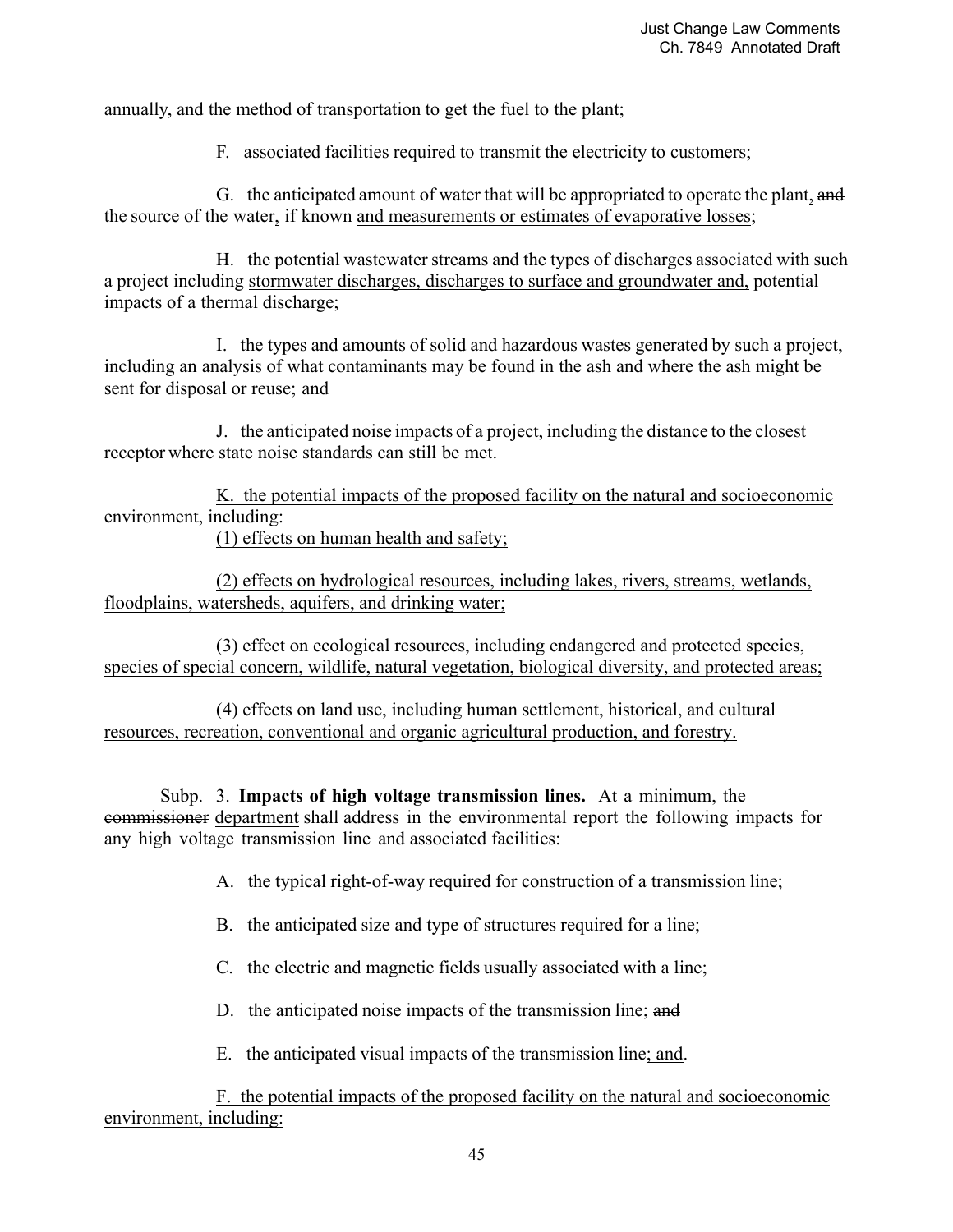(1) on human health and safety;

 (2) on hydrological resources, including lakes, rivers, streams, wetlands, floodplains, watersheds, aquifers, and drinking water;

 (3) on ecological resources, including endangered and protected species, species of special concern, wildlife, natural vegetation, biological diversity, and protected areas;

 (4) on land use, including human settlement, historical, and cultural resources, recreation, conventional and organic agricultural production, and forestry.

 Subp. 4. **Incorporation of information.** In preparing an environmental report, the commissioner may incorporate information and data from other documents in accordance with part 4410.2400.

**Statutory Authority:** *MS s 116D.04* **History:** *28 SR 951; L 2005 c 97 art 3 s 19*

**Posted:** *October 13, 2009*

## **7849.1525. ENVIRONMENTAL REPORT; FILING.**

Subpart. 9 1. **Time frame for completion of environmental report.** The commissioner department shall must complete the environmental report in accordance with the process schedule determined by the commissioner. In establishing the schedule for completion of the environmental report, the commissioner department shall must take into account any applicable statutory deadlines, the number and complexity of the alternatives and impacts to be addressed, and the interests of the public, the applicant, the PUC commission, the commissioner department, and other state agencies. The commissioner department shall must complete the environmental report within four months of submission of the information required by part 7849.1300. If the PUC should determine that an initial certificate of need application or transmission projects report is incomplete, the commissioner's schedule shall be extended accordingly.

 Subp. 10 2. **Notification of availability of environmental report.** Upon completion of the environmental report, the commissioner department shall must publish notice in the EQB Monitor, file of the availability of the environmental report with the commission, and mail notice of the availability of the document to those persons who have requested to be notified the project contact list, the public agency contact list, the landowner list, and the local and tribal government list. The commissioner department shall must provide a copy of the document to the PUC and to any other public agency with authority to permit or approve the proposed project. The commissioner department shall must post the environmental report on the agency's Web page.

### **7849.1530. PUBLIC COMMENTS.**

The department's notice of availability of the environmental report must include a statement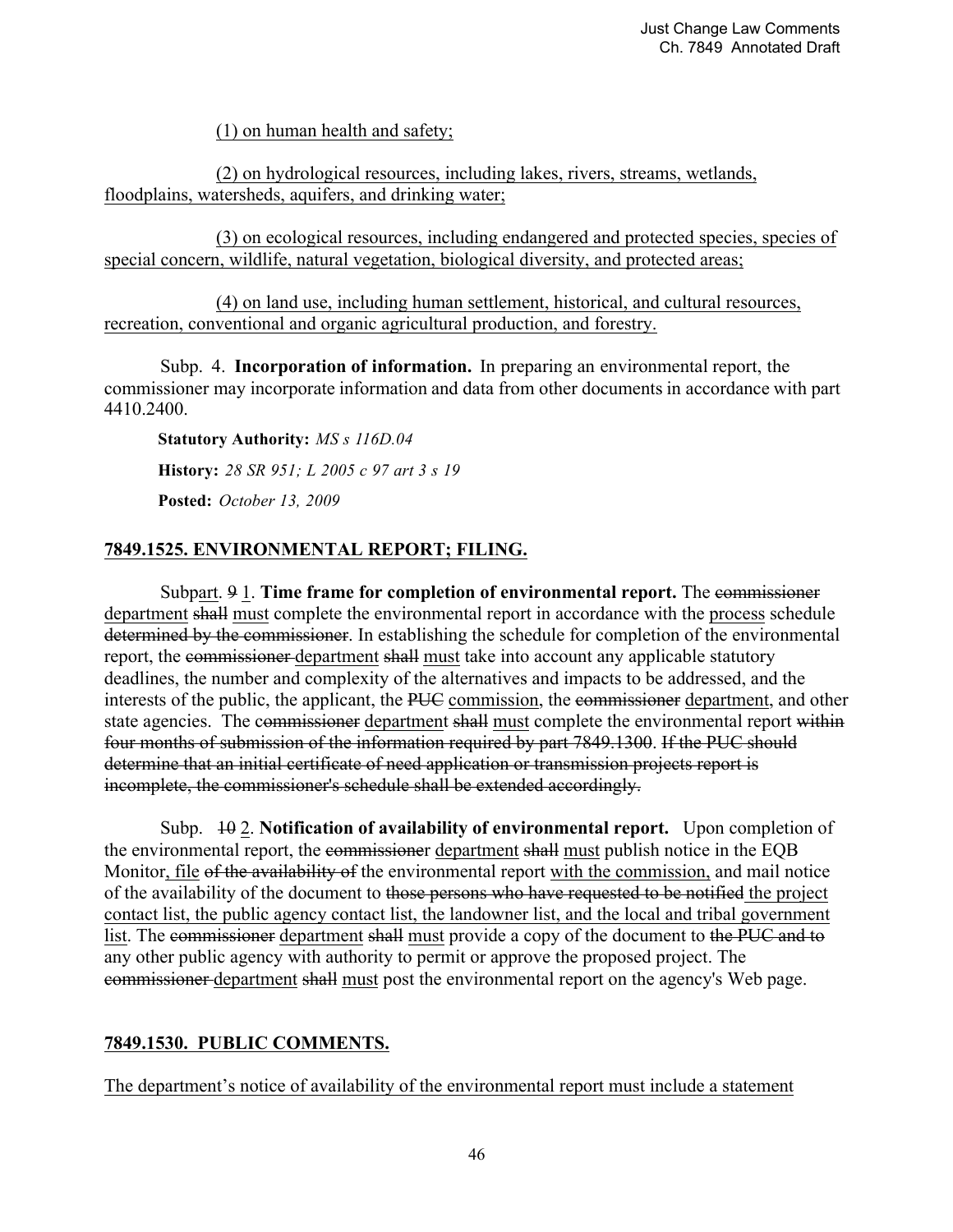inviting interested persons to comment on the report within 10 days.**<sup>28</sup>**

### **7849.1550 PUBLIC HEARING.**

 Subpart 1. **Public hearing.** After the department files the environmental report, the commission must hold a public hearing designed to encourage members of the public to express their views and comment on the application, as required under Minnesota Statutes, section 216B.243, subdivision 4.

 Subp. 2. **Public hearing notice.** Notice of the hearing must be coordinated with the administrative law judge. The notice must include the time, date, and location of each hearing**. 29**

 Subp. 3. **Notice recipients.** The notice must be sent to the project contact list, the public agency contact list, the landowner list, and the local and tribal government contact list.

 Subp. 3 4. **Newspaper notice.** The applicant must publish notice of the public hearing in a legal newspaper of general circulation in the county in which the public hearing is to be held. The notice must be published at least 10 days before the date of the public hearing. The applicant must file a copy of the affidavit of publication with the commission within five days of receiving the affidavit.

### **7849.1600 AGENCY ASSISTANCE AND FILING OF AGENCY COMMENTS.**

The commissioner of the Department of Commerce may request another state agency to assist in the preparation of an environmental report. Upon request, another state agency shall must provide in a timely manner any unprivileged data or information to which it has reasonable access concerning the matters to be addressed in the environmental report and shall must assist in the preparation of the environmental report when the agency has special expertise or access to information. Comments filed into the commission's electronic filing system by the department or the commission on behalf of another state or a federal agency must appear as "on behalf of" the agency that authored the comments.

**Statutory Authority:** *MS s 116D.04* **History:** *28 SR 951; L 2005 c 97 art 3 s 19* **Posted:** *October 13, 2009*

### **7849.1700 APPLICANT ASSISTANCE.**

**.** 

The commissioner of the Department of Commerce may request the applicant for a certificate of need or for certification of a HVTL to assist in the preparation of an environmental report. Upon request, the applicant shall must provide in a timely manner any unprivileged data or

 $2<sup>28</sup>$  Is this a 10-day comment deadline for an environmental report? How does a hearing coordinate with a 10-day deadline? Should be hearing set with at least 10 working days public notice and at least 30 days of comment after hearing is completed.

<sup>&</sup>lt;sup>29</sup> There need to be provisions requiring that members of the public can ask questions and place their comments on the record at this hearing, that hearing be recorded or transcribed.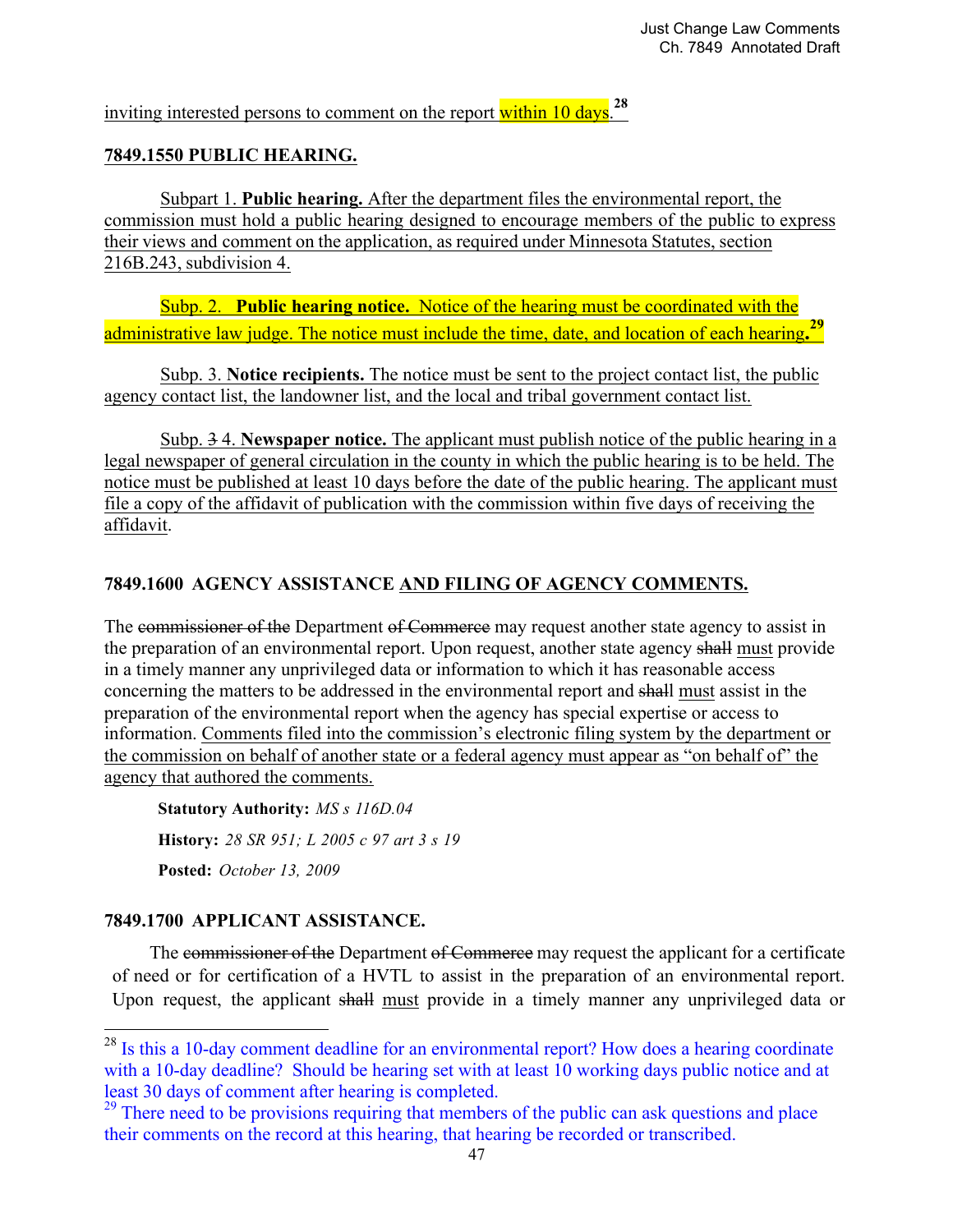information to which it has reasonable access and which will aid in the expeditious completion of the environmental report.

**Statutory Authority:** *MS s 116D.04* **History:** *28 SR 951; L 2005 c 97 art 3 s 19* **Posted:** *October 13, 2009*

### **7849.1800 ENVIRONMENTAL REPORT TO ACCOMPANY PROJECT.**

Subpart 1. **PUC Commission decision.** The environmental report, or environmental assessment or EIS prepared pursuant to part 7849.1900, must be completed and copies provided to the Public Utilities Commission before the PUC Commission can hold any public hearing or render a final decision on an application for a certificate of need or for certification of a HVTL. However, the PUC Commission can commence the public hearing process by conducting prehearing matters. The commissioner department's staff shall must participate in the PUC Commission proceeding, or contested case proceeding, and be available to answer questions about the environmental report or environmental assessment or EIS and to respond to comments about the document. The environmental report or environmental assessment or EIS must be considered by the PUC Commission in making a final decision on a certificate of need or HVTL certification request.

Subp. 2. **Completeness of environmental report.** At the time the PUC commission makes a final decision on a certificate of need application or a request for certification of a HVTL, the PUC commission shall must determine whether the environmental report and the record created in the matter address the issues identified by the commissioner department in the decision made pursuant to part 7849.1400, subpart 7.**30** The PUC Commission may direct the commissioner department to prepare a supplement to the environmental report, or the environmental assessment or EIS one is prepared pursuant to part 7849.1900, if the PUC commission determines that an additional alternative or impact should be addressed or supplemental information should be provided.

**Statutory Authority:** *MS s 116D.04* **History:** *28 SR 951; L 2005 c 97 art 3 s 19* **Posted:** *October 13, 2009*

### **7849.1900 JOINT PROCEEDING.**

<u>.</u>

Subpart 1. **Environmental assessment.** In the event an applicant for a certificate of need for a LEPGP LEGF or a HVTL applies to the commissioner of the Department of Commerce commission for a site permit or route permit prior to the time the commissioner department completes the environmental report, and the project qualifies for alternative review by

 $30$  Text should provide that comments on the environmental report must be considered in making a final decision on the CON or certification request. This text is not clear how this process is coordinated with a contested case.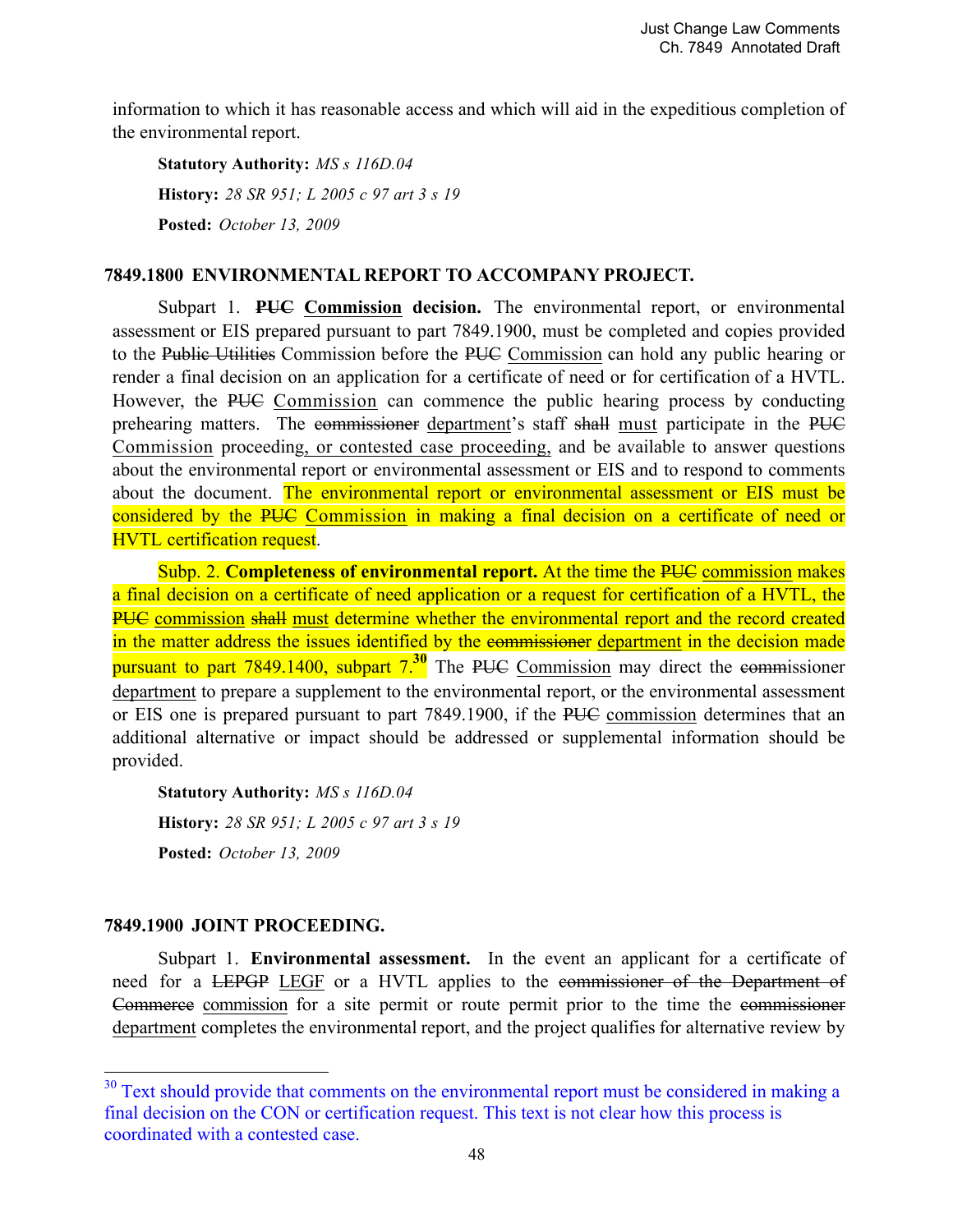the commissioner under part 7850.2800, the commissioner department may elect to prepare an environmental assessment in accordance with part 7850.3700 in lieu of the environmental report required under part 7849.1200. If combining the processes would delay completion of environmental review under parts 7849.1000 to 7849.2100, the commissioner department can combine the processes only if the applicant and the Public Utilities Commission agree to the combination. If the processes are combined, the commissioner department shall must include in the environmental assessment the analysis of alternatives required by part 7849.1500, but is not required to prepare an environmental report under parts 7849.1000 to 7849.2100.

Subp. 2. **Environmental impact statement.** In the event an applicant for a certificate of need for a LEPGP LEGF or a HVTL applies to the commissioner commission for a site permit or route permit prior to the time the commissioner department completes the environmental report, and the project does not qualify for alternative review by the commissioner under part 7850.2800, the commissioner department may elect to prepare an environmental impact statement in lieu of the environmental report required under part 7849.1200 if the applicant and the Public Utilities Commission agree to the additional time that will be required to prepare the environmental impact statement. In this event, the commissioner department shall must include in the EIS the analysis of alternatives required by part 7849.1500, but is not required to prepare an environmental report under part 7849.1200.

Subp. 3. **Procedures.** In the event the commissioner department combines the two processes pursuant to subpart 1 or 2, the procedures of parts 7850.1000 to 7850.5600 shall must be followed in conducting the environmental review.

Subp. 4. **Joint hearing.** If the commissioner determines that a joint hearing with the Public Utilities Commission to consider both permitting and need issues is feasible, more efficient, and may further the public interest, the commissioner may decide to hold a joint hearing with the approval of the commission under part 7850.2140.

**Statutory Authority:** *MS s 116D.04* **History:** *28 SR 951; L 2005 c 97 art 3 s 19* **Posted:** *October 13, 2009*

### **7849.2000 ALTERNATIVE FORM OF REVIEW.**

The requirements under parts 7849.1000 to 7849.2100 for preparation of an environmental report on a LEPGP LEGF or HVTL for which a determination of need by the Public Utilities Commission has been requested is approved as an alternative form of review.

**Statutory Authority:** *MS s 116D.04* **History:** *28 SR 951* **Posted:** *October 13, 2009*

## **7849.2100 COSTS TO PREPARE ENVIRONMENTAL REPORT.**

Subpart 1. **Applicant required to pay costs.** The applicant for a certificate of need for a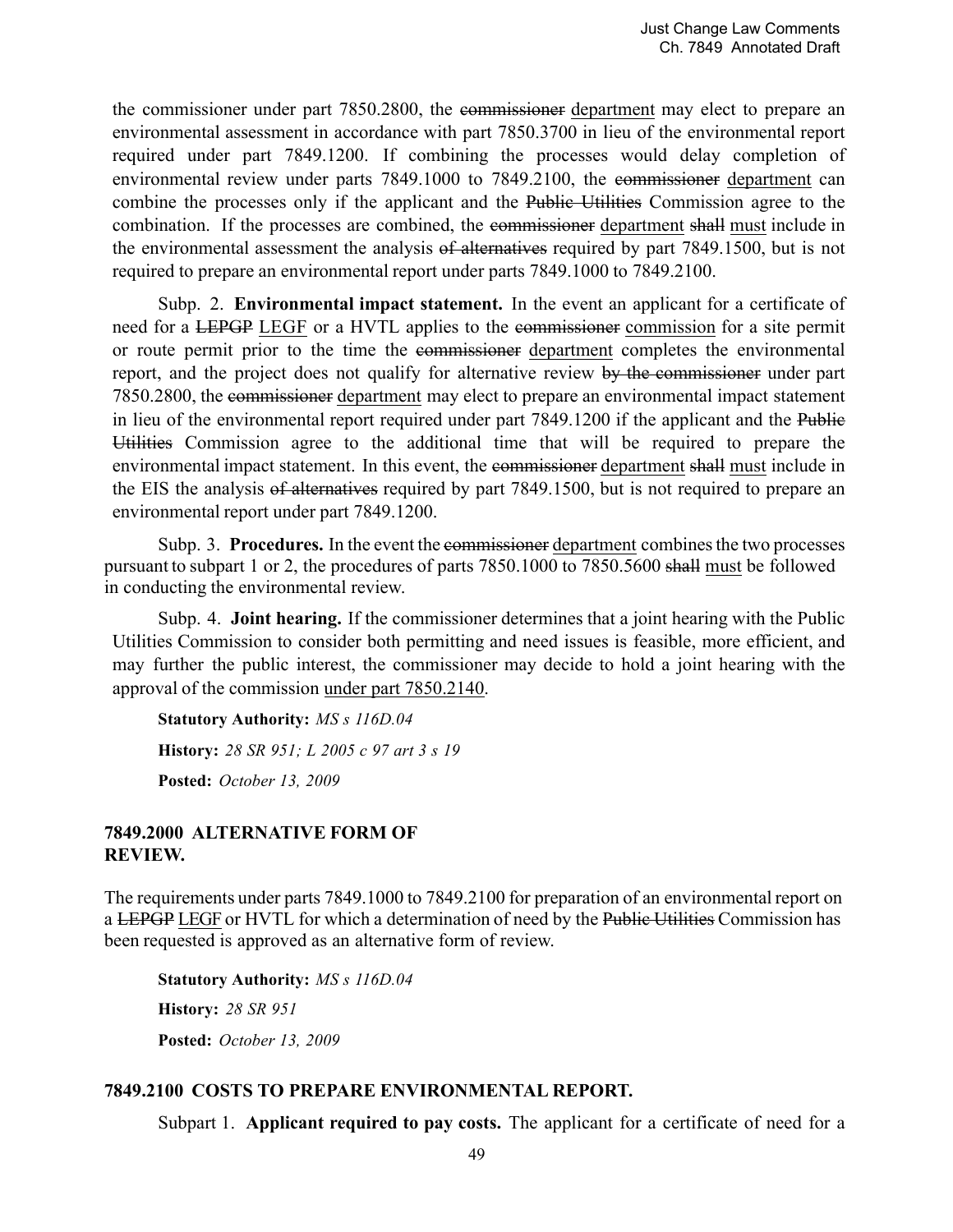large electric power generating plant or a high voltage transmission line or for a certification of a high voltage transmission line as part of a transmission projects report shall must pay the commissioner of the Department of Commerce the reasonable costs incurred by the commissioner department in preparing the environmental report.

Subp. 2. **Payment schedule.** The applicant shall must submit a minimum payment of \$5,000 to the commissioner department at the time the application or request is filed with the Public Utilities Commission. Additional payments shall must be made within 30 days of notification by the agency that additional fees are necessary for completion of the environmental review. After preparation of the environmental report, the commissioner department shall must provide the applicant with a final accounting. The applicant shall must make the final payment within 30 days of notification, or the agency shall must refund any excess payments within 30 days of the final accounting.

**Statutory Authority:** *MS s 116D.04* **History:** *28 SR 951; L 2005 c 97 art 3 s 19* **Posted:** *October 13, 2009*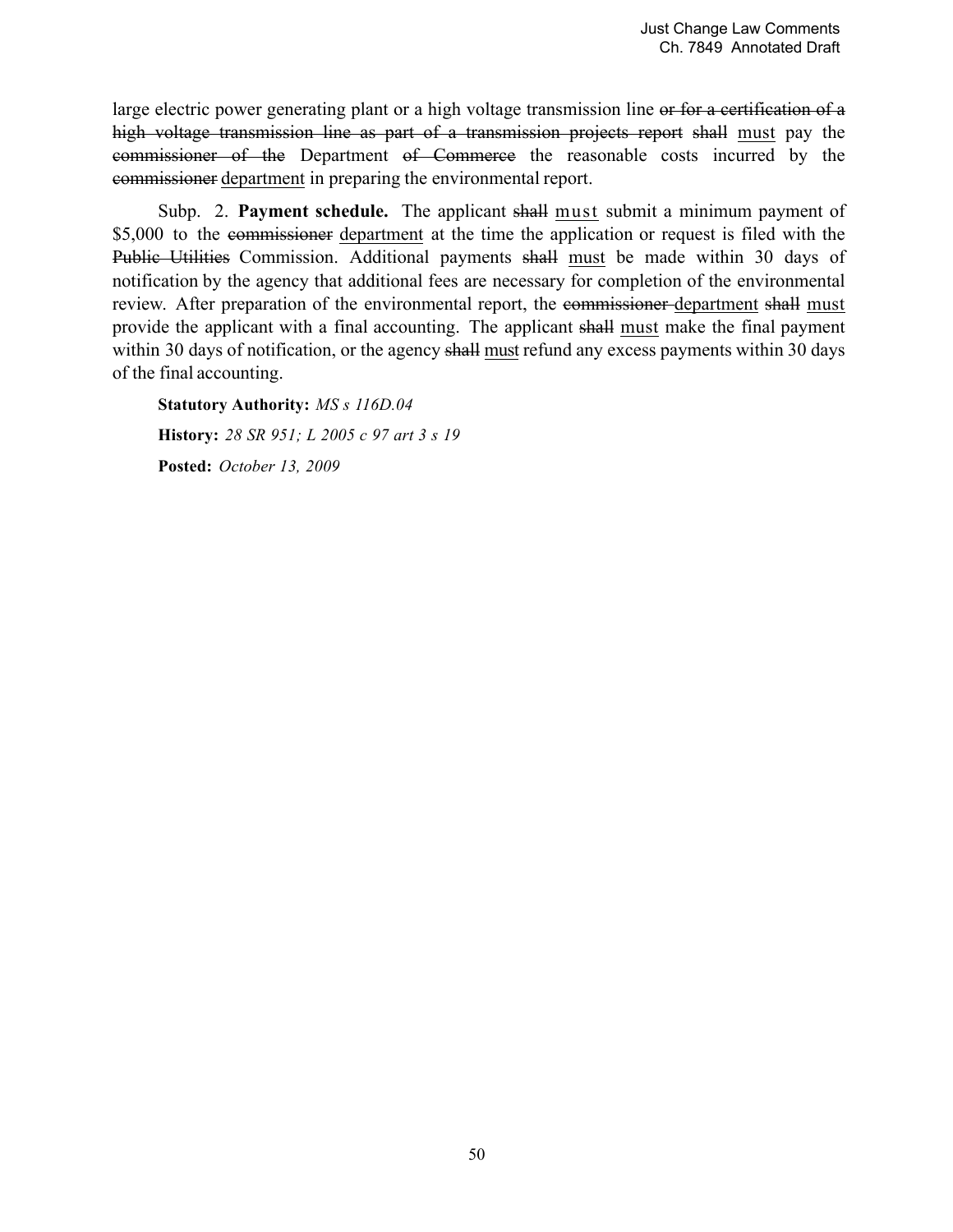## **WORKING DRAFT - Chapter 7850**

### **PUBLIC UTILITIES COMMISSION**

### **FEBRUARY 2017**

# **SITE OR ROUTE PERMIT; POWER PLANT OR LINE<sup>1</sup>**

7850.1000 DEFINITIONS.

7850.1100 PURPOSE AND AUTHORITY.

7850.1200 APPLICABILITY.

7850.1300 PERMIT REQUIREMENT.

7850.1400 SMALL EXEMPT PROJECTS.

7850.1500 EXCEPTIONS TO PERMITTING REQUIREMENT FOR CERTAIN EXISTING FACILITIES.

7850.1600 JOINT PROCEEDING.

7850.1610 NOTICE LISTS.

#### **PREAPPLICATION PROCEDURES**

7850.1620 PREAPPLICATION MEETINGS. TRANSMISSION LINES.

7850.1630 NOITCE OF INTENT TO FILE.

7850.1640 DRAFT PERMIT APPLICATION REQUIRED.

7850.1650 NOTICE OF DRAFT APPLICATION.

7850.1680 COMMENTS AND PROCESS.

#### **FILING REQUIREMENTS**

7850.1700 PERMIT APPLICATION UNDER FULL PERMITTING PROCESS AND MANNER OF FILING.

7860.1710 APPLICATION COMPLETENESS; SCHEDULE.

7850.1800 PERMIT FEES.

7850.1900 APPLICATION CONTENTS.

7850.2000 APPLICATION REVIEW.

7850.2100 PROJECT NOTICE OF APPLICATION.

#### **PROCEDURAL STEPS**

7850.2110 COMMENTS ON APPLICATION.

7850.2120 COMMISSION REFERRAL.

7850.2140 JOINT PROCEEDINGS.

#### **PUBLIC PARTICIPATION**

7850.2200 PUBLIC ADVISOR.

7850.2300 PUBLIC INFORMATION AND SCOPING MEETING.

7850.2400 CITIZEN ADVISORY TASK FORCE.

#### **FULL PERMITTING PROCESS**

7850.2450 FULL PERMITTING PROCESS.

7850.2500 EIS PREPARATION.

7850.2520 NOTICE TO COMMISSION.

7850.2530 SCOPING DECISION. 

<sup>1</sup> Comments on highlighted sections provided in footnotes by Paula Maccabee, Just Change Law, 651-646-8890, pmaccabee@justchangelaw.com.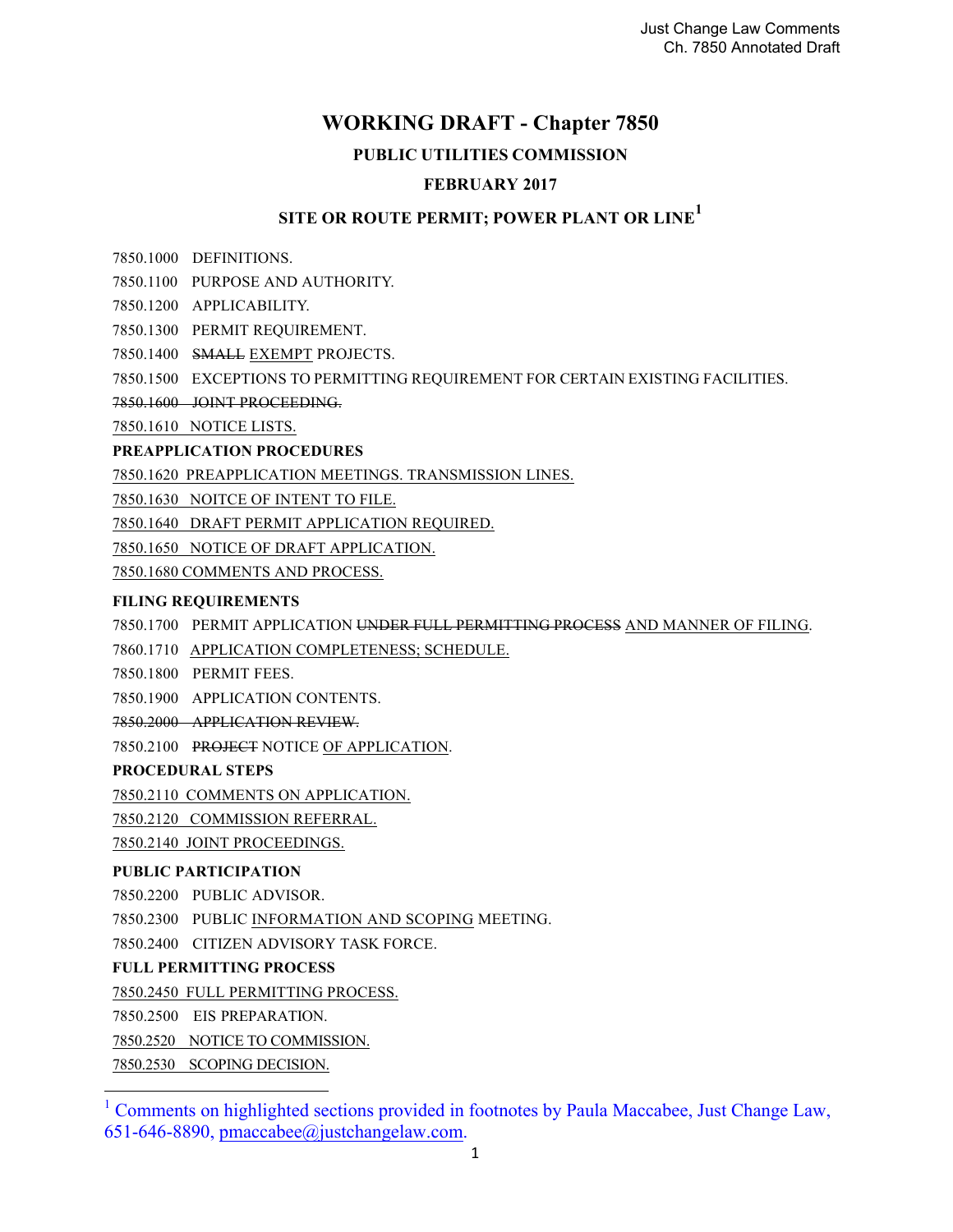7850.2540 SUPPLEMENTAL FILING BY APPLICANT.

- 7850.2550 DRAFT EIS.
- 7850.2570 PUBLIC HEARING.
- 7850.2600 CONTESTED CASE HEARING.
- 7850.2650 FINAL EIS.

7850.2675 PROCEDURE AFTER ADMINISTRATIVE LAW JUDGE REPORT.

7850.2700 FINAL DECISION.

#### **ALTERNATIVE REVIEW PROCESS**

- 7850.2800 ELIGIBLE PROJECTS.
- 7850.2900 PERMIT APPLICATION UNDER ALTERNATIVE PROCESS.
- 7850.3000 PERMIT FEES.
- 7850.3100 CONTENTS OF APPLICATION.
- 7850.3200 APPLICATION REVIEW.
- 7850.3300 PROJECT NOTICE.
- 7850.3400 PUBLIC ADVISOR.
- 7850.3500 PUBLIC MEETING.
- 7850.3600 CITIZEN ADVISORY TASK FORCE.
- 7850.3700 ENVIRONMENTAL ASSESSMENT PREPARATION.
- 7850.3720 NOTICE TO COMMISSION.
- 7850.3730 SCOPING DECISION.
- 7850.3740 SUPPLEMENTAL FILING BY APPLICANT.
- 7850.3750 ENVIRONMENTAL ASSESSMENT.
- 7850.3800 PUBLIC HEARING.
- 7850.3900 FINAL DECISION.
- **FACTORS FOR COMMISSION CONSIDERATION**
- 7850.4000 STANDARDS AND CRITERIA.
- 7850.4100 FACTORS CONSIDERED.
- 7850.4200 FACTORS EXCLUDED.
- 7850.4300 PROHIBITED ROUTES.
- 7850.4400 PROHIBITED SITES.
- 7850.4500 PERMIT APPLICATION REJECTION.

#### **PERMIT ADMINISTRATION AND LOCAL REVIEW**

- 7850.4600 PERMIT CONDITIONS.
- 7850.4650 COMPLIANCE FILING.
- 7850.4700 DELAY IN ROUTE OR SITE CONSTRUCTION.
- 7850.4800 MINOR ALTERATION IN CHANGES TO GENERATING PLANT OR TRANSMISSION LINE.
- 7850.4900 AMENDMENT OF PERMIT CONDITIONS.
- 7850.4925 COMPLAINT PROCEDURES.
- 7850.4950 REPORTS.
- 7850.5000 PERMIT TRANSFER.
- 7850.5100 PERMIT REVOCATION OR SUSPENSION.
- 7850.5200 EMERGENCY PERMIT.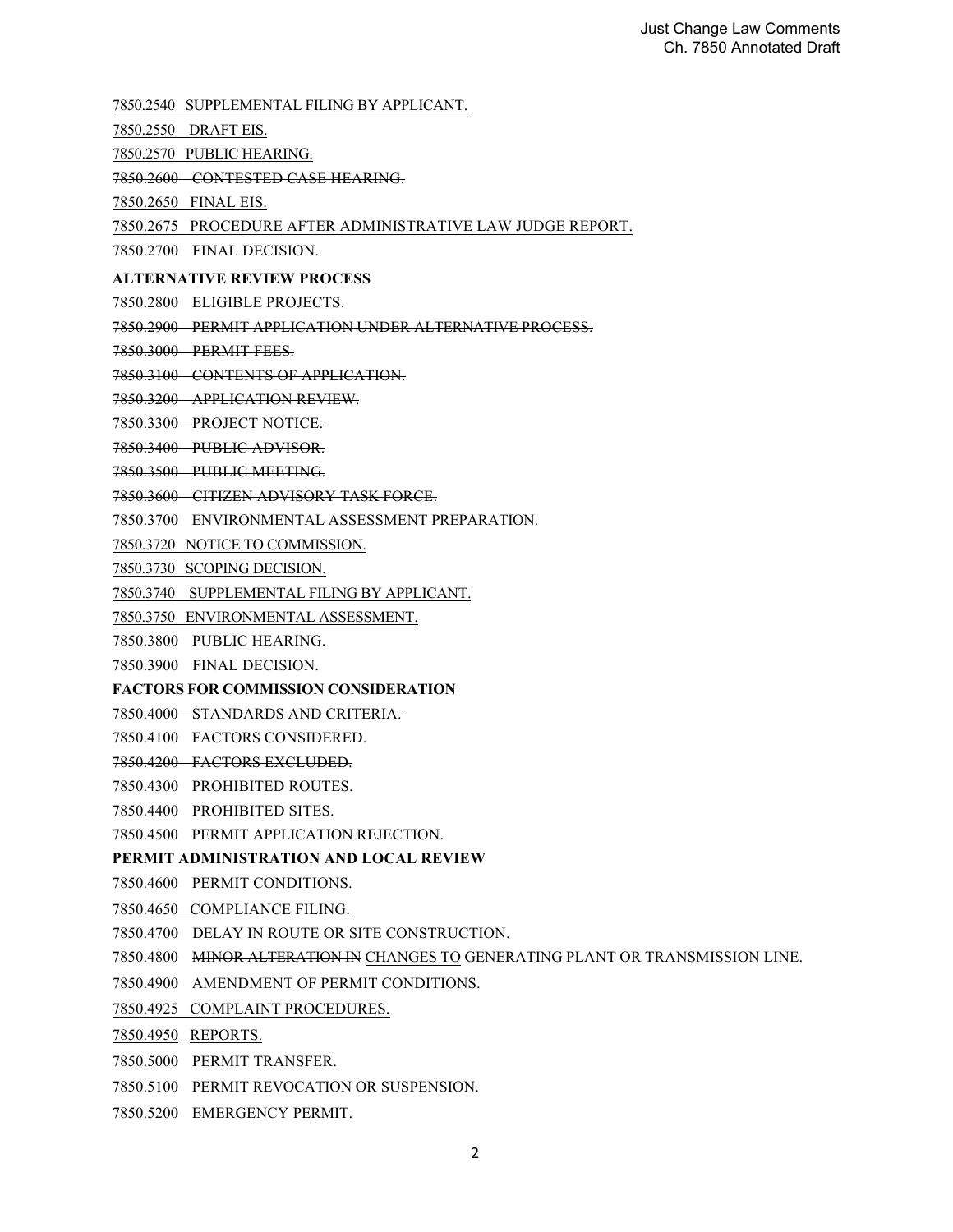7850.5300 LOCAL REVIEW OF PROPOSED FACILITIES.

#### **GENERAL ADMINISTRATION**

7850.5400 ANNUAL PUBLIC HEARING.

7850.5500 ANNUAL ASSESSMENT ON UTILITIES.

7850.5600 PROGRAM ADVISORY TASK FORCE.

**7850.0100** [Renumbered 4410.7000]

**Published Electronically:** *September 18, 2009*

**7850.0200** [Renumbered 4410.7100]

**Published Electronically:** *September 18, 2009*

**7850.0300** [Renumbered 4410.7200]

**Published Electronically:** *September 18, 2009*

#### **7850.0400** [Renumbered 4410.7300]

**Published Electronically:** *September 18, 2009*

**7850.0500** [Renumbered 4410.7400]

**Published Electronically:** *September 18, 2009*

**7850.0600** [Renumbered 4410.7500]

**Published Electronically:** *September 18, 2009*

**7850.0700** [Renumbered 4410.7600]

**Published Electronically:** *September 18, 2009*

**7850.0800** [Renumbered 4410.7700] **Published Electronically:** *September 18, 2009*

**7850.0900** [Renumbered 4410.7800] **Published Electronically:** *September 18, 2009*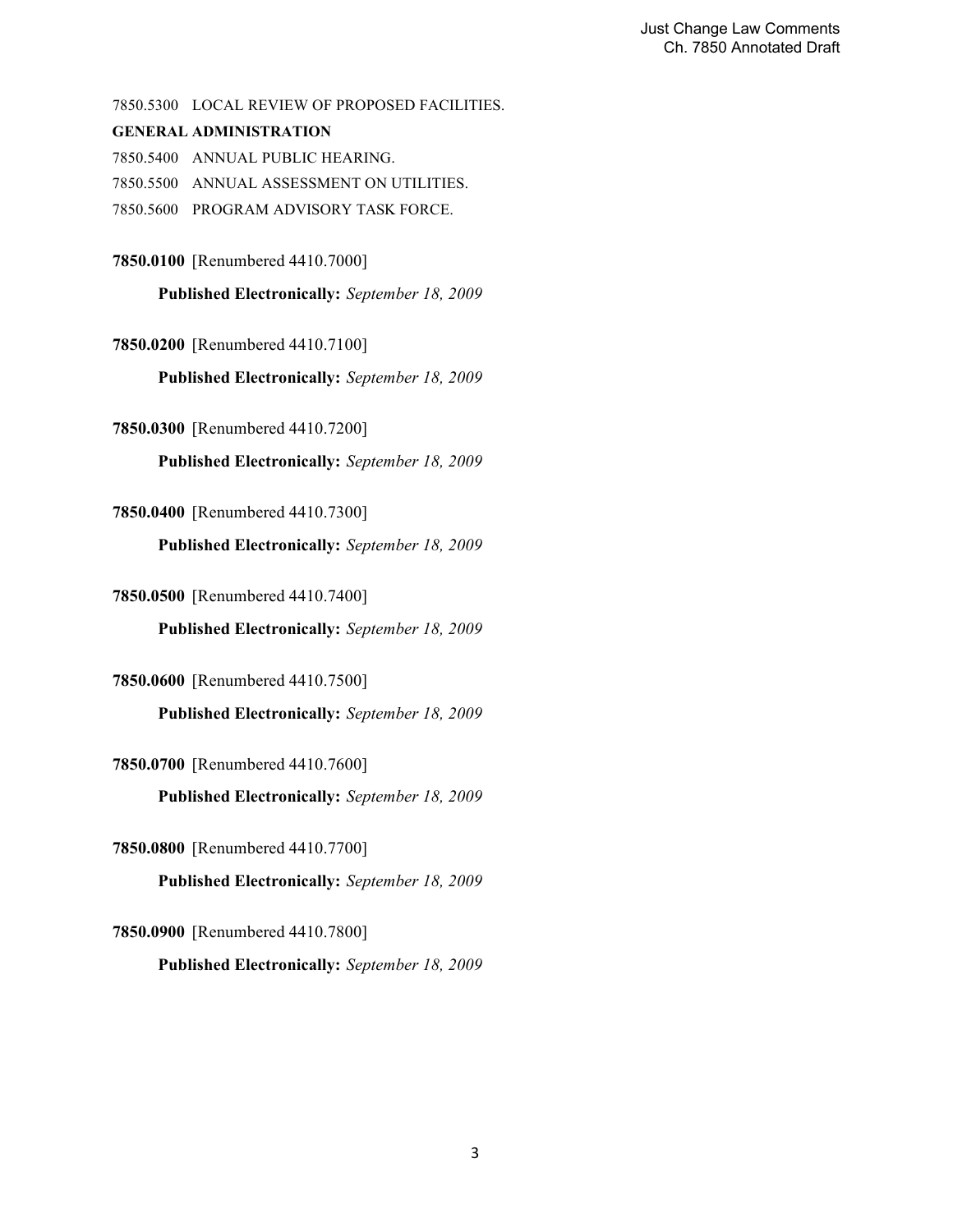#### **7850.1000 DEFINITIONS.**

Subpart 1. **Scope.** As used in parts 7850.1000 to 7850.5600, the following terms have the meanings given them.

Subp. 2. **Act.** "Act" means the Power Plant Siting Act of 1973, as amended, Minnesota Statutes, chapter 216E.

Subp. 3. **Associated facilities.** "Associated facilities" means buildings, equipment, and other physical structures that are necessary to the operation of a large electric power generating plant or a high voltage transmission line, including other transmission lines directly associated with a large electric generating facility that are necessary to interconnect the plant to the transmission system.

Subp. 4. **Commission.** "Commission" means the Public Utilities Commission.

Subp. 5. **Certified HVTL list.** "Certified HVTL list" means the transmission projects certified by the Public Utilities Commission as priority projects under Minnesota Statutes, section 216B.2425.

Subp. 5a. **Department.** "Department" means the department of commerce.

Subp. 6. **Developed portion of the plant site.** "Developed portion of the plant site" means the portion of the LEPGP site that is required for the physical plant and associated facilities.

Subp. 7. **Environmental assessment or EA.** "Environmental assessment" or EA means a written document that describes the human and environmental impacts of a proposed large electric power generating plant or high voltage transmission line and alternative routes or sites and methods to mitigate such impacts.

Subp. 8. **Environmental impact statement or EIS.** "Environmental impact statement" or "EIS" means a detailed written statement that describes proposed high voltage transmission lines and large electric power generating plants and satisfies the requirements of Minnesota Statutes, section 116D.04.

Subp. 9. **High voltage transmission line or HVTL.** "High voltage transmission line" or "HVTL" means a conductor of electric energy and associated facilities designed for and capable of operating at a nominal voltage of 100 kilovolts or more either immediately or without significant modification, and is greater than 1,500 feet in length. Associated facilities shall include, but not be limited to, insulators, towers, substations, and terminals.

Subp. 10. **Large electric power facilities.** "Large electric power facilities" means high voltage transmission lines and large electric power generating plants.

Subp. 11. **Large electric power generating plant or LEPGP.** "Large electric power generating plant" or "LEPGP" means electric power generating equipment and associated facilities designed for or capable of operation at a capacity of 50,000 kilowatts or more. Associated facilities include, but are not limited to, coal piles, cooling towers, ash containment, fuel tanks, water and wastewater treatment systems, and roads.

Subp. 12. **Mail.** "Mail" means either the United States mail or electronic mail by e-mail,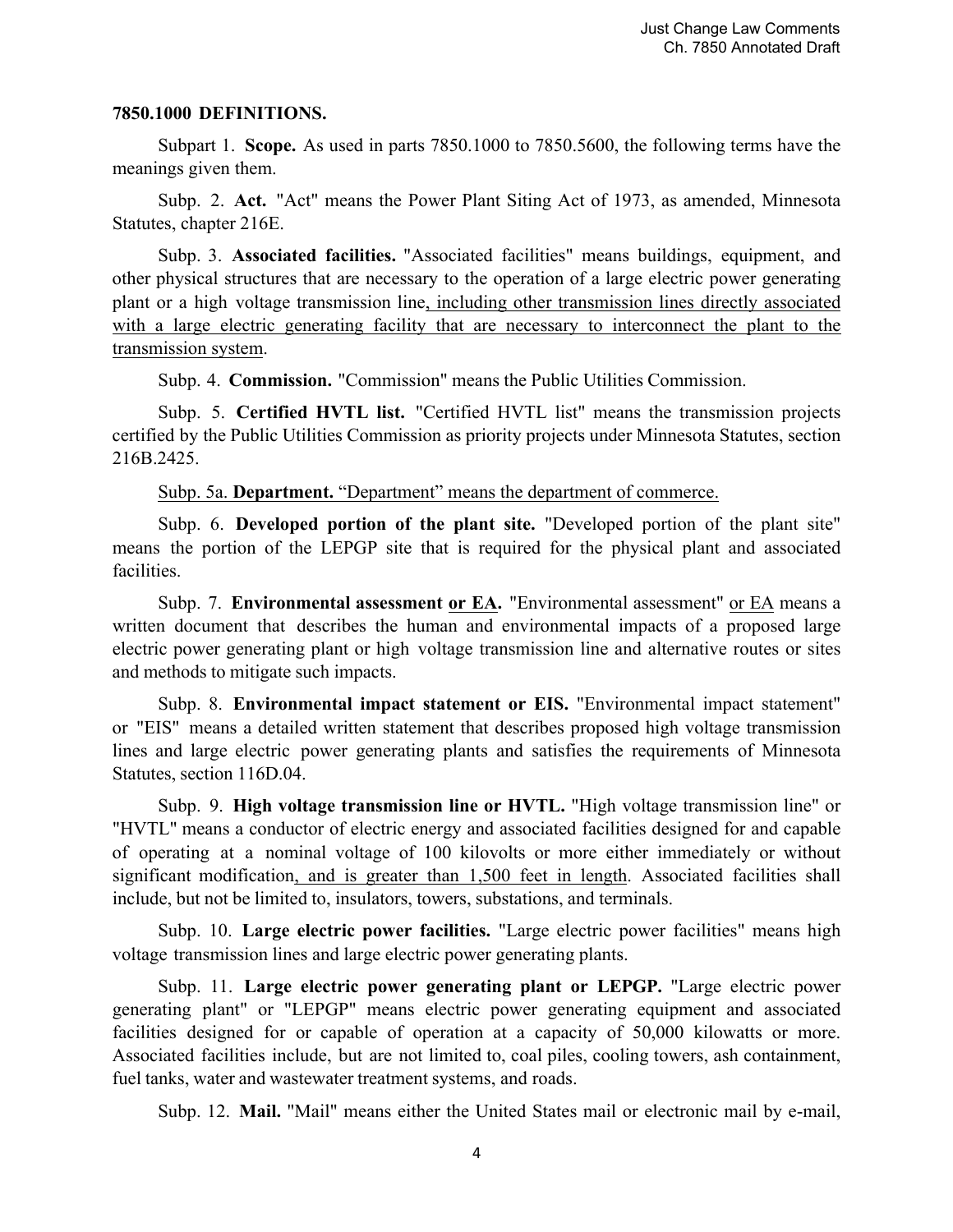unless another law requires a specific form of mailing.

Subp. 13. **Person.** "Person" means any individual, partnership, joint venture, private or public corporation, association, firm, public service company, cooperative, political subdivision, municipal corporation, government agency, public utility district, or any other entity, public or private, however organized.

Subp. 14. **PUC.** "PUC" means the entire Public Utilities Commission, including the commission and staff;

 Subp. 15. **Right-of-way.** "Right-of-way" means the land interest required within a route for the construction, maintenance, and operation of a high voltage transmission line.

Subp. 16. **Route.** "Route" means the location of a high voltage transmission line between two end points. A route may have a variable width of up to 1.25 miles within which a right-of-way for a high voltage transmission line can be located.

Subp. 17. **Route segment.** "Route segment" means a portion of a route.

Subp. 18. **Site.** "Site" means an area of land required for the construction, maintenance, and operation of a large electric power generating plant.

Subp. 19. **Utility.** "Utility" means any entity engaged or intending to engage in this state in the generation, transmission, or distribution of electric energy including, but not limited to, a private investor owned utility, a cooperatively owned utility, a public or municipally owned utility, a limited liability company, or a private corporation.

**Statutory Authority:** *MS s 116C.66; 216E.16* **History:** *15 SR 1598; 27 SR 1295; L 2005 c 97 art 3 s 19* **Published Electronically:** *September 18, 2009*

### **7850.1100 PURPOSE AND AUTHORITY.**

Parts 7850.1000 to 7850.5600 are prescribed by the Minnesota Public Utilities Commission pursuant to the authority granted to the commission in the Power Plant Siting Act, as amended, Minnesota Statutes, chapter 216E, to give effect to the purposes of the act.

It is the purpose of the act and the policy of the state to locate large electric power generating plants and high voltage transmission lines in an orderly manner compatible with environmental preservation and the efficient use of resources. In accordance with this policy, the commission shall must choose locations that minimize adverse human and environmental impact while ensuring continuing electric power system reliability and integrity and ensuring that electric energy needs are met and fulfilled in an orderly and timely fashion. The commission shall must provide for broad spectrum citizen participation as a principle of operation. To ensure effective citizen participation, the commission shall must maintain a public education program on, but not limited to, the considerations identified in Minnesota Statutes, section 216E.03, subdivision 7.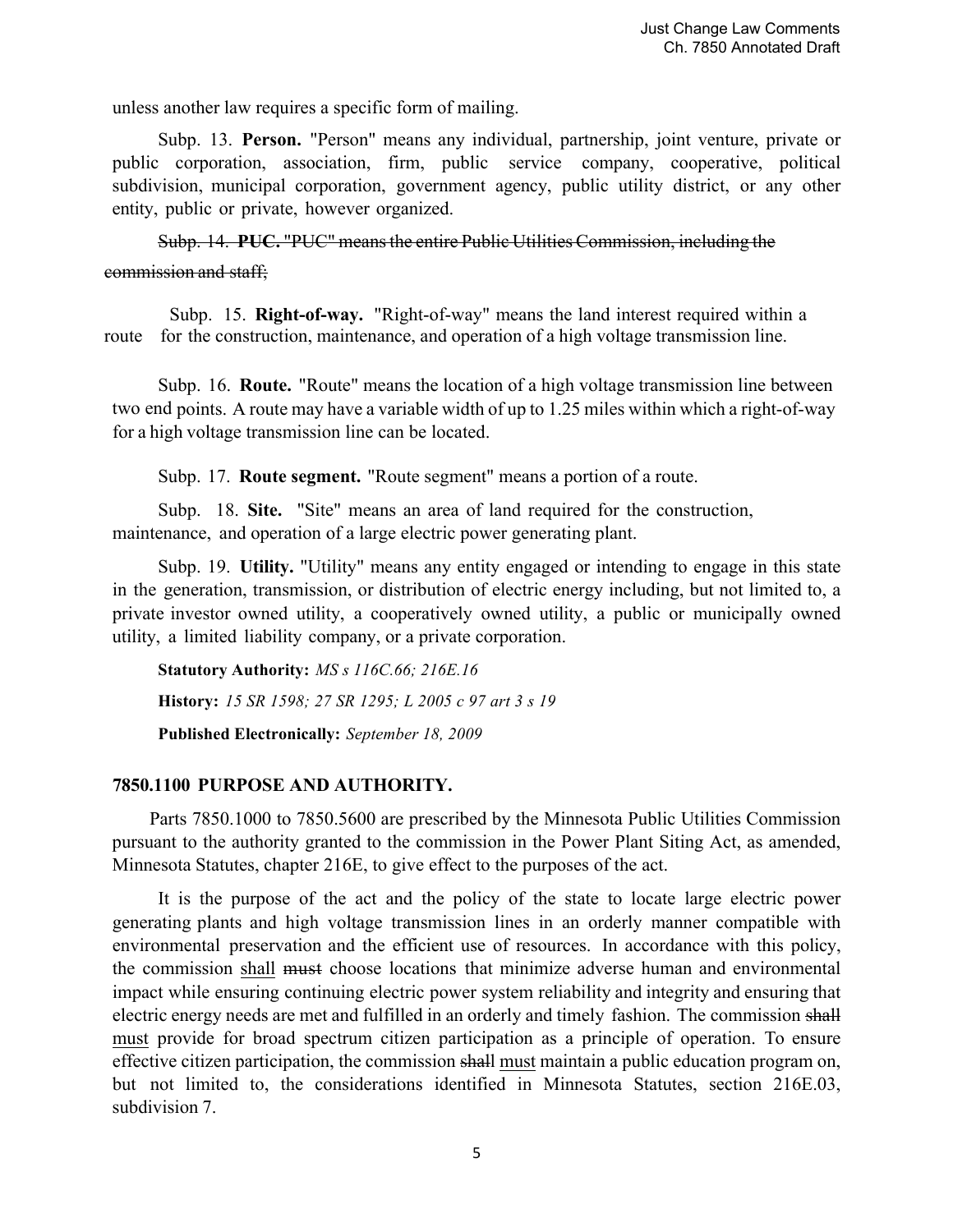**Statutory Authority:** *MS s 116C.66; 216E.16* **History:** *15 SR 1598; 27 SR 1295; L 2005 c 97 art 3 s 19* **Published Electronically:** *September 18, 2009*

### **7850.1200 APPLICABILITY.**

Parts 7850.1000 to 7850.5600 establish the requirements for the processing of permit applications by the Public Utilities Commission for large electric power generating plants and high voltage transmission lines, including environmental review of such projects. Requirements for environmental review of such projects before the commission are established in the applicable requirements of chapter 4410 and parts 7849.1000 to 7849.2100.

**Statutory Authority:** *MS s 116C.66; 216E.16* **History:** *27 SR 1295; L 2005 c 97 art 3 s 19* **Published Electronically:** *October 13, 2009*

### **7850.1300 PERMIT REQUIREMENT.**

Subpart 1. **Site permit.** No person may construct a large electric power generating plant without a site permit from the commission. A large electric power generating plant may be constructed only on a site approved by the commission.

Subp. 2. **Route permit.** No person may construct a high voltage transmission line without a route permit from the commission. A high voltage transmission line may be constructed only within a route approved by the commission.

### Subp. 3. **Expansion of existing facility.**

A. No person shall may increase the voltage of a high voltage transmission line without a route permit or other approval from the PUC commission.

B. No person shall may increase the voltage of a transmission line under 100 kilovolts to over 100 kilovolts without a route permit from the PUC commission.

C. Except as provided in part 7850.1500 or 7850.4800, no person shall may increase the generating capacity or output of an existing large electric power generating plant without a permit from the commission.

D. No person shall may increase the generating capacity or output of an electric power plant from under 50 megawatts to more than 50 megawatts without a site permit from the PUC commission.

Subp. 4. **Local authority.** A site permit from the commission is not required for a large electric power generating plant that is permitted by local units of government under Minnesota Statutes, section 216E.05. A route permit from the commission is not required for a high voltage transmission line that is permitted by local governmental authorities units of government under Minnesota Statutes, section 216E.05.

Subp. 5. **Commence construction.** No person may commence construction of a large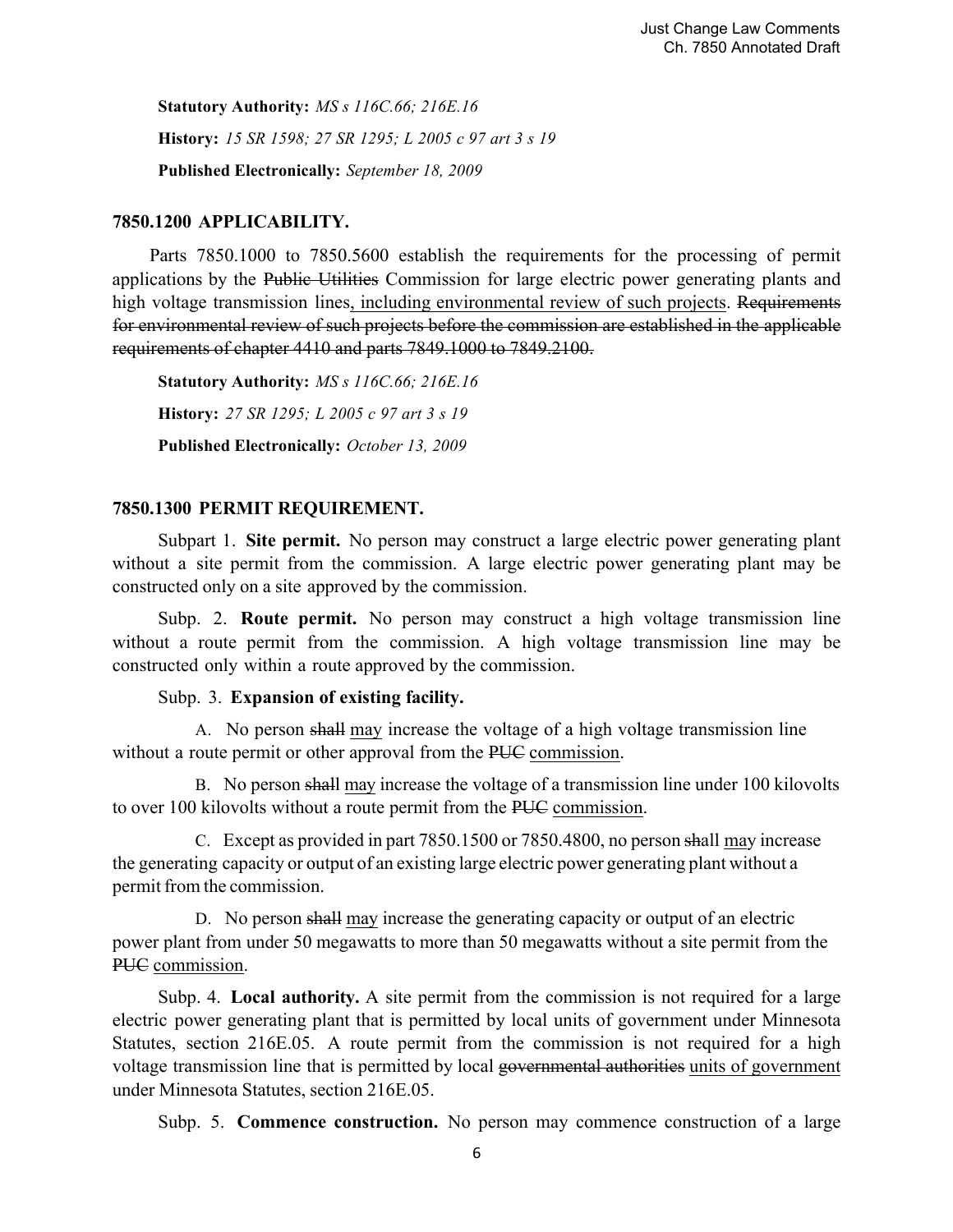electric power generating plant or a high voltage transmission line until a permit has been issued by the commission or by the appropriate local units of government if local review is sought. "Commence construction" means to begin or cause to begin as part of a continuous program the placement, assembly, or installation of facilities or equipment, or to conduct significant physical site preparation or right-of-way preparation work for installation of facilities or equipment. Conducting survey work or collecting geological data or contacting landowners to discuss possible construction of a power plant or transmission line is not commencement of construction.

**Statutory Authority:** *MS s 116C.66; 216E.16* **History:** *27 SR 1295; L 2005 c 97 art 3 s 19* **Published Electronically:** *September 18, 2009*

### **7850.1400 SMALL EXEMPT PROJECTS.**

Subpart 1. **No PUC permit required.** A permit from the PUC commission is not required to construct a power plant of less than 50 megawatts or a transmission line of that is either less than 100 kilovolts or 1,500 feet in length or less. Proposers of such projects must obtain whatever approvals may be required by local, state, or federal units of government with jurisdiction over the project.

Subp. 2. **Environmental review.** Proposers of power plants of less than 50 megawatts or transmission lines of less than 100 kilovolts must comply with the environmental review requirements of chapter 4410, parts 7849.1000 to 7849.2100, and Minnesota Statutes, chapter 116D.**<sup>2</sup>**

**Statutory Authority:** *MS s 116C.66; 216E.16* **History:** *27 SR 1295; L 2005 c 97 art 3 s 19* **Published Electronically:** *October 13, 2009*

 

### **7850.1500 EXCEPTIONS TO PERMITTING REQUIREMENT FOR CERTAIN EXISTING FACILITIES.**

Subpart 1. **No permit required.** The following projects are not considered construction of a large electric power generating plant or high voltage transmission line and may be constructed without a permit from the commission:

A. equipment additions at an existing substation that do not require expansion of the land needed for the substation and do not involve an increase in the voltage or changes in the location of existing transmission lines, except that up to the first five transmission line structures outside the substation may be moved to accommodate the equipment additions provided the structures are not moved more than 500 feet from the existing right-of-way;

 $2^2$  Add after "approvals" a phrase "and comply with whatever environmental review provisions that" so that the issue of environmental review is referenced.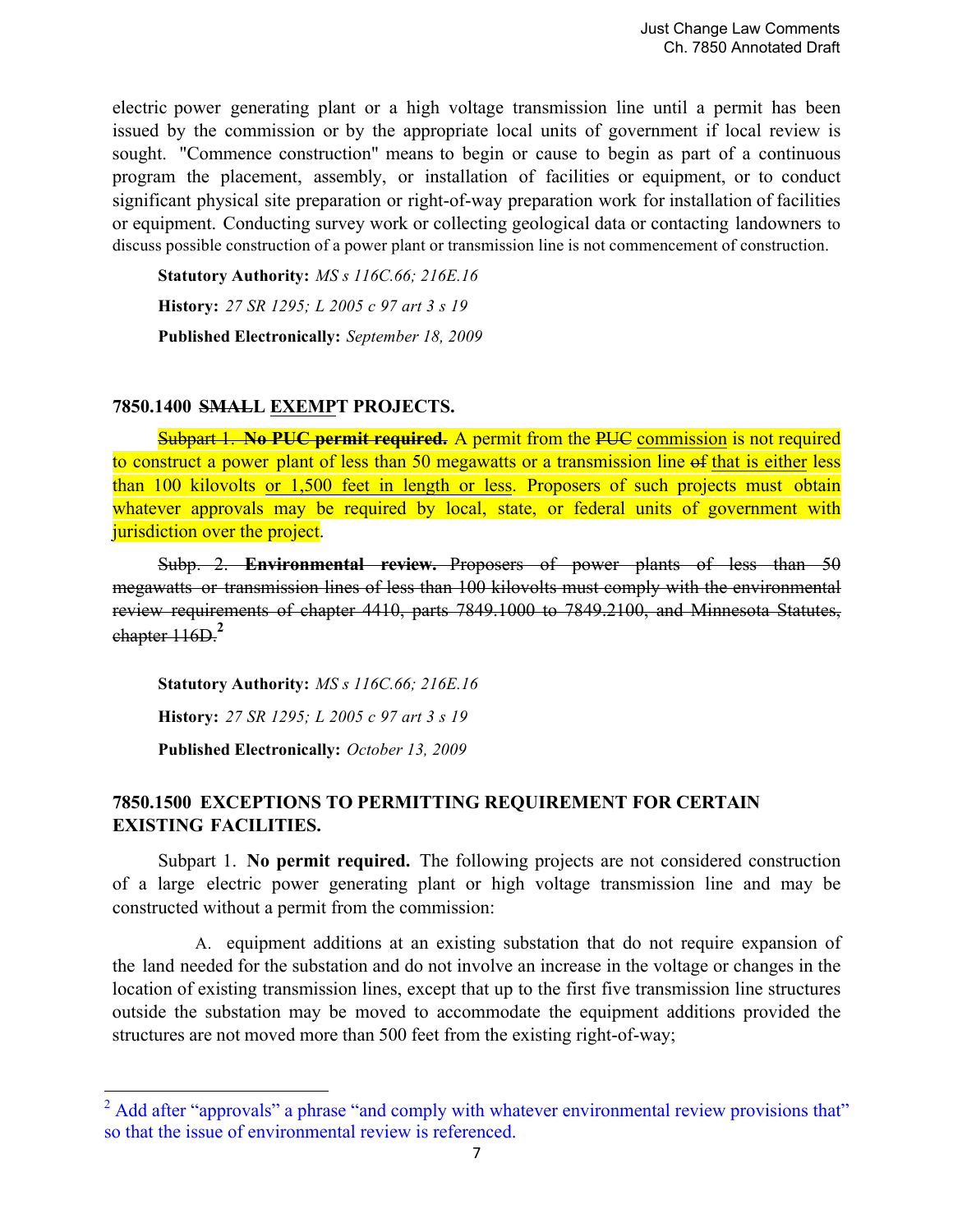B. high voltage transmission lines:

(1) maintenance or repair of a high voltage transmission line within an existing right-of-way;

 (2) reconductoring or reconstruction of a high voltage transmission line with no change in voltage and no change in right-of-way, provided that any new structures that are installed are not designed for and capable of operation at higher voltage; or

(3) relocation of a high voltage transmission line that is required by a local or state agency as part of road, street, or highway construction; or

C. large electric power generating plants:

(1) maintenance or repair of a large electric power generating plant;

(2) modification of a large electric power generating plant to increase efficiency as long as the capacity of the plant is not increased more than ten percent or more than 100 megawatts, whichever is greater, and the modification does not require expansion of the plant beyond the developed portion of the plant site. If a subsequent modification results in a total of more than 100 megawatts of additional capacity, this provision does not apply. An increase in efficiency is a reduction in the amount of Btu's (British Thermal Units) required to produce a kilowatt hour of electricity at the facility;

(3) refurbishment of a large electric power generating plant that does not expand the capacity of the plant or expand the plant beyond the developed portion of the plant site and the refurbishment does not require a certificate of need from the public utilities commission;

(4) modification of a LEPGP powered by solar energy that is exempt from a certificate of need under Minnesota Statutes, section 216B.243, subd. 8(7), as long as the plant is not expanded beyond the developed portion of the plant site;

(45) conversion of the fuel source of a large electric power generating plant to natural gas, as long as the plant is not expanded beyond the developed portion of the plant site; or

(5 6)start-up of an existing large electric power generating plant that has been closed for any period of time at no more than its previous capacity rating and in a manner that does not involve a change in the fuel or an expansion of the developed portion of the plant site.

Subp. 2. **Minor alteration.** In the event a modification or other change in an existing substation, high voltage transmission line, or large electric power generating plant does not qualify for an exception under this part, the modification or change may qualify for a minor alteration change under part 7850.4800.

Subp. 3. **Notice.** Any person proposing to move transmission line structures under subpart 1, item A, or to reconductor or reconstruct a high voltage transmission line under subpart 1, item B, subitem (2), or to implement changes to a large electric power generating plant under subpart 1, item C, subitem (2), (3), (4), or (5), must notify the commission in writing at least 30 days before commencing construction on the modification or change.

**Statutory Authority:** *MS s 116C.66; 216E.16*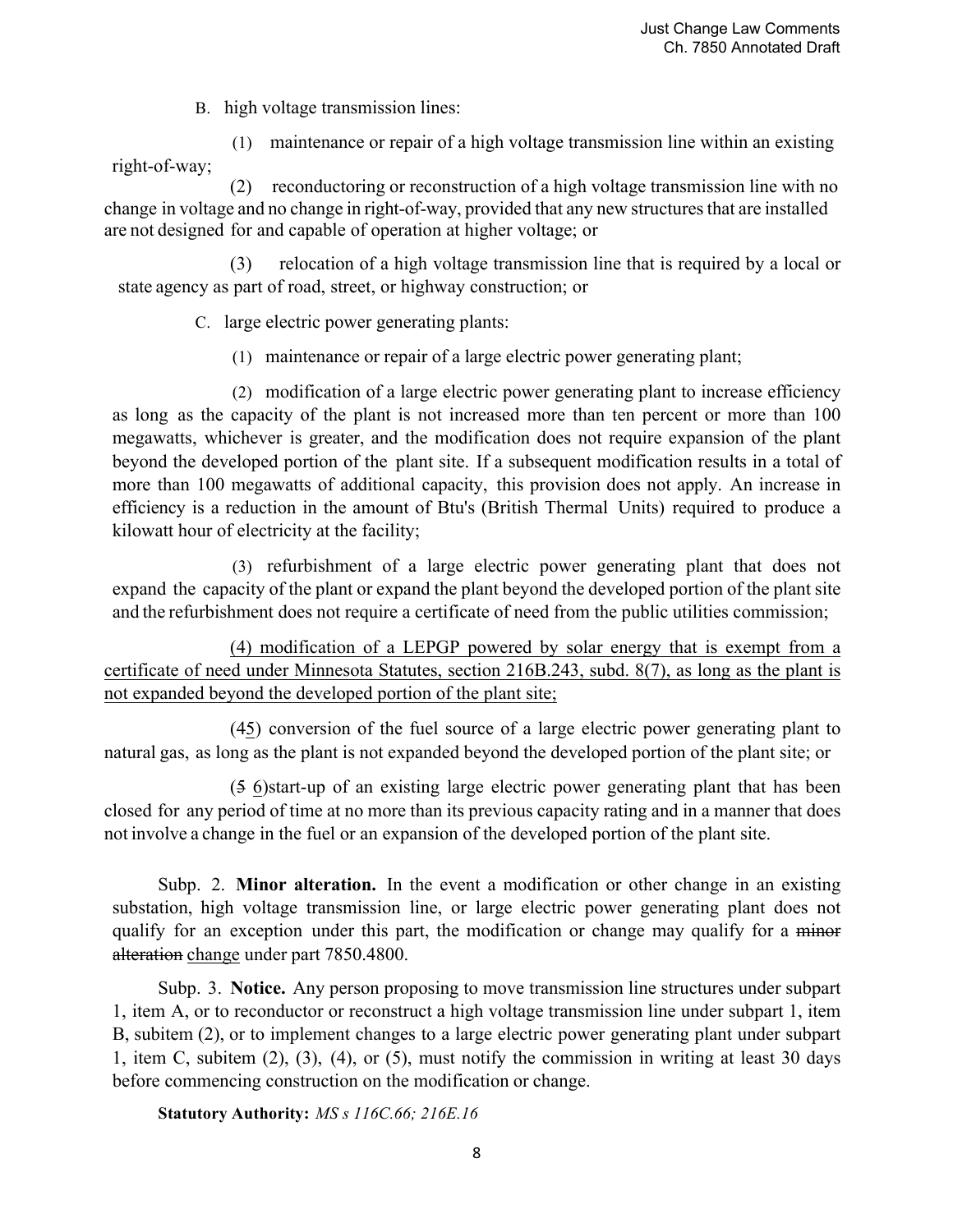**History:** *27 SR 1295; L 2005 c 97 art 3 s 19* **Published Electronically:** *October 15, 2013*

### **7850.1600 JOINT PROCEEDING.**

The proposer of a large electric power generating plant that will also require a high voltage transmission line may elect to apply for both a site permit for the large electric power generating plant and a route permit for the high voltage transmission line in one application and in one process. The PUC on its own volition may elect to combine two pending applications if it is appropriate to consider both projects as part of one proceeding. An applicant may also combine an application for a pipeline routing permit if a natural gas or petroleum pipeline to a new large electric power generating facility will be required.

**Statutory Authority:** *MS s 116C.66; 216E.16* **History:** *27 SR 1295; L 2005 c 97 art 3 s 19* **Published Electronically:** *September 18, 2009*

**7850.1610 NOTICE LISTS.** The following notice lists must be established and maintained as described in this part.

 Subpart 1. **General list**. The commission must maintain a list of persons who want to be notified of an application for a proposed site or route permit. Any person may request to have that person's name or an organization's name included on the list. The commission must make the list available to the applicant at the time the application is filed and upon request.

 Subp. 2. **Project contact list**. The commission must maintain a project contact list for each proposed project. The project contact list must include the names of persons who have requested to receive notice of a proposed project. The commission must add a person's name to the list if the commission has reason to believe that the person would like to receive notices of a particular project. The commission must make the project contact list available to the applicant upon request.

 Subp. 3. **Public agency contact list**. The commission must maintain a public agency contact list that includes public agencies likely to be interested in the proposed project. The list must include the following:

A. the Department;

B. the Office of the Attorney General;

C. the United States Army Corps of Engineers;

D. the Unites States Fish and Wildlife Service; and

E. other state agencies, including: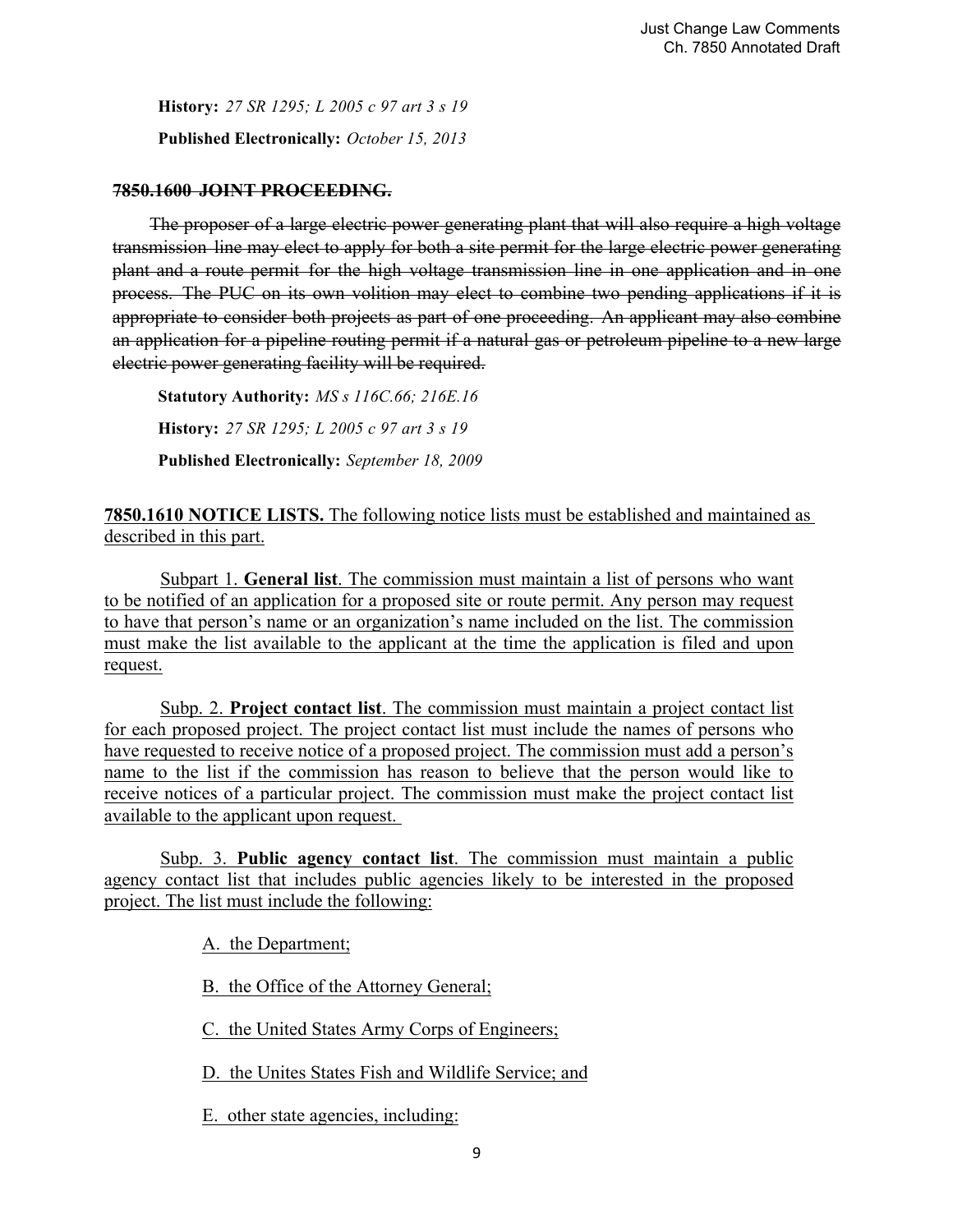(1) the Department of Natural Resources;

(2) the Pollution Control Agency;

(3) the Department of Transportation;

(4) the Department of Agriculture;

(5) the Department of Health;

(6) the Office of Pipeline Safety;

(7) the Board of Water and Soil Resources;

(8) the State Historic Preservation Office of the Minnesota Historical

Society;

(9) the Department of Employment and Economic Development; and

(10) the Department of Labor and Industry.

 Subp. 4. **Landowner list.** An applicant must maintain, and make available to the commission, the department, or the public upon request, a landowner list for its proposed project. For purposes of the landowner list, a landowner is the person whose name is listed on the property record of the county auditor. In a county where tax statements are mailed by the county treasurer, the landowner is the person whose name is listed on the property record of the county treasurer. The list must conform to the following:

 A. For a route permit application, the list must include landowners whose property is along any route the applicant proposes in its route permit application, including a draft route permit application;

 B. For a site permit application, the list must include landowners whose property is on or adjacent to any site the applicant proposes in its site permit application, including a draft site permit application;

 C. For either a site or a route permit application, the list must be in a format that makes the list capable of being sorted both alphabetically by last name and by zip code; and

 D. For either a site or route permit application, the list must be updated to include each landowner whose property is adjacent to a site or along a route that will be considered in either the scope of the environmental impact statement under part 7850.2530 or the scope of the environmental assessment under 7850.3730.

 Subp. 5. **Local and tribal government contact list**. An applicant must maintain and make available to the commission and department, upon request, a list of local units of government, and their chief executives, located in the proposed project area. The list must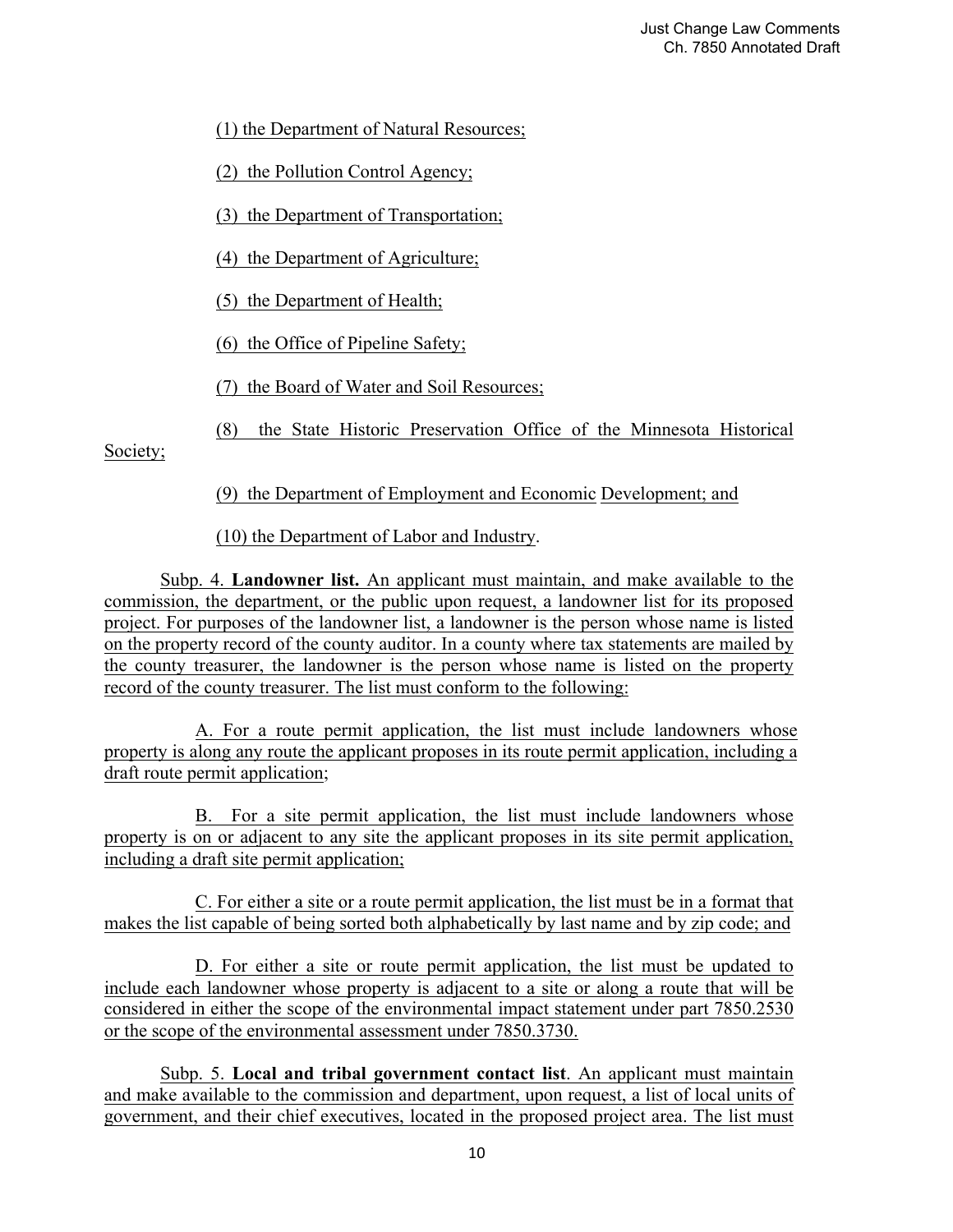## include the following:

## A. each regional development commission;

- B. each county;
- C. each incorporated municipality;
- D. each town;

 

- E. each township;
- F. each statutory city;
- G. each home rule charter city;
- H. each tribal government;
- I. each watershed district; and
- J. each soil and water conservation district.

## Subp. 6. **List maintenance**. Names must not be removed from a list, unless:

A. an individual requests to be removed from the list; or

 B. the commission or applicant sends written notice to an individual on the list asking whether that person's name should remain on the list and no response is received within 30 days of the request.

# **PREAPPLICATION PROCEDURES**

# **7850.1620 PREAPPLICATION MEETINGS; TRANSMISSION LINES.**

 Subpart 1. **Meetings required.** Prior to filing a draft route permit application under part 7850.1640, an applicant must hold a public outreach meeting concerning routes that are under active consideration by the applicant, including routes the applicant intends to propose in its route permit application. The applicant must hold at least one public outreach meeting in each county where a high voltage transmission line route would be located <sup>3</sup>

 Subp. 2. **Notice.** At least ten days prior to each meeting held, the applicant must notify the commission and the department of the date, time, and location of the meeting. The applicant must

<sup>&</sup>lt;sup>3</sup> Public meetings held only by applicant are insufficient. Public advisor or other commission staff should be at meetings. Public must be informed at these initial meeting how to affect route and site selection process, role of advisor, ability to request advisory task force, and need to propose alternatives with days of a scoping hearing.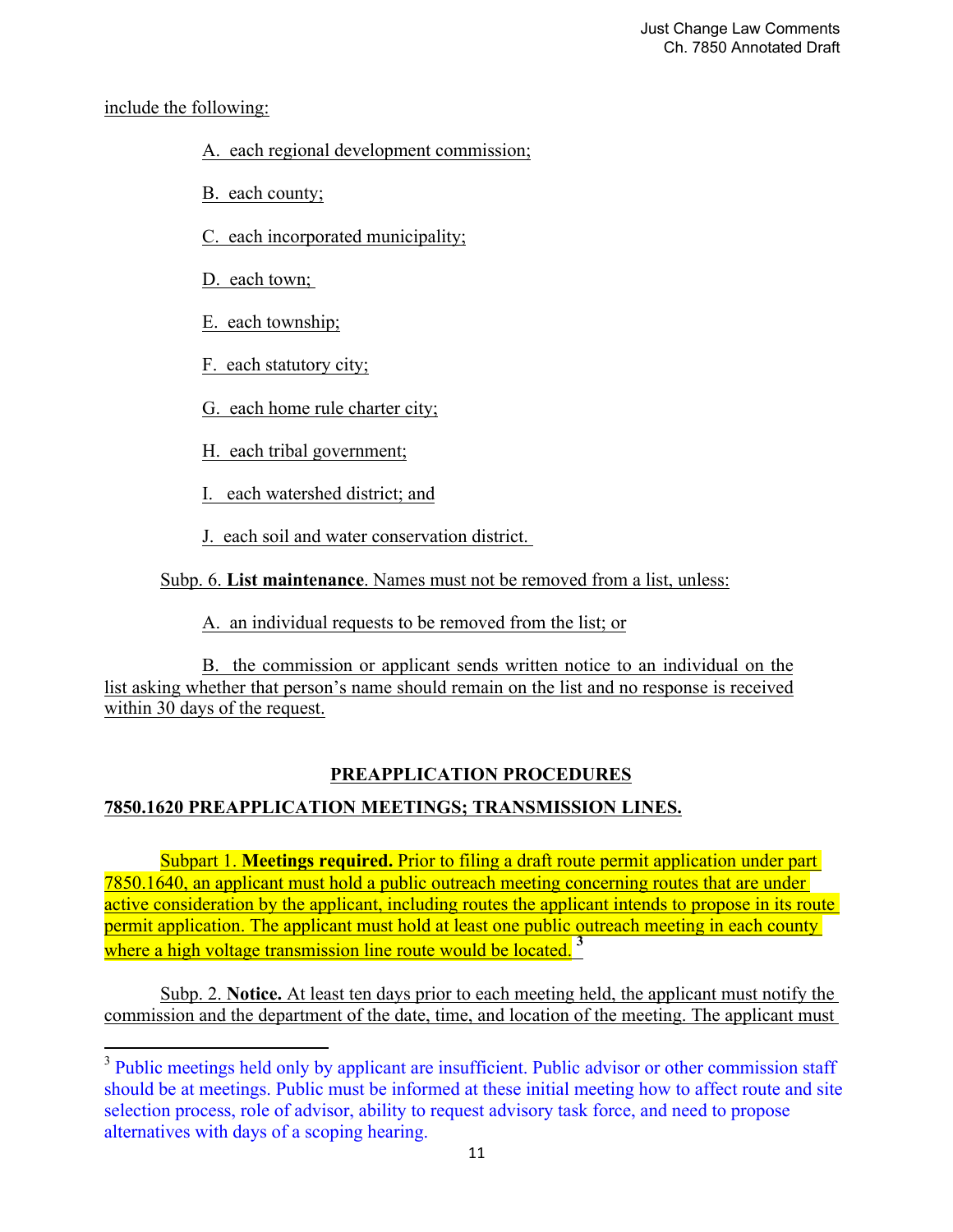also mail, at least ten days prior to each meeting, notice of the meeting to landowners whose property is along a route identified under subpart 1. Notice to landowners must include the date, time, and location of each meeting.

 Subp 3. **Public input**. At each public outreach meeting held, an applicant must provide the following:

A. maps or other written materials that identify and describe each route;

 B. contact information for the commission, including the mailing address, the email address, and how to contact the commission's public advisor; and

 C. an opportunity for members of the public to offer oral or written comments on the proposed project.

 Supb. 4. **Meeting summary.** An applicant must prepare a summary of each public outreach meeting held and comments received and must consider all comments received in deciding which routes to include in its draft application filed under part 7850.1640.**<sup>4</sup>**

# **7850.1630. NOTICE OF INTENT TO FILE.**

At least 90 days before filing a site or route permit application with the commission, an applicant must notify local units of government of the intended project, as required under Minnesota Statutes, section 216E.03, subd. 3a. This requirement does not apply to projects eligible for alternative review under Minnesota Statutes, section 216E.04.

## **7850.1640. DRAFT PERMIT APPLICATION REQUIRED**.

 Subpart 1. **Draft permit application**. At least 45 days prior to filing a site or route permit application with the commission, an applicant must file a draft permit application with the commission. At the time of filing, the applicant must request a docket number for the proposed project.

 Subp. 2. **Draft site permit for LEPGP.** A draft site permit application must contain the following information:

A. a statement of proposed ownership of the proposed LEPGP;

 B. the name of any permittee and the name of any other person to whom the permit would be transferred if transfer of the permit is contemplated;

C. each proposed site for the proposed LEPGP;

 

 D. a description of the proposed LEPGP, including the size and type of the facility, and all associated facilities;

<sup>&</sup>lt;sup>4</sup> Applicant summary must include any written comments received or alternatives proposed.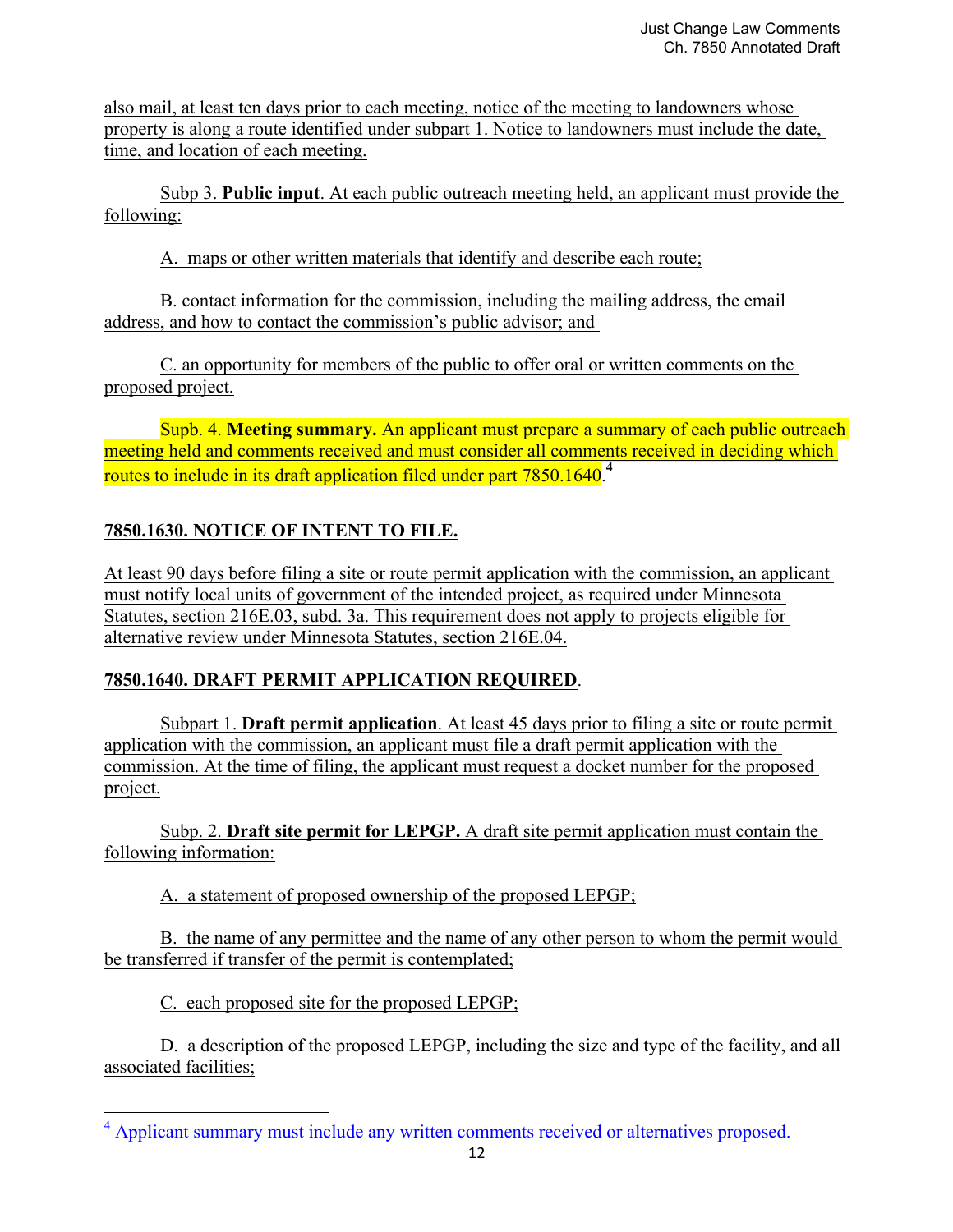E. the environmental information required under subpart 4;

F. the name of each person who owns property within each proposed site;

G. the engineering and operational design of the LEPGP at each of the proposed sites;

 H. a cost analysis of the LEPGP at each proposed site, including the costs of constructing and operating the facility, considering the facility's design;

 I. an engineering analysis of each of the proposed sites, including how each site could accommodate expansion of generating capacity in the future;

 J. identification of transportation, pipeline, and electrical transmission systems that will be required to construct, maintain, and operate the facility;

 K. a listing and brief description of federal, state, and local permits that may be required for the project at each proposed site;

 L. United States Geological Survey topographical maps or other maps showing the entire proposed project area;

 M. a proposed application notice that includes the notice content requirements under part 7850.2100, subp. 2;

 N. if the project is eligible for alternative review under part 7850.2800, a statement by the applicant confirming whether the applicant elects to follow the alternative review process, and if so, whether the applicant recommends that an administrative law judge be assigned to the case to prepare a report with findings, conclusions, and a recommendation;

 O. whether the applicant intends to file both a certificate of need application and a site permit application, or intends to file multiple applications, and if so, whether the applicant intends to request that joint proceedings be held on the applications under part 7850.2140;

 P. the name of each zoning authority with responsibility over each property within each proposed site and the present zoning classification of the property;

Q. whether the applicant intends to waive its right to exercise eminent domain; and

R. if the applicant is retaining the option to exercise eminent domain:

 (1) the percentage of property within each proposed site that the applicant has obtained under contract; and

 (2) the percentage of contiguous land within each proposed site that is subject to a fee interest by condemnation under Minnesota Statutes, section 216E.12, subd. 4.

 Subp. 3. **Draft route permit for HVTL.** A draft route permit application must contain the following information: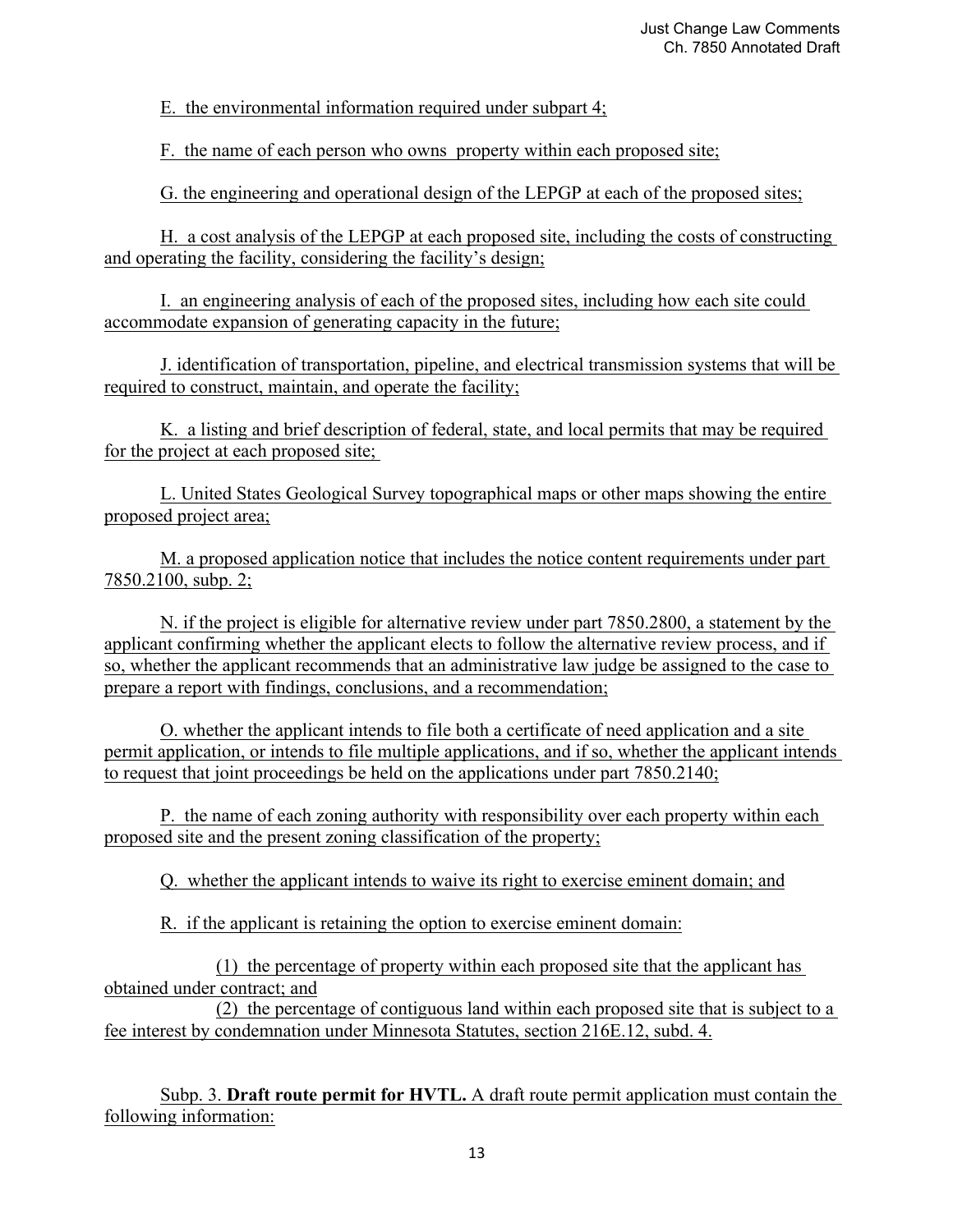A. a statement of proposed ownership of the facility as of the day of filing and after commercial operation;

 B. the name of each permittee and the name of any other person to whom the permit would be transferred if transfer of the permit is contemplated;

C. each proposed route for the proposed HVTL;

 D. a description of the proposed HVTL and all associated facilities including the size and type of the high voltage transmission line;

E. the environmental information required under subpart 4;

F. identification of land uses and environmental conditions along each proposed route;

G. the name of each person who owns property within any of the proposed routes;

 H. United States Geological Survey topographical maps or other maps showing the entire length of the HVTL on all proposed routes;

 I. identification of existing utility and public rights-of-way along or parallel to the proposed routes that have the potential to share the right-of-way with the proposed line;

 J. the engineering and operational design concepts for the proposed HVTL, including information on the electric and magnetic fields of the transmission line;

 K. cost analysis of each route, including the costs of constructing, operating, and maintaining the high voltage transmission line, considering the line's design;

 L. a description of possible design options to accommodate expansion of the HVTL in the future;

 M. the procedures and practices proposed for the acquisition and restoration of the right-ofway, construction, and maintenance of the HVTL;

 N. a listing and brief description of federal, state, and local permits that may be required for the proposed HVTL;

 O. a summary of transmission planning that concluded that the project is necessary, including its history of presentation in Minnesota Biennial Transmission Plans and Midcontinent Independent System Operator Transmission Expansion Plans;

 P. a list of the date, time, and location of each public pre-application meeting schedule to held by the applicant, or for each public pre-application meeting held, a summary of comments received;

Q. a proposed application notice that includes the notice content requirements under part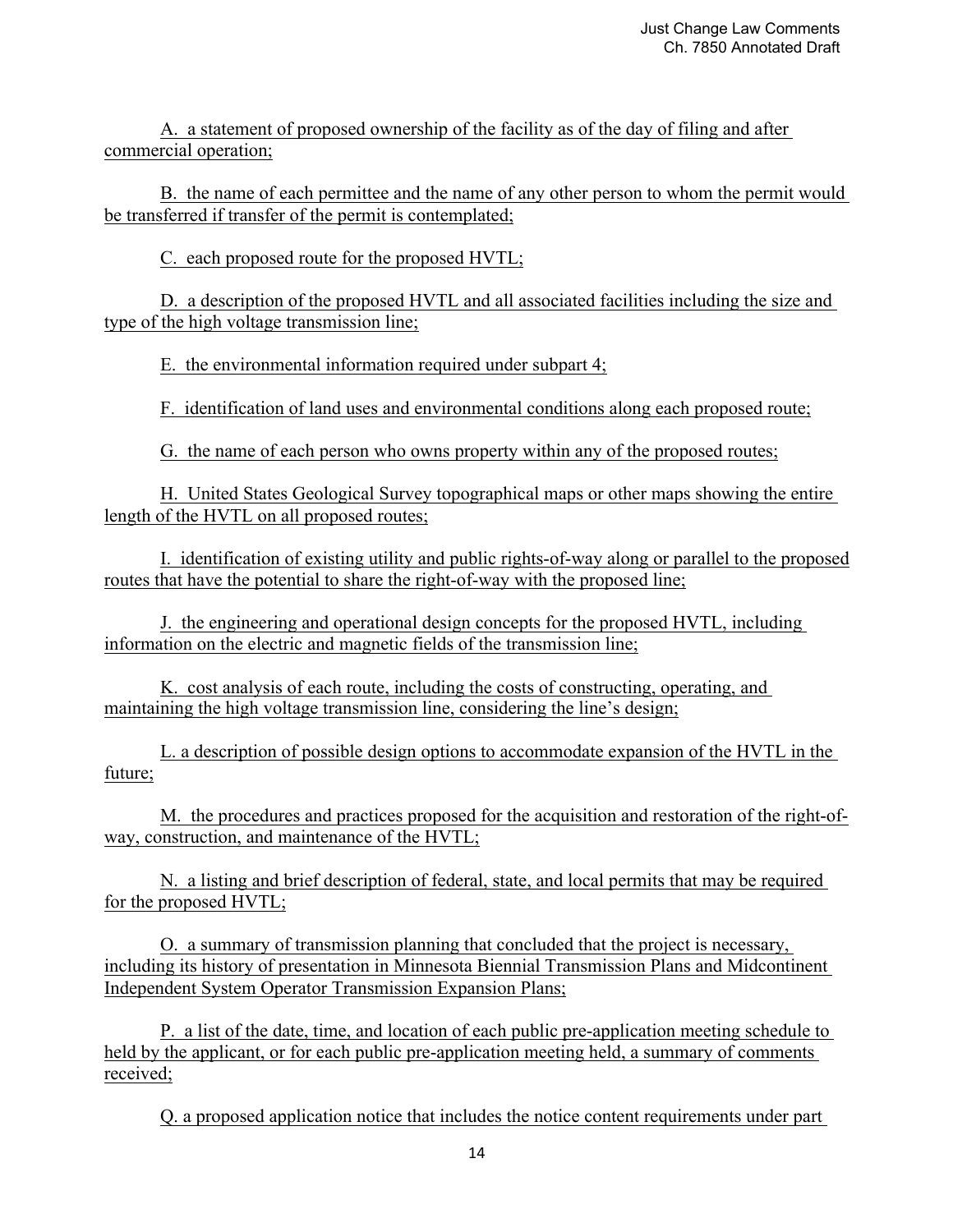7850.2100, subp. 2;

 R. any differences between the list of landowners who received notice of the applicant's certificate of need application under part 7849.0130 and the list of landowners to whom the applicant will mail notice of its draft route permit application under part 7850.1640;

 S. if the project is eligible for alternative review under part 7850.2800, a statement by the applicant confirming whether the applicant elects to follow the alternative review process, and if so, whether the applicant recommends that an administrative law judge be assigned to the case to prepare a report with findings, conclusions, and a recommendation;

 T. whether the applicant intends to file both a certificate of need and a route permit application, or multiple permit applications, and if so, whether the applicant intends to request that joint proceedings be held on the applications under part 7850.2140;

U. whether the applicant intends to waive its right to exercise eminent domain; and

V. if the applicant is retaining the option to exercise eminent domain:

 (1) the percentage of property within each proposed route that the applicant has obtained under contract; and

 (2) for a HVTL with capacity of 200 kilovolts or more, the percentage of contiguous land within each proposed route that is subject to a fee interest by condemnation under Minnesota Statutes, section 216E.12, subd. 4.

 Subp. 4**. Environmental information**. Each draft site or draft route permit application must contain the following information:

A. a description of the environmental setting for each site or route;

 B. a description of the effects of construction and operation of the facility on human settlement, including, but not limited to, public health and safety, displacement, noise, aesthetics, socioeconomic impacts, cultural values, recreation, and public services;**<sup>5</sup>**

 C. a description of the effects of the facility on land-based economies, including agriculture, forestry, tourism, and mining;

D. a description of the effects of the facility on archaeological and historic resources;

 E. a description of the effects of the facility on the natural environment, including effects on air and water quality resources and flora and fauna;

F. a description of the effects of the facility on rare and unique natural resources;

 G. identification of human and natural environmental effects that cannot be avoided if a specific site or route is approved; and

<sup>&</sup>lt;sup>5</sup> Item B must include "electric and magnetic fields."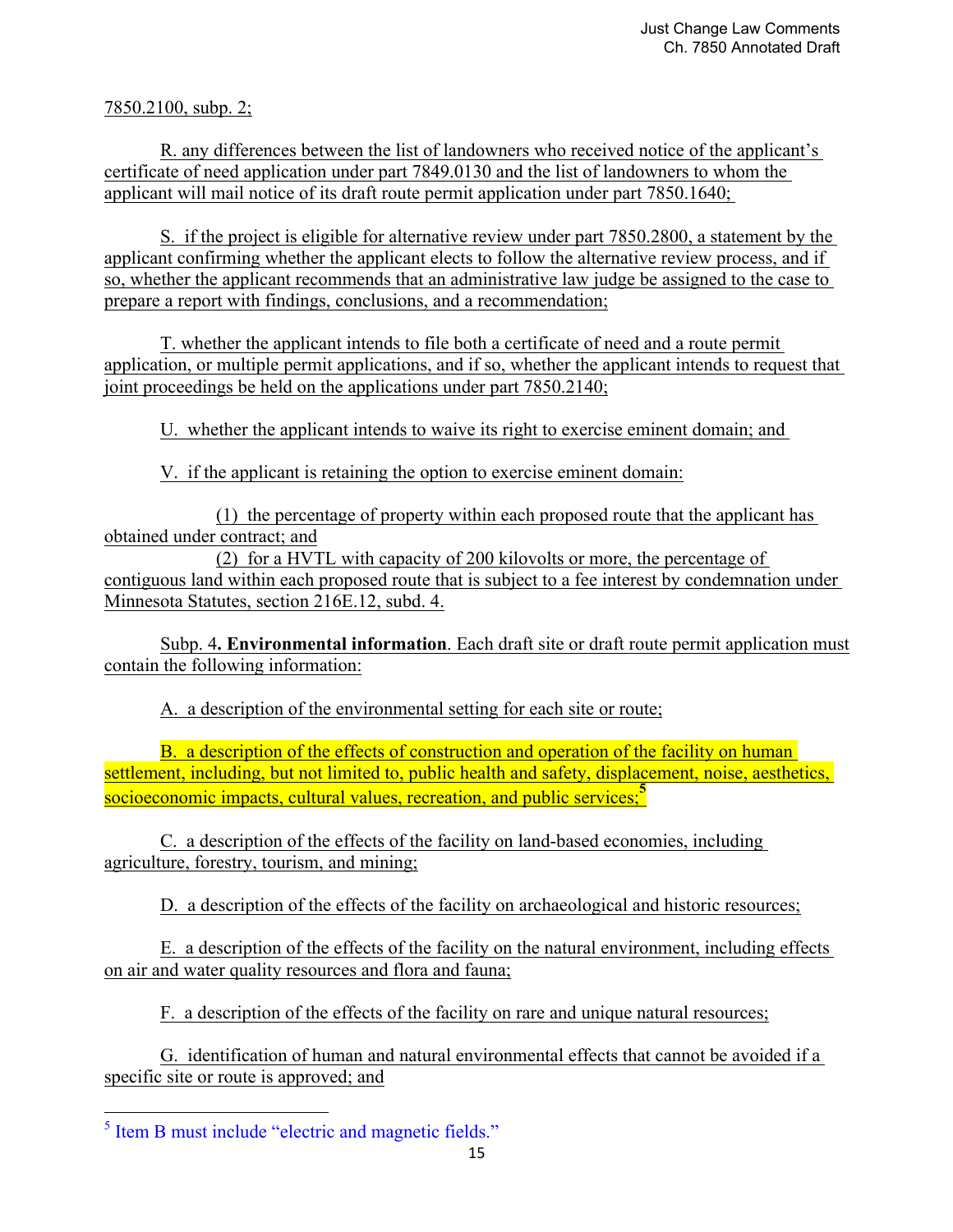H. a description of measures that might be implemented to mitigate the potential human and environmental impacts identified in items A to G and the estimated costs of such mitigative measures.

## **7850. 1650. NOTICE OF DRAFT APPLICATION**.

 Subpart 1. **Notice recipients**. The applicant must mail written notice of the draft permit application to the following:

A. the general list;

B. the public agency contact list;

C. the landowner list; and

D. the local and tribal government contact list.

 Subp. 2. **Notice content**. The notice sent under subpart 1 must contain the following information:

A. the name of the applicant;

B. a statement that a draft permit application has been filed with the commission;

 C. a statement that the applicant is required by the commission to mail the notice and that the commission will solicit comments on the draft application from interested persons;

D. a statement explaining how to obtain a copy of the draft permit application;

 E. the commission's contact information, including physical address, phone number, and e-mail address;

 F. a statement that the applicant could exercise the power of eminent domain under Minnesota Statutes, section 216E.12 to acquire land necessary for the project, along with the phrase, "your property could be in the final route selected"; and

 G. the date on which the applicant intends to file its completed application with the commission.

 Subp. 3. **Filing with commission**. The applicant must file a copy of the notice with the commission at the time the applicant mails the notice.

## **7850.1680. COMMENTS AND PROCESS.**

 Subpart 1. **Comments.** The commission must request comments on the completeness of the draft application and on whether the commission should appoint an advisory task force for the proceeding under part 7850.2400.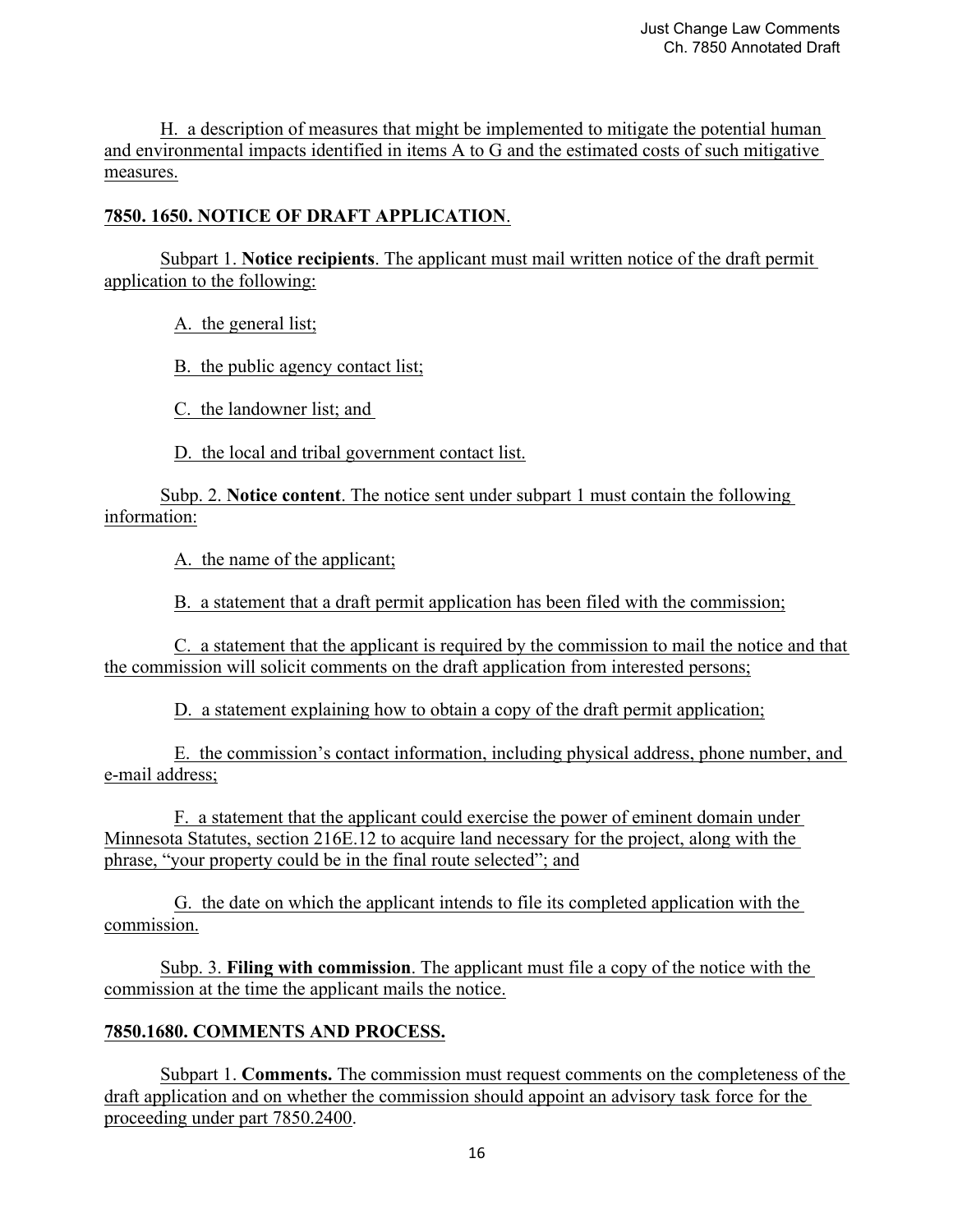Subp. 2. **Notice of comment period.** The commission must mail notice of the comment period to the general list, the project contact list, the public agency contact list, the landowner list, and the local and tribal government list. Initial comments must be filed within 21 days of the notice. Reply comments must be filed within 10 days of the expiration of the initial comment period. If the commission appoints an advisory task force, the commission must determine the charge of the task force under part 7850.2400.

 Subp. 3. **Process Schedule.** Upon receipt of a draft permit application, commission staff must consult with the department and the applicant to set a proposed schedule for completing the permitting process within applicable statutory deadlines and must make the schedule available in **the commission's electronic filing system.** If an application includes a request by the applicant that joint proceedings be held on either multiple permit applications or on both a certificate of need and a permit application, the commission must set a schedule at the time the commission determines whether to hold joint proceedings under part 7850.2140.

 Subp. 4. **Application Process.** After completing the draft application requirements, an applicant intending to proceed with the permitting process must follow the procedures for filing an application under rule parts 7850.1700 to 7850.1900.

### **FILING REQUIREMENTS**

## **7850.1700 PERMIT APPLICATION UNDER FULL PERMITTING PROCESS AND MANNER OF FILING.<sup>7</sup>**

 Subpart 1. **Filing of application for permit.** A person seeking a site permit or route permit for a large electric power generating facility under this chapter must file three copies of the application for the permit with the PUC commission. Upon acceptance of the application, the commission will advise the applicant of how many copies of the application must be submitted to the PUC. The applicant must serve copies of the application on the department and the Office of the Attorney General. It must also provide copies of the application to the public agency contact list and the general list. An applicant subject to the electronic filing requirements contained in Minn. Stat. § 216.17, subd. 3, must follow those filing procedures.

Subp. 2. **Electronic copy.** A person filing an application for a site permit or route permitshall provide the PUC with an electronic version of the application suitable for posting on the PUC's Web page.

**Cover letter and summary.** An application for a site or route permit must be accompanied by a cover letter signed by an authorized officer or agent of the applicant. The cover letter must specify the type of facility for which a permit is requested. The letter must also include, on a separate page, a summary of the filing sufficient to apprise potentially interested parties of the nature of the application and its general content.

 

 $6$  Schedule should be set after application is filed and determined to be complete. Until then, onus should only be on applicant to move schedule forward. There may be months between a draft application and the filing of an application.

 $<sup>7</sup>$  There appears to be no notice and no request for comments before a decision is made on whether</sup> an application is complete.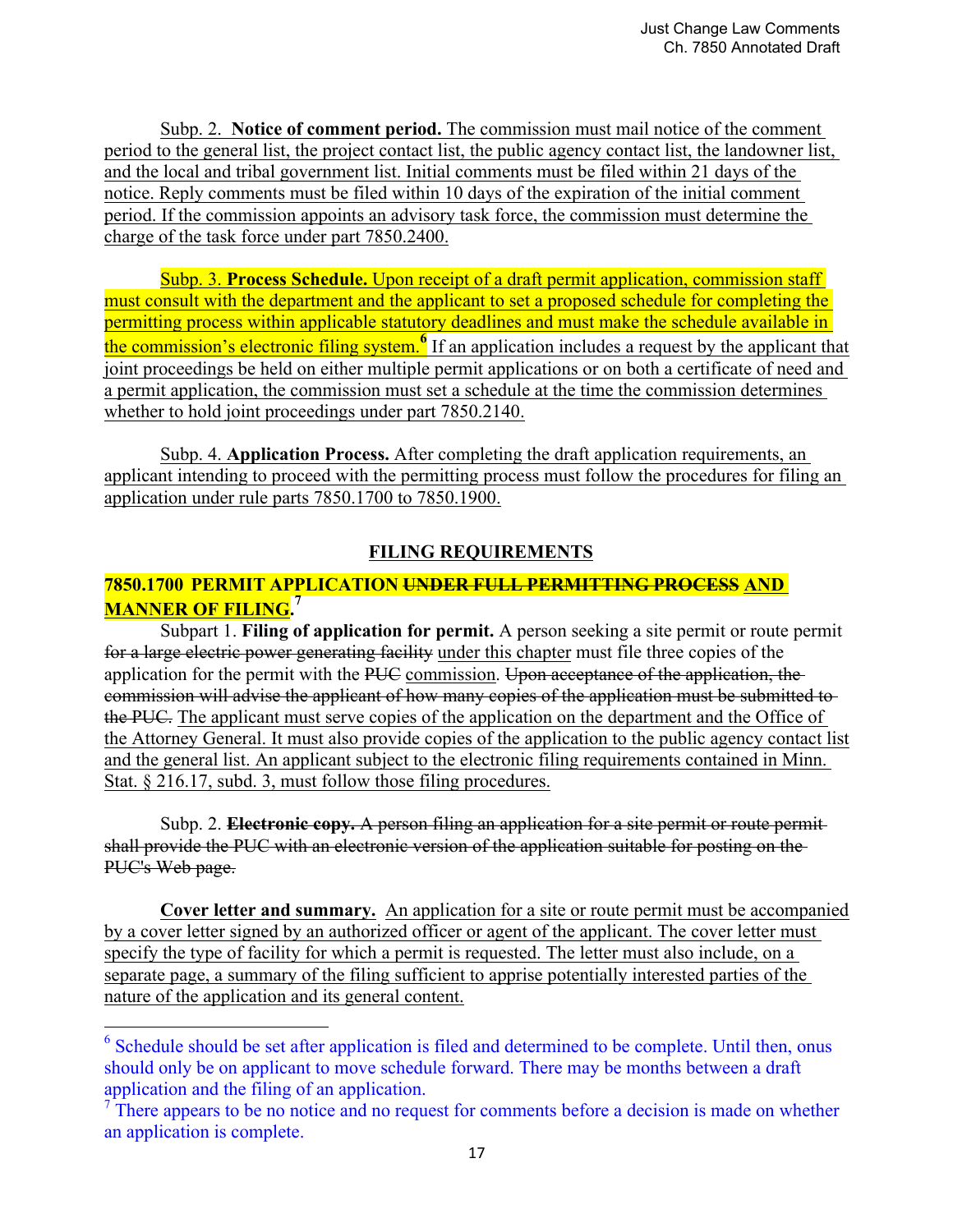**Statutory Authority:** *MS s 116C.66; 216E.16* **History:** *27 SR 1295; L 2005 c 97 art 3 s 19* **Published Electronically:** *September 18, 2009*

## **7850.1710 APPLICATION COMPLETENESS; SCHEDULE**

Subpart. 1. **Completeness determination.** Within ten days of receipt of an application for a site or a route permit, the commission's executive secretary will determine whether the application is complete and notify the applicant in writing of the decision.<sup>8</sup>

Subp. 2. **Incomplete application.** The executive secretary must not find that an application is incomplete if the missing information can be obtained from the applicant within 20 days from the date the application is found to be incomplete and the missing information will not interfere with the public's ability to review the proposed project. If the application is not complete, the executive secretary must set the matter for the earliest possible commission agenda meeting for further review by the commission, considering the applicant's availability and request for additional time. If, prior to the commission meeting, the applicant files the missing information, the executive secretary will pull the item from the agenda and notify the applicant in writing that the application is complete.

Subp. 3. **Joint application**. If the commission receives a request from an applicant that joint proceedings be held on multiple permit applications, or on applications filed under both chapters 7849 and 7850, joint proceedings will not begin until after the executive secretary determines that all applications are complete.

Subp. 4. **Process schedule update.** At the time the executive secretary makes a determination on completeness, staff must, after consulting the department and the applicant, update the process schedule with any changes, considering the applicable statutory deadlines for completing the permitting process. The updated schedule must be sent to the department and the applicant and be made available to the public upon request.<sup>9</sup>

Subp. 5. **Statutory deadline; extension**. If, during the proceedings, the commission determines that the deadline for making a final decision on a permit application will not be met, the commission may extend the deadline under Minnesota statutes, section 216E.03, subd. 9, or section 216E.04, subd. 7.

### **7850.1800 PERMIT FEES.**

Subpart 1. **Requirement.** An applicant for a site permit or route permit shall must pay a fee to the department in accordance with Minnesota Statutes, section 216E.18. The estimated fee for processing the permit application must be determined at the time an application is filed and in accordance with Minnesota Statutes, section 216E.18.

<sup>&</sup>lt;sup>8</sup> Proposed rules should provide opportunity for public comment that an application is incomplete or request for commission review of completeness. May require more than 10 days.

<sup>&</sup>lt;sup>9</sup> Schedule should be set and public notice provided at the time completeness is determined.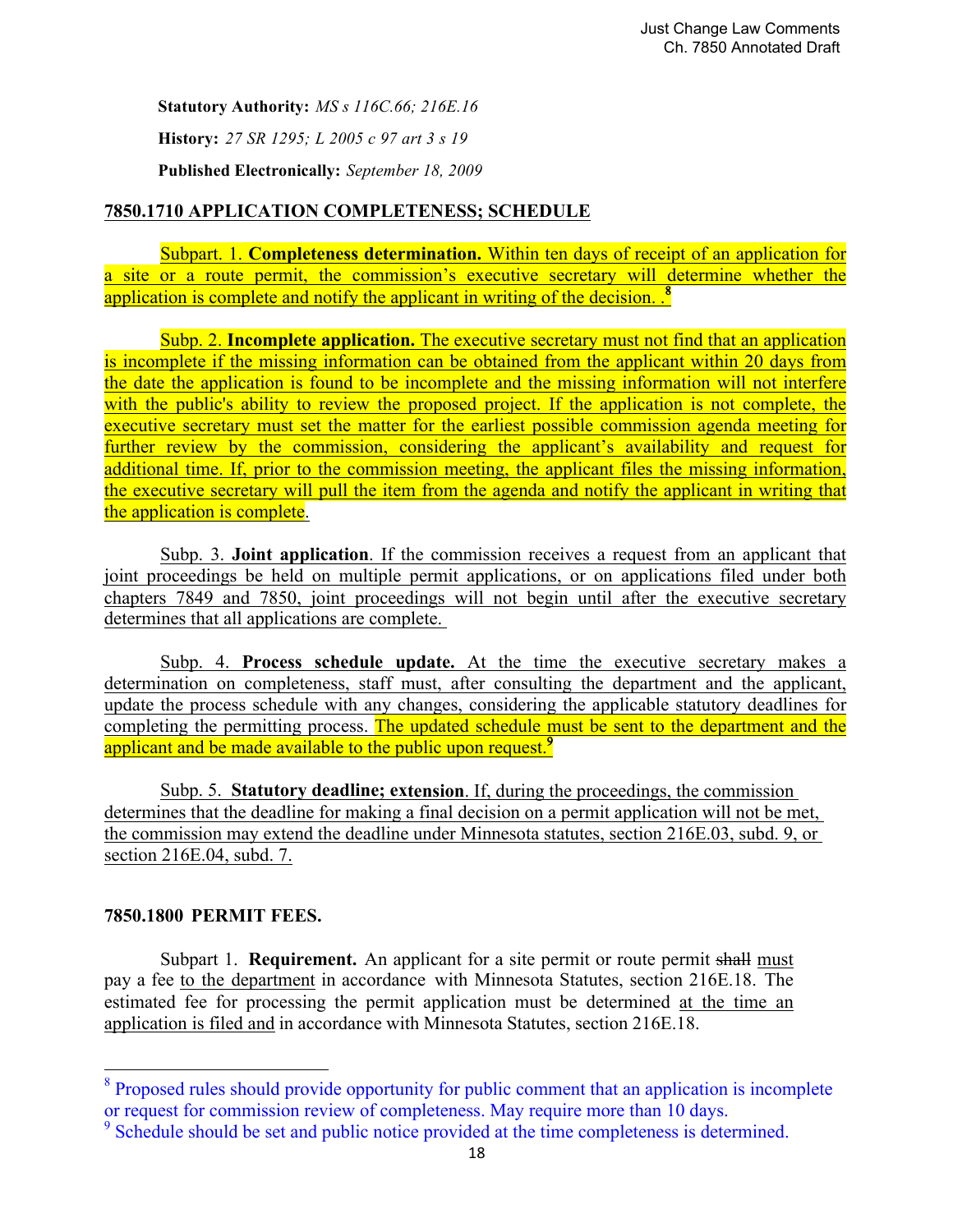Subp. 2. **Initial payment.** The applicant shall must submit with the application 25 percent of the total estimated fee, or up to 50 percent of the total estimated fee if the commission determines that the additional percentage is reasonably necessary to complete the site evaluation and design process. The commission shall must not process a permit application until the first portion of the fee is submitted. The PUC department shall must deposit all money received from the applicant for permit fees in a special account and notify the commission at the time of receipt of the application if payment has not been made.

 Subp. 3. **Additional payments.** The applicant shall must pay an additional 25 percent of the fee within 90 days after the application has been accepted by the commission. Additional payments must be made within 30 days of notification by the commission that additional fees are necessary for completion of the permitting process. The department must notify the commission at the time of the final decision on a permit if any assessed fees have not been paid. The commission shall must not make a final decision on a permit application if any assessed fees have not been paid.

 Subp. 4. **Final accounting.** At the end of the permitting process, including any judicial review of the commission's final decision, the PUC department shall must provide a final accounting to the commission and the applicant of the total cost of processing the permit application. The applicant may review all actual costs associated with processing an application and present objections to the commission. The application fees paid by the applicant shall must include the necessary and reasonable expenses incurred in processing the application, including, but not limited to, staff time, expenses for public notice and meetings and hearings, environmental review, administrative overhead, and legal expenses. The applicant shall must make the final payment within 30 days of notification or the PUC department shall refund any excess payments with 30 days of the final accounting.

**Statutory Authority:** *MS s 116C.66; 216E.16* **History:** *27 SR 1295; L 2005 c 97 art 3 s 19*

**Published Electronically:** *September 18, 2009*

## **7850.1900 APPLICATION CONTENTS.**

 Subpart 1. **Site permit for LEPGP.** An application for a site permit for a large electric power generating plant must contain the following information:

> A. a statement of proposed ownership of the facility as of the day of filing and after commercial operation;

 B. the precise name of any person or organization to be initially named as permittee or permittees and the name of any other person to whom the permit may be transferred if transfer of the permit is contemplated;

 C. at least two proposed sites for the proposed large electric power generating plant and identification of the applicant's preferred site and the reasons for preferring the site;

> D. a description of the proposed large electric power generating plant and all associated facilities, including the size and type of the facility;

E. the environmental information required under subpart 3;

F. the names of the owners of the property for each proposed site;

 G. the engineering and operational design for the large electric power generating plant at each of the proposed sites;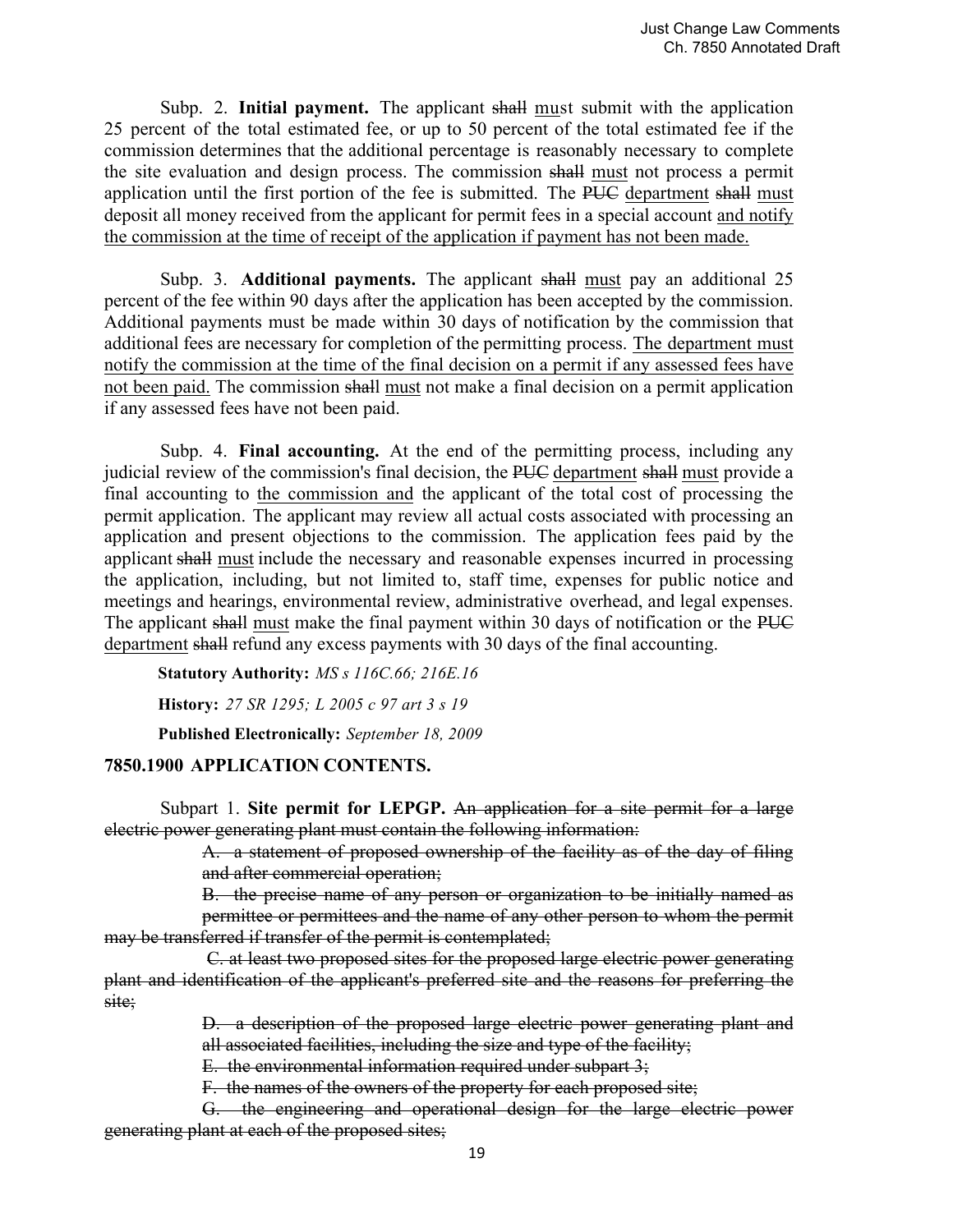H. a cost analysis of the large electric power generating plant at each proposed site, including the costs of constructing and operating the facility that are dependent on design and site;

> I. an engineering analysis of each of the proposed sites, including how each site could accommodate expansion of generating capacity in the future;

 J. identification of transportation, pipeline, and electrical transmission systems that will be required to construct, maintain, and operate the facility;

 K. a listing and brief description of federal, state, and local permits that may be required for the project at each proposed site; and

> L. a copy of the Certificate of Need for the project from the Public Utilities Commission or documentation that an application for a Certificate of Need has been submitted or is not required.

An application for a site permit must include at least two proposed sites, unless the applicant intends to propose a project that is eligible for alternative review under Minnesota Statutes, section 216E.04, in which case the applicant is not required to propose more than one site. An application for a site permit must include the information required for a draft site permit application under part 7850.1640, as well as the following:

A. each proposed site, which must not overlap with any other proposed site;

B. whether a proposed site is intended to mitigate potential impacts of any other proposed site;

 C. for all proposed projects, including those eligible for alternative review under part 7850.27800, each site the applicant has considered and rejected and the reasons for rejecting it;

 D. any change to a project affecting whether the project is eligible for alternative review under part 7850.2800;

 E. a description of any change made to the information filed in the draft application and the reason for the change;

 F. the location of each public library where the application is available to the public; and

G. the location of each government center where the application is available to the public.

Subp. 2. **Route permit for HVTL**. An application for a route permit for a high voltage transmission line shall contain the following information An application for a route permit must include at least two proposed routes, unless the applicant intends to propose a project that is eligible for alternative review under Minnesota Statutes, section 216E.04, in which case the applicant is not required to proposed more than one route. A route permit application must include the information required for a draft route permit application under part 7850.1640, as well as the following:

 A. a statement of proposed ownership of the facility at the time of filing the application and after commercial operation;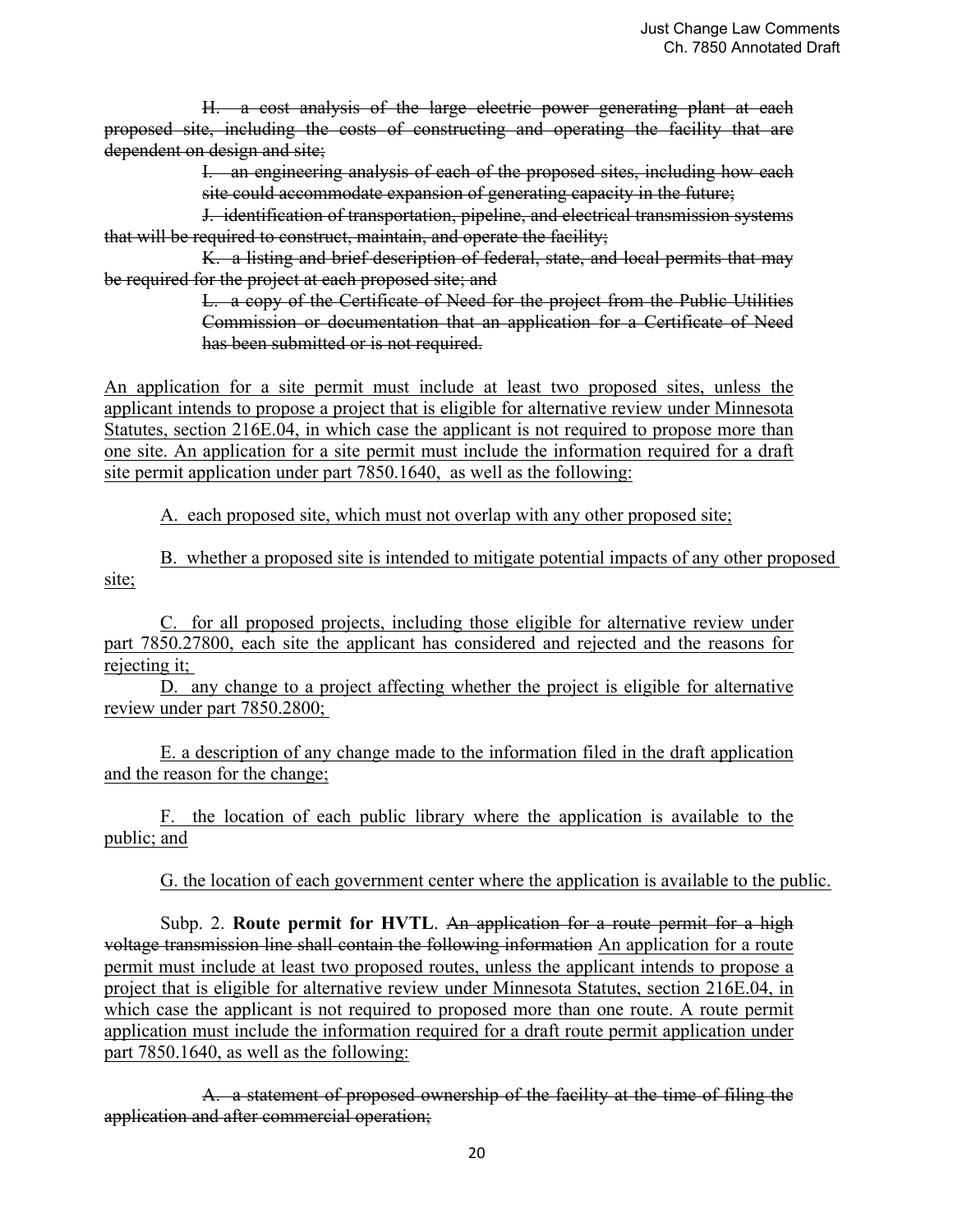B. the precise name of any person or organization to be initially named as permittee or permittees and the name of any other person to whom the permit may be transferred if transfer of the permit is contemplated; C. at least two proposed routes for the proposed high voltage transmission line and identification of the applicant's preferred route and the reasons for the preference; D. a description of the proposed high voltage transmission line and all associated facilities including the size and type of the high voltage transmission line; E. the environmental information required under subpart  $3$ ; F. identification of land uses and environmental conditions along the proposed routes; G. the names of each owner whose property is within any of the proposed routes for the high voltage transmission line; H. United States Geological Survey topographical maps or other maps acceptable to the commission showing the entire length of the high voltage transmission line on all proposed routes; I. identification of existing utility and public rights-of-way along or parallel to the proposed routes that have the potential to share the right-of-way with the proposed line; J. the engineering and operational design concepts for the proposed high voltage transmission line, including information on the electric and magnetic fields of the transmission line; K. cost analysis of each route, including the costs of constructing, operating, and maintaining the high voltage transmission line that are dependent on design and route; L. a description of possible design options to accommodate expansion of the high voltage transmission line in the future; M. the procedures and practices proposed for the acquisition and restoration of the right-of-way, construction, and maintenance of the high voltage transmission line; N. a listing and brief description of federal, state, and local permits that may be required for the proposed high voltage transmission line; and O. a copy of the Certificate of Need or the certified HVTL list containing the proposed high voltage transmission line or documentation that an application for a Certificate of Need has been submitted or is not required. A. each proposed route; B. a list of proposed routes labeled alphabetically in text and maps;

 C. each route the applicant has considered and rejected and the reasons for rejecting it, whether or not the project is eligible for alternative review under part 7850.2800;

 D. any change to a project affecting whether the project is eligible for alternative review under part 7850.2800;

 E. a description of any change made to the information filed in the draft application and the reason for the change;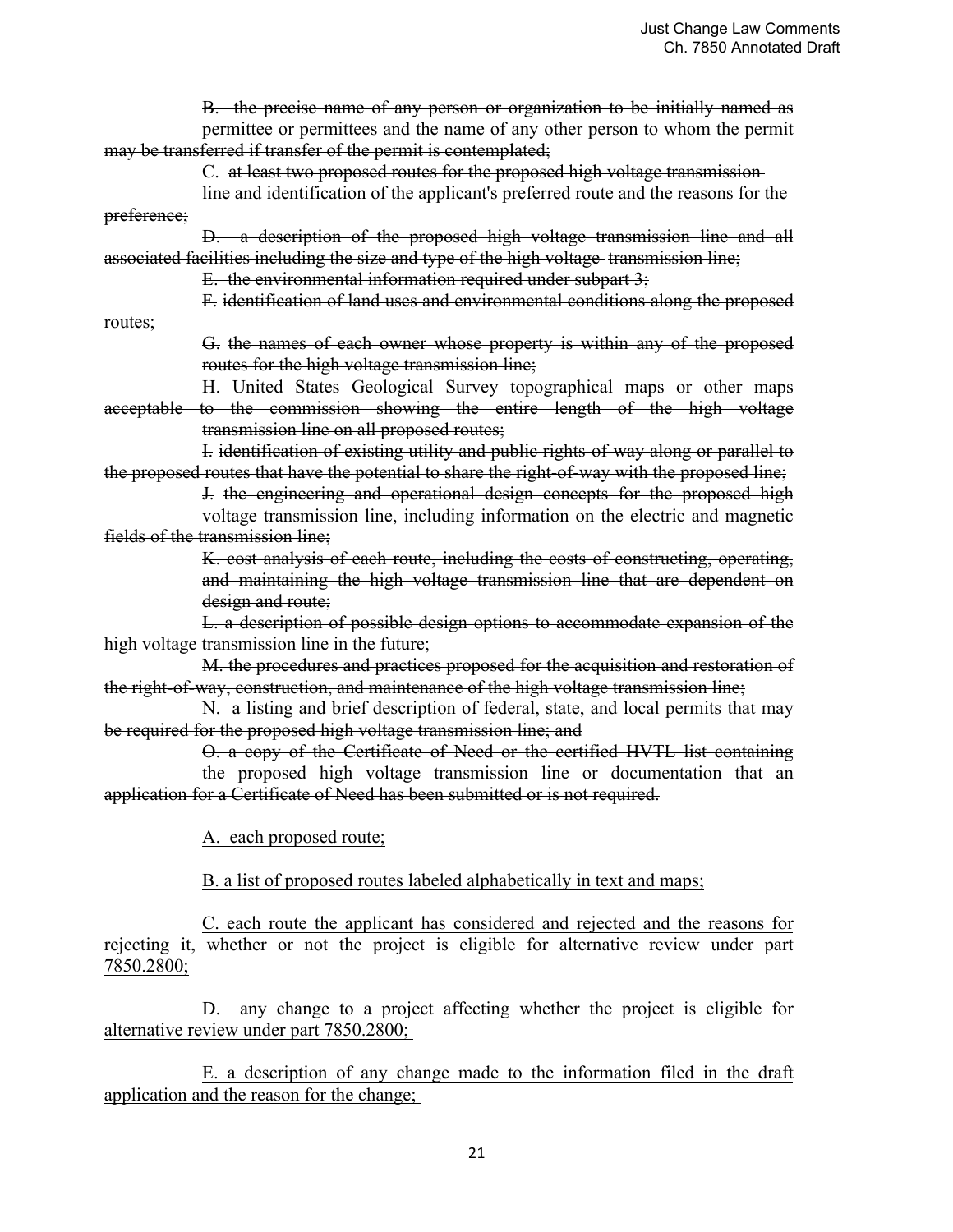F. the location of each library where the application is available to the public;

and

 G. the location of each government center where the application is available to the public.

 Subp. 3. **Environmental information.** An applicant for a site permit or a route permit shall include in the application the following environmental information for each proposed site or route to aid in the preparation of an environmental impact statement: An application must include the information required for a draft site application under part 7850.1650 and must identify any change made to the information filed in the draft application.

A. a description of the environmental setting for each site or route;

 B. a description of the effects of construction and operation of the facility on human settlement, including, but not limited to, public health and safety, displacement, noise, aesthetics, socioeconomic impacts, cultural values, recreation, and public services;

 C. a description of the effects of the facility on land-based economies, including, but not limited to, agriculture, forestry, tourism, and mining;

> D. a description of the effects of the facility on archaeological and historic resources;

> E. a description of the effects of the facility on the natural environment, including effects on air and water quality resources and flora and fauna;

F. a description of the effects of the facility on rare and unique natural

resources;

 G. identification of human and natural environmental effects that cannot be avoided if the facility is approved at a specific site or route; and

 H. a description of measures that might be implemented to mitigate the potential human and environmental impacts identified in items A to G and the estimated costs of such mitigative measures.

**Statutory Authority:** *MS s 116C.66; 216E.16*

**History:** *27 SR 1295; L 2005 c 97 art 3 s 19*

**Published Electronically:** *September 18, 2009*

## **7850.2000 APPLICATION REVIEW.**

Subpart 1. **Review by commission.** Within ten working days of receipt of an application for a site permit or a route permit, the commission shall determine whether the application is complete and notify the applicant in writing of the acceptance or rejection of the application. If the commission rejects an application, the commission shall advise the applicant of the deficiencies in the application.

Subp. 2. **Resubmission of rejected application.** If the commission should reject an application, an applicant may decide to address the deficiencies identified by the commission and resubmit the application with additional information. In this event, the commission shall again review the application within ten days and determine whether the application is complete and advise the applicant of the commission's determination.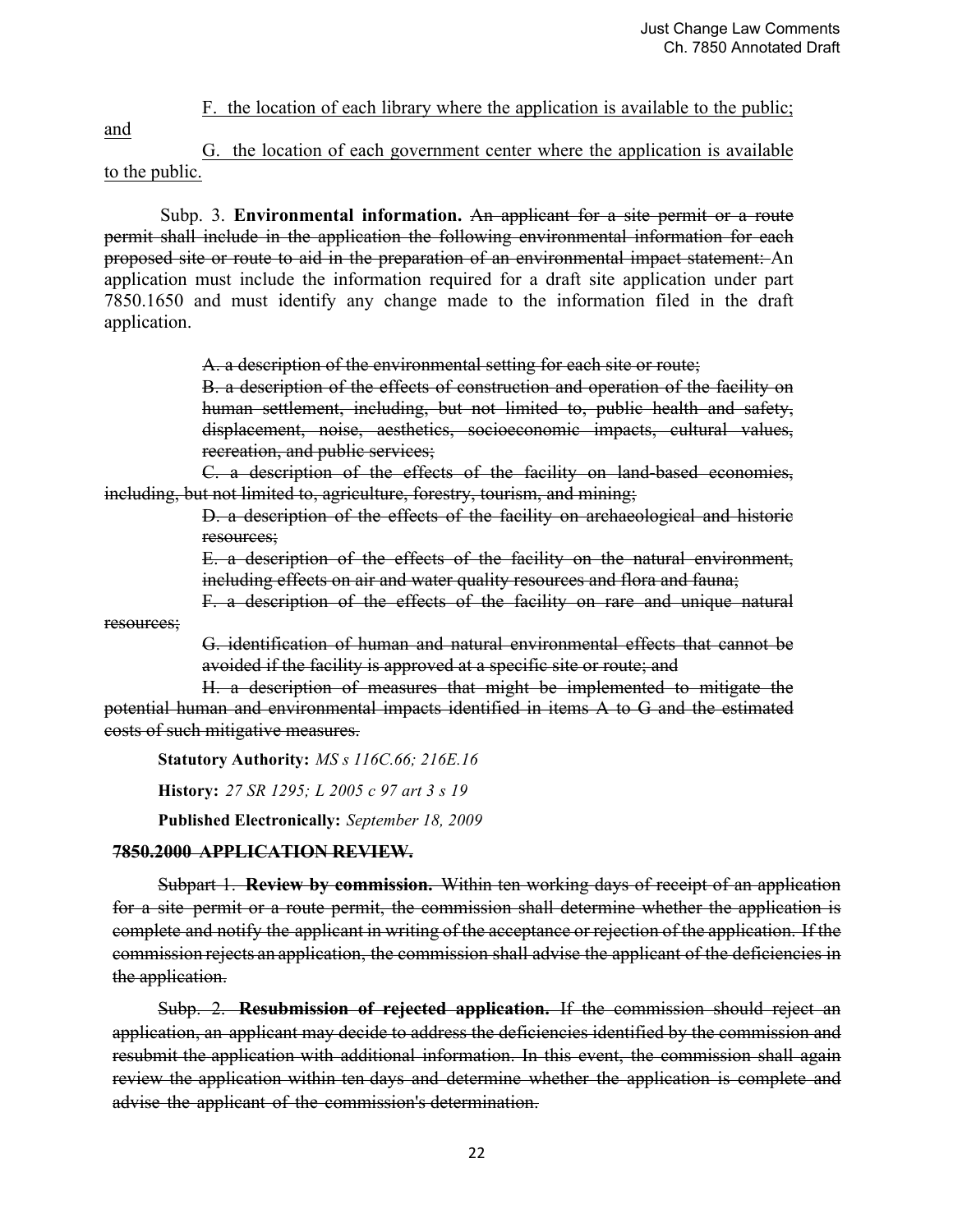Subp. 3. **Reasons for rejection.** The commission shall not reject an application if the information that is missing can be obtained from the applicant within 60 days from the date of the application and the lack of the information will not interfere with the public's ability to review the proposed project.

Subp. 4. **Schedule.** The date of the commission's determination that an application is complete marks the start of the schedule for the commission to make a final decision on a permit application.

**Statutory Authority:** *MS s 116C.66; 216E.16* **History:** *27 SR 1295; L 2005 c 97 art 3 s 19* **Published Electronically:** *September 18, 2009*

## **7850.2100 PROJECT NOTICE OF APPLICATION.**

 

Subpart 1. **Notification lists.** The PUC shall maintain the notification lists described in items A and B.

A.The PUC shall maintain a project contact list for each project for which an application for a permit has been accepted. The project contact list must contain the names of persons who want to receive notices regarding the project. Any person may request to have that person's name or an organization's name included on a project contact list. The PUC may add a person's name to the list if the PUC believes the person would like to receive notices about the particular project. The PUC shall provide an applicant with the project contact list upon request.

 B. The PUC shall maintain a project contact list for each project for which an application for a permit has been accepted. The project contact list must contain the names of persons who want to receive notices regarding the project. Any person may request to have that person's name or an organization's name included on a project contact list. The PUC may add a person's name to the list if the PUC believes the person would like to receive notices about the particular project. The PUC shall provide an applicantwith the project contact list upon request.

 Subp. 2. Subpart 1. **Notification to persons on general list, to local officials, and to property owners.** Within 15 days after submission of an application, the applicant shall must mail written notice of the submission to the following people:**<sup>10</sup>**

> A. those persons whose names are on the general list maintained by the PUC for this purpose;

> B. each regional development commission, county, incorporated municipality, and township in which any part of the site or route or any

<sup>&</sup>lt;sup>10</sup> This proposes that an applicant need not provide notice that an application has been filed until *after a completeness decision is made* since notice is within 15 days and completeness decision made within 10 days. This completely forecloses public review.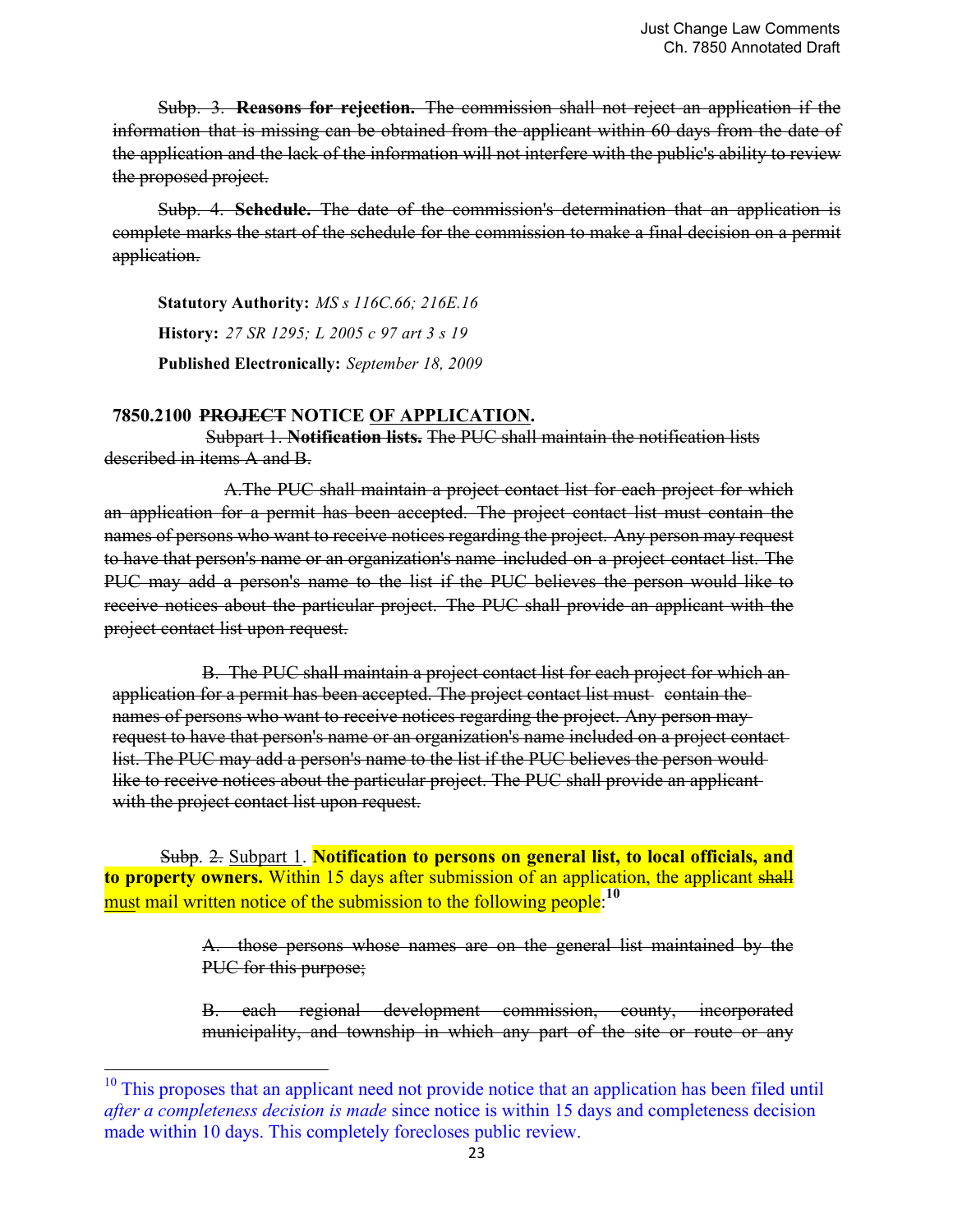alternative is proposed to be located; and

 C. each owner whose property is adjacent to any of the proposed sites for a large electric power generating plant or within any of the proposed routes for a high voltage transmission line. For purposes of giving notice under this item, owners are those persons shown on the records of the county auditor or, in any county where tax statements are mailed by the county treasurer, on the records of the county treasurer, or any other list of owners approved by the commission.

A. the general list;

B. the project contact list;

C. the public agency contact list;

D. the landowner list;

E. the tribal and local government contact list by certified mail; and

F. for a utility, the general service list maintained under part 7829.0600;

Subp. 32. **Content of notice.** The notice mailed under subpart 2 1shall must contain the following information:

 A. a description of the proposed project, including a map showing the general area of the proposed site or proposed route and each alternative;

 B. a statement that a permit application has been submitted to the PUC commission, the name of the permit applicant, and information regarding how a copy of the application may be obtained

 C. a statement that the permit application will be considered by the PUC commission under the provisions of parts 7850.1000 to 7850.5600 and the Power Plant Siting Act and describing the time periods for the PUC commission to act;

 D. a statement that the PUC will hold a public meeting within 60 days and the date of the meeting if it is known at the time of the mailing;

 E. the manner in which the PUC will conduct environmental review of the proposed project, including the holding of a scoping meeting at which additional alternatives to the project may be proposed;

 F. the name of the PUC staff member who has been appointed by the commission to serve as the public advisor, if known, or otherwise, a general contact at the PUC;

 G. the manner in which persons may register their names with the PUC commission on the project contact list and how to subscribe to the case using the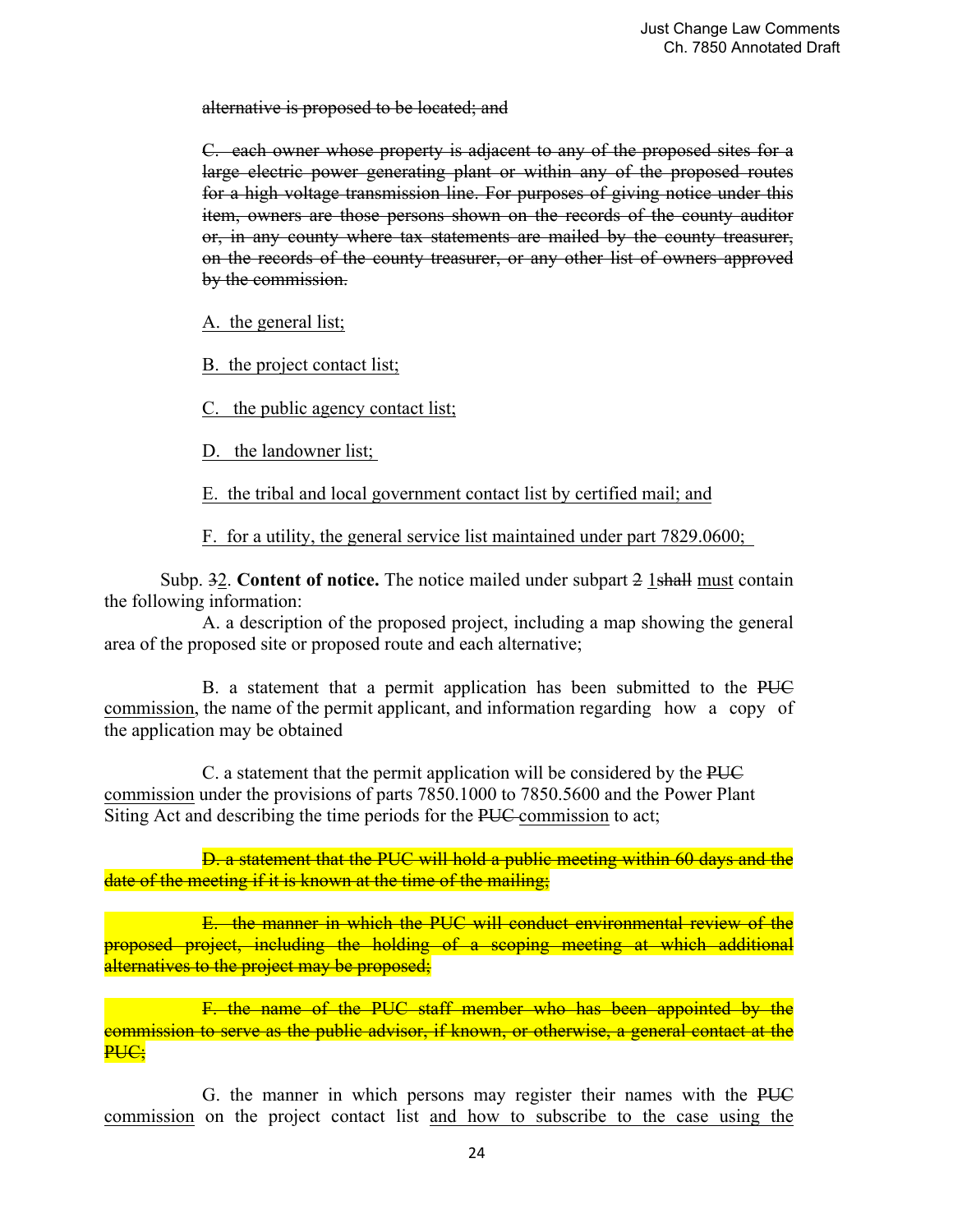commission's electronic filing system;

notice.

statement that a public hearing will be conducted after the EIS is prepared;**<sup>11</sup>**

 I. a statement indicating whether a certificate of need or other authorization from the Public Utilities Commission is required for the project and the status of the matter if such authorization is required; and

 J. a statement indicating whether that the applicant may could exercise the power of eminent domain under Minnesota Statutes, 216E.12, to acquire the land necessary for the project, along with the phrase, "your property could be in the final route selected". and the basis for such authority; and.

K. any other information requested by the commission to be included in the

 Subp. 4 3. **Publication of Newspaper notice.** Within 15 days after submission of an application, the applicant shall must publish notice in a legal newspaper of general circulation in each county in which a site, route, or any alternative is proposed to be located that an application has been submitted and a description of the proposed project. The notice must also state where a copy of the application may be reviewed.

 Subp. 5 4. **Confirmation of notice. Compliance filing.** Within 30 days after providing the requisite notice, the applicant shall must submit to the PUC documentation that all notices required under this part have been given make a filing with the commission demonstrating compliance with these notice requirements. The applicant shall document the giving of the notice by providing the PUC with filing must include affidavits of publication or mailing and copies of the notice provided.

 Subp. 6 5. **Failure to give notice.** The failure of the applicant to give the requisite notice does not invalidate any ongoing permit proceedings provided the applicant has made a bona fide attempt to comply, although the commission may extend the time for the public to participate if the failure has interfered with the public's right to be informed about the project.

**Statutory Authority:** *MS s 116C.66; 216E.16*

**History:** *27 SR 1295; L 2005 c 97 art 3 s 19*

**Published Electronically:** *September 18, 2009* **7850.2110 COMMENTS ON APPLICATION.** 

 

 $11$  Existing notifications in rule (Items D, E, F, H) should be retained, except for the Item D time limit of "60 days," in order to give citizens a sense of when and how they can participate and who to contact at the commission to learn more about the process. Otherwise, under the proposed 7050.2300, citizens would only have 10 days to learn about an upcoming scoping meeting that would decide alternatives and the impacts and mitigation measures to be studied in environmental review.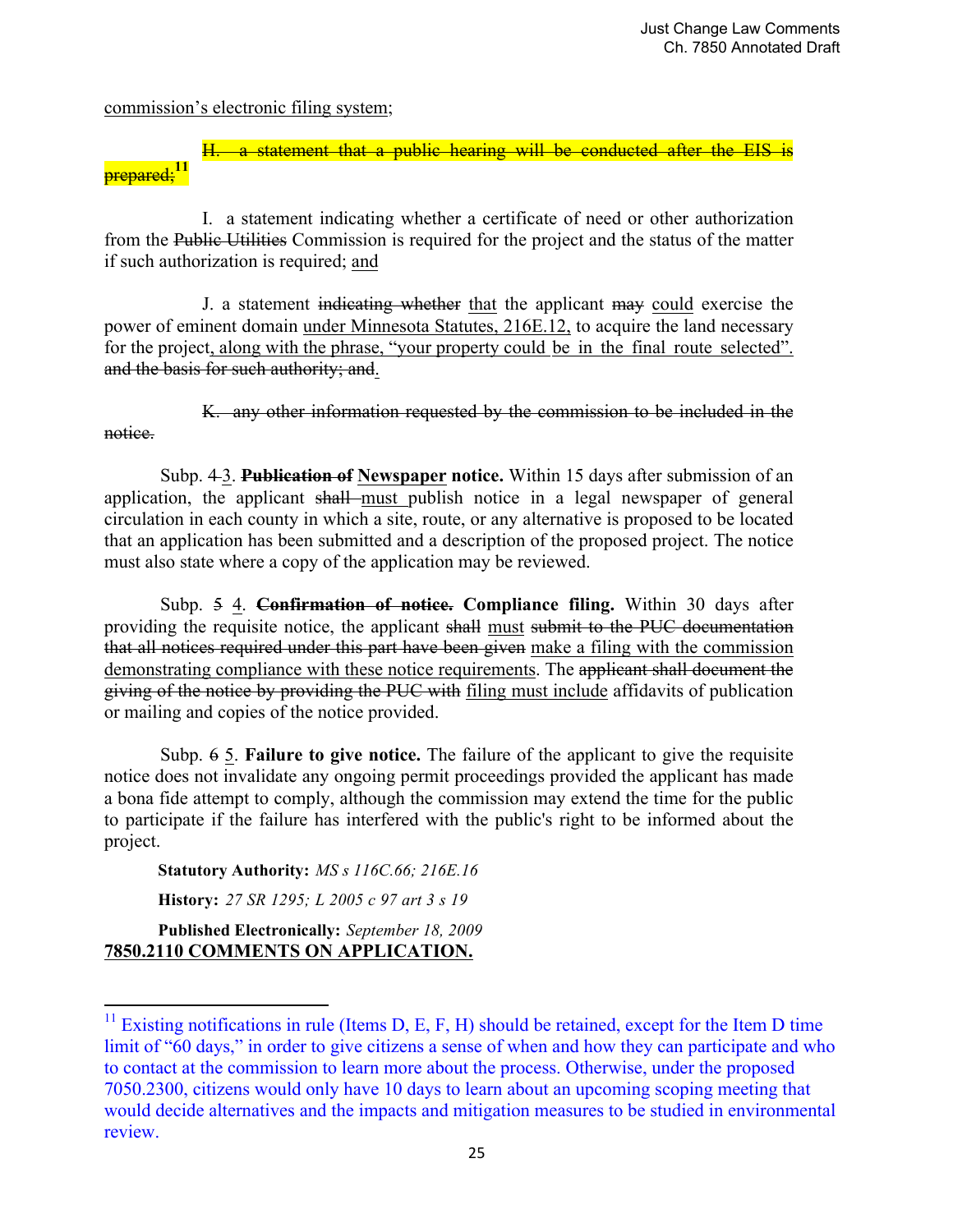Subpart 1. **Notice.** The commission must request comments on the application and whether there are any changes from the draft permit application relevant to record development. The notice must also request comment on whether the case should be referred to the office of administrative hearings for contested case proceedings or whether the case should be developed using the alternative review procedures part 7850.3800.<sup>12</sup> The notice must be sent to the project contact list. Initial comments must be filed within 20 days of the date of the notice. Reply comments must be filed within 14 days of the expiration of the initial comment period.

Subp. 2. **Agency participation**. Comments filed into the commission's electronic filing system by the department or the commission on behalf of another state or a federal agency participating in the process must appear as "on behalf of" the agency that authored the comments.

**7850.2120 COMMISSION REFERRAL.** After the close of reply comments, the commission must issue a notice of and order for hearing referring the case to the Office of Administrative Hearings for contested case proceedings, unless the project is an eligible project under part 7850.2800.

**7850.2140 JOINT PROCEEDINGS.** If the commission receives an application requesting that the commission conduct concurrent review of multiple permit applications, or on applications filed under both chapters 7849 and 7850, the commission must determine whether to hold joint proceedings, and set a process schedule, considering the following:

A. whether to hold joint public information and scoping meetings;

B. whether to hold joint public hearings; and

C. whether to hold joint proceedings to develop the record.

# **PUBLIC PARTICIPATION**

# **7850.2200 PUBLIC ADVISOR.**

 

Upon acceptance of an application for a site or route permit, the commission shall must designate a staff person to act as the public advisor on the project. The public advisor must be available to answer questions from the public about the permitting process. The public advisor shall must not give legal advice or other advice that may affect the legal rights of the person being advised, and the public advisor shall must not act as an advocate on behalf of any person.

**Statutory Authority:** *MS s 116C.66; 216E.16*

 $12$  The commission notice on the application should repeat the request for comments on whether an advisory task force should be appointed, unless that decision has already been made. There is also a typo -- the alternative review process is in 7850.2800, not 7850.3800.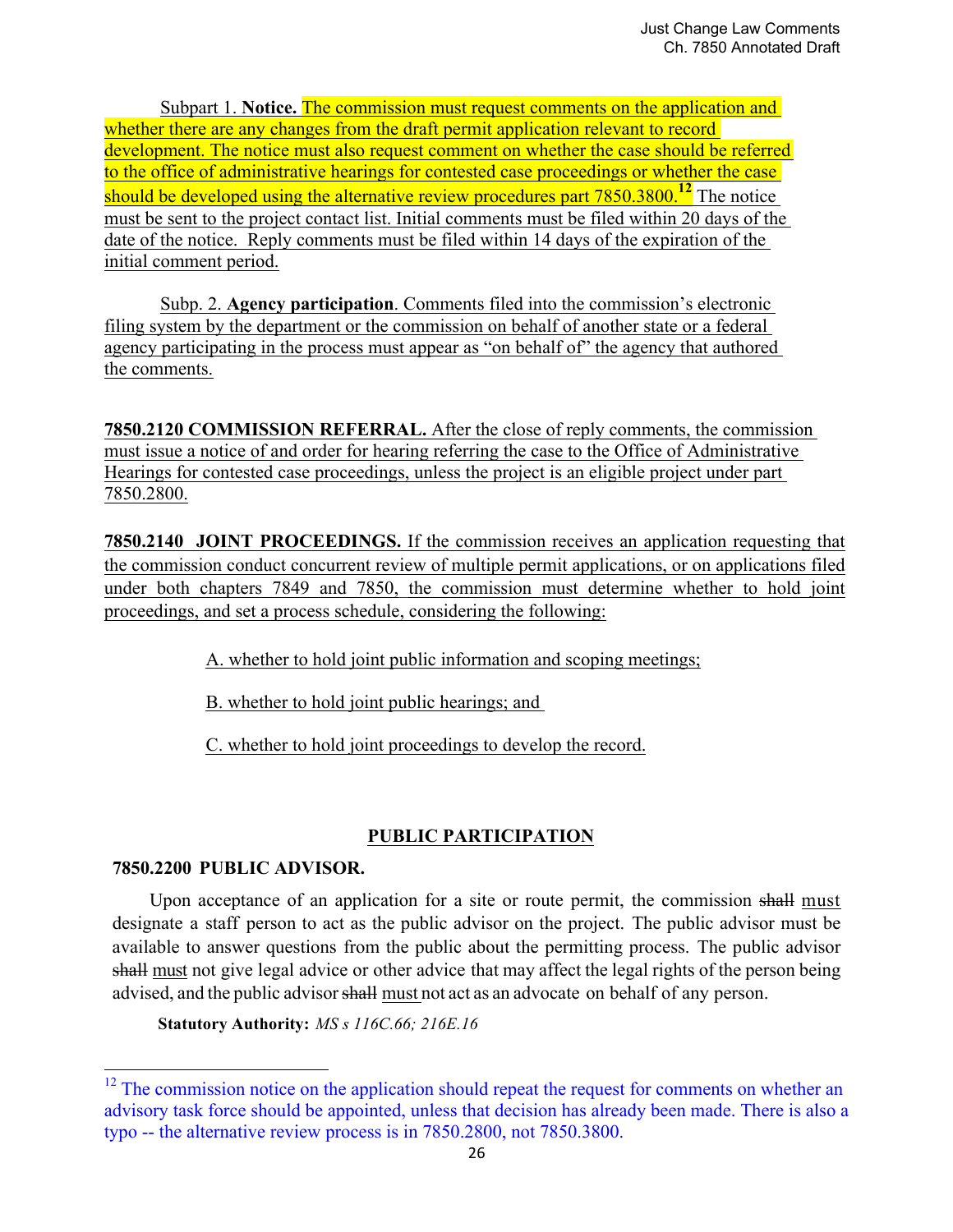**History:** *27 SR 1295; L 2005 c 97 art 3 s 19* **Published Electronically:** *September 18, 2009*

# **7850.2300 PUBLIC INFORMATION AND SCOPING MEETING.**

 Subpart 1. **Scheduling public information and scoping meeting**. Upon acceptance of an For each site or route permit application for a site or route permit filed under this chapter, the commission and the department shall must schedule a public information and scoping meeting to provide information to the public about the proposed project and to answer questions and to scope the environmental impact statement or the environmental assessment. The public meeting must be held no later than 60 days after acceptance of the application consistent with the process schedule. The public meeting must be held in a location that is convenient for persons who live near the proposed project.

 Subp. 2. **Notice of public meeting.** The PUC shall give at least ten days' notice of the public meeting by mailing notice to persons whose names are on the project contact list maintained pursuant to part 7850.2100, subpart 1. The PUC At least 14 days before the public information and scoping meeting, the applicant shall also must publish notice of the public meeting in a at least one legal newspaper of general circulation in the area that is nearest to where the project is proposed to be located. Within ten days after receiving all affidavits of publication, the applicant must file a copy of each affidavit with the commission. If appropriate, the PUC commission may request the applicant to include notice of the public meeting in the notice to be provided by the applicant pursuant to part 7850.2100. At least 10 days before the meeting, the commission must mail notice of the meeting to the following;**<sup>13</sup>**

A. the project contact list;

B. the public agency contact list;

C. the landowner list; and

 

D. the local and tribal government contact list.

Subp. 3. **Notice content**. The notice sent under subpart 2 above must include the following:

 A. a statement that a permit application has been submitted to the commission, the name of the permit applicant, and information on how to access a copy of the application;

 B a statement that the commission and the department intend to hold a public information and scoping meeting;

C. the date, time, and location of each scheduled meeting;

 D. a description of the proposed project, including a map showing the general area of the proposed site or proposed route and each alternative;

 $13$  Should require more notice (30 days) before this critical scoping meeting.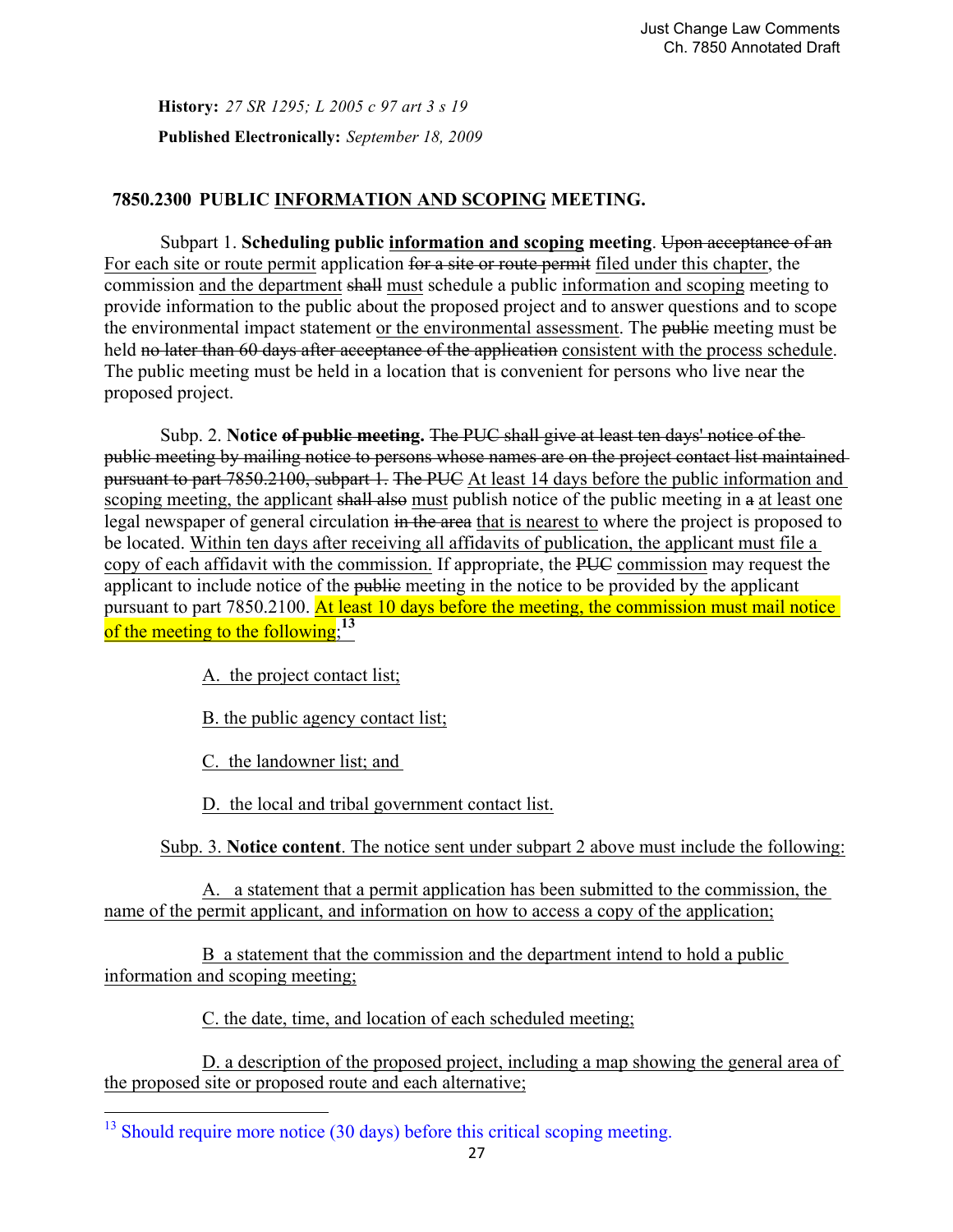E. a statement that the permit application will be considered by the commission under the provisions of parts 7850.1000 to 7850.5600 and the Act and describing the time periods for the commission to act;

 F. a statement that the department will direct the portion of the meeting that includes scoping;

 G. the manner in which the department will conduct environmental review of the proposed project, including a statement that alternatives not identified in the scoping process could be excluded from later analysis:<sup>14</sup>

 H. the name of and contact information for the commission's public advisor and a description of the public advisor's role;

 I. the manner in which persons may register their names with the commission on the project contact list or how to register with the commission's electronic filing system;

 J. a statement that a public hearing will be conducted after completion of either the draft EIS or the EA and that separate notice of the hearing will be sent to all persons receiving the notice;

 K. a statement explaining whether a certificate of need or other authorization from the commission is required for the project and the status of the matter if such authorization is required;

 L. the manner in which a person can access or receive a copy of the commission's referral of the case to the Office of Administrative Hearings; and

 M. a statement notifying landowners and that the applicant could exercise the power of eminent domain under Minnesota Statutes, 216E.12, to acquire land necessary for the project, along with the phrase, "your property could be in the final route selected."

 Subp. 3 4. **Conduct of public meeting**. The commission shall appoint a person, who may be a PUC staff person, to conduct the public meeting. The public meeting must be conducted in an informal manner designed to encourage public participation. The public must be afforded an opportunity to present comments and ask questions. The PUC shall make available at the publicmeeting a copy of the application and other pertinent documents in the PUC files regarding the application. The staff shall must explain the permitting process to the persons in attendance. A transcript of the meeting need not be maintained, although the PUC commission may elect to keep an audio recording of the meeting. The scoping portion of the meeting will be conducted by the department as described in parts 7850.2500 and 7850.3700.

 Subp. 4 5. **Applicant role**. The applicant shall must provide representatives at the public meeting who are capable of answering general questions about the proposed project. The applicant must also make its application available at the meeting or provide in writing the electronic link to

 

<sup>&</sup>lt;sup>14</sup> Needs to be more clear – e.g. "alternatives not identified in the scoping meeting or within 10 days after that meeting are likely to be excluded." "Process" sounds like there is additional time.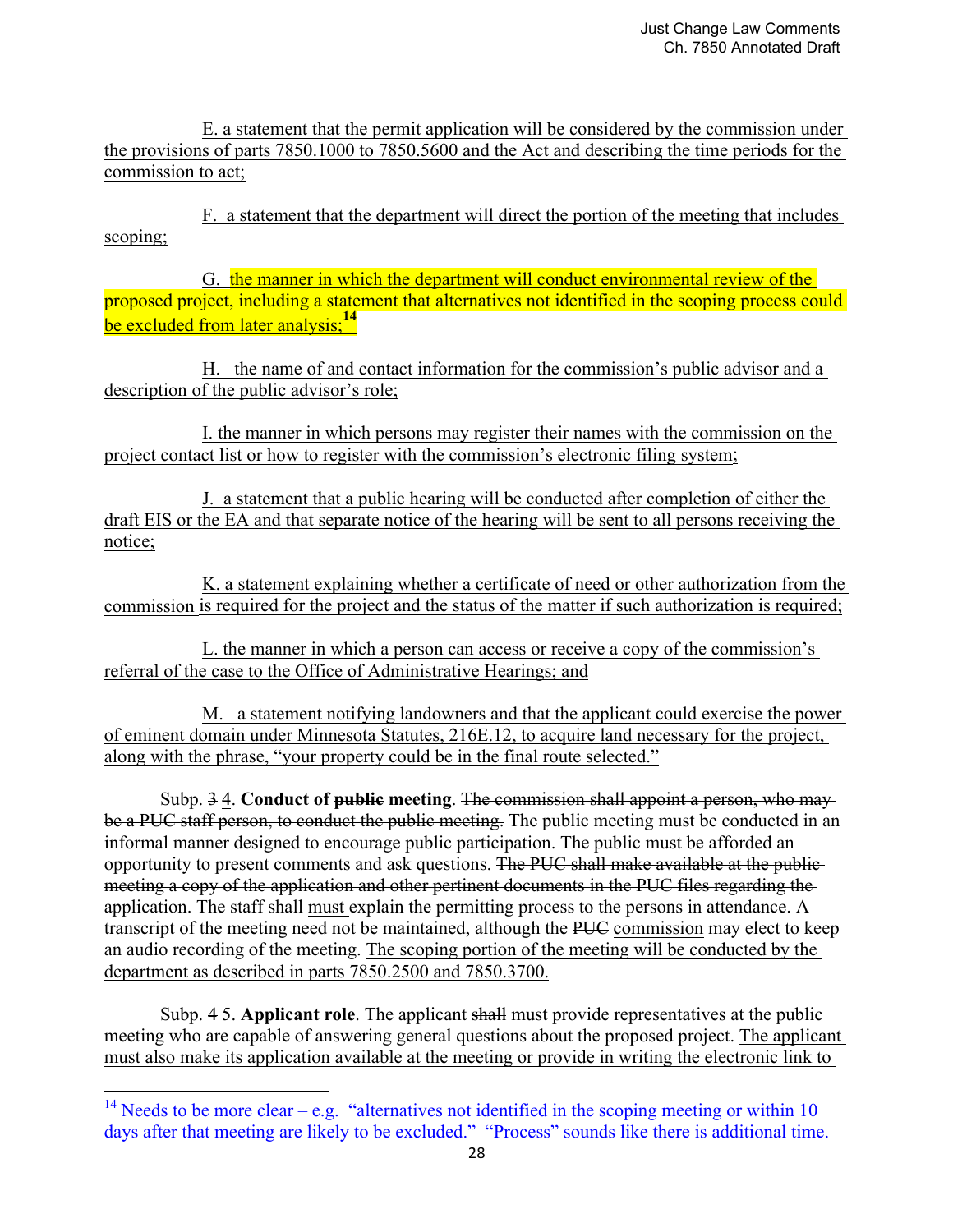#### the application.

 Subp. 5. EIS scoping. At the public meeting, the public must be provided an opportunity to comment on the scope of the environmental impact statement in accordance with part 7850.2500.

**Statutory Authority:** *MS s 116C.66; 216E.16* **History:** *27 SR 1295; L 2005 c 97 art 3 s 19* **Published Electronically:** *September 18, 2009*

# **7850.2400 CITIZEN ADVISORY TASK FORCE.**

 

Subpart 1. **Authority.** The commission has the authority to appoint a citizen advisory task force.<sup>15</sup> The commission shall must determine whether to appoint such a task force as early in the process as possible. The commission shall must establish the size of the task force and appoint its members in accordance with Minnesota Statutes, section 216E.08<sup>16</sup>. The commission shall advise of the appointment of the task force at the next monthly commission meeting**. 17**

Subp. 2. **Commission decision.** If the commission decides not to appoint a citizen advisory task force and a person would like such a task force appointed, the person may request that the commission create a citizen advisory task force and appoint its members. Upon receipt of such a request, the commission shall must place the matter on the agenda for the next regular monthly commission meeting.

Subp. 3. **Task force responsibilities.** Upon appointment of a citizen advisory task force, the commission shall must specify in writing the charge to the task force. The charge shall must include the identification of additional sites or routes or particular impacts to be that are recommended for either evaluated evaluation in the environmental impact statement. The commission may establish additional charges, including a request that the task force express a preference for a specific site or route if it has one. The department must file a report with the commission summarizing the work of the task force.**<sup>18</sup>**

Subp. 4. **Termination of task force.** The task force expires upon completion of its charge, designation by the commission of alternative sites or routes to that will be either included in the environmental impact statement or developed in any subsequent hearing held on the proposed

<sup>&</sup>lt;sup>15</sup> Should include a standard, such as "The commission has the authority to appoint a citizen advisory task force to develop the record on alternative sites or routes and assist with scoping for environmental review."

<sup>&</sup>lt;sup>16</sup> Should specifically require citizens in compliance with Minn. Stat.  $§216E.08$ , Subp. 2, e.g. as follows, "The commission must establish the size of the task force and appoint its members, including a broad spectrum of citizen participants, in accordance with Minnesota Statutes, section 216E.08."

<sup>&</sup>lt;sup>17</sup> Retain existing rule language or provide another method by which the decision will be communicated.

 $18$  Provide a time for filing of report – it is not useful unless filed upon completion of task force meetings. Provide simple content requirement for the report – it should include "all routes, sites, and impacts identified and those recommended for evaluation."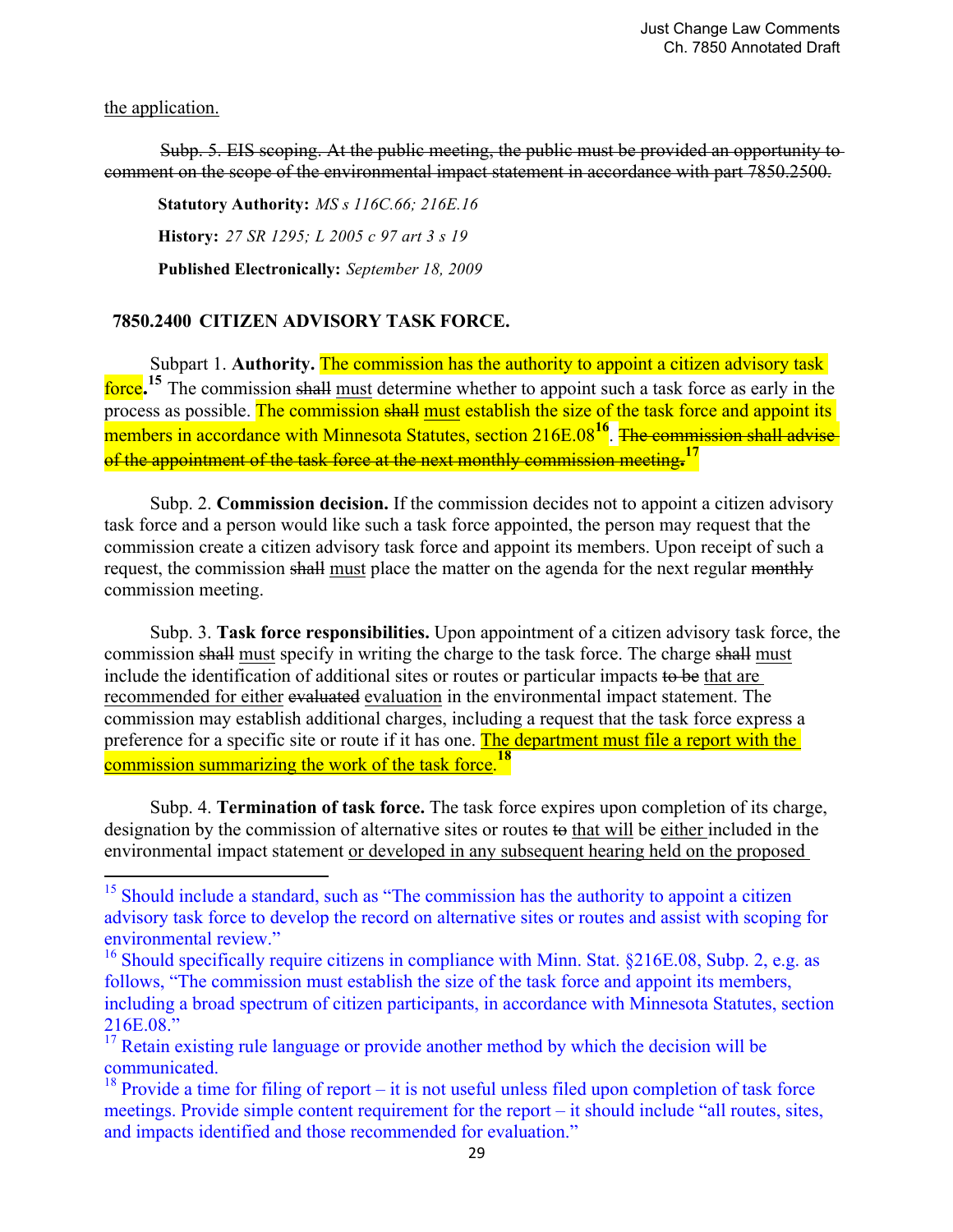project, or upon the specific date identified by the commission in the charge, whichever occurs first.

**Statutory Authority:** *MS s 116C.66; 216E.16* **History:** *27 SR 1295; L 2005 c 97 art 3 s 19* **Published Electronically:** *September 18, 2009*

## **FULL PERMITTING PROCESS**

## **7850.2450 FULL PERMITTING PROCESS.**

Parts 7850.2500 to 7850.2700 apply to all proposed projects not eligible for alternative review under part 7850.2800.

## **7850.2500 EIS PREPARATION.**

Subpart 1. **EIS required.** The commissioner of the Department of Commerce shall must prepare an environmental impact statement on each proposed large electric power generating plant and high voltage transmission line for which a permit application has been accepted by the commissioner.

 Subp. 2. **Scoping process.** The commissioner of the Department of Commerce shall provide the public with an opportunity to participate in the development of the scope of the environmental impact statement by holding a public meeting and by soliciting public comments. The public meeting required under part 7850.2300 satisfies the requirement to hold a scoping meeting. The commissioner shall provide a period of at least seven days from the day of the publicmeeting for the public to submit comments on the scope of the EIS. The commissioner shalldetermine the scope of the environmental impact statement as soon after holding the publicmeeting as possible. Within five days after the decision, the commissioner shall mail notice of the scoping decision to those persons whose names are on either the general list or the project contactlist. Once the commissioner has determined the scope of the environmental impact statement, the scope must not be changed except upon decision by the commissioner that substantial changes have been made in the project or substantial new information has arisen significantly affecting the potential environmental effects of the project or the availability of reasonable alternatives. At the public information and scoping meeting held under part 7850.2300, the department will conduct the scoping portion of the meeting. At the meeting, the department must provide the public with an opportunity to participate in the development of the scope of the environmental impact statement by soliciting public comments. Members of the public must be provided the opportunity to comment on the scope of the EIS, including environmental factors, and to submit supporting documentation. The applicant must be provided an opportunity to respond to public input.

Subp. 3. **Alternative sites or routes.** During the public information and scoping process meeting, a person may suggest alternative sites or routes to evaluate in the environmental impact statement. A person desiring that a particular site or route be evaluated shall submit to must explain orally or in writing to the commissioner of the Department of Commerce, during the scopingprocess, an explanation of why the site or route should be included in the environmental impact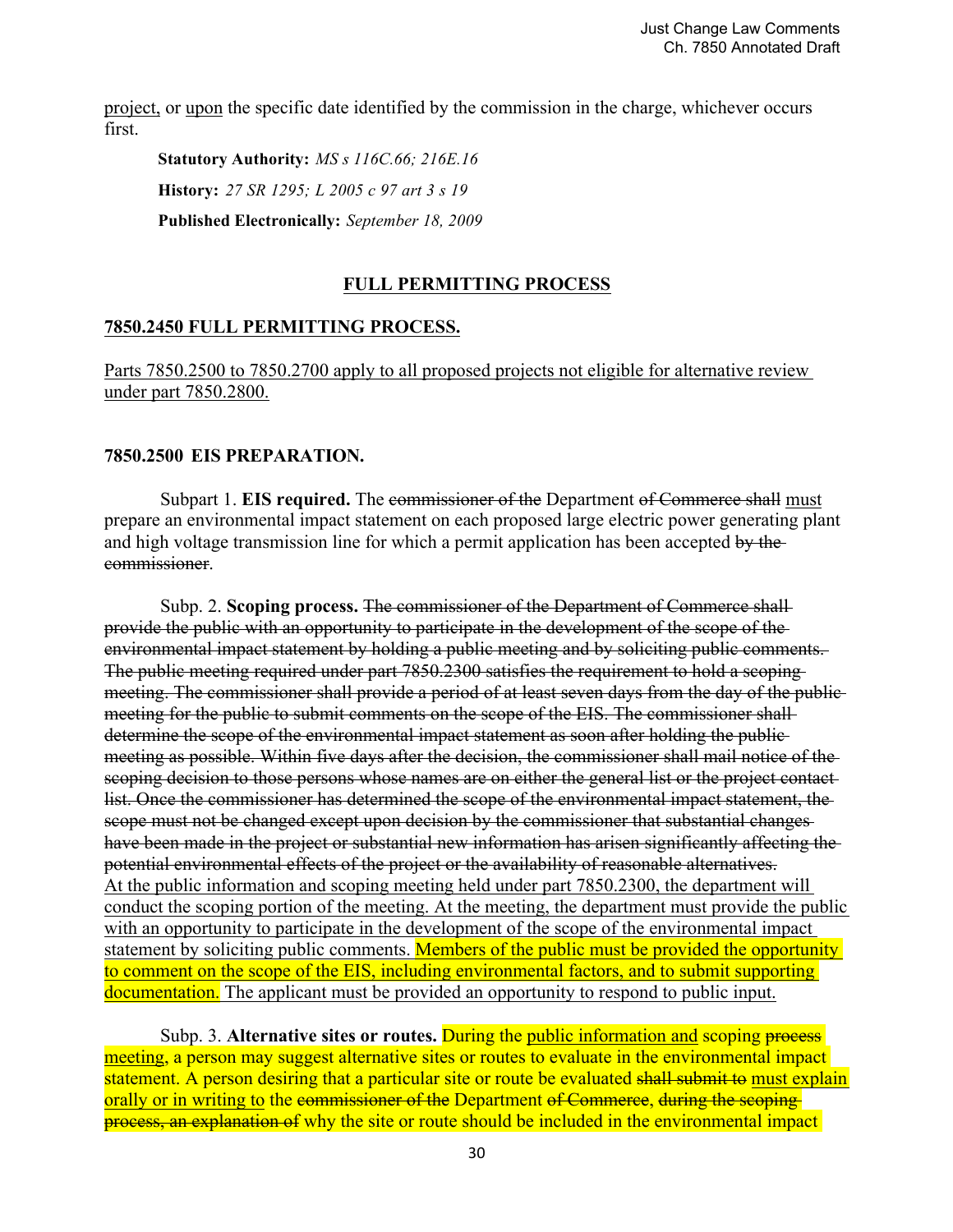statement and provide any other supporting information the person wants the commissioner department to consider. The commissioner department shall must provide the applicant with an opportunity to respond to each request that an alternative be included in the environmental impact statement and must ask the applicant to address the feasibility of each recommended alternative. The commissioner t shall include the suggested site or route in the scope of the environmentalimpact statement only if the commissioner determines that evaluation of the proposed site or route will assist in the commissioner's decision on the permit application.

 Subp. 4. **Comment period**. The department must provide a ten-day comment period following the close of the meeting to allow interested persons an opportunity to submit written comments on the scope of the EIS**. 19**

# **7850.2520 NOTICE TO COMMISSION.**

The department must notify the commission, prior to filing its scoping decision under part 7850.2530 below, of the alternatives the department intends to include in the scope of the EIS. Commission consideration of the department's proposed alternatives must be completed by the time of the commission's decision on record development under part 7850.2120. The department must include in the scope of the EIS any alternative identified by the commission.

# **7850.2530. SCOPING DECISION.**

 

Subpart. 4-1. **Scope of EIS.** The scoping process must be used to reduce the scope and bulk of an environmental impact statement by identifying the potentially significant issues and alternatives requiring analysis and establishing the detail into which the issues will be analyzed. The department must include the suggested site or route in the scope of the environmental impact statement only if the department determines that evaluation of the proposed site or route will assist in the commission's decision on the permit application.

The scoping decision by the commissioner of the Department of Commerce shall must at least address the following:

(A). the issues to be addressed in the environmental impact statement;

(B) the alternative sites and routes to be addressed in the environmental impact statement;

and

(C) the schedule for completion of the environmental impact statement.

 Subp. 2. **Filing with commission**. The department must complete and file with the commission its scoping decision consistent with the process schedule.

Subp. 3. **Notice of decision**. Within five days after filing the scoping decision with the

 $19$  Increase notice to public of upcoming scoping meeting as noted previously. Also provide 20 days after meeting for comments on scope of EIS. Note that this anticipates that citizens will provide routes, sites and supporting information.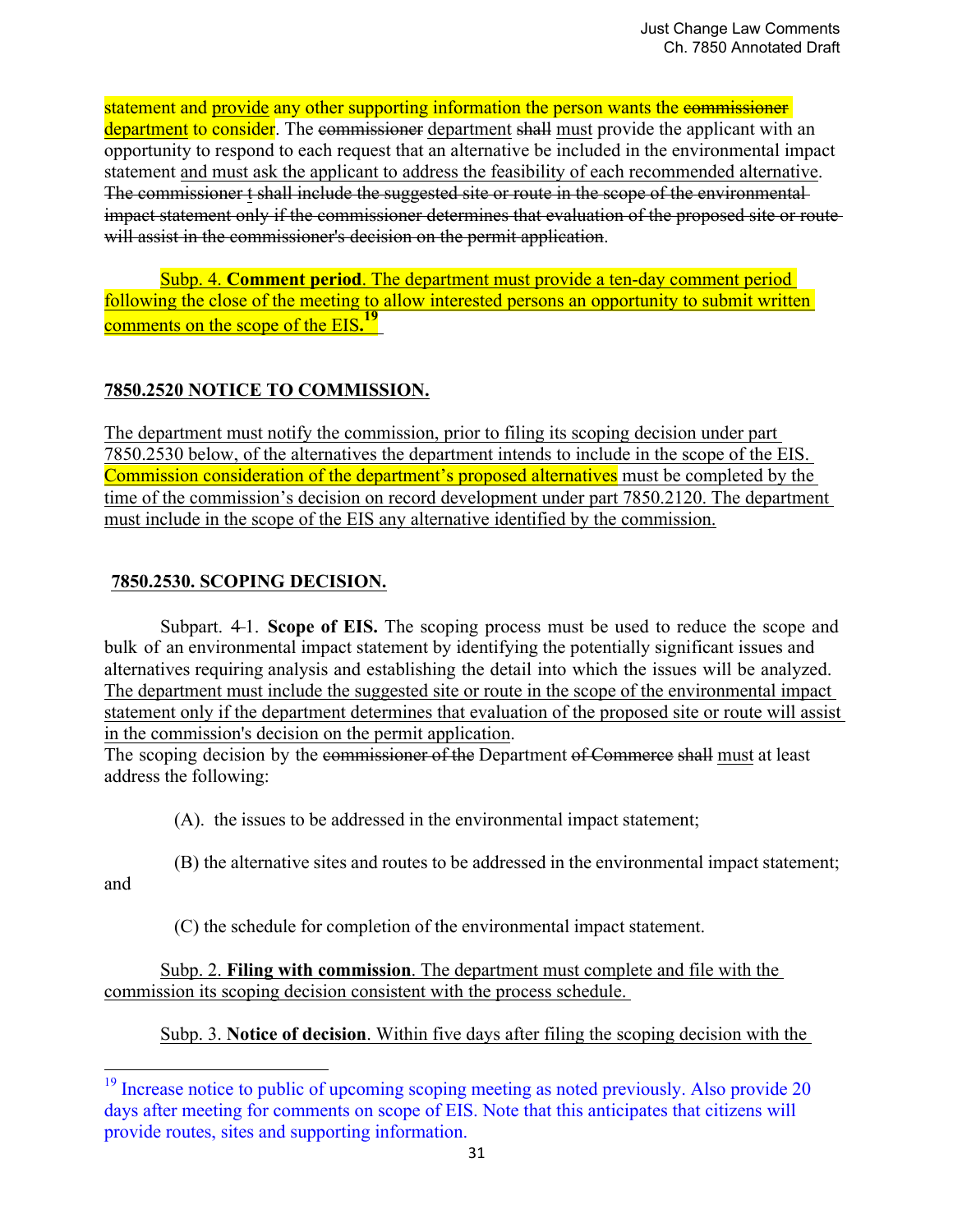commission, the department must provide notice of the scoping decision to the project contact list, the public agency contact list, the landowner list, and the local and tribal government list.

 Subp. 4. **Changes to scoping decision**. Once the department has determined the scope of the environmental impact statement, the scope must not be changed except upon decision by the department that substantial changes have been made in the project or substantial new information has arisen significantly affecting the potential environmental effects of the project or the availability of reasonable alternatives.**<sup>20</sup>**

# **7850.2540 SUPPLEMENTAL FILING BY APPLICANT.**

 Subpart 1. **Supplemental filing**. If the commission determines that a route not proposed by the applicant will be examined in addition to the applicant's proposed routes, the applicant must file additional information on each alternative to support equivalent comparison of all routes under consideration. The filing must be made consistent with the process schedule.

 Subp. 2. **Landowner list.** After the department issues the scoping decision under part 7850.2530, an applicant must update the landowner list to include any landowner, not previously on the list, whose property is adjacent to a site, or along a route, that will be considered in the scope of the EIS.

# **7850.2550 DRAFT EIS.**

 

 Subpart. 5 1. **Matters excluded.** When the Public Utilities Commission commission has issued a Certificate of Need for a large electric power generating plant or high voltage transmission line or placed a high voltage transmission line on the certified HVTL list maintained by the commission, the environmental impact statement shall must not address questions of need, including size, type, and timing; questions of alternative system configurations; or questions of voltage.

 Subp. 6 2. **Draft EIS.** The draft environmental impact statement must be written in plain and objective language. The draft environmental impact statement shall must follow the standard format for an environmental impact statement prescribed in part 4410.2300 to the extent the requirements of that rule are appropriate. The draft EIS must be completed and filed with the commission consistent with the process schedule.

 Subp. 7 3. **Public review.** Upon completion of the draft environmental impact statement, the commissioner of the Department of Commerce shall must make the document available for public review by placing a copy of the document in a public library or other governmental office in each county where the each proposed site or route project may be located. The commissioner department shall must send mail notice of the availability of the draft environmental impact statement to each person on the landowner list and the project contact list maintained under part

 $^{20}$  Does the public have any access to the department's preliminary determination on scoping or opportunity to present information on alternatives to the commission in Part 2520? Subp. 4 should state "once the commission's review of the scope of the EIS are complete and the scoping decision has been filed, the scope must not be changed. . ." to clarify commission authority.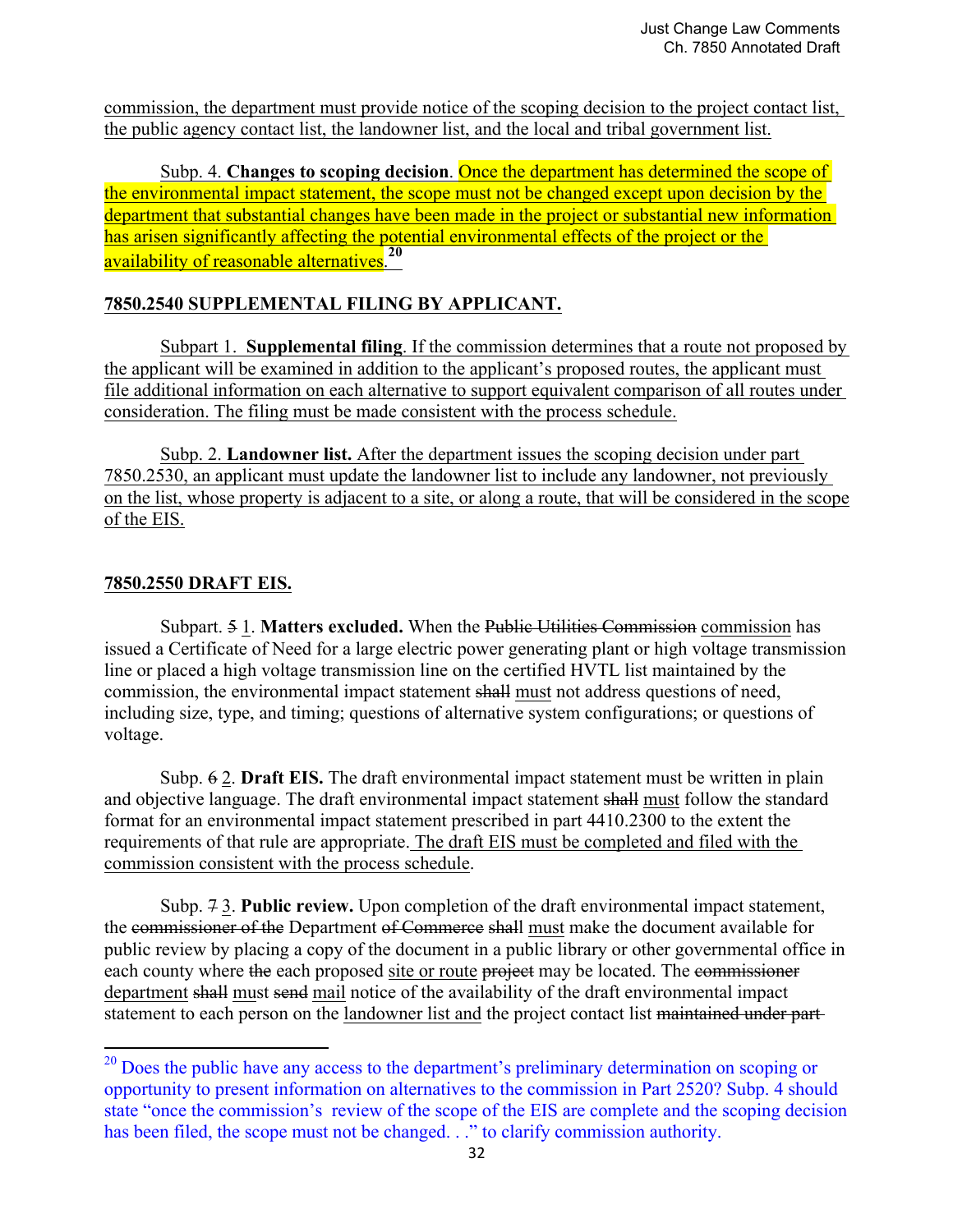7850.2100, subpart 1. The commissioner department shall must also place a notice in the EQB Monitor of the availability of the draft environmental impact statement. The commissioner department shall must post the environmental impact statement on the agency's Web page ifpossible.

 Subp. 8 4. **Informational Environmental review meeting.** The commissioner of the Department of Commerce shall must schedule an informational environmental review meeting to provide an opportunity for the public to comment on the draft environmental impact statement. The meeting must not be held sooner than 20 days after the draft environmental impact statement becomes available. The meeting must be held in a location convenient to persons who live near the proposed project. The commissioner department shall must send mail notice of the informational environmental review meeting to each person on the project contact list maintained under part 7850.2100, subpart 1. The commissioner department shall must also place notice in the EQB Monitor. The informational environmental review meeting may be held just prior to the holding of a contested case hearing on the permit application. The commissioner department shall must hold the record on the environmental impact statement open for receipt of written comments for not less than ten days after the close of the informational environmental review meeting.

 Subp. 9. **Final EIS.** The commissioner of the Department of Commerce shall respond to the timely substantive comments received on the draft environmental impact statement consistent with the scoping decision and prepare the final environmental impact statement. The commissioner may attach to the draft environmental impact statement the comments received and its response to comments without preparing a separate document. The commissioner shall publish notice of the availability of the final environmental impact statement in the EQB Monitor and shall supply a press release to at least one newspaper of general circulation in the areas where the proposed sites or routes are located.

 Subp. 10. **Adequacy determination.** The Public Utilities Commission shall determine the adequacy of the final environmental impact statement. The commission shall not decide the adequacy for at least ten days after the availability of the final environmental impact statement is announced in the EQB Monitor. The final environmental impact statement is adequate if it:

 A. addresses the issues and alternatives raised in scoping to a reasonable extent considering the availability of information and the time limitations for considering the permit application;

B. provides responses to the timely substantive comments received during the draft environmental impact statement review process; and

C. was prepared in compliance with the procedures in parts 7850.1000 to 7850.5600.

If the commission finds that the environmental impact statement is not adequate, the commission shall direct the staff to respond to the deficiencies and resubmit the revised environmental impactstatement to the commission as soon as possible.

 Subp. 11. **Cost.** The applicant for a site permit or route permit shall pay the reasonable costs of preparing and distributing an environmental impact statement. The costs must not be assessed separately from the assessment under part 7850.1800 unless that assessment is inadequate to cover the commissioner's reasonable costs of considering the permit application.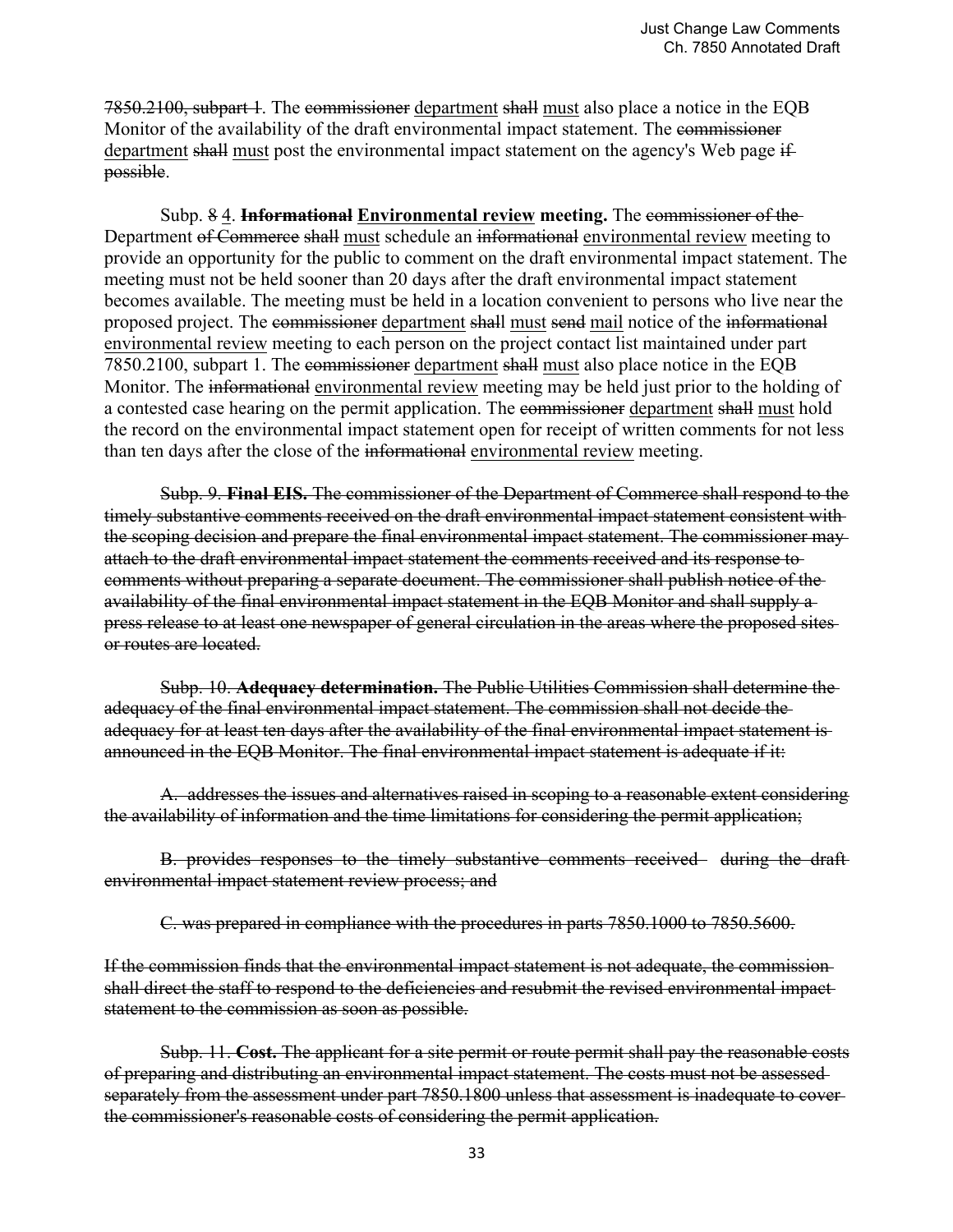Subp. 12. **Environmental review requirements.** The requirements of chapter 4410 and parts 7849.1000 to 7849.2100 do not apply to the preparation or consideration of an environmental impact statement for a large electric power generating plant or high voltage transmission line except as provided in parts 7850.1000 to 7850.5600.

**Statutory Authority:** *MS s 116C.66; 116D.04; 216E.16* **History:** *27 SR 1295; 28 SR 951; L 2005 c 97 art 3 s 19* **Published Electronically:** *October 13, 2009*

# **7850.2570 PUBLIC HEARING.**

Subpart. 1. **Hearing**. After the department files a draft EIS, a public hearing must be held on a site or route permit application as required under Minnesota statutes, section 216E.03, subd. 6.

 Subp. 2. **Public hearing notice.** Notice of the hearing must be coordinated with the administrative law judge. The commission must give notice of the hearing at least ten days, but not more than  $45$  days, before the hearing.<sup>21</sup> The notice must include the following:

A. the time, date, and location of each hearing; and

 B. a statement notifying landowners that the applicant could exercise the power of eminent domain under Minnesota Statutes, 216E.12, to acquire land necessary for the project, along with the phrase, "your property could be in the final route selected."

 Subp. 3. **Notice recipients.** The notice must be sent to the project contact list, the public agency contact list, the landowner list, and by certified mail to the local and tribal government list.

 Subp. 3 4. **Newspaper notice.** The applicant must publish notice of the public hearing in a legal newspaper of general circulation in the county in which the public hearing is to be held. The notice must be published at least 10 days before the date of the public hearing. The applicant must file a copy of the affidavit of publication with the commission within five days of receiving the affidavit.

## **7850.2600 CONTESTED CASE HEARING.**

 

Subpart 1. **Hearing.** The PUC shall hold a contested case hearing after the draft environmental impact statement is prepared on all applications for a site permit or a route permit. The hearing must be conducted by an administrative law judge from the Office of Administrative Hearings pursuant to the contested case procedures of Minnesota Statutes, chapter 14. Notice of the hearing must be given in accordance with Minnesota Statutes, section 216E.03, subdivision 6. At least a portion of the hearing must be held in a county where the proposed large electric power generating plant or high voltage transmission line would be located.

Subp. 2. **Issues.** Once the commission has determined questions of need, including size,

 $^{21}$  Insufficient notice of hearing on draft EIS. Propose at least 20 days.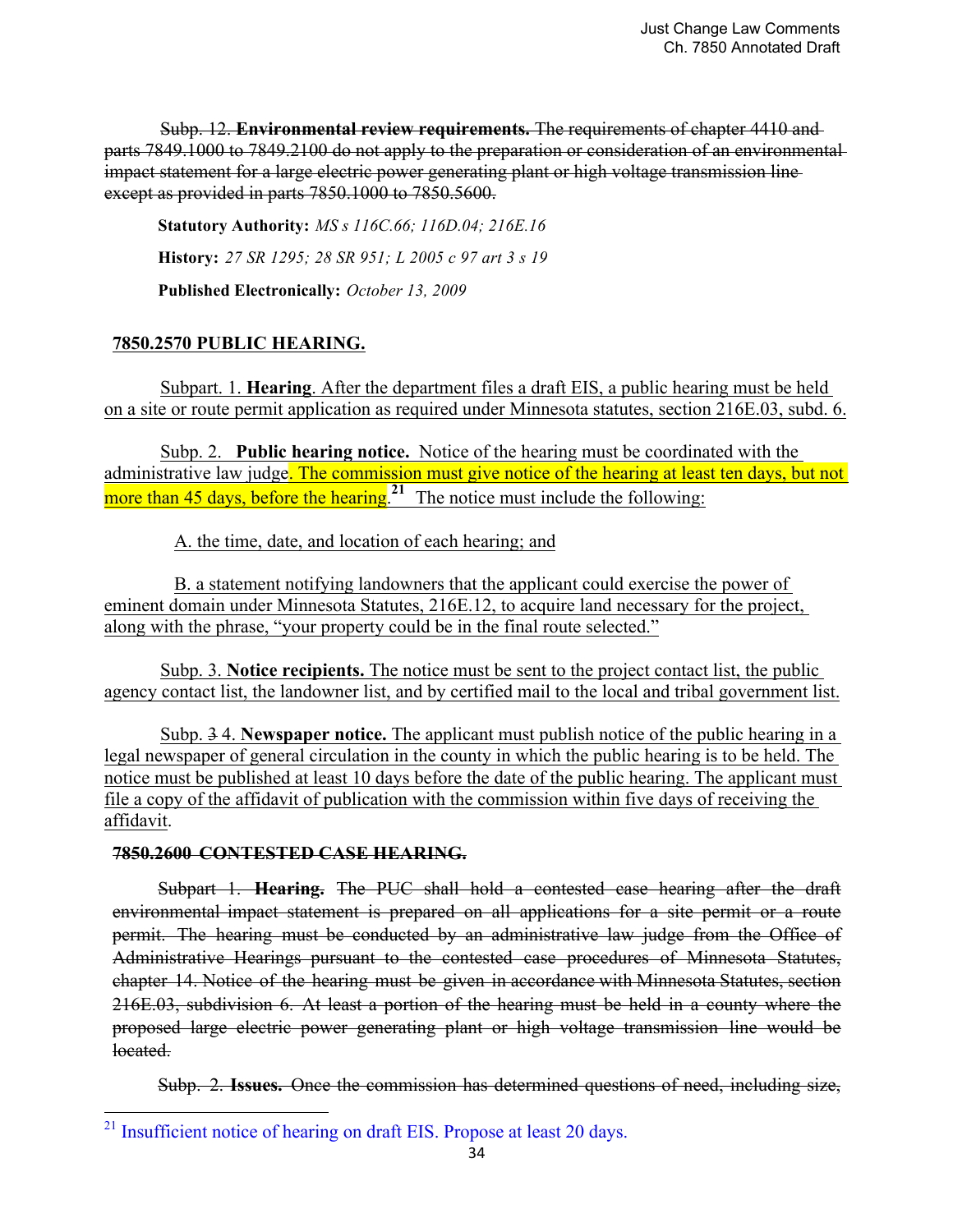type, and timing; questions of system configuration; and questions of voltage, those issues must not be addressed in the contested case hearing.

Subp. 3. **Hearing.** If the commission determines that a hearing to consider both permitting and need issues is feasible, more efficient, and may further the public interest, the commission may decide to hold a hearing. The commission may also elect to hold a joint hearing with other states pursuant to Minnesota Statutes, section 216E.02, subdivision 3.

**Statutory Authority:** *MS s 116C.66; 216E.16*

**History:** *27 SR 1295; L 2005 c 97 art 3 s 19*

**Published Electronically:** *September 18, 2009*

#### **7850.2650. FINAL EIS.**

 

Subpart. 9 1. **Final EIS Contents.** The commissioner of the Department of Commerce shall must respond to the timely substantive comments received on the draft environmental impact statement consistent with the scoping decision and prepare the final environmental impact statement. The commissioner department may attach to the draft environmental impact statement the comments received and its response to comments without preparing a separate document.

 Subp. 2. **Filing and public access.** The Final EIS must be completed and filed with the commission consistent with the process schedule.<sup>22</sup> The commissioner department shall must publish notice of the availability of the final environmental impact statement in the EQB Monitor and shall must supply a press release, containing an electronic link to the final EIS, to at least one newspaper of general circulation in the areas where the proposed sites or routes are located. At the time the final EIS is filed with the commission, the department shall must certify to the commission the document's compliance with the adequacy factors in part 7850.2700, subp. 3 below.

 Subp. 3. **Public comment**. Comments on the final EIS must be filed with the administrative law judge and are due 25 days after the day the final EIS is filed.**<sup>23</sup>**

 Subp. 11 4. **Cost.** The applicant for a site permit or route permit shall must pay the reasonable costs of preparing and distributing an environmental impact statement. The costs must not be assessed separately from the assessment under part 7850.1800 unless that assessment is inadequate to cover the commissioner's department's reasonable costs of considering the permit application.

 Subp. 12 5. **Environmental review requirements.** The requirements of chapter 4410 and parts 7849.1000 to 7849.2100 do not apply to the preparation or consideration of an environmental impact statement for a large electric power generating plant or high voltage transmission line except as provided in parts 7850.1000 to 7850.5600.

<sup>&</sup>lt;sup>22</sup> Final EIS must be completed and filed "before public and evidentiary hearings are completed and subject to review consistent with the process schedule."

 $^{23}$  The 25-day comment period is problematic, especially if the ALJ has set up a process where citizens can ask about the FEIS in the hearing process. Perhaps comments should be due "before the close of the administrative record or within 25 days after filing, whichever comes later."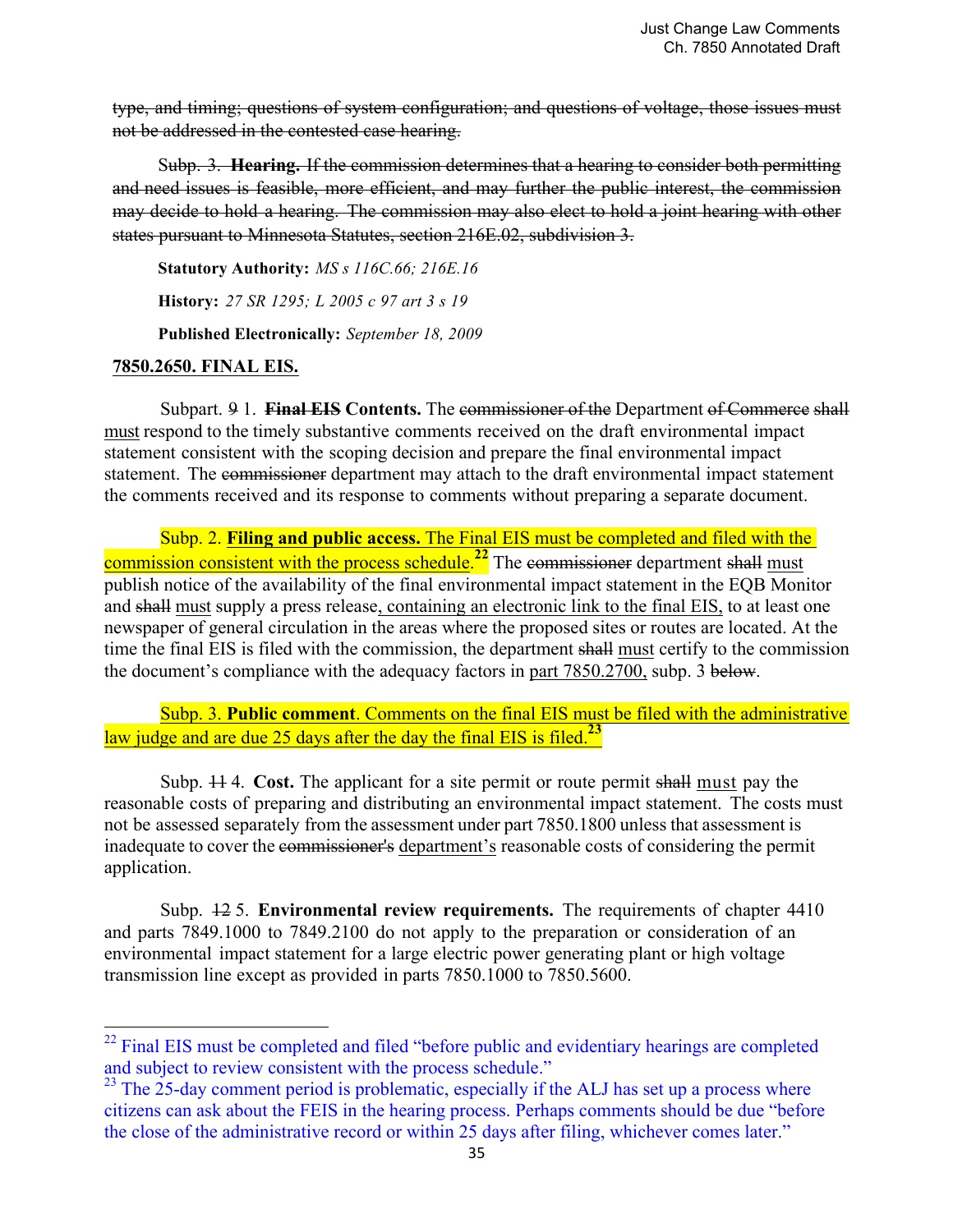## **7850.2675 PROCEDURE AFTER ADMINISTRATIVE LAW JUDGE REPORT.**

 Subpart 1. **Parties.** Parties must file exceptions to an administrative law judge's report as required by part 7829.2700.

 Subp. 2. **Participating agencies**. A state or federal agency participating in a route or site permit process under this chapter must file final comments in the case within the same time period that exceptions are due for parties under part 7829.2700.

#### **7850.2700 FINAL DECISION.**

Subpart 1. **Timing.** The commission shall must make a final decision on a site permit or a route permit application within 60 days after receipt of the report of the administrative law judge. A final decision must be made within one year after the commission's determination that an application is complete. The commission may extend this time limit for up to three months for just cause or upon agreement of the applicant.

Subp. 2. **EIS adequacy.** The commission shall must not make a final decision on a permit until the commission has found the environmental impact statement to be adequate.

Subp. 40 3. Adequacy determination. The Public Utilities Commission shall must determine the adequacy of the final environmental impact statement. The commission shall must not decide the adequacy for at least ten days after the availability of the final environmental impact statement is announced in the EQB Monitor. The final environmental impact statement is adequate if it:

 A. addresses the issues and alternatives raised in scoping to a reasonable extent considering the availability of information and the time limitations for considering the permit application;

> B. provides responses to the timely substantive comments received during the draft environmental impact statement review process; and

C. was prepared in compliance with the procedures in parts 7850.1000 to 7850.5600.

If the commission finds that the environmental impact statement is not adequate, the commission shall must direct the staff department to respond to the deficiencies and resubmit the revised environmental impact statement to the commission as soon as possible.

Subp. 34. **Certificate of need decision.** The PUC commission shall must not make a final decision on a permit for a project that requires a Certificate of Need from the Public Utilities Commission commission until the applicant has obtained the necessary approval.

Subp. 4-5. **Notice.** The PUC commission shall must publish notice of its final permit decision in the State Register within 30 days of the date the commission makes the decision. The PUC commission shall must also publish notice in the EQB Monitor. The PUC commission shall must mail notice of its final permit decision to those persons whose names are on the project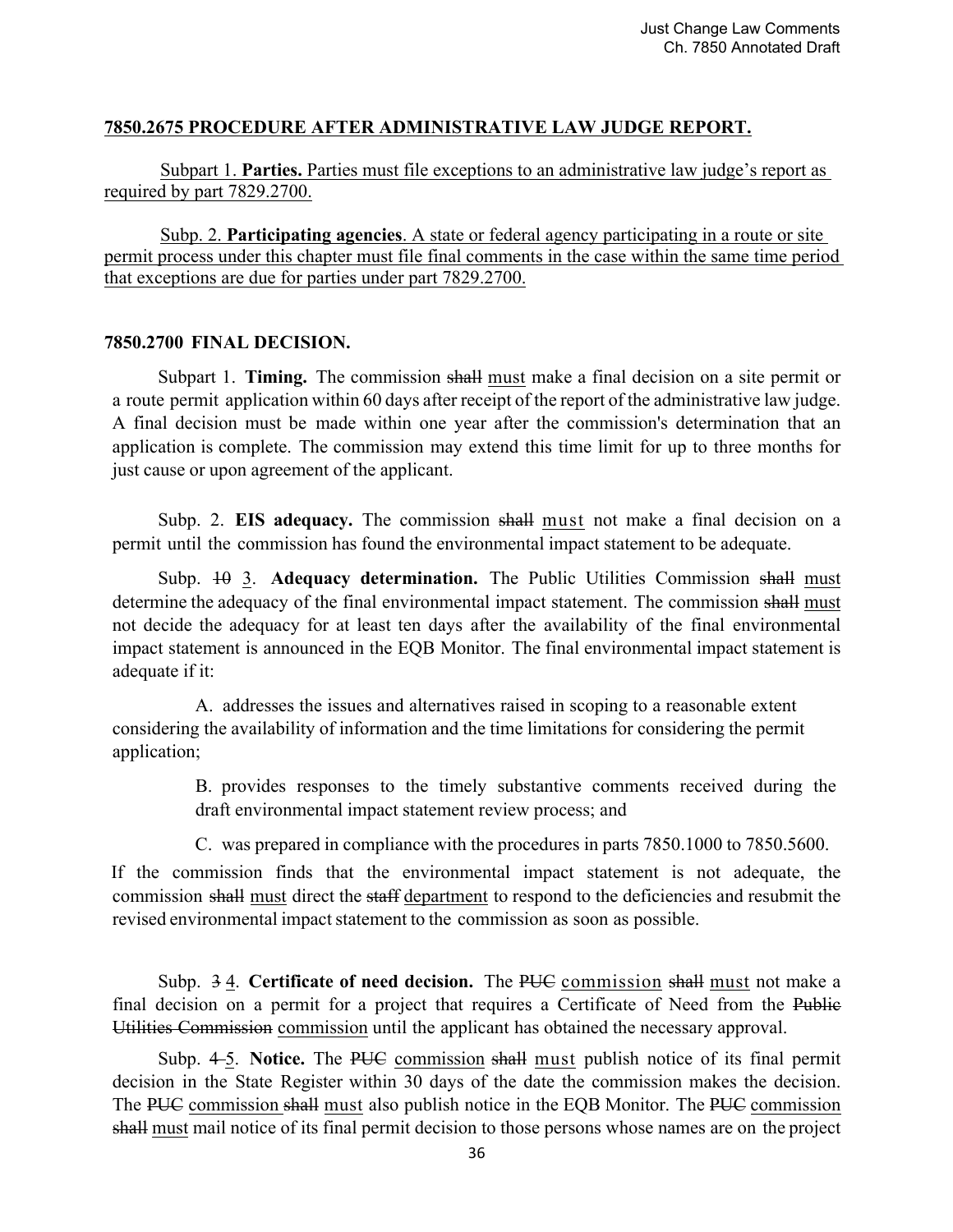contact list. The PUC commission shall must post notice of the final decision on the agency's Web page, if possible.

**Statutory Authority:** *MS s 116C.66; 216E.16* **History:** *27 SR 1295; L 2005 c 97 art 3 s 19* **Published Electronically:** *September 18, 2009*

# **ALTERNATIVE REVIEW PROCESS**

#### **7850.2800 ELIGIBLE PROJECTS.**

Subpart 1. **Eligible projects.** An applicant for a site permit or a route permit for one of the following projects may elect to follow the procedures of parts 7850.2800 7850.3700 to 7850.3900 instead of the full permitting procedures in parts 7850.1700 7850.2500 to 7850.2700:

A. large electric power generating plants with a capacity of less than 80 megawatts;

B. large electric power generating plants that are fueled by natural gas;

C. high voltage transmission lines of between 100 and 200 kilovolts;

D. high voltage transmission lines in excess of 200 kilovolts and less than five miles in length in Minnesota;

E. high voltage transmission lines in excess of 200 kilovolts if at least 80 percent of the distance of the line in Minnesota will be located along existing high voltage transmission line rights-of-way;

F. a high voltage transmission line service extension to a single customer between 200 and 300 kilovolts and less than ten miles in length; and

G. a high voltage transmission line rerouting to serve the demand of a single customer when the rerouted line will be located at least 80 percent on property owned or controlled by the customer or the owner of the transmission line; and.

H. large electric power generating plants that are powered by solar energy.

Subp. 2. **Notice to PUC commission.** An applicant for a permit for one of the qualifying projects in subpart 1, who intends to follow the alternative review procedures, of parts 7850.2800 to 7850.3700, shall must notify the PUC commission of such intent, in writing, at least ten days before submitting an application for the project the time the applicant files a draft permit application under part 7850.1640.

**Statutory Authority:** *MS s 116C.66; 216E.16* **History:** *27 SR 1295; L 2005 c 97 art 3 s 19* **Published Electronically:** *September 18, 2009*

## **7850.2900 PERMIT APPLICATION UNDER ALTERNATIVE PROCESS.**

Part 7850.1700, regarding submission of a permit application, applies to projects being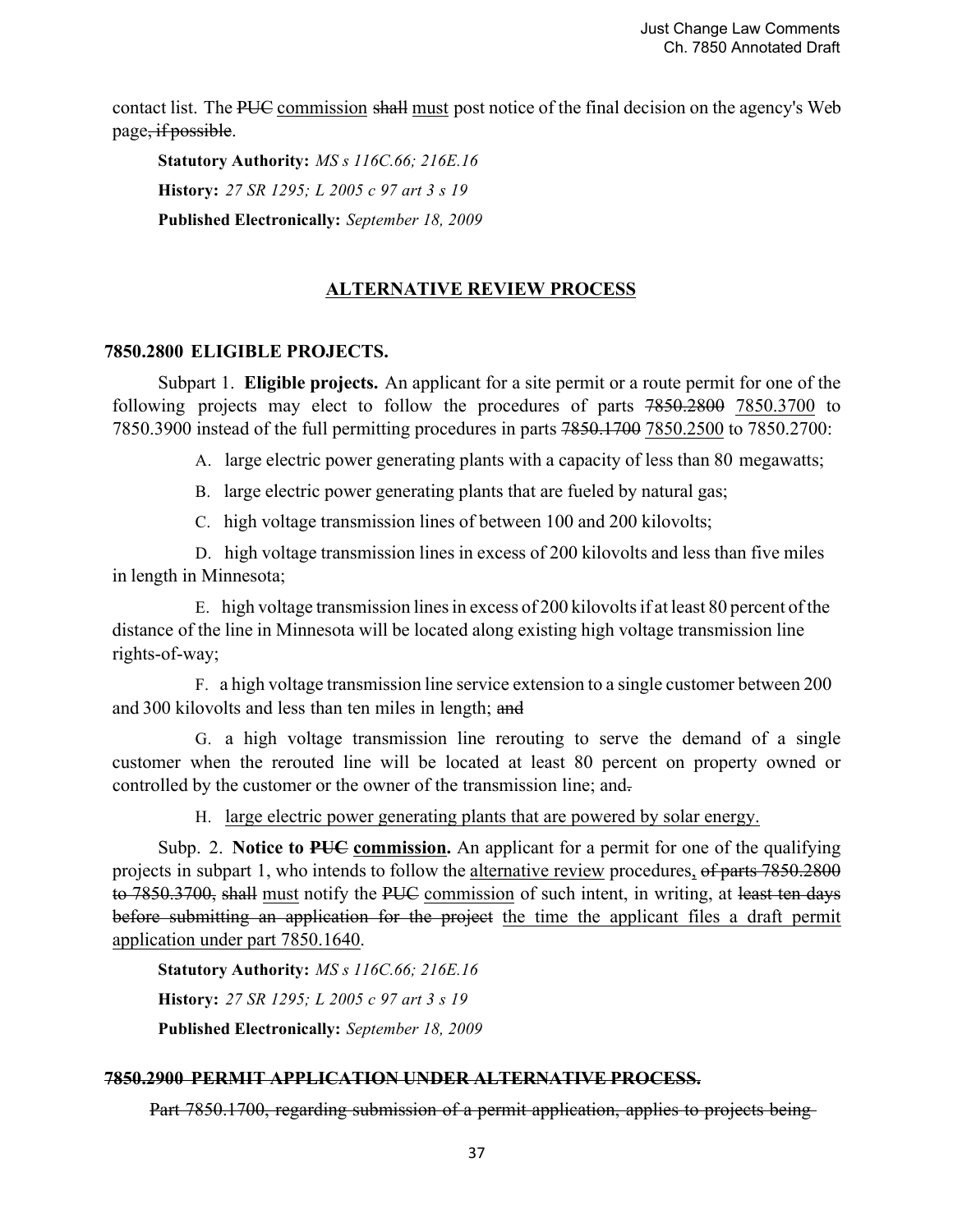considered under the alternative permitting process.

**Statutory Authority:** *MS s 116C.66; 216E.16* **History:** *27 SR 1295* **Published Electronically:** *September 18, 2009*

#### **7850.3000 PERMIT FEES.**

Part 7850.1800, regarding permit fees, applies to projects being considered under the alternative permitting process.

**Statutory Authority:** *MS s 116C.66; 216E.16* **History:** *27 SR 1295* **Published Electronically:** *September 18, 2009*

#### **7850.3100 CONTENTS OF APPLICATION.**

The applicant shall include in the application the same information required in part 7850.1900, except the applicant need not propose any alternative sites or routes to the preferred site or route. If the applicant has rejected alternative sites or routes, the applicant shall include in the application the identity of the rejected sites or routes and an explanation of the reasons for rejecting them.

**Statutory Authority:** *MS s 116C.66; 216E.16* **History:** *27 SR 1295* **Published Electronically:** *September 18, 2009*

#### **7850.3200 APPLICATION REVIEW.**

Part 7850.2000 regarding the commission's review of the application, applies to projects being considered under the alternative permitting process.

**Statutory Authority:** *MS s 116C.66; 216E.16* **History:** *27 SR 1295; L 2005 c 97 art 3 s 19* **Published Electronically:** *September 18, 2009*

#### **7850.3300 PROJECT NOTICE.**

Part 7850.2100, regarding obligations to give notice of the project, applies to projects being considered under the alternative permitting process.

**Statutory Authority:** *MS s 116C.66; 216E.16* **History:** *27 SR 1295* **Published Electronically:** *September 18, 2009*

#### **7850.3400 PUBLIC ADVISOR.**

Part 7850.2200, regarding appointment of a public advisor, applies to projects being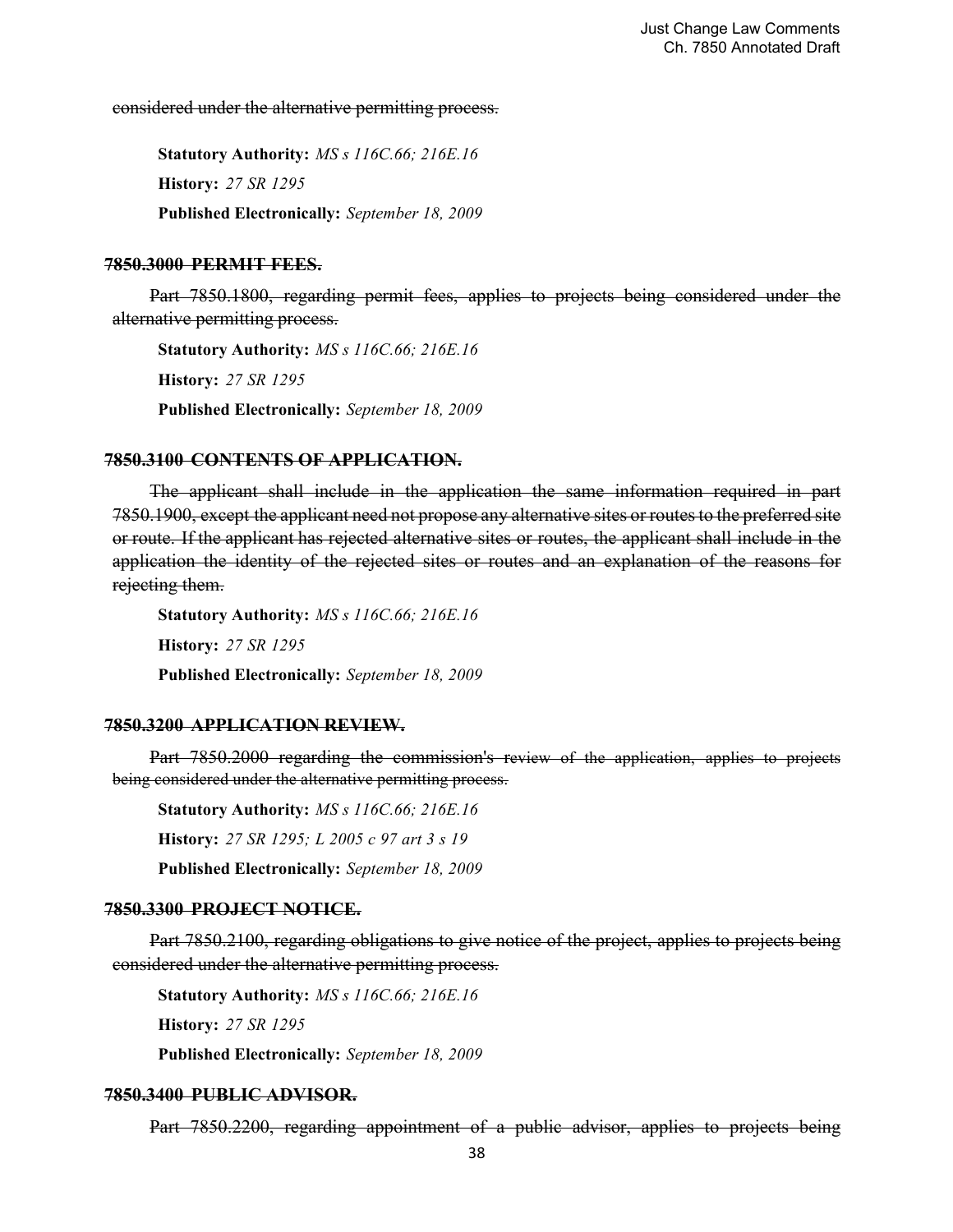considered under the alternative permitting process.

**Statutory Authority:** *MS s 116C.66; 216E.16* **History:** *27 SR 1295* **Published Electronically:** *September 18, 2009*

#### **7850.3500 PUBLIC MEETING**.

Subpart 1. **Public meeting.** Part 7850.2300, subparts 1 to 4, apply to projects being considered under the alternative permitting process.

Subp. 2. **Environmental assessment.** At the public meeting, the public shall be provided an opportunity to comment on the scope of the environmental assessment in accordance with part 7850.3700.

**Statutory Authority:** *MS s 116C.66; 216E.16* **History:** *27 SR 1295* **Published Electronically:** *September 18, 2009*

#### **7850.3600 CITIZEN ADVISORY TASK FORCE.**

Part 7850.2400, regarding the appointment of a citizen advisory task force, applies to projects being considered under the alternative permitting process.

**Statutory Authority:** *MS s 116C.66; 216E.16* **History:** *27 SR 1295* **Published Electronically:** *September 18, 2009*

## **7850.3700 ENVIRONMENTAL ASSESSMENT PREPARATION.**

 Subpart 1. **Environmental assessment required.** The commissioner of the Department of Commerce shall must prepare an environmental assessment on each proposed large electric power generating plant and each proposed high voltage transmission line being reviewed under the alternative permitting process in parts 7850.2800 to 7850.3900, subject to the alternative review process. The environmental assessment must contain information on the human and environmental impacts of the proposed project and of alternative sites or routes identified by the commissioner and the department and shall must address mitigating measures for all sites or routes considered.

Subp. 2. **Scoping process.**

 A. The commissioner of the Department of Commerce shall provide the public with an opportunity to participate in the development of the scope of the environmental assessment by holding a public meeting and by soliciting public comments. The public meeting required underpart 7850.3500 satisfies the requirement to hold a scoping meeting. The commissioner shall mail notice of the meeting to those persons on either the general list or the project contact list at least ten days before the meeting. The commissioner shall provide at least seven days from the day of the public meeting for the public to submit comments regarding the scope of the environmental assessment.

At the public information and scoping meeting held under part 7850.2300, the department will conduct the scoping portion of the meeting. At the meeting, the department must provide the public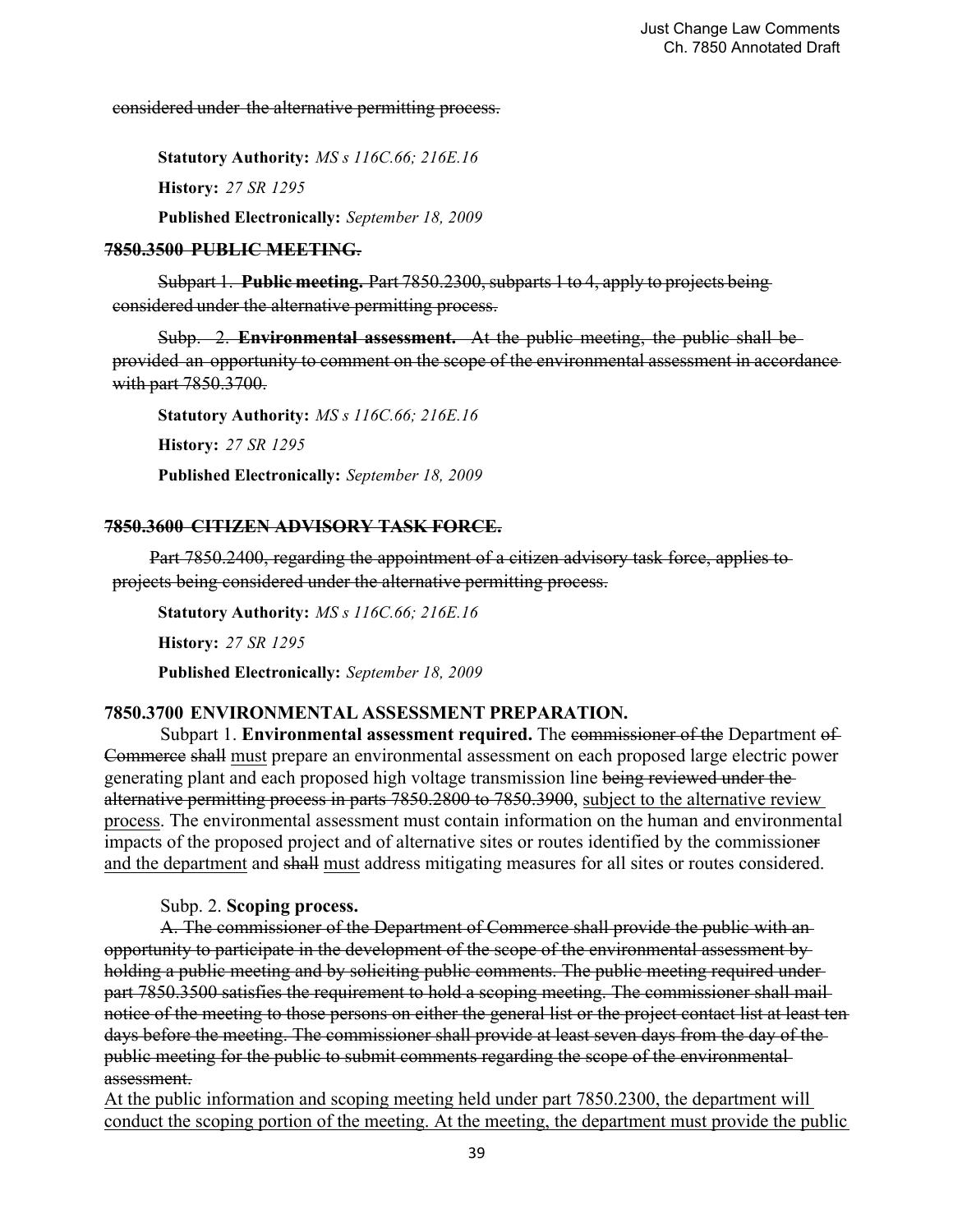with an opportunity to participate in the development of the scope of the environmental impact statement by soliciting public comments. Members of the public must be provided the opportunity to comment on the scope of the EA, including environmental factors, and to submit supporting documentation. The applicant must be provided an opportunity to respond to public input.

## Subp. 3. **Alternative sites or routes.**

 B. The commissioner department shall must include in the scope of the environmental assessment any alternative sites or routes proposed by the citizen advisory task force or by anymember agency of the Environmental Quality Board the commission prior to the close of the scoping period. During the scoping process, any person may suggest an alternative site or route to evaluate in the environmental assessment. A person desiring that a particular site or route be evaluated shall must submit to the commissioner department, during the scoping process, an explanation of why the site or route should be included in the environmental assessment and all supporting information the person wants the commissioner department to consider. The commissioner department shall must provide the applicant with an opportunity to respond to each request that an alternative be included in the environmental assessment. The commissioner department shall must include the suggested site or route in the scope of the environmental assessment only if the commissioner department determines that evaluation of the proposed site or route will assist in the commissioner's ultimate decision on the permit application. Any person may also suggest specific human or environmental impacts that should be included in the environmental assessment.

 Subp. 4. **Public comment**. The department must provide a ten-day comment period following the close of the meeting to allow interested persons an opportunity to submit written comments.**<sup>24</sup>**

# **7850.3720 NOTICE TO COMMISSION.**

The department must notify the commission, prior to filing its scoping decision under part 7850.3730 below, of the alternatives the department intends to include in the scope of the EA. Commission consideration of the department's proposed alternatives must be completed by the time of the commission's decision on record development under part 7850.2120. The department must include in the scope of the EA any alternative identified by the commission.

# **7850.3730 SCOPING DECISION.**

 

 Subpart. 3 1. **Scoping decision.** The commissioner of the Department of Commerce shall must determine the scope of the environmental assessment within ten days after close of the publiccomment period and shall mail notice of the scoping decision to those persons on the project contact list within five days after the decision consistent with the process schedule. Once the commissioner has determined the scope of the environmental assessment, the scope shall must not be changed except upon a decision by the commissioner that substantial changes have been made in the project or substantial new information has arisen significantly affecting the potential

 $^{24}$  Additional time needed (20 days) for substantive comment in alternative review as well.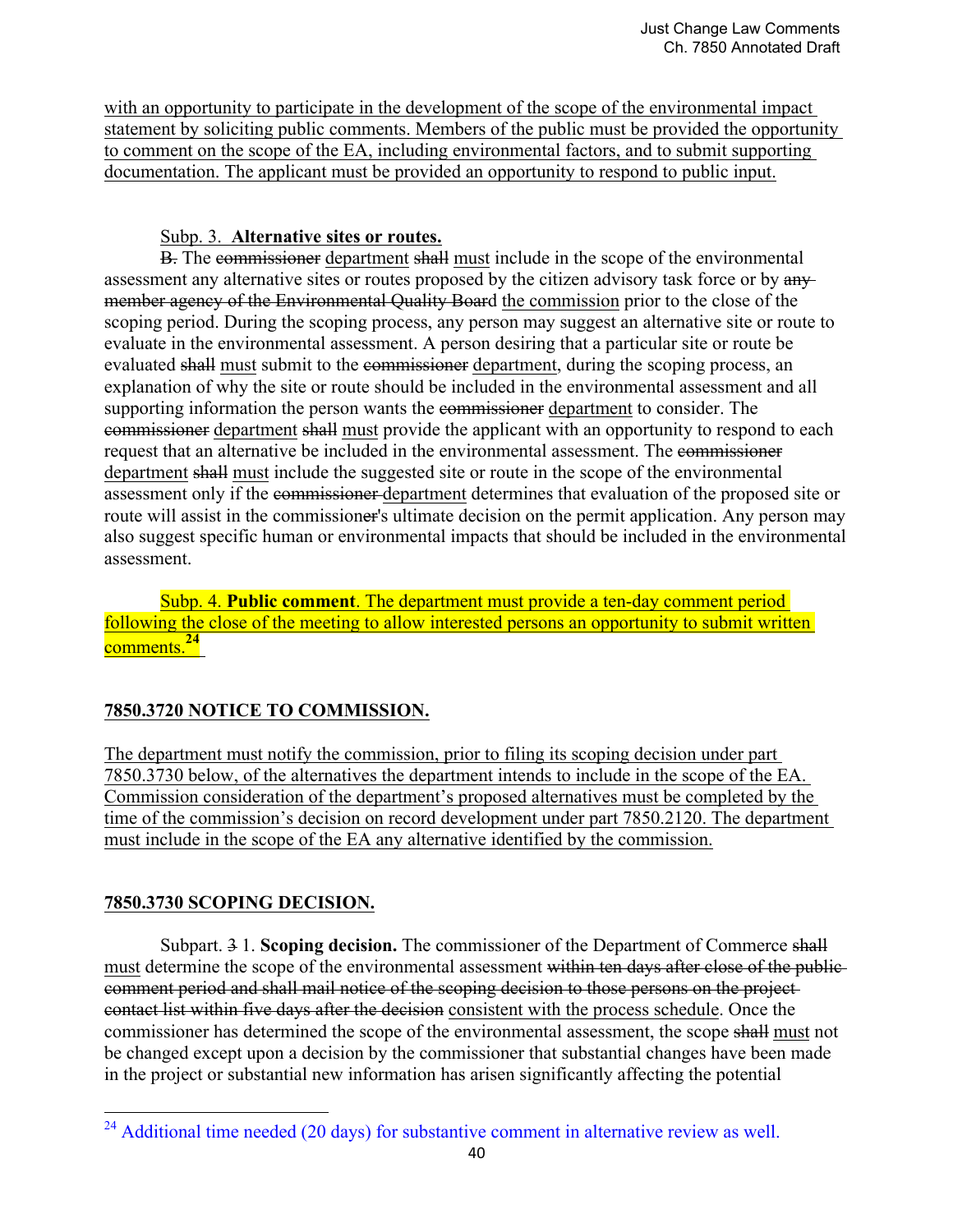environmental effects of the project or the availability of reasonable alternatives. The commissioner shall must also determine as part of the scoping process a reasonable schedule for completion of the environmental assessment. The scoping decision by the commissioner department must identify:

- A. the alternative sites or routes, if any, to be addressed in the environmental assessment;
- B. any specific potential impacts to be addressed;
- C. the schedule for completion of the environmental assessment; and
- D. other matters to be included in the environmental assessment.

 Subp. 2. **Notice of decision**. Within five days after filing the scoping decision with the commission, the department must provide notice of the scoping decision to the project contact list, the public agency contact list, the landowner list, and the local and tribal government contact list.

 Subp. 5 3. **Alternatives to be included in EA.** Any alternative identified by the commission and the applicant must be included and considered in the EA.

# **7850.3740 SUPPLEMENTAL FILING BY APPLICANT.**

 Subpart 1. **Supplemental filing**. If the commission determines that a route not proposed by the applicant will be examined in addition to the applicant's proposed routes, the applicant must file additional information on each alternative to support equivalent comparison of all routes under consideration. The filing must be made following consistent with the process schedule.

 Subp. 2. **Landowner list**. After the department issues the scoping decision under part 7850.3730, an applicant must update the landowner list maintained under part 7850.1610 to include any landowner, not previously on the list, whose property is adjacent to a site, or along a route, that will be considered in the scope of the EA.

# **7850.3750 ENVIRONMENTAL ASSESSMENT.**

Subpart. 4-1. **Content of environmental assessment.** The environmental assessment must include:

A. a general description of the proposed facility;

B. a list of any alternative sites or routes that are addressed;

 C. a discussion of the potential impacts of the proposed project and each alternative site or route on the human and natural environment;

 D. a discussion of mitigative measures that could reasonably be implemented to eliminate or minimize any adverse impacts identified for the proposed project and each alternative site or route analyzed;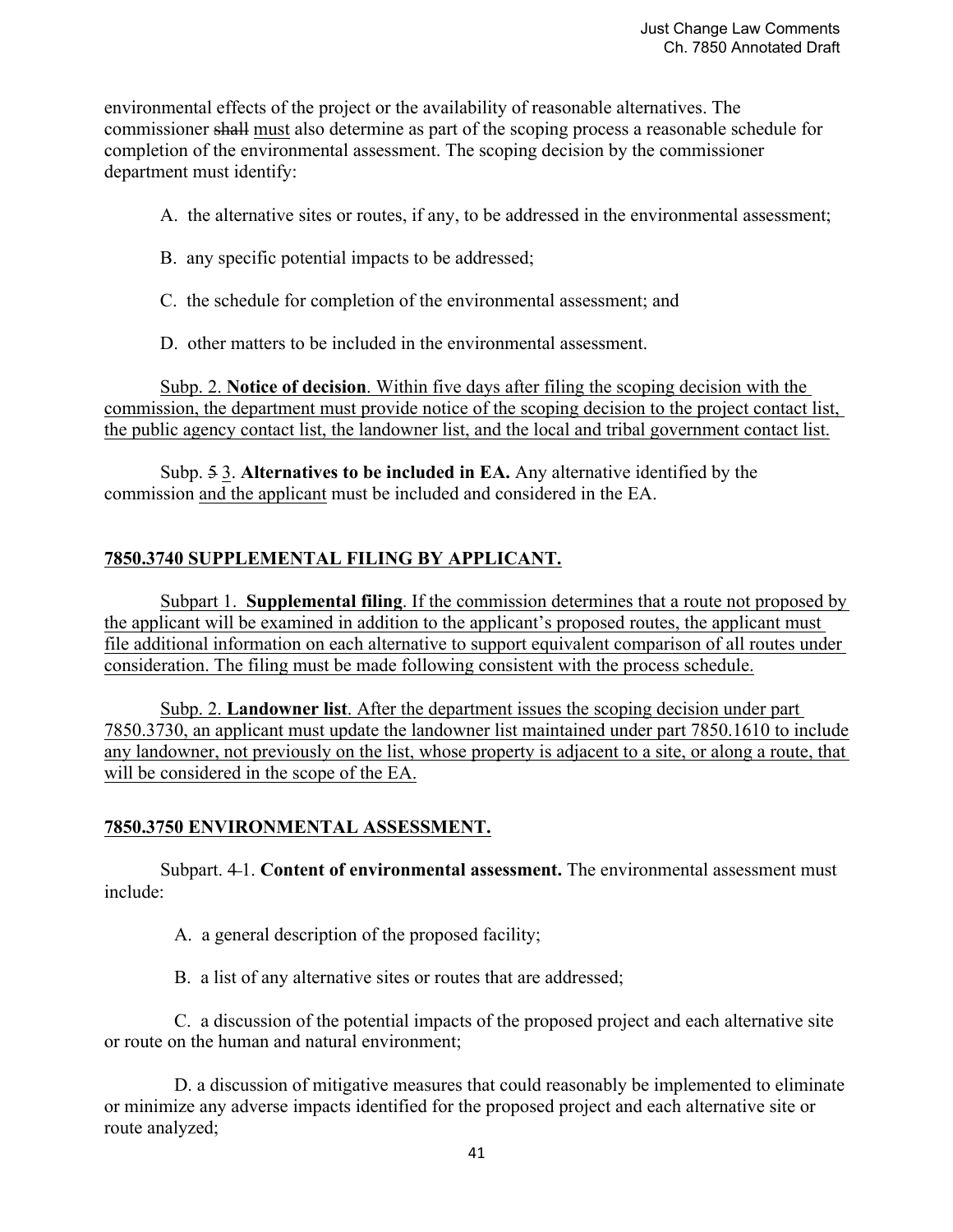E. an analysis of the feasibility of each alternative site or route considered; a list of permits required for the project; and

F. a discussion of other matters identified in the scoping process.

 Subp. 5 2 . **Time frame for completion of environmental assessment.** The commissioner of the Department of Commerce shall complete the environmental assessment in accordance with the schedule established during the scoping process. In establishing the schedule for completion of the environmental assessment, the commissioner shall take into account any applicable statutory deadlines, the number and complexity of the alternatives and impacts to be addressed, the status of other proceedings affecting the project, and the interests of the public, the applicant, and the commissioner. The environmental assessment must be filed with the commission consistent with the process schedule.

 Subp. 6 3 . **Notification of availability of environmental assessment.** Upon completion of the environmental assessment, the commissioner shall department must file the EA with the commission and publish notice in the EQB Monitor of the availability of the environmental assessment. and The department must also mail notice of the availability of the document to those persons on the landowner list and on the project contact list. The commissioner department shall provide a copy of the environmental assessment to any public agency with authority to permit or approve the proposed project. The commissioner department shall must post the environmental assessment on the agency's Web page, if possible.

 Subp. 7 4. **Matters excluded.** When the Public Utilities Commission has issued a Certificate of Need for a large electric power generating plant or high voltage transmission line or placed a high voltage transmission line on the certified HVTL list maintained by the commission, the environmental assessment shall must not address questions of need, including size, type, and timing; questions of alternative system configurations; or questions of voltage.

 Subp. 8 5. **No additional environmental review.** An environmental assessment must be the only state environmental review document required to be prepared by the commissioner of the Department of Commerce on a project qualifying for review under the alternative review process.<sup>25</sup> No environmental assessment worksheet or environmental impact statement shall be required. Environmental review at the certificate of need stage before the Public Utilities Commission must be performed in accordance with parts 7849.1000 to 7849.2100.

 Subp. 9 6. **Cost.** The cost of the preparation of an environmental assessment must be assessed to the applicant as part of the application fee pursuant to part 7850.1800.

**Statutory Authority:** *MS s 116C.66; 116D.04; 216E.16* **History:** *27 SR 1295; 28 SR 951; L 2005 c 97 art 3 s 19* **Published Electronically:** *October 13, 2009*

 

 $^{25}$  Subp. 5 should have a qualifier, with no additional environmental review "unless the record developed in the course of alternative review shows that there is a potential for significant environmental effects resulting from the project, in accordance with Minnesota Statutes section 116D.04, subd. 2a.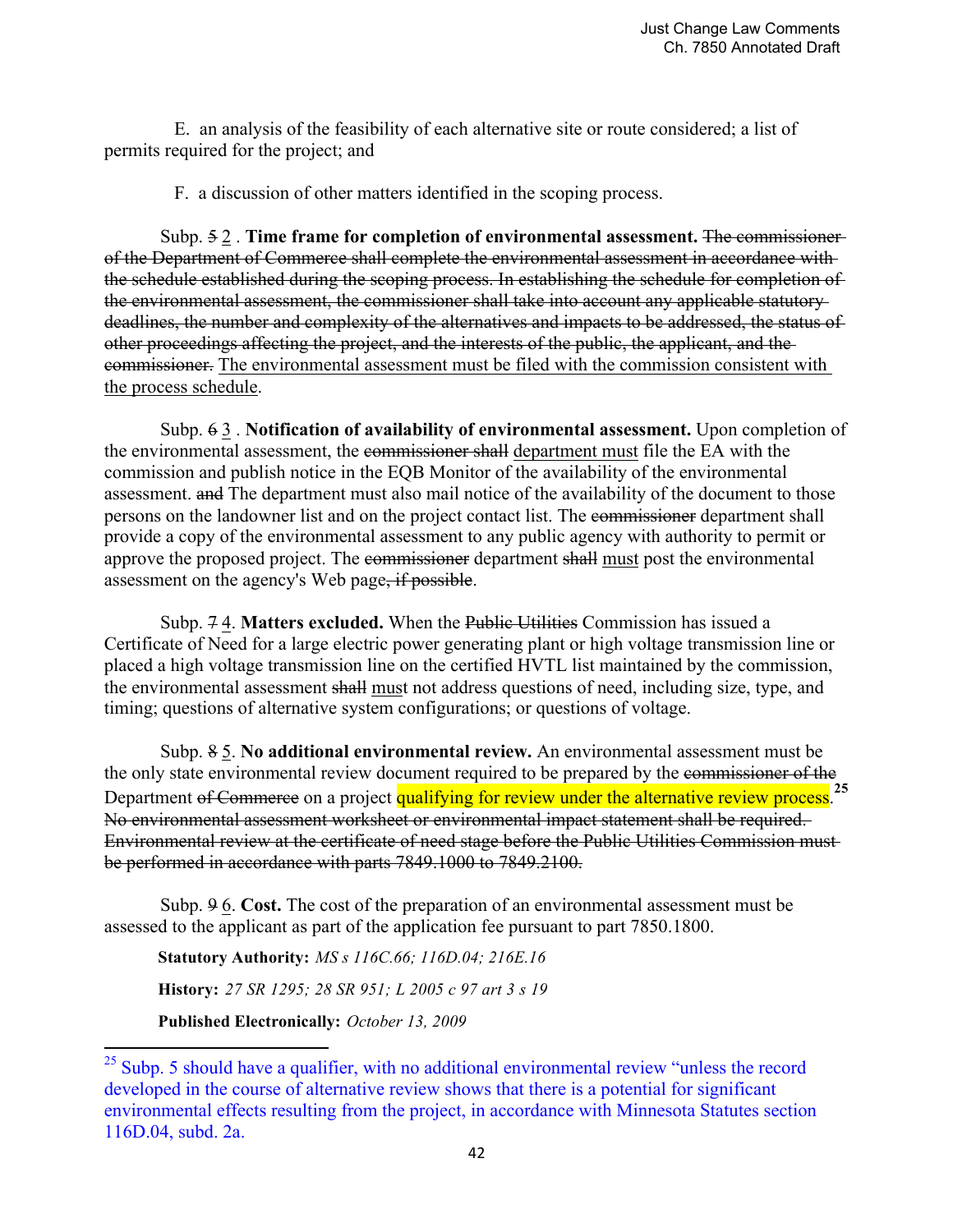## **7850.3800 PUBLIC HEARING.**

 Subpart 1. **Public hearing.** The PUC shall hold a public hearing once the environmental assessment has been completed. The commission must hold a public hearing, conducted by an administrative law judge, on a site or route permit application as required under Minnesota Statutes, section 216E.04. Notice of the hearing shall be given in accordance with Minnesota-Statutes, section 216E.03, subdivision 6. At least a portion of the hearing shall must be held in a each county where the proposed large electric power generating plant or high voltage transmission line would be located.

 Subp. 2. **Public hearing notice.** The commission must give notice of the hearing at least ten days, but not more than 45 days,**<sup>26</sup>** before the hearing. The notice must include the following:

A. the time, date, and location of each hearing; and

 B. a statement notifying landowners that the applicant could exercise the power of eminent domain under Minnesota Statutes, 216E.12, to acquire land necessary for the project, along with the phrase, "your property could be in the final route selected."

Subp. 3. **Notice recipients.** The notice must be sent to the following:

A. the project contact list;

B. the public agency contact list;

C. the landowner list; and

D. the local and tribal government contact list, by certified mail.

 Subp. 2 4. **Hearing examiner.** The commission shall appoint a person to act as the hearing examiner at the public hearing. The hearing examiner may be an employee of the PUC. The hearing examiner shall set the date and place for the hearing and provide notice to the public. The hearing examiner may make such rulings as are required to conduct the hearing in a fair, impartial, and expeditious manner, including the authority to maintain decorum at the hearing, to exclude repetitious or irrelevant testimony, to limit the amount of time for oral testimony, and to continue the hearing from time to time as needed. Persons may testify at the hearing without being first sworn under oath. The hearing examiner shall ensure that the record created at the hearing is preserved and transmitted to the commission. An audio recording of the hearing must be made, unless the commission determines that a court reporter is appropriate.<sup>27</sup> The hearing examiner shall must not prepare a report or make any recommendation to the commission unless the commission requests the hearing examiner administrative law judge to do so.

Subp. 3 5. **Hearing procedure.** The hearing must be conducted in the following manner,

 

 $^{26}$  Should be at least 20 days, rather than at least 10.

<sup>&</sup>lt;sup>27</sup> Restore highlighted sentence of existing rule language. Holding a hearing with no record and no report is not meaningful public participation and will create a poor quality administrative record.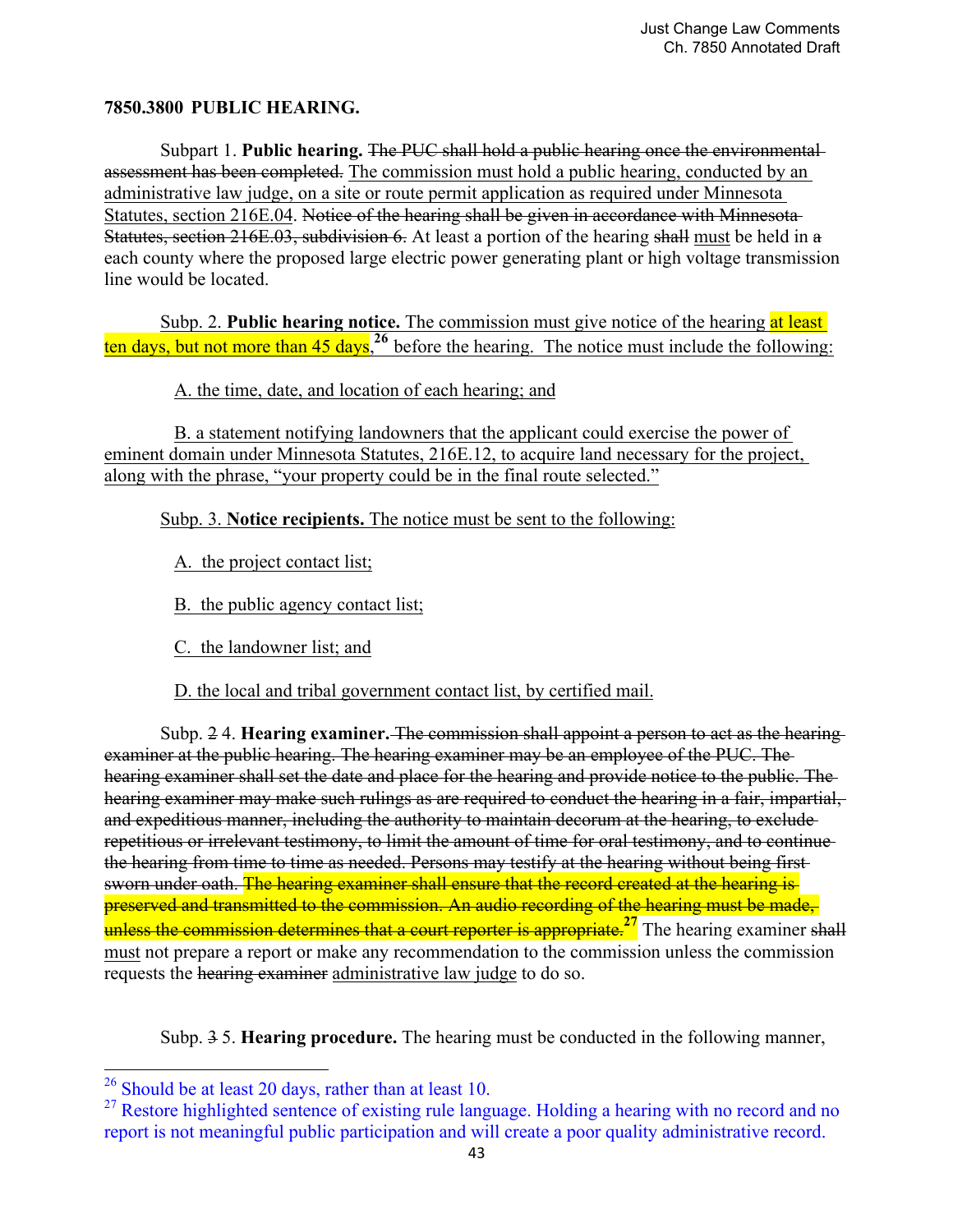although the hearing examiner administrative law judge may vary the order in which the hearing proceeds:

 A. the staff shall must make a brief presentation to describe the project, explain the process to be followed, and introduce documents to be included in the record, including the application, the environmental assessment, and various procedural documents;

 B. the applicant shall introduce its evidence by way of testimony and exhibits the department shall must introduce information for developing the record and offer the project's environmental assessment for inclusion in the record;

 C. the public must be afforded an opportunity to make an oral presentation, present documentary evidence, and ask questions of the applicant and agency staff;

 D. the hearing examiner administrative law judge shall must provide a period of not less than ten days for the submission of written comments into the record after the close of the hearing; and

 E. the hearing examiner administrative law judge shall must transmit the complete record created at the hearing, including all written comments, to the commission within five days of the close of the record, unless the hearing examiner administrative law judge has been requested by the commission to prepare a report.

 Subp. 4 6. **Issues.** Once the Public Utilities Commission has determined questions of need, including size, type, and timing; questions of system configurations; and questions of voltage, those issues must not be addressed in the public hearing.

 Subp. 57. **Environmental assessment.** Interested persons may comment upon the environmental assessment at the public hearing. Comments on the environmental assessment shall must become part of the record in the proceeding but the commission shall must not be required to revise or supplement the environmental assessment document.

Subp. 8. **Public comment**. Public comments must be filed within ten days after the close of the public hearing.

**Statutory Authority:** *MS s 116C.66; 216E.16*

**History:** *27 SR 1295; L 2005 c 97 art 3 s 19*

**Published Electronically:** *September 18, 2009*

## **7850.3900 FINAL DECISION.**

Subpart 1. **Timing.** The commission shall must make a final decision on a site permit or a route permit application within 60 days after receipt of the record from the hearing examiner administrative law judge. A final decision must be made within six months after the commission's determination that an application is complete. The commission may extend this time limit for up to three months for just cause or upon agreement of the applicant.

Subp. 2. **Completeness of environmental assessment.** At the time the commission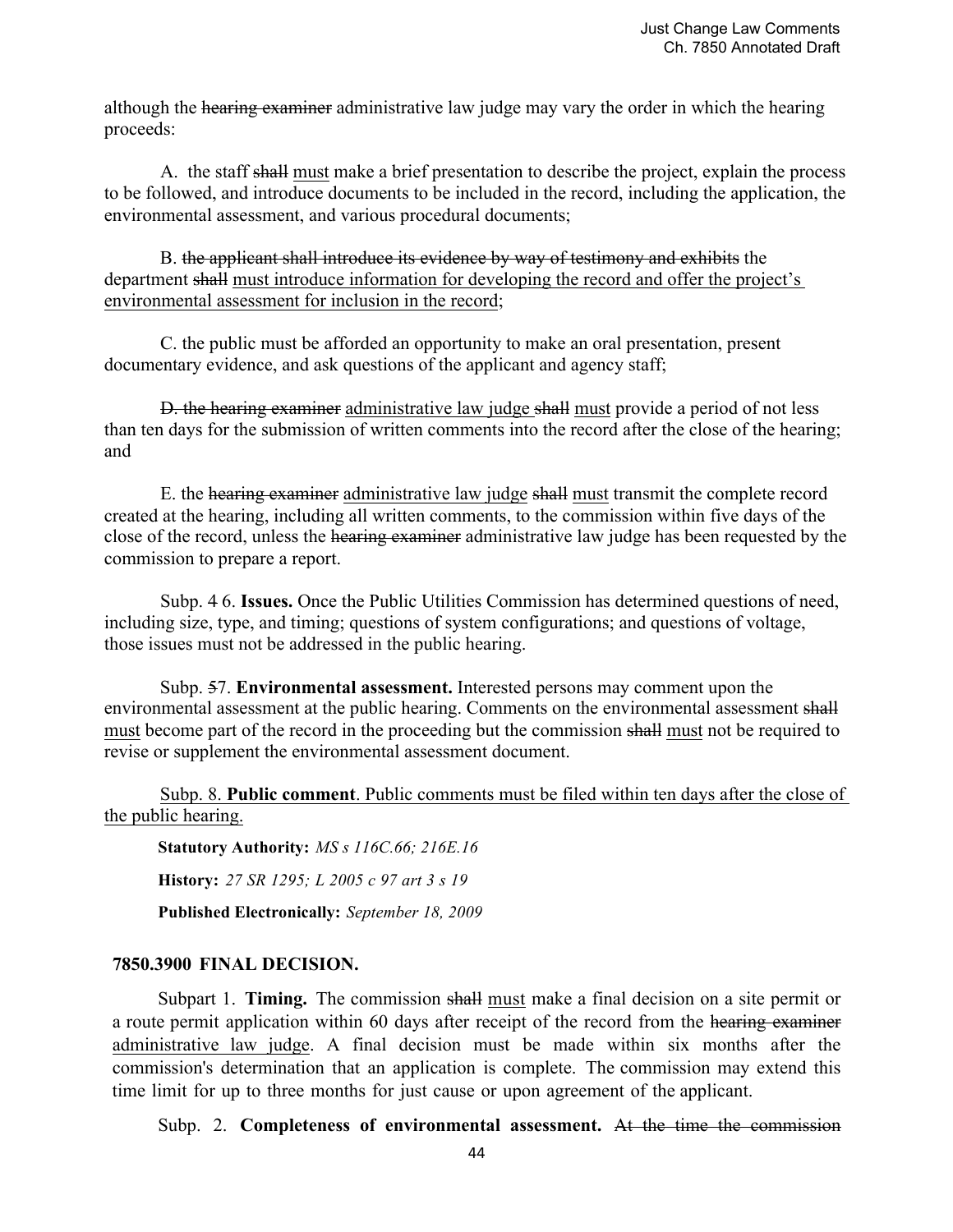makes Before making a final decision on the permit application, the commission shall must determine whether the environmental assessment and the record created at the public hearing address the issues identified in the scoping decision.

Subp. 3. **Certificate of need decision.** The PU<del>C</del> commission shall must not make a final decision on a permit for a project that requires a certificate of need from the Public Utilities Commission until the applicant has obtained the necessary approval from the Public Utilities Commission.

Subp. 4. **Notice.** The PUC commission shall must publish notice of its final permit decision in the State Register within 30 days of the day the commission makes the decision. The PUC commission shall must also publish notice in the EQB Monitor. The PUC commission shall must mail notice of its final permit decision to those persons whose names are on the project contact list. The PUC commission shall must post notice of the final decision on the agency's Web page, if possible.

**Statutory Authority:** *MS s 116C.66; 216E.16*

**History:** *27 SR 1295; L 2005 c 97 art 3 s 19*

**Published Electronically:** *September 18, 2009*

## **FACTORS FOR COMMISSION CONSIDERATION**

#### **7850.4000 STANDARDS AND CRITERIA**

No site permit or route permit shall be issued in violation of the site selection standards and criteria established in Minnesota Statutes, sections 216E.03 and 216E.04, and in rules adopted by the commission. The commission shall issue a permit for a proposed facility when the commission finds, in keeping with the requirements of the Minnesota Environmental Policy Act, Minnesota Statutes, chapter 116D, and the Minnesota Environmental Rights Act, Minnesota Statutes, chapter 116B, that the facility is consistent with state goals to conserve resources, minimize environmental impacts, and minimize human settlement and other land use conflicts and ensures the state's electric energy security through efficient, cost-effective power supply and electric transmission infrastructure**. 28**

**Statutory Authority:** *MS s 116C.66; 216E.16* **History:** *27 SR 1295; L 2005 c 97 art 3 s 19* **Published Electronically:** *September 18, 2009*

#### **7850.4100 FACTORS CONSIDERED.**

 

In determining whether to issue a permit for a large electric power generating plant or a high

<sup>&</sup>lt;sup>28</sup> Restore highlighted sentence of existing rule language (potentially excluding the first sentence, which is a direct duplication of statutory provisions). A standard is necessary to organize the record and frame the reason for consideration of factors in the section (7850.4100) below.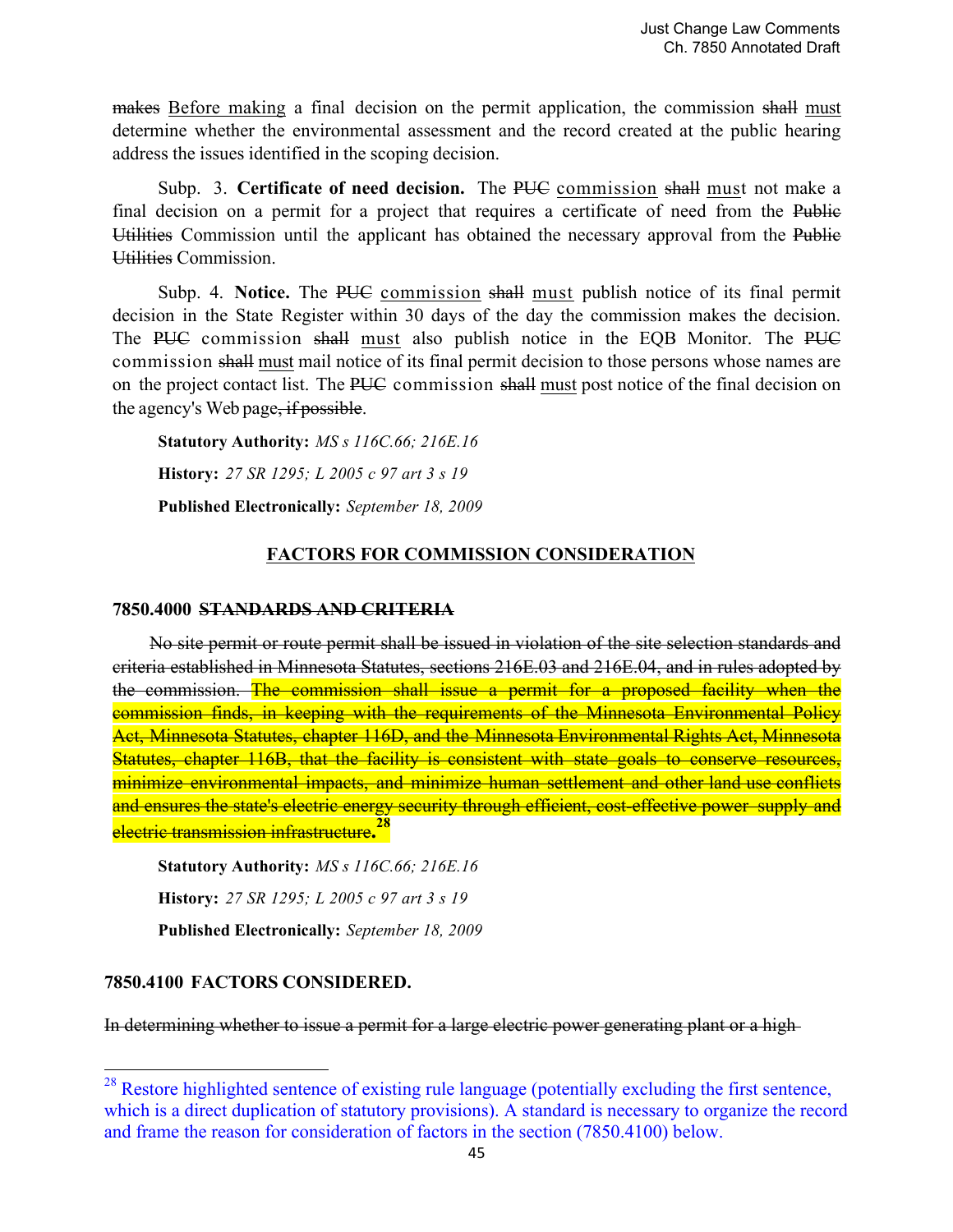voltage transmission line, the commission shall consider the following In determining whether to issue a site or route permit under this chapter, the commission must consider the factors set forth in Minnesota Statutes, section 216E.03, subd. 7, as well as the following:

A. effects on human settlement, including, but not limited to, displacement, noise, aesthetics, cultural values, recreation, and public services<sup>29</sup>;

B. effects on public health and safety;

 C. effects on land-based economies, including, but not limited to, agriculture, forestry, tourism, and mining;

D. effects on archaeological and historic resources;

 E. effects on the natural environment, including effects on air and water quality resources and flora and fauna;

F. effects on rare and unique natural resources;

 G. application of design options that maximize energy efficiencies, mitigate adverse environmental effects, and could accommodate expansion of transmission or generating capacity;

 H. use or paralleling of existing rights-of-way, survey lines, natural division lines, and agricultural field boundaries;

I. use of existing large electric power generating plant sites;

 J. use of existing transportation, pipeline, and electrical transmission systems or rights-ofway;

K. electrical system reliability;

 L. costs of constructing, operating, and maintaining the facility which are dependent on design and route;

M. adverse human and natural environmental effects which cannot be avoided; and

N. irreversible and irretrievable commitments of resources.

**Statutory Authority:** *MS s 116C.66; 216E.16* **History:** *27 SR 1295; L 2005 c 97 art 3 s 19* **Published Electronically:** *September 18, 2009*

# **7850.4200 FACTORS EXCLUDED.**

 

<sup>&</sup>lt;sup>29</sup> Add "electric and magnetic fields."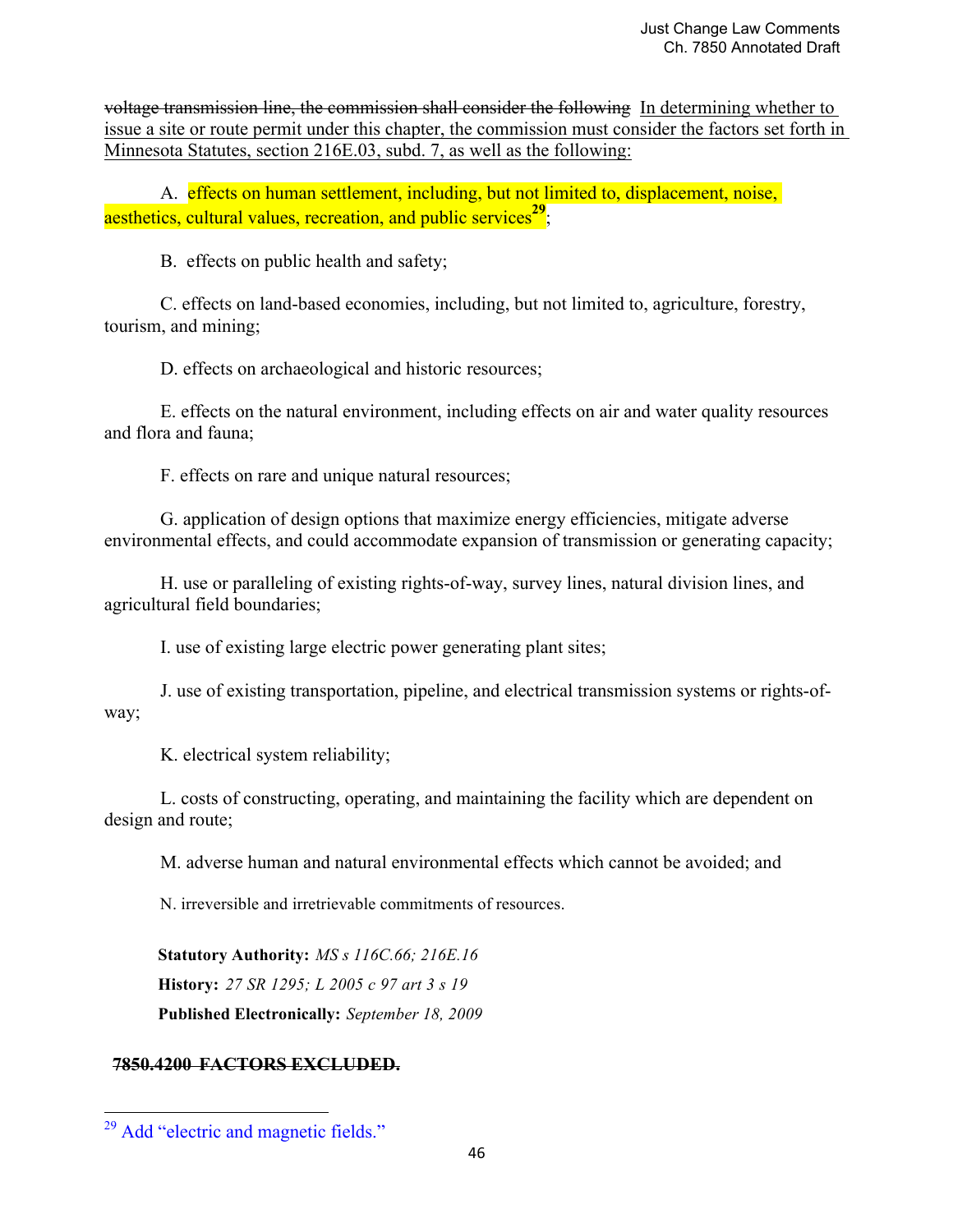When the Public Utilities Commission has issued a Certificate of Need for a large electric power generating plant or a high voltage transmission line or placed a high voltage transmission line on the certified HVTL list maintained by the commission, questions of need, including size, type, and timing, questions of alternative system configurations, and questions of voltage shall not be factors considered by the commission in deciding whether to issue a permit for a proposed facility.

**Statutory Authority:** *MS s 116C.66; 216E.16* **History:** *27 SR 1295; L 2005 c 97 art 3 s 19* **Published Electronically:** *September 18, 2009*

#### **7850.4300 PROHIBITED ROUTES.**

Subpart 1. **Wilderness areas.** No high voltage transmission line may be routed through state or national wilderness areas.

Subp. 2. **Parks and natural areas.** No high voltage transmission line may be routed through state or national parks or state scientific and natural areas unless the transmission line would not materially damage or impair the purpose for which the area was designated and no feasible and prudent alternative exists. Economic considerations alone do not justify use of these areas for a high voltage transmission line.

**Statutory Authority:** *MS s 116C.66; 216E.16* **History:** *27 SR 1295* **Published Electronically:** *September 18, 2009*

## **7850.4400 PROHIBITED SITES.**

Subpart 1. **Prohibited sites.** No large electric power generating plant may be located in any of the following areas:

- a. national parks;
- b. national historic sites and landmarks;
- c. national historic districts;
- d. national wildlife refuges;
- e. national monuments;
- f. national wild, scenic, and recreational riverways;
- g. state wild, scenic, and recreational rivers and their land use districts;
- h. state parks;
- i. nature conservancy preserves;
- j. state scientific and natural areas; and
- k. state and national wilderness areas.

Subp. 2. **Water use.** The areas identified in subpart 1 must not be permitted as a site for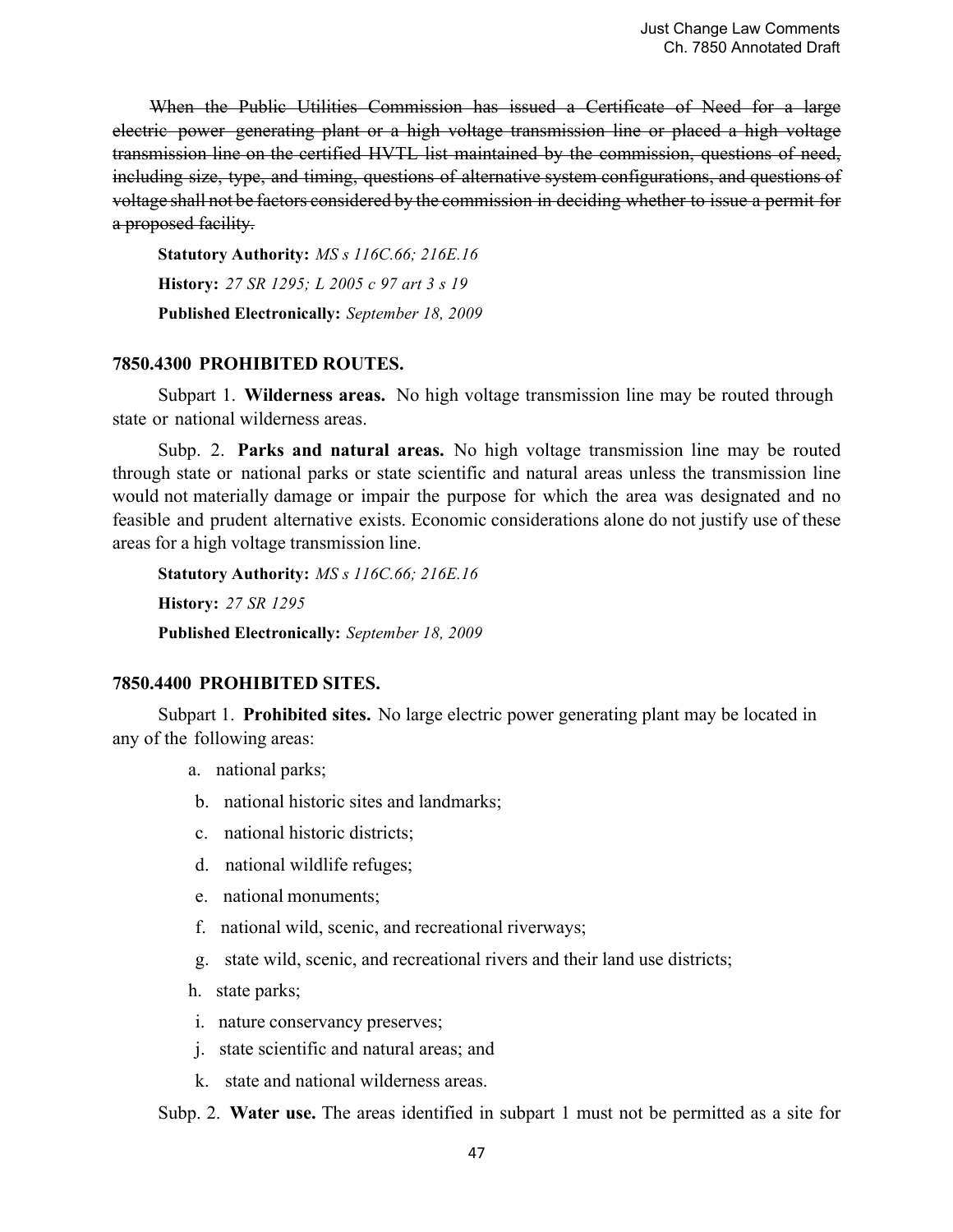a large electric power generating plant except for use for water intake or discharge facilities. If the commission includes any of these areas within a site for use for water intake or discharge facilities, it may impose appropriate conditions in the site permit to protect these areas for the purposes for which they were designated. The commission shall must also consider the adverse effects of proposed sites on these areas which are located wholly outside of the boundaries of these areas.

Subp. 3. **Site exclusions when alternative sites exist.** No large electric power generating plant may be located in any of the following areas unless there is no feasible and prudent alternative. Economic considerations alone do not justify approval of these areas. These areas are:

- A. state registered historic sites;
- B. state historic districts;

C. state wildlife management areas, except in cases where the plant cooling water is to be used for wildlife management purposes;

- D. county parks;
- E. metropolitan parks;
- F. designated state and federal recreational trails;
- G. designated trout streams; and
- H. the rivers identified in Minnesota Statutes, section 85.32, subdivision 1.

# Subp. 4. **Prime farmland exclusion.** Use of prime farmland is subject to the following restrictions.

A. Except as set forth in B below, Nno large electric power generating plant site may be permitted where the developed portion of the plant site, excluding water storage reservoirs and cooling ponds, includes more than 0.5 acres of prime farmland per megawatt of net generating capacity, or where makeup water storage reservoir or cooling pond facilities include more than 0.5 acres of prime farmland per megawatt of net generating capacity, unless there is no feasible and prudent alternative. Economic considerations alone do not justify the use of more prime farmland. "Prime farmland" means those soils that meet the specifications of Code of Federal Regulations 1980, title 7, section 657.5, paragraph (a). These provisions do not apply to areas located within home rule charter or statutory cities; areas located within two miles of home rule charter or statutory cities of the first, second, and third class; or areas designated for orderly annexation under Minnesota Statutes, section 414.0325.

B. A solar-powered LEPGP is prohibited on prime farmland unless:

 (1) the commission approves a farmland mitigation plan developed in consultation with the Minnesota department of agriculture; and

 (2) at the time of the application, there is no local zoning ordinance prohibiting the construction of a solar-powered LEPGP on prime farmland.

Subp. 5. **Sufficient water supply required.** No site may be designated that does not have reasonable access to a proven water supply sufficient for plant operation. No use of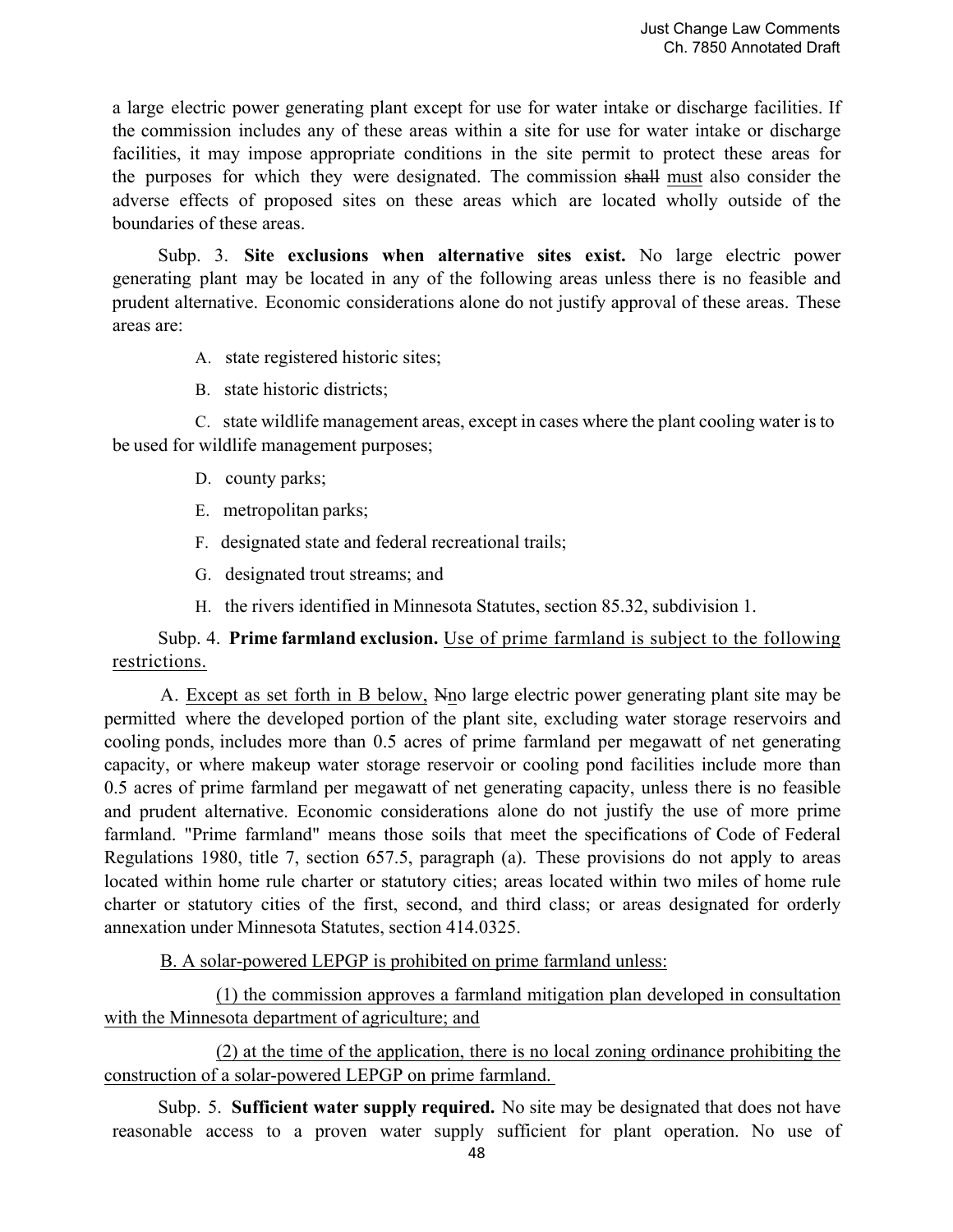Just Change Law Comments Ch. 7850 Annotated Draft

groundwater may be permitted where removal of groundwater results in material adverse effects on groundwater, groundwater dependent natural resources, or higher priority users in and adjacent to the area, as determined in each case.

The use of groundwater for high consumption purposes, such as cooling, must be avoided if a feasible and prudent alternative exists.

**Statutory Authority:** *MS s 116C.66; 216E.16* **History:** *27 SR 1295; L 2005 c 97 art 3 s 19* **Published Electronically:** *September 18, 2009*

## **7850.4500 PERMIT APPLICATION REJECTION.**

The commission shall must reject a permit application at the time it is submitted if the application is for a facility to be located on a prohibited site or within a prohibited route or if the applicant fails to address in the application why no feasible and prudent alternative exists for sites or routes that may be authorized in such a situation.

**Statutory Authority:** *MS s 116C.66; 216E.16* **History:** *27 SR 1295; L 2005 c 97 art 3 s 19* **Published Electronically:** *September 18, 2009*

#### **PERMIT ADMINISTRATION AND LOCAL REVIEW**

#### **7850.4600 PERMIT CONDITIONS.**

Subpart 1. **Generally.** The commission shall must impose in any site permit for a large electric power generating plant or route permit for a high voltage transmission line such conditions as the commission deems appropriate and are supported by the record.

Subp. 2. **HVTL permits.** When the commission issues a permit for a route for a high voltage transmission line, the commission shall must specify the design, route, right-of-way preparation, and facility construction and operation it deems necessary. The commission may impose a condition in the permit requiring the permittee to construct a high voltage transmission line that is capable of expansion in transmission capacity through multiple circuiting or design modifications.

**Statutory Authority:** *MS s 116C.66; 216E.16*

**History:** *27 SR 1295; L 2005 c 97 art 3 s 19*

**Published Electronically:** *September 18, 2009*

#### **7850.4650 COMPLIANCE FILING.**

Subpart. 1. **Plan and profile.** At least 30 days prior to construction, the applicant must file a preliminary design plan for the project. The plan must include a profile of the project, including details on the location of the project, the location of the right-of-way showing its compliance with the route permit, and schemata and drawings showing the right-of-way preparation, construction, clean-up, and restoration for the project.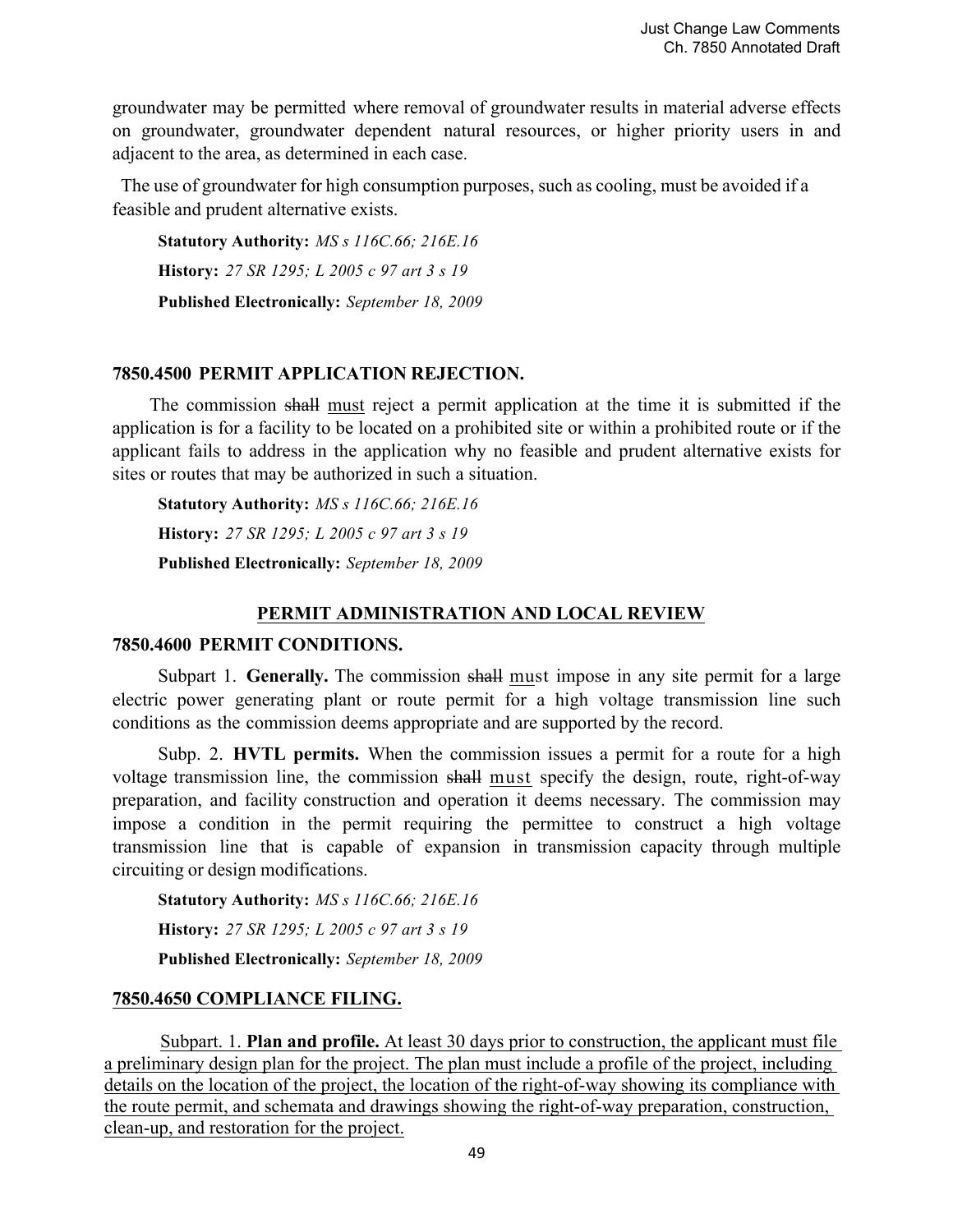Subp. 2. **Commission decision.** The executive secretary must determine whether the plan and profile is consistent with the permit conditions for the project and notify the permittee in writing of the determination. The commission may request that the department provide technical compliance review and a recommendation. The commission delegates to its executive secretary the authority to make the determination and notify the permittee. Any subsequent changes to the plan and profile made by the permittee must be filed with the commission.

## **7850.4700 DELAY IN ROUTE OR SITE CONSTRUCTION.**

 If construction and improvement of a route or site have not commenced four years after the permit has been issued by the commission, the commission shall must suspend the permit. If at that time, or at a time subsequent, the permittee decides to construct the proposed large electric power generating facility or high voltage transmission line, the permittee shall must certify to the commission that there have been no significant changes in any material aspects of the conditions or circumstances existing when the permit was issued. The commission shall must mail notice of receipt of the certification request and notice of the commission meeting date to those persons on the general list, at least seven days before the commission's consideration of the matter, and the same notice to those persons on the project contact list, if such a list exists, the public agency contact list, and the local and tribal government contact list. The applicant must mail notice of its request to the landowner list. If the commission determines that there are no significant changes, it shall must reinstate the permit. If the commission determines that there is a significant change, it may order a new hearing and consider the matter further, or it may require the permittee to file a new application.

**Statutory Authority:** *MS s 116C.66; 216E.16* **History:** *27 SR 1295; L 2005 c 97 art 3 s 19* **Published Electronically:** *September 18, 2009*

# **7850.4800 MINOR ALTERATION IN CHANGES TO GENERATING PLANT OR TRANSMISSION LINE.**

Subpart 1. **Applicability.** No person may make a minor alteration in a large electric power generating plant or high voltage transmission line without approval from the commission, Changes to existing or permitted LEPGP and HVTL facilities or their locations must be approved by the commission, unless the action is exempt from review under part 7850.1500. A minor alteration is a change in subject to commission approval includes a minor alteration in the location of a large electric power generating plant or high voltage transmission line or an amendment to a permit condition in a permit issued by the commission. that does The change must not result in significant changes in the human or environmental impact of the facility. The requirements of this part apply to those facilities that have been permitted by the PUC commission and to those facilities that were not permitted by the PUC commission but meet the definition of a large electric power generating plant or high voltage transmission line under applicable law. Changes to a permit issued by the commission for facilities not yet constructed is subject to review under this part. For those large electric power generating plants or high voltage transmission lines for which no permit has been issued by the PUC commission, this part applies to minor alterations in the facility as it exists on February 18, 2003.

Subp. 2. **Application for minor alternation of a site or route.** A person permittee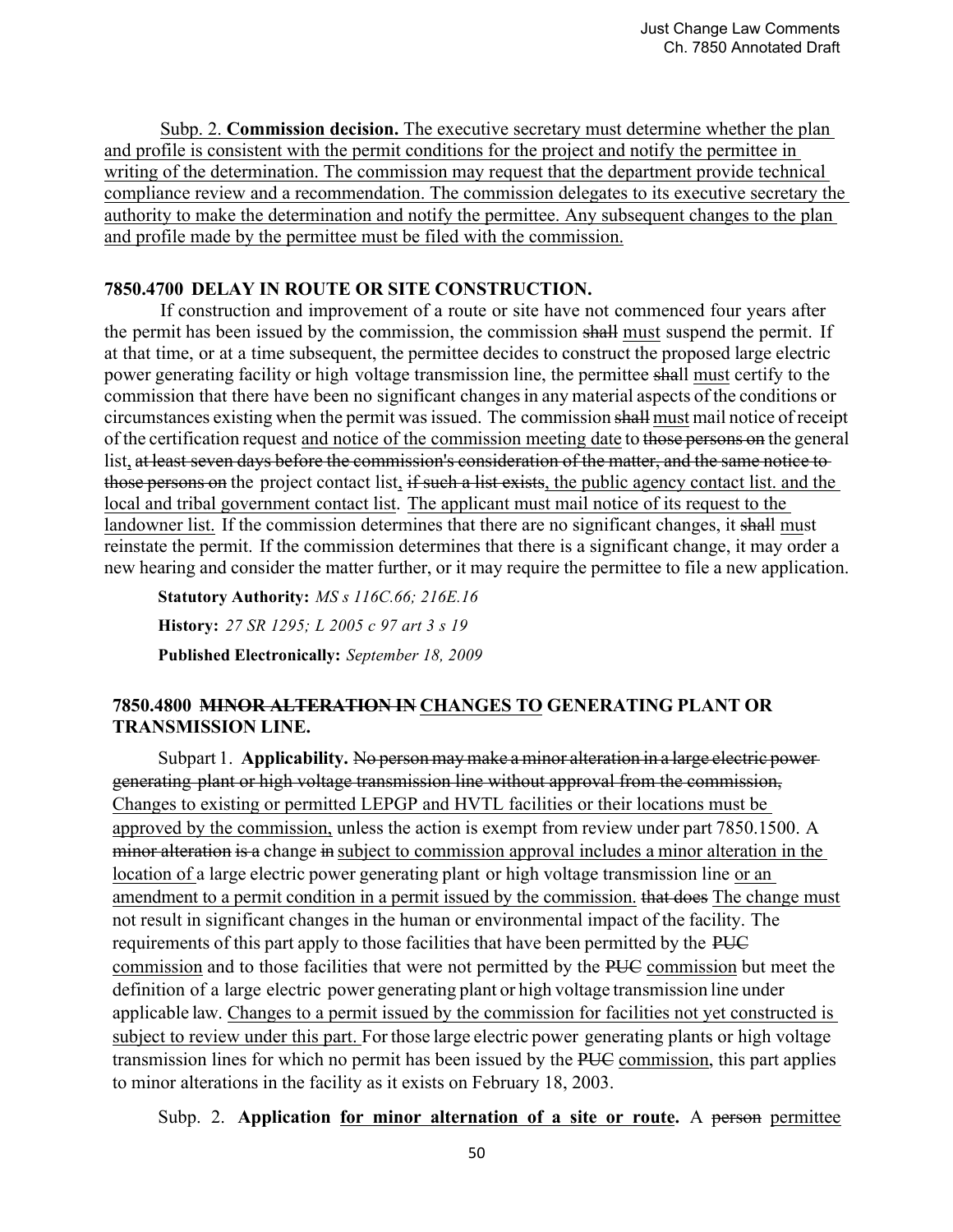seeking authorization to make a minor alteration in a large electric power generating plant or high voltage transmission line shall must apply to the commission. The application shall must be in writing and shall must describe the alteration in the large electric power generating plant or high voltage transmission line to be made and the explanation why the alteration is minor. The applicant must mail its proposal to landowners reasonably likely to be affected by the alteration, to the project contact list, to the public agency contact list, and to the local and tribal units of government with jurisdiction over the area where the minor alteration is proposed. The commission shall must mail notice of receipt of the application to those persons on the general list and to those persons on the project contact list if such a list exists landowners along the route of the proposed alteration or adjacent to the site of the proposed alteration. The commission shall must provide at least a ten-day period for interested persons to submit comments on the application or to request that the matter be brought to the commission for consideration.

Subp. 3. **Commission decision** The commission shall decide within ten days after close of the public comment period whether to authorize the minor alteration, bring the matter to the commission for consideration, or determine that the alteration is not minor and requires a full permitting decision. The commission may authorize the minor alteration but impose reasonable conditions on the approval. The commission shall notify the applicant in writing of the commission's decision and send a copy of the decision to any person who requested notification or filed comments on the application.

Subp. 4. **Local review.** For those large electric power generating plants or high voltage transmission lines for which no permit has been issued by the PUC commission, the owner or operator of such unpermitted facilities may elect to seek approval of a minor alteration from the local unit of government if the facility qualifies for local review under Minnesota Statutes, section 216E.05.

**Statutory Authority:** *MS s 116C.66; 216E.16* **History:** *27 SR 1295; L 2005 c 97 art 3 s 19* **Published Electronically:** *September 18, 2009*

 

# **7850.4900 AMENDMENT OF PERMIT CONDITIONS.30**

Subpart 1. **Authority.** The commission may amend any of the conditions in a site permit for a large electric power generating plant or in a route permit for a high voltage transmission line issued by the PUC commission upon request of any person who claims to be affected by a permit condition.

Subp. 2. **Process.** The person requesting an amendment of a condition in a site permit or a route permit shall must submit an application to the commission in writing describing file with the commission a description of the amendment sought and the reasons for the amendment. The commission shall must mail notice of receipt of the application to landowners reasonably likely to

<sup>&</sup>lt;sup>30</sup> This provision should preclude permit changes that would result in significant increases in the human or environmental impact of the facility. As written, there is no guidance for decisions. See 7850.4800.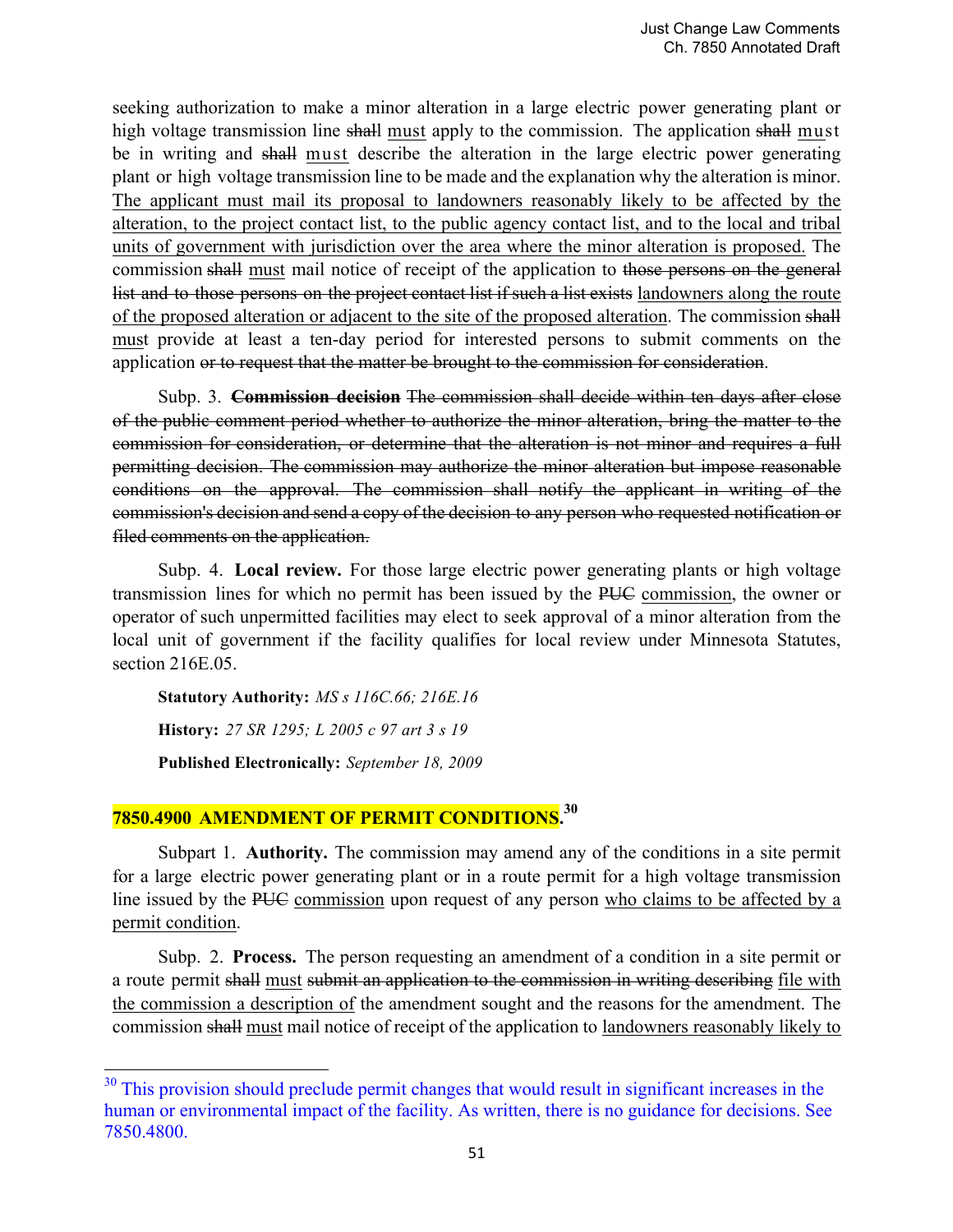be affected by the proposed change in the permit condition, those persons on to the general list, to those persons on the project contact list, and to the public agency contact list, and to the local and tribal units of government with jurisdiction over the affected area if such a list exists. The commission shall must provide at least a ten-day period for interested persons to submit comments on the application or to request that the matter be brought to the commission for consideration.

Subp. 3. **Decision.** The commission shall decide within ten days after close of the public comment period whether to approve the amendment request or to bring the matter to the commission for consideration.

The commission shall notify the applicant in writing of the commission's decision and send a copy of the decision to any person who requested notification or filed comments on the application.

**Statutory Authority:** *MS s 116C.66; 216E.16* **History:** *27 SR 1295; L 2005 c 97 art 3 s 19* **Published Electronically:** *September 18, 2009*

# **7850.4925 COMPLAINT PROCEDURES.**

Subp. 1. **Filing.** A person affected by an alleged permit violation, or a local unit of government on behalf of a complainant, may file a complaint with the permittee or with the commission. A complaint filed with either the permittee or the commission must include the following:

 A. the complainant's contact information, including name, address, telephone number, and e-mail address if available;

B. the date of the complaint;

C. the facts giving rise to the dispute, including any permit condition at issue; and

D. the tract, parcel number, or description of any property affected;

 Supb. 2. **Permittee complaint handling**. The permittee must provide a copy or description of the complaint to the commission within one business day of receiving the complaint. The permittee must attempt to informally resolve the complaint through correspondence, negotiation, or mediation.

 Subp. 3. **Commission complaint handling.** Upon receiving a complaint, commission staff must provide a copy or description of the complaint to the permittee, and request a response from the permittee within 15 days. Commission staff must notify the complainant of the permittee's response and request the complainant's reply within 15 days. If commission staff determines that the complaint cannot be resolved informally through correspondence, negotiation, or mediation, staff must notify the permittee that the complaint has not been resolved. Anyone seeking formal commission action on a complaint must follow the procedures of Minnesota Rules, Chapter 7829.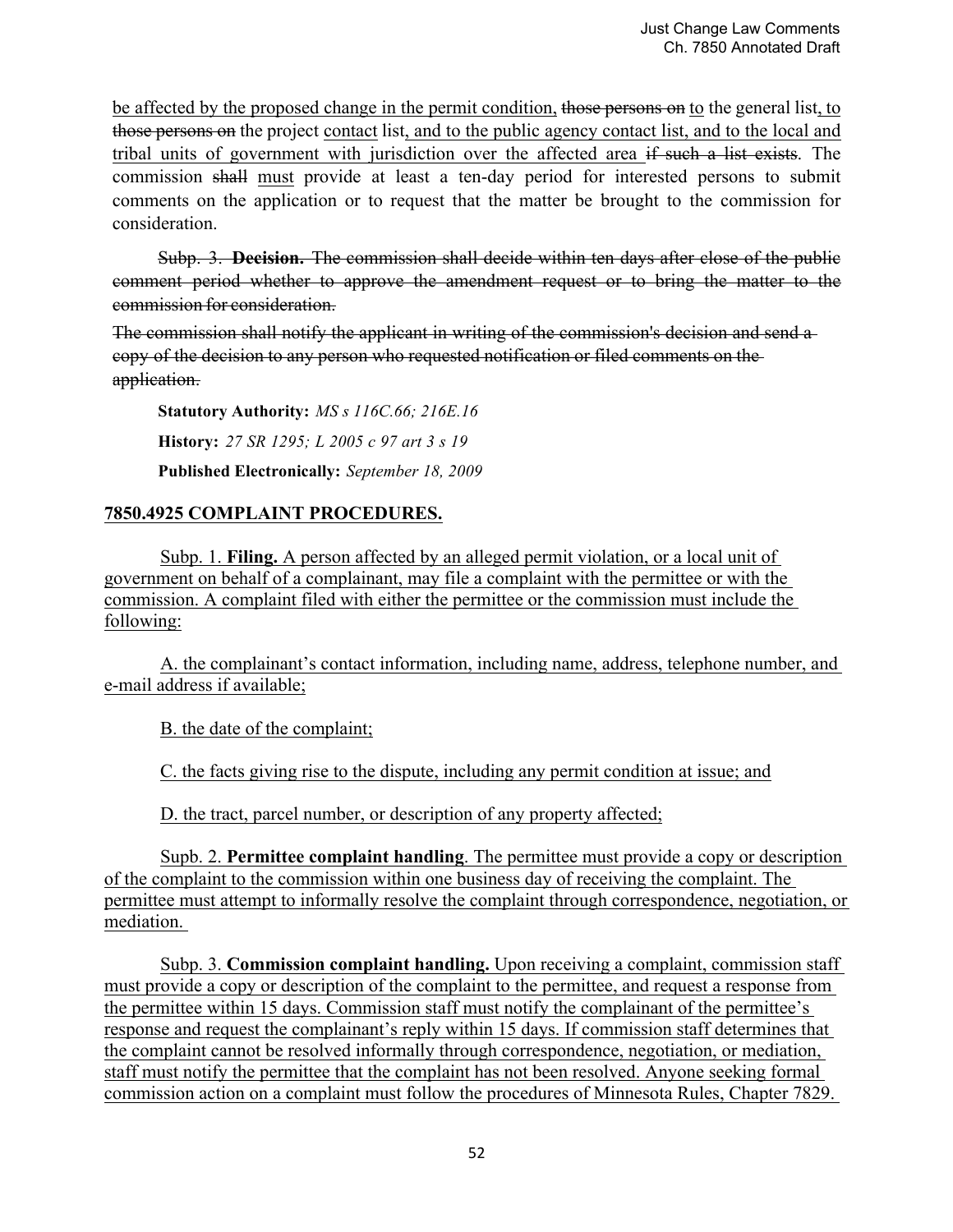# **7850.4950 REPORTS.**

By the 15th day of each month, a permittee must file with the commission a report of all complaints received during the preceding calendar month. The permittee must file monthly reports from the time the permit is issued until twelve months after project has been completed and notice of completion of the project has been filed with the commission. The report filed must include the following:

A. a description of the basis or subject of the complaint;

 B. whether the complaint has been resolved, and if so, the outcome and whether the complainant is satisfied with the outcome; and

 C. if no complaints were received, a statement notifying the commission that no complaints were received during the preceding month.

# **7850.5000 PERMIT TRANSFER.**

Subpart 1. **Application.** A permittee holding a large electric power generating plant site permit or a high voltage transmission line route permit may request the PUC commission to transfer its permit. The permittee shall must provide the name of the existing permittee, the name and description of the entity to which the permit is to be transferred, the reasons for the transfer, a description of the facilities affected, and the proposed effective date of the transfer. The person to whom the permit is to be transferred shall must provide the PUC commission with such information as the PUC commission shall must require to determine whether the new permittee can comply with the conditions of the permit. The commission shall must mail notice of receipt of the application to those persons on the general list at least seven days in advance of the commission's consideration of the matter. The commission shall must provide the same notice to persons on the project contact list if such a list exists.

Subp. 2. **Approval of transfer.** The commission shall must approve the transfer if the commission determines that the new permittee will comply with the conditions of the permit. The commission, in approving the transfer of a permit, may impose reasonable additional conditions in the permit as part of the approval. The commission may decide to hold a public meeting to provide the public with an opportunity to comment on the request for the transfer prior to making a decision. A permittee must inform the commission of any ownership changes within ten days of the change**. 31**

**Statutory Authority:** *MS s 116C.66; 216E.16* **History:** *27 SR 1295; L 2005 c 97 art 3 s 19* **Published Electronically:** *September 18, 2009*

# **7850.5100 PERMIT REVOCATION OR SUSPENSION.**

 

<sup>&</sup>lt;sup>31</sup> Should be revised to require the permittee to provide notice and the commission approval *prior* to ownership change and to retain existing rule language informing permittees that commission may hold a hearing and take comments prior to its decision. New owners may not be able to meet conditions, such as demonstrating financial resources for long-term safe operation.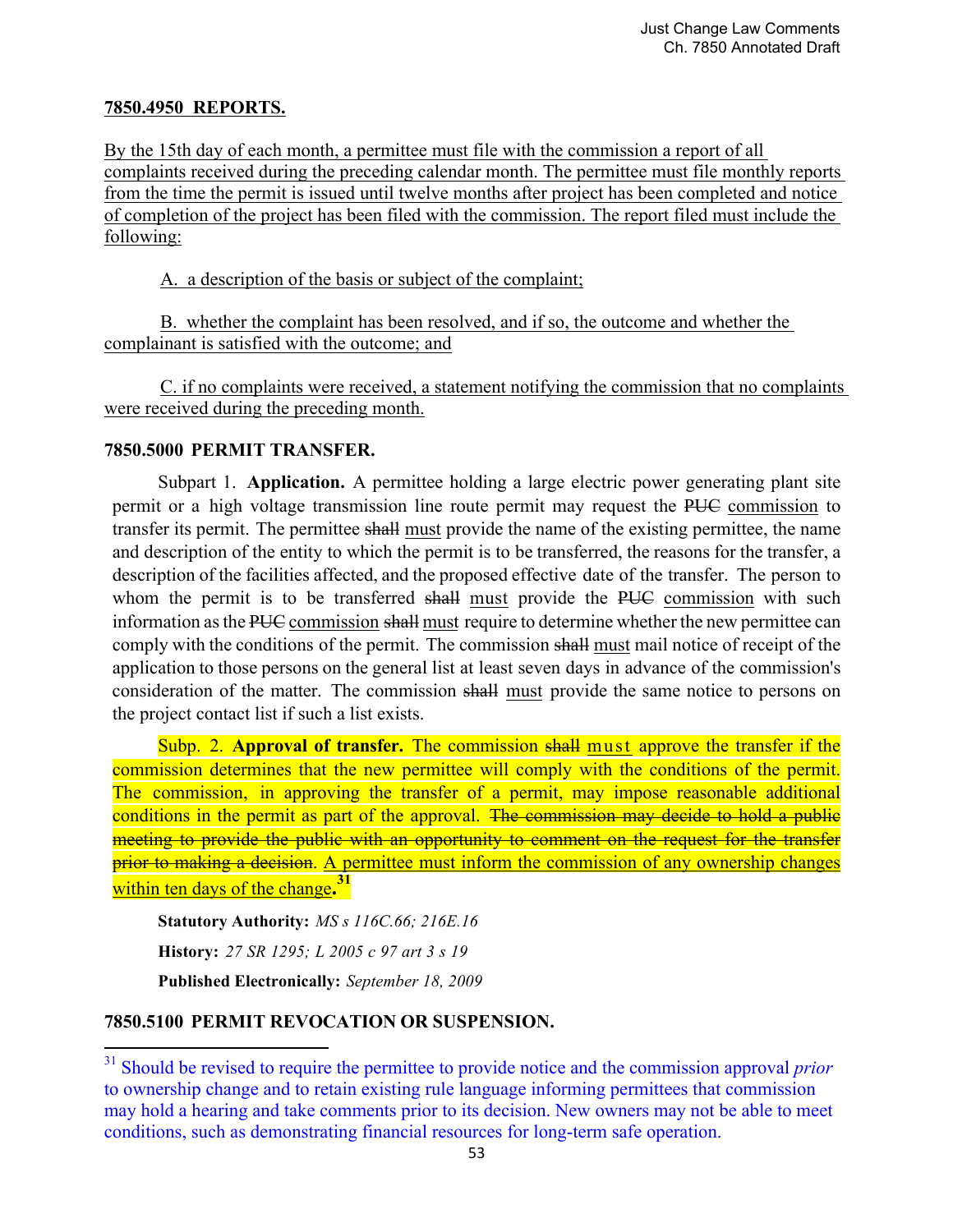Subpart 1. **Initiation of action to revoke or suspend.** The commission may initiate action to consider revocation or suspension of a permit on its own motion or upon the request of any person who has made a prima facie showing by affidavit and documentation that a violation of the aAct, parts 7850.1000 to 7850.5600, or the permit has occurred.

Subp. 2. **Hearing.** If the commission initiates action to consider revocation or suspension of a permit, the commission shall must provide the permittee with an opportunity for a contested case hearing conducted by an administrative law judge from the Office of Administrative Hearings to provide written comment and to appear at a commission meeting where the commission will consider the comments received and will consider whether any other steps, consistent with the commission's rules of practice and procedure under Chapter 7829, are necessary to decide the matter.

Subp. 3. **Finding of violation.** If the commission finds that a violation of the act, parts 7850.1000 to 7850.5600, or the permit has occurred, it may revoke or suspend the permit, require the utility to undertake corrective or ameliorative measures as a condition to avoid revocation or suspension, or require corrective measures and suspend the permit. In determining the appropriate sanction, the commission shall must consider the following:

A. whether the violation will result in any significant additional adverse environmental effects;

B. whether the results of the violation can be corrected or ameliorated; and

C. whether a suspension or revocation of a permit or certificate will impair the utility's electrical power system reliability.

**Statutory Authority:** *MS s 116C.66; 216E.16* **History:** *27 SR 1295; L 2005 c 97 art 3 s 19* **Published Electronically:** *September 18, 2009*

# **7850.5200 EMERGENCY PERMIT.**

Subpart 1. **Application for emergency permit.** Any utility whose electric power system requires the immediate construction of a large electric power generating plant or high voltage transmission line due to a major unforeseen event may apply to the commission for an emergency permit. The application must contain the following information:

A. a description of the proposed large electric power generating plant or high voltage transmission line;

B. an explanation of the major unforeseen event causing the emergency situation;

C. a discussion of the anticipated impacts on the electric system if the proposed facility is not approved within 195 days;

D. a copy of the written notification to the Public Utilities Commission of the major unforeseen event and the need for immediate construction; and

> E. as much of the information required under part 7850.1900 as the utility has available.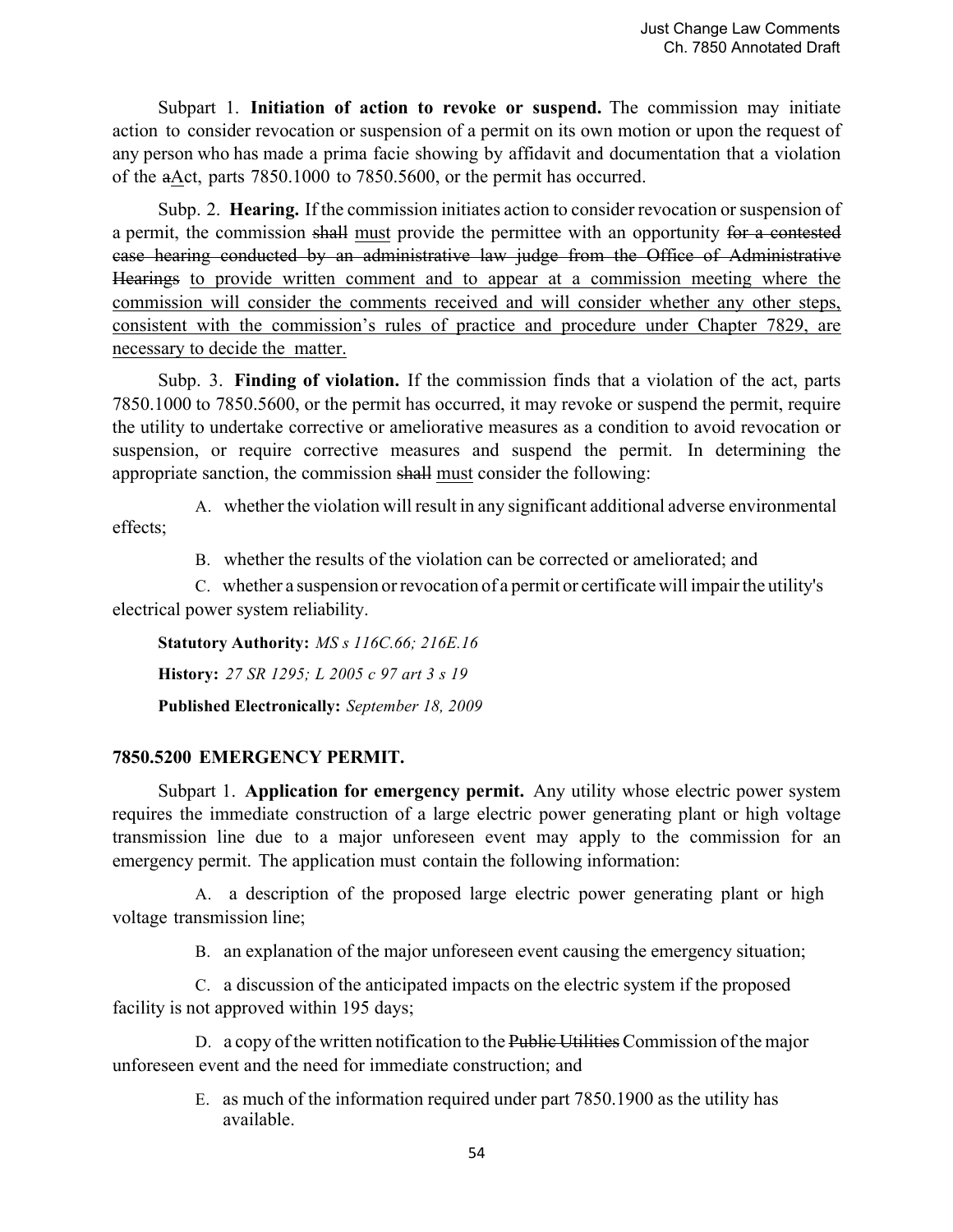Subp. 2. **Public hearing.** The PUC commission shall must hold a public hearing on the application for an emergency permit. The hearing must be held within 90 days after the application is submitted. The hearing must be held in accordance with part 7850.3800.

Subp. 3. **Final decision.** The commission shall must make a final decision on an emergency permit within 195 days after the commission's acceptance of the application. The board commission shall must grant the emergency permit if it finds the following:

A. a demonstrable emergency exists;

B. the emergency requires immediate construction;

C. adherence to the procedures and time schedules specified in Minnesota Statutes, section 216E.03, would jeopardize the utility's electric power system or the utility's ability to meet the electric needs of its customers in an orderly and timely manner;

D. the utility will implement mitigating measures to minimize the human and environmental impacts of the facility; and

> E. the utility will carry out the project in an expeditious manner consistent with the emergency.

Subp. 4. **Permit conditions.** The commission may impose reasonable conditions in an emergency permit.

Subp. 5. **Permit fee.** The applicant for an emergency permit shall must pay the same fee as would be required for a regular permit for the same project.

**Statutory Authority:** *MS s 116C.66; 216E.16* **History:** *27 SR 1295; L 2005 c 97 art 3 s 19* **Published Electronically:** *September 18, 2009*

# **7850.5300 LOCAL REVIEW OF PROPOSED FACILITIES.**

Subpart 1. **Local review.** An applicant who seeks a site or route permit for one of the projects identified in subpart 2 has the option of applying to those local units of government that have jurisdiction over the site or route for approval to build the project. If local approval is granted, a site or route permit is not required from the commission. If the applicant files an application with the PUC commission, the applicant shall must be deemed to have waived its right to seek local approval of the project.

Subp. 2. **Eligible projects.** An applicant may seek approval from a local unit of government to construct the following projects:

A. a large electric power generating plant with a capacity of less than 80 megawatts;

B. a large electric power generating plant of any size that burns natural gas and is intended to be a peaking plant;

C. a high voltage transmission line of between 100 and 200 kilovolts;

D. a substation with a voltage designed for and capable of operation at a nominal-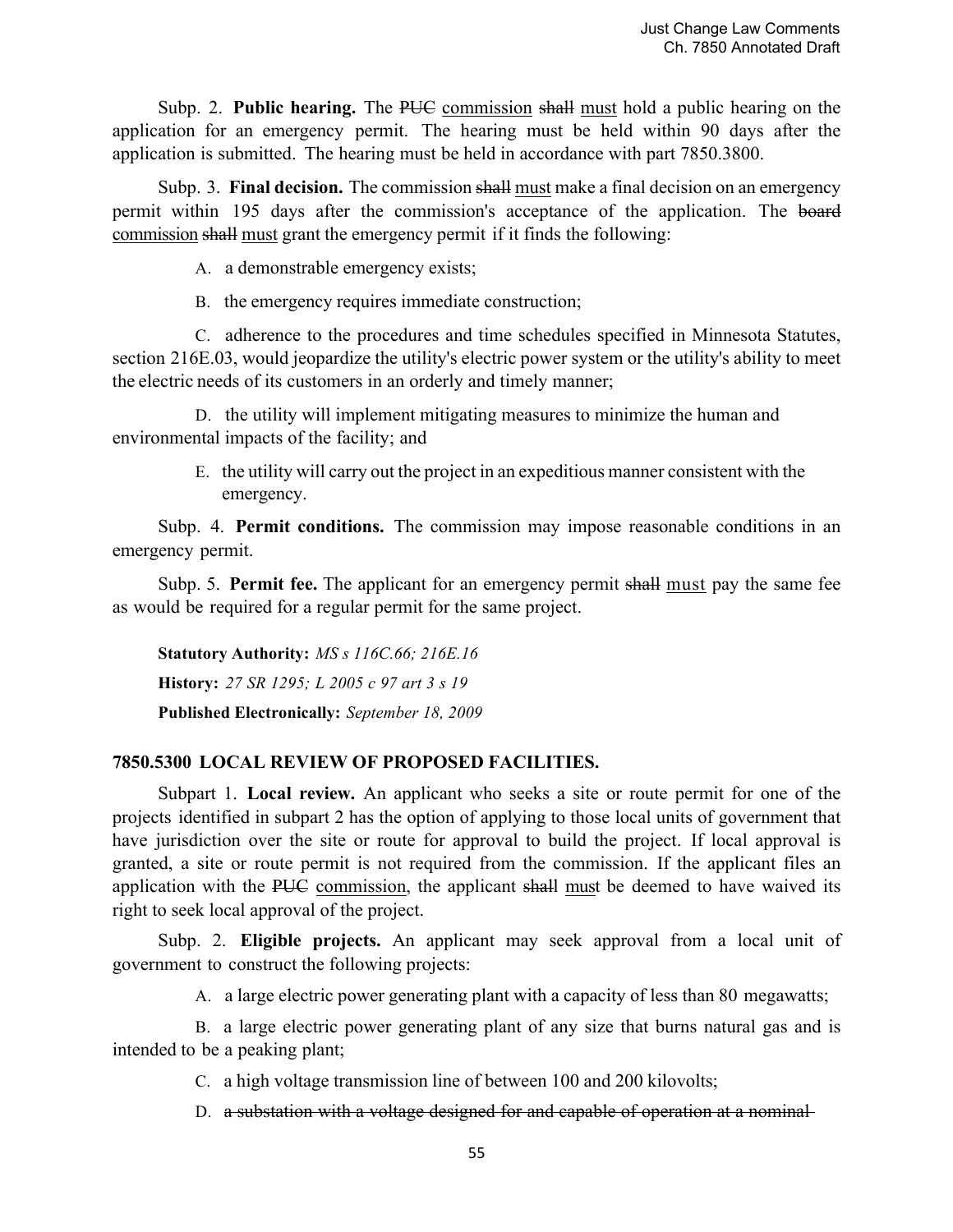#### voltage of 100 kilovolts or more;

E. a high voltage transmission line service extension to a single customer between 200 and 300 kilovolts and less than ten miles in length; and

F. a high voltage transmission line rerouting to serve the demand of a single customer when at least 80 percent of the rerouted line will be located on property owned or controlled by the customer or the owner of the transmission line.

Subp. 3. **Notice to PUC commission.** Within ten days of submission of an application to a local unit of government for approval of an eligible project, the applicant shall must notify the commission in writing that the applicant has elected to seek local approval of the proposed project. Within the same ten-day period, the applicant shall must mail notice to those persons on the general notification list that a permit has been applied for from the local unit of government for the project and shall must provide a description of the project and the name of a person with the local unit of government to contact for more information.

Subp. 4. **Referral to PUC commission.** A local unit of government with jurisdiction over a project identified in this section to whom an applicant has applied for approval to build the project may request the PUC commission to assume jurisdiction and make a decision on a site or route permit. A local unit of government shall must file the request with the commission within 60 days after an application for the project has been filed with any one local unit of government. If one of the local units of government with jurisdiction over the project requests the commission to assume jurisdiction, jurisdiction over the project transfers to the commission and the applicant shall must file under the applicable provisions of parts 7850.1000 to 7850.5600 for a permit from the commission.

Subp. 5. **Environmental review.** A local unit of government that maintains jurisdiction over a qualifying project shall must prepare an environmental assessment on the project. The local unit of government shall must afford the public an opportunity to participate in the development of the scope of the environmental assessment before it is prepared. Upon completion of the environmental assessment, the local unit of government shall must publish notice in the EQB Monitor that the environmental assessment is available for review, how a copy of the document may be reviewed, that the public may comment on the document, and the procedure for submitting comments to the local unit of government. The local unit of government shall must provide a copy of the environmental assessment to the PUC commission upon completion of the document. The local unit of government shall must not make a final decision on the permit until at least ten days after the notice appears in the EQB Monitor. If more than one local unit of government has jurisdiction over a project, and the local units of government cannot agree on which unit will prepare the environmental assessment, any local unit of government or the applicant may request the commission to select the appropriate local unit of government to be the responsible governmental unit to conduct an environmental review of the project.

Subp. 6. **No local authority.** In the event a local unit of government that might otherwise have jurisdiction over a proposed large electric power generating plant or high voltage transmission line determines that it has no ordinances or other provisions for reviewing and authorizing the construction of such project or has no capability of preparing an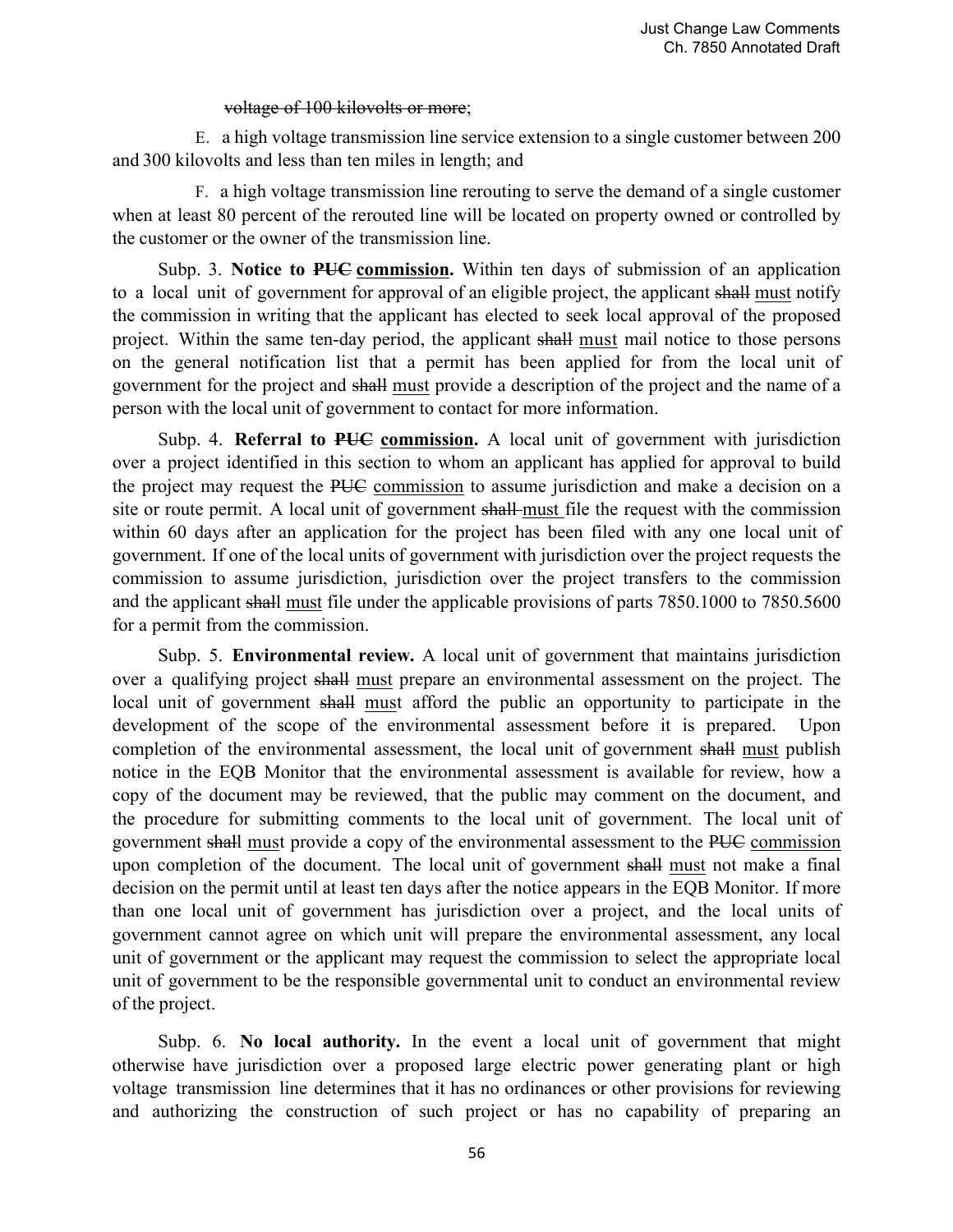environmental assessment on the project, the local unit of government shall must refer the matter to the PUC commission for review.

Subp. 7. Matters excluded. When the Public Utilities Commission has issued a Certificate of Need for a large electric power generating plant or high voltage transmission line or placed a high voltage transmission line on the certified HVTL list maintained by the commission, the local unit of government shall must not address questions of need, including size, type, and timing; questions of alternative system configurations; or questions of voltage.

**Statutory Authority:** *MS s 116C.66; 216E.16*

**History:** *27 SR 1295; L 2005 c 97 art 3 s 19*

**Published Electronically:** *September 18, 2009*

### **GENERAL ADMINISTRATION**

#### **7850.5400 ANNUAL PUBLIC HEARING.**

Subpart 1. **Annual public hearing.** The commission shall must hold an annual public hearing in November or December in St. Paul in order to advise the public of matters relating to the siting of large electric power generating plants and routing of high voltage transmission lines. The meeting must be conducted by the PUC commission staff. At the meeting, the PUC commission shall must advise the public of the permits issued by the PUC commission in the past year. The PUC commission shall must invite representatives of other state agencies to attend the meeting and be available to answer questions by the public. An audio recording of the hearing must be maintained.

Subp. 2. **Notice.** The PUC commission shall must provide at least ten days but no more than 45 days notice of the annual hearing by mailing notice to those persons who have requested notice and by publication in the EQB Monitor. The notice must be accompanied by a tentative agenda for the hearing.

Subp. 3. **Report.** The staff shall must prepare a report of the annual hearing within 60 days after the hearing and submit it to the commission. No action on the report is required.

**Statutory Authority:** *MS s 116C.66; 216E.16*

**History:** *27 SR 1295; L 2005 c 97 art 3 s 19*

**Published Electronically:** *September 18, 2009*

#### **7850.5500 ANNUAL ASSESSMENT ON UTILITIES.**

For purposes of determining the annual assessment on a utility pursuant to the act, each utility shall must, on or before July 1 of each year, submit to the commission a report of its retail kilowatt-hour sales in the state and its gross revenue from kilowatt-hour sales in the state for the preceding calendar or utility reporting year. Upon receipt of these reports, the commission shall